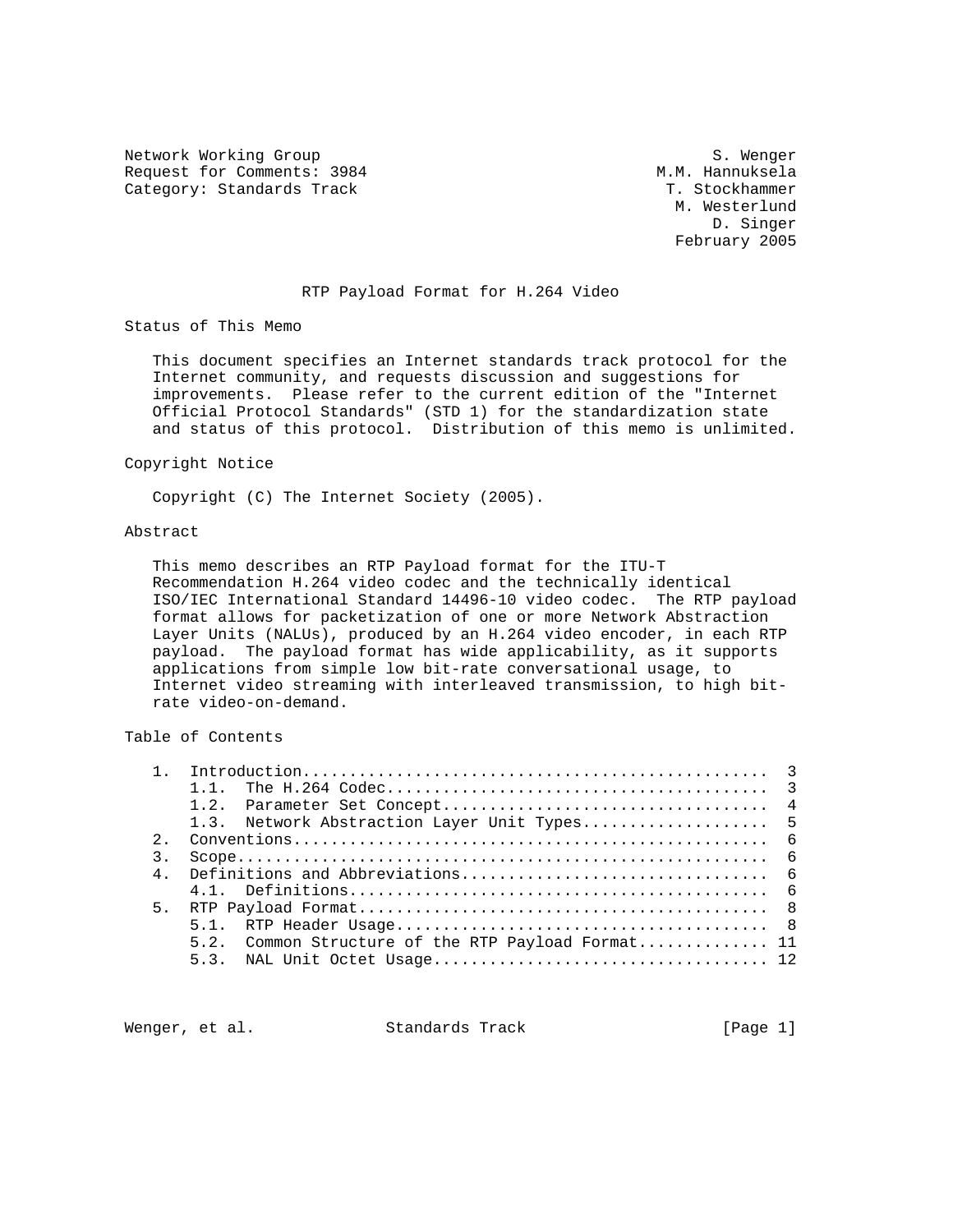|    | 5.4. |                                                               |    |
|----|------|---------------------------------------------------------------|----|
|    | 5.5. | Decoding Order Number (DON) 15                                |    |
|    | 5.6. |                                                               |    |
|    | 5.7. |                                                               |    |
|    | 5.8. | Fragmentation Units (FUs) 27                                  |    |
| б. |      |                                                               |    |
|    | 6.1. |                                                               |    |
|    | 6.2. |                                                               |    |
|    | 6.3. |                                                               |    |
|    | 6.4. |                                                               |    |
| 7. |      |                                                               |    |
|    | 7.1. | Single NAL Unit and Non-Interleaved Mode 33                   |    |
|    | 7.2. |                                                               |    |
|    | 7.3. | Additional De-Packetization Guidelines 36                     |    |
| 8. |      |                                                               |    |
|    | 8.1. |                                                               |    |
|    | 8.2. |                                                               |    |
|    | 8.3. |                                                               | 58 |
|    | 8.4. |                                                               |    |
| 9. |      |                                                               |    |
|    |      |                                                               | 63 |
|    |      |                                                               |    |
|    |      | 12. Informative Appendix: Application Examples                | 65 |
|    |      | 12.1. Video Telephony according to ITU-T Recommendation H.241 |    |
|    |      |                                                               | 65 |
|    |      | 12.2. Video Telephony, No Slice Data Partitioning, No NAL     |    |
|    |      |                                                               | 65 |
|    |      | 12.3. Video Telephony, Interleaved Packetization Using NAL    |    |
|    |      |                                                               | 66 |
|    |      | 12.4. Video Telephony with Data Partitioning                  | 66 |
|    |      | 12.5. Video Telephony or Streaming with FUs and Forward       |    |
|    |      |                                                               | 67 |
|    |      |                                                               | 69 |
|    |      | 12.7. Robust Packet Scheduling in Video Streaming             | 70 |
|    |      | 13. Informative Appendix: Rationale for Decoding Order Number | 71 |
|    |      |                                                               | 71 |
|    |      | 13.2. Example of Multi-Picture Slice Interleaving             | 71 |
|    |      | 13.3. Example of Robust Packet Scheduling 73                  |    |
|    |      | 13.4. Robust Transmission Scheduling of Redundant Coded       |    |
|    |      |                                                               | 77 |
|    |      | 13.5. Remarks on Other Design Possibilities                   | 77 |
|    |      |                                                               | 78 |
|    |      |                                                               | 78 |
|    |      |                                                               | 78 |
|    |      |                                                               | 79 |
|    |      |                                                               |    |
|    |      |                                                               |    |
|    |      |                                                               |    |

Wenger, et al. Standards Track [Page 2]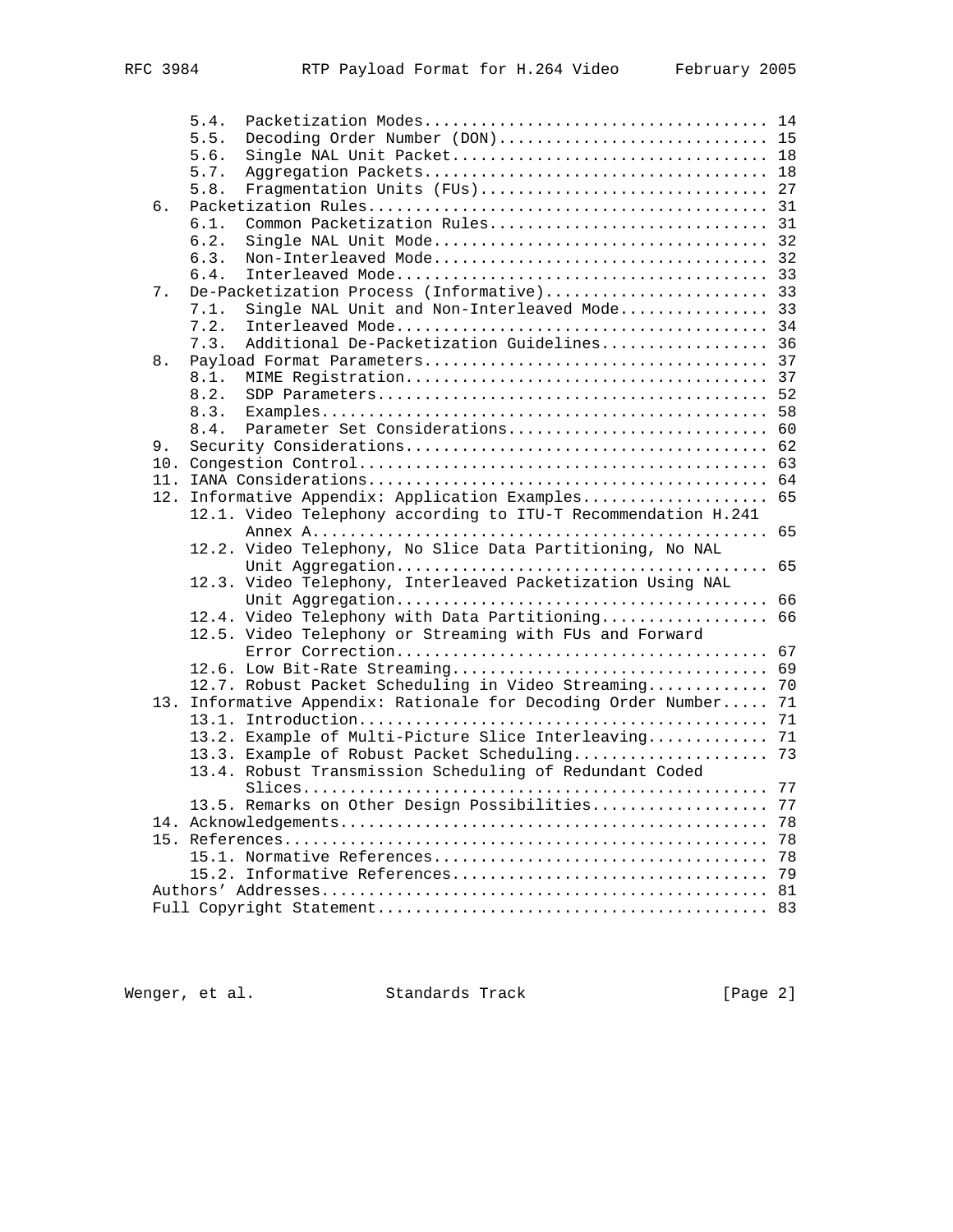## 1. Introduction

## 1.1. The H.264 Codec

 This memo specifies an RTP payload specification for the video coding standard known as ITU-T Recommendation H.264 [1] and ISO/IEC International Standard 14496 Part 10 [2] (both also known as Advanced Video Coding, or AVC). Recommendation H.264 was approved by ITU-T on May 2003, and the approved draft specification is available for public review [8]. In this memo the H.264 acronym is used for the codec and the standard, but the memo is equally applicable to the ISO/IEC counterpart of the coding standard.

 The H.264 video codec has a very broad application range that covers all forms of digital compressed video from, low bit-rate Internet streaming applications to HDTV broadcast and Digital Cinema applications with nearly lossless coding. Compared to the current state of technology, the overall performance of H.264 is such that bit rate savings of 50% or more are reported. Digital Satellite TV quality, for example, was reported to be achievable at 1.5 Mbit/s, compared to the current operation point of MPEG 2 video at around 3.5 Mbit/s [9].

 The codec specification [1] itself distinguishes conceptually between a video coding layer (VCL) and a network abstraction layer (NAL). The VCL contains the signal processing functionality of the codec; mechanisms such as transform, quantization, and motion compensated prediction; and a loop filter. It follows the general concept of most of today's video codecs, a macroblock-based coder that uses inter picture prediction with motion compensation and transform coding of the residual signal. The VCL encoder outputs slices: a bit string that contains the macroblock data of an integer number of macroblocks, and the information of the slice header (containing the spatial address of the first macroblock in the slice, the initial quantization parameter, and similar information). Macroblocks in slices are arranged in scan order unless a different macroblock allocation is specified, by using the so-called Flexible Macroblock Ordering syntax. In-picture prediction is used only within a slice. More information is provided in [9].

 The Network Abstraction Layer (NAL) encoder encapsulates the slice output of the VCL encoder into Network Abstraction Layer Units (NAL units), which are suitable for transmission over packet networks or use in packet oriented multiplex environments. Annex B of H.264 defines an encapsulation process to transmit such NAL units over byte-stream oriented networks. In the scope of this memo, Annex B is not relevant.

Wenger, et al. Standards Track [Page 3]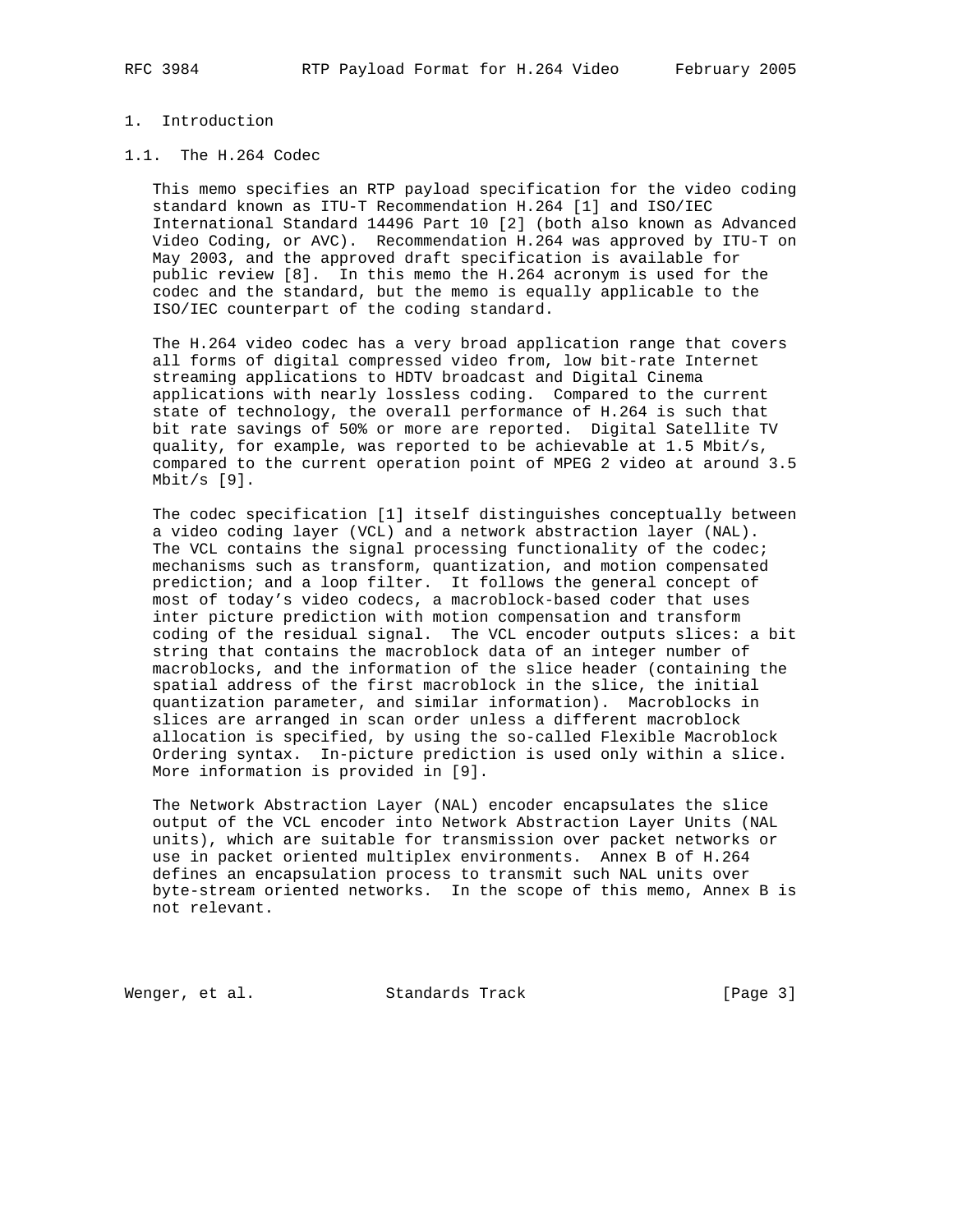Internally, the NAL uses NAL units. A NAL unit consists of a one byte header and the payload byte string. The header indicates the type of the NAL unit, the (potential) presence of bit errors or syntax violations in the NAL unit payload, and information regarding the relative importance of the NAL unit for the decoding process. This RTP payload specification is designed to be unaware of the bit string in the NAL unit payload.

 One of the main properties of H.264 is the complete decoupling of the transmission time, the decoding time, and the sampling or presentation time of slices and pictures. The decoding process specified in H.264 is unaware of time, and the H.264 syntax does not carry information such as the number of skipped frames (as is common in the form of the Temporal Reference in earlier video compression standards). Also, there are NAL units that affect many pictures and that are, therefore, inherently timeless. For this reason, the handling of the RTP timestamp requires some special considerations for NAL units for which the sampling or presentation time is not defined or, at transmission time, unknown.

#### 1.2. Parameter Set Concept

 One very fundamental design concept of H.264 is to generate self contained packets, to make mechanisms such as the header duplication of RFC 2429 [10] or MPEG-4's Header Extension Code (HEC) [11] unnecessary. This was achieved by decoupling information relevant to more than one slice from the media stream. This higher layer meta information should be sent reliably, asynchronously, and in advance from the RTP packet stream that contains the slice packets. (Provisions for sending this information in-band are also available for applications that do not have an out-of-band transport channel appropriate for the purpose.) The combination of the higher-level parameters is called a parameter set. The H.264 specification includes two types of parameter sets: sequence parameter set and picture parameter set. An active sequence parameter set remains unchanged throughout a coded video sequence, and an active picture parameter set remains unchanged within a coded picture. The sequence and picture parameter set structures contain information such as picture size, optional coding modes employed, and macroblock to slice group map.

 To be able to change picture parameters (such as the picture size) without having to transmit parameter set updates synchronously to the slice packet stream, the encoder and decoder can maintain a list of more than one sequence and picture parameter set. Each slice header contains a codeword that indicates the sequence and picture parameter set to be used.

Wenger, et al. Standards Track [Page 4]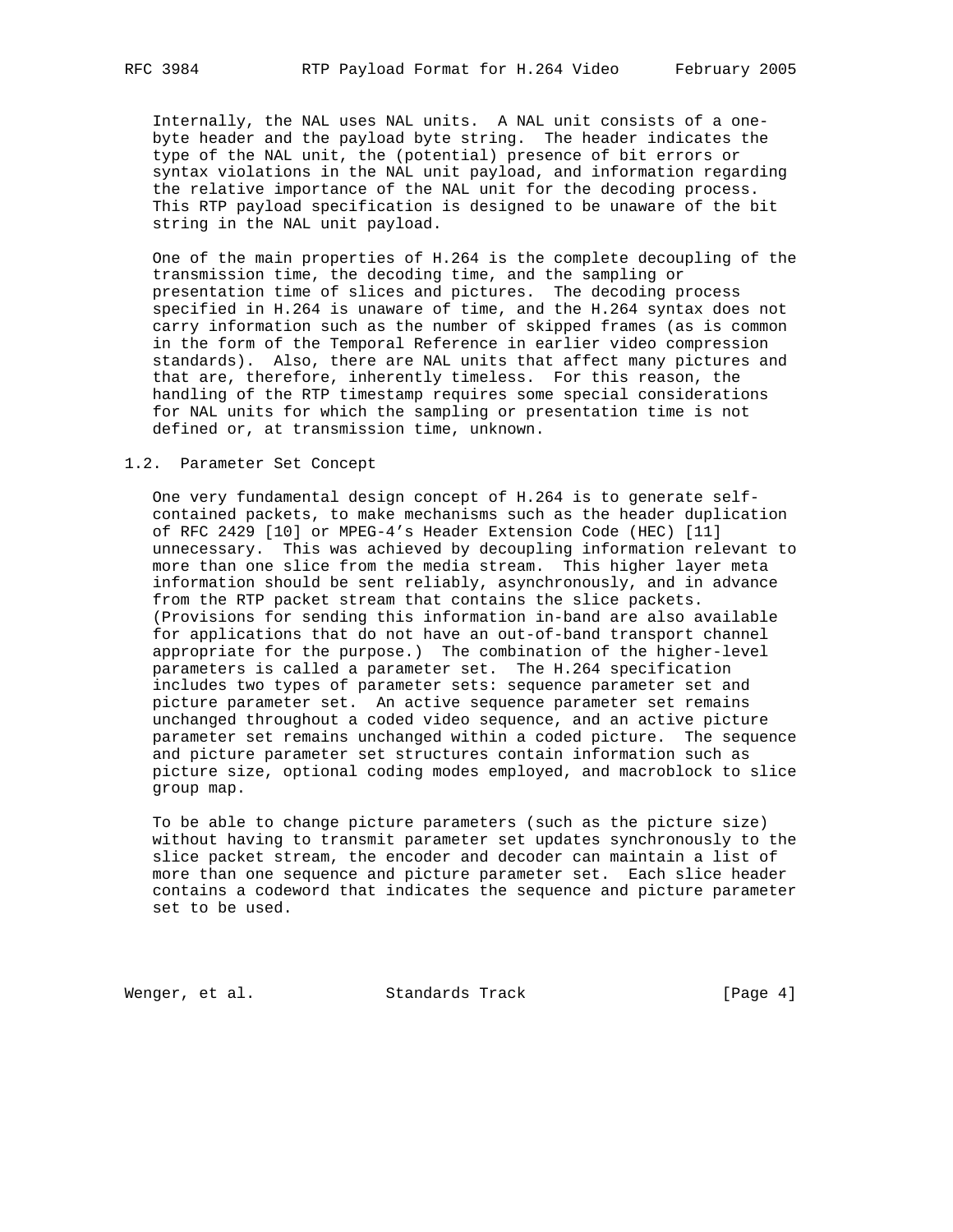This mechanism allows the decoupling of the transmission of parameter sets from the packet stream, and the transmission of them by external means (e.g., as a side effect of the capability exchange), or through a (reliable or unreliable) control protocol. It may even be possible that they are never transmitted but are fixed by an application design specification.

1.3. Network Abstraction Layer Unit Types

 Tutorial information on the NAL design can be found in [12], [13], and [14].

 All NAL units consist of a single NAL unit type octet, which also co-serves as the payload header of this RTP payload format. The payload of a NAL unit follows immediately.

 The syntax and semantics of the NAL unit type octet are specified in [1], but the essential properties of the NAL unit type octet are summarized below. The NAL unit type octet has the following format:

 +---------------+ |0|1|2|3|4|5|6|7| +-+-+-+-+-+-+-+-+ |F|NRI| Type | +---------------+

 The semantics of the components of the NAL unit type octet, as specified in the H.264 specification, are described briefly below.

F: 1 bit

forbidden zero bit. The H.264 specification declares a value of 1 as a syntax violation.

NRI: 2 bits

 nal\_ref\_idc. A value of 00 indicates that the content of the NAL unit is not used to reconstruct reference pictures for inter picture prediction. Such NAL units can be discarded without risking the integrity of the reference pictures. Values greater than 00 indicate that the decoding of the NAL unit is required to maintain the integrity of the reference pictures.

# Type: 5 bits

 nal\_unit\_type. This component specifies the NAL unit payload type as defined in table 7-1 of [1], and later within this memo. For a reference of all currently defined NAL unit types and their semantics, please refer to section 7.4.1 in [1].

Wenger, et al. Standards Track [Page 5]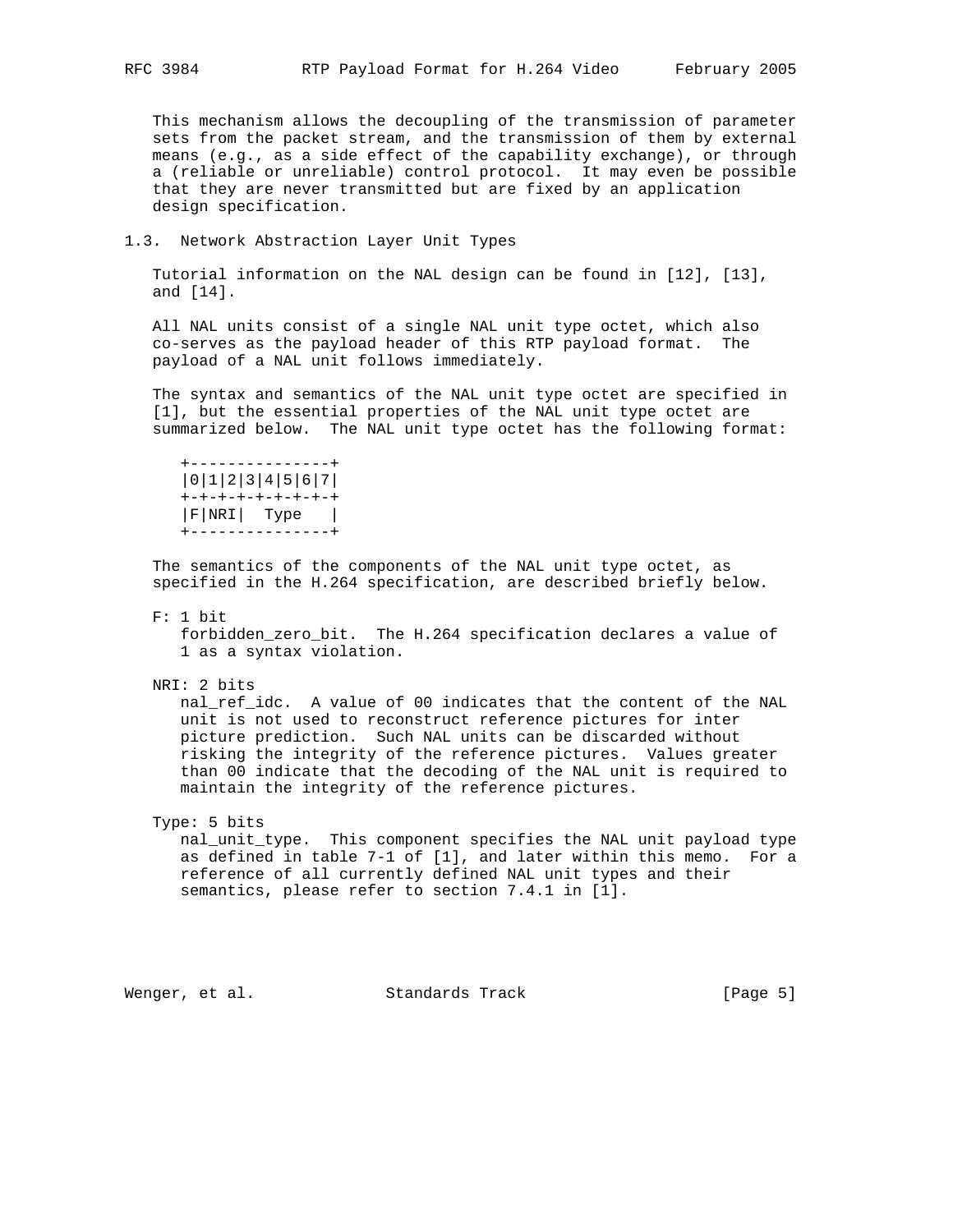This memo introduces new NAL unit types, which are presented in section 5.2. The NAL unit types defined in this memo are marked as unspecified in [1]. Moreover, this specification extends the semantics of F and NRI as described in section 5.3.

2. Conventions

 The key words "MUST", "MUST NOT", "REQUIRED", "SHALL", "SHALL NOT", "SHOULD", "SHOULD NOT", "RECOMMENDED", "MAY", and "OPTIONAL" in this document are to be interpreted as described in BCP 14, RFC 2119 [3].

 This specification uses the notion of setting and clearing a bit when bit fields are handled. Setting a bit is the same as assigning that bit the value of 1 (On). Clearing a bit is the same as assigning that bit the value of 0 (Off).

### 3. Scope

 This payload specification can only be used to carry the "naked" H.264 NAL unit stream over RTP, and not the bitstream format discussed in Annex B of H.264. Likely, the first applications of this specification will be in the conversational multimedia field, video telephony or video conferencing, but the payload format also covers other applications, such as Internet streaming and TV over IP.

4. Definitions and Abbreviations

### 4.1. Definitions

 This document uses the definitions of [1]. The following terms, defined in [1], are summed up for convenience:

 access unit: A set of NAL units always containing a primary coded picture. In addition to the primary coded picture, an access unit may also contain one or more redundant coded pictures or other NAL units not containing slices or slice data partitions of a coded picture. The decoding of an access unit always results in a decoded picture.

 coded video sequence: A sequence of access units that consists, in decoding order, of an instantaneous decoding refresh (IDR) access unit followed by zero or more non-IDR access units including all subsequent access units up to but not including any subsequent IDR access unit.

 IDR access unit: An access unit in which the primary coded picture is an IDR picture.

Wenger, et al. Standards Track [Page 6]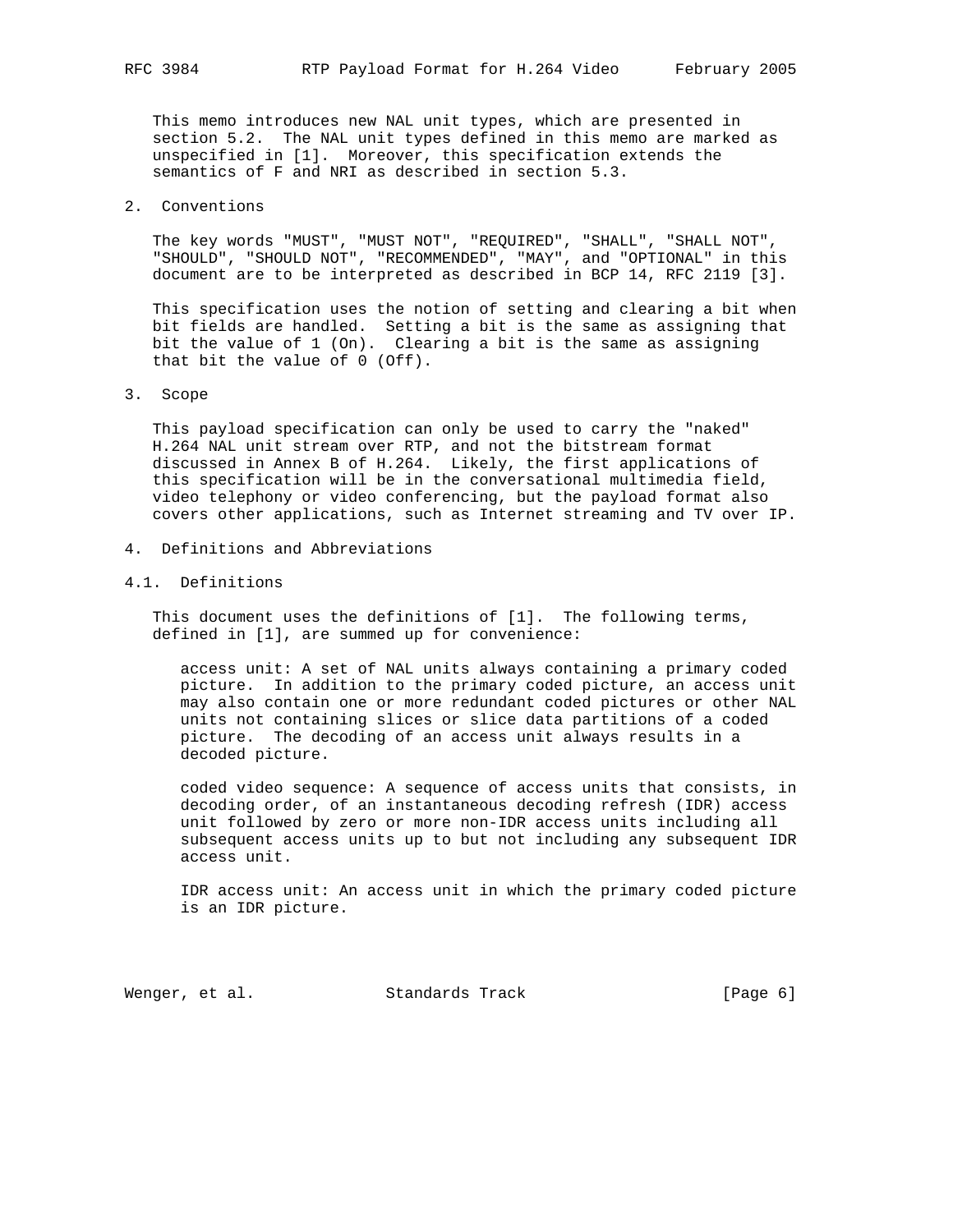IDR picture: A coded picture containing only slices with I or SI slice types that causes a "reset" in the decoding process. After the decoding of an IDR picture, all following coded pictures in decoding order can be decoded without inter prediction from any picture decoded prior to the IDR picture.

 primary coded picture: The coded representation of a picture to be used by the decoding process for a bitstream conforming to H.264. The primary coded picture contains all macroblocks of the picture.

 redundant coded picture: A coded representation of a picture or a part of a picture. The content of a redundant coded picture shall not be used by the decoding process for a bitstream conforming to H.264. The content of a redundant coded picture may be used by the decoding process for a bitstream that contains errors or losses.

 VCL NAL unit: A collective term used to refer to coded slice and coded data partition NAL units.

In addition, the following definitions apply:

 decoding order number (DON): A field in the payload structure, or a derived variable indicating NAL unit decoding order. Values of DON are in the range of 0 to 65535, inclusive. After reaching the maximum value, the value of DON wraps around to 0.

 NAL unit decoding order: A NAL unit order that conforms to the constraints on NAL unit order given in section 7.4.1.2 in [1].

 transmission order: The order of packets in ascending RTP sequence number order (in modulo arithmetic). Within an aggregation packet, the NAL unit transmission order is the same as the order of appearance of NAL units in the packet.

 media aware network element (MANE): A network element, such as a middlebox or application layer gateway that is capable of parsing certain aspects of the RTP payload headers or the RTP payload and reacting to the contents.

 Informative note: The concept of a MANE goes beyond normal routers or gateways in that a MANE has to be aware of the signaling (e.g., to learn about the payload type mappings of the media streams), and in that it has to be trusted when working with SRTP. The advantage of using MANEs is that they allow packets to be dropped according to the needs of the media coding. For example, if a MANE has to drop packets due to congestion on a certain link, it can identify those packets

Wenger, et al. Standards Track [Page 7]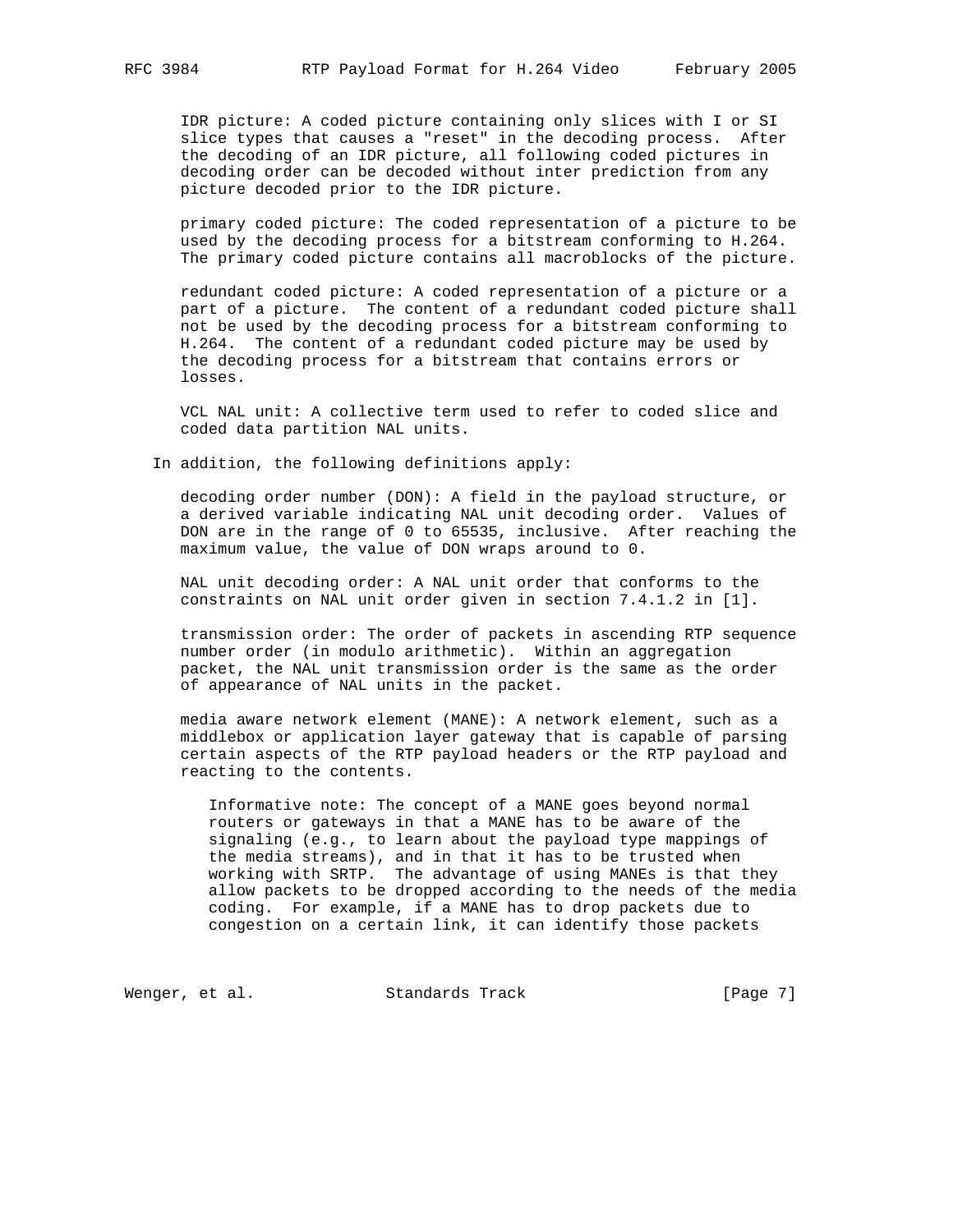whose dropping has the smallest negative impact on the user experience and remove them in order to remove the congestion and/or keep the delay low.

## Abbreviations

| DON:            | Decoding Order Number                          |
|-----------------|------------------------------------------------|
| DONB:           | Decoding Order Number Base                     |
| DOND:           | Decoding Order Number Difference               |
| $\texttt{FEC}:$ | Forward Error Correction                       |
| FU:             | Fragmentation Unit                             |
| IDR:            | Instantaneous Decoding Refresh                 |
| IEC:            | International Electrotechnical Commission      |
| ISO:            | International Organization for Standardization |
| $ITU-T$ :       | International Telecommunication Union,         |
|                 | Telecommunication Standardization Sector       |
| MANE:           | Media Aware Network Element                    |
| MTAP:           | Multi-Time Aggregation Packet                  |
| MTAP16:         | MTAP with 16-bit timestamp offset              |
| MTAP24:         | MTAP with 24-bit timestamp offset              |
| NAL:            | Network Abstraction Layer                      |
| NALU:           | NAL Unit                                       |
| SEI:            | Supplemental Enhancement Information           |
| STAP:           | Single-Time Aggregation Packet                 |
| $STAP - A$ :    | STAP type A                                    |
| $STAP-B$ :      | STAP type B                                    |
| TS:             | Timestamp                                      |
| VCL:            | Video Coding Layer                             |
|                 |                                                |

## 5. RTP Payload Format

5.1. RTP Header Usage

 The format of the RTP header is specified in RFC 3550 [4] and reprinted in Figure 1 for convenience. This payload format uses the fields of the header in a manner consistent with that specification.

 When one NAL unit is encapsulated per RTP packet, the RECOMMENDED RTP payload format is specified in section 5.6. The RTP payload (and the settings for some RTP header bits) for aggregation packets and fragmentation units are specified in sections 5.7 and 5.8, respectively.

Wenger, et al. Standards Track [Page 8]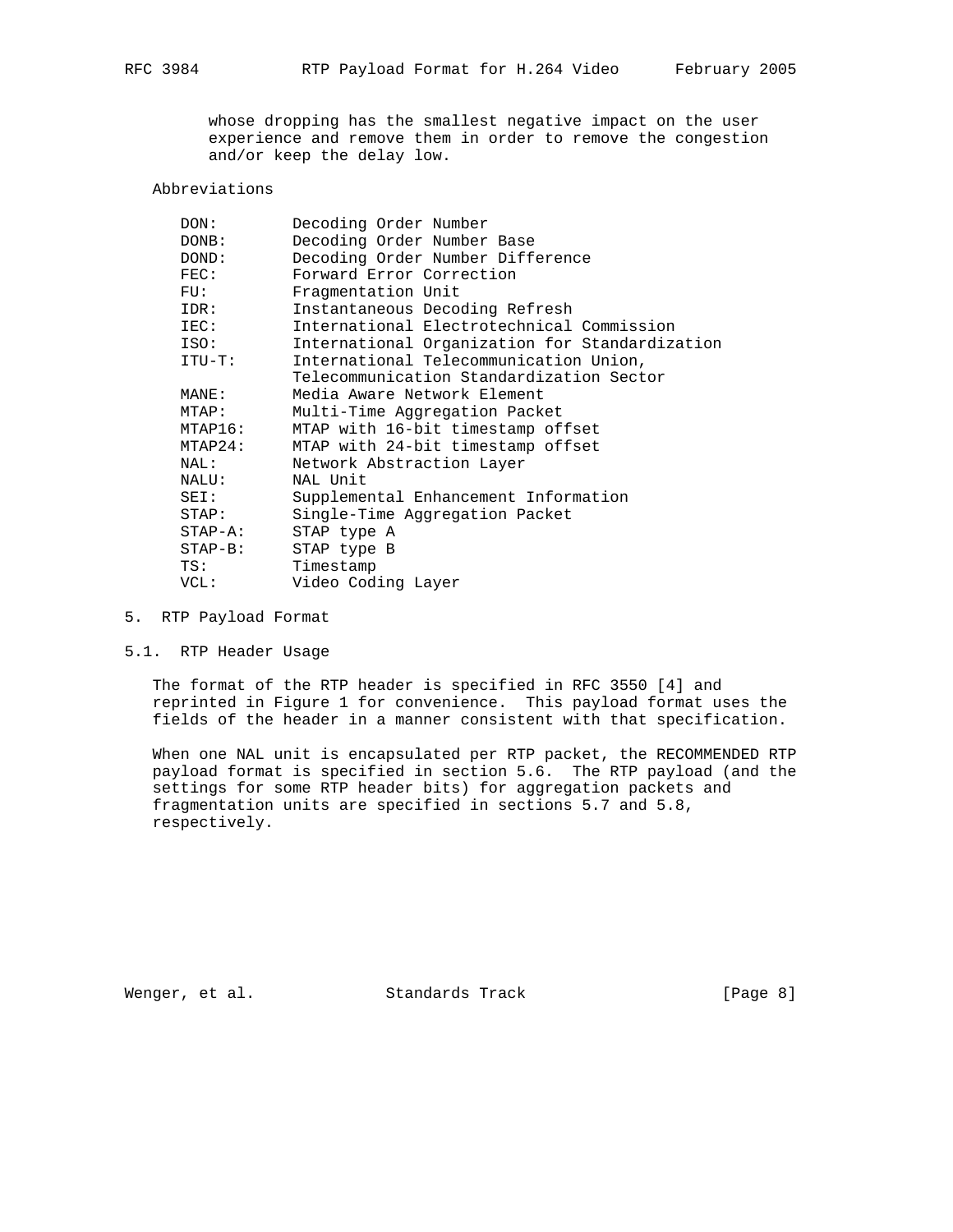$0$  1 2 3 0 1 2 3 4 5 6 7 8 9 0 1 2 3 4 5 6 7 8 9 0 1 2 3 4 5 6 7 8 9 0 1 +-+-+-+-+-+-+-+-+-+-+-+-+-+-+-+-+-+-+-+-+-+-+-+-+-+-+-+-+-+-+-+-+  $|V=2|P|X|$  CC  $|M|$  PT | sequence number +-+-+-+-+-+-+-+-+-+-+-+-+-+-+-+-+-+-+-+-+-+-+-+-+-+-+-+-+-+-+-+-+ timestamp +-+-+-+-+-+-+-+-+-+-+-+-+-+-+-+-+-+-+-+-+-+-+-+-+-+-+-+-+-+-+-+-+ synchronization source (SSRC) identifier +=+=+=+=+=+=+=+=+=+=+=+=+=+=+=+=+=+=+=+=+=+=+=+=+=+=+=+=+=+=+=+=+ contributing source (CSRC) identifiers | .... | .... | .... | .... | .... | .... | .... | .... | .... | .... | .... | .... | .... | .... | .... | ... +-+-+-+-+-+-+-+-+-+-+-+-+-+-+-+-+-+-+-+-+-+-+-+-+-+-+-+-+-+-+-+-+

Figure 1. RTP header according to RFC 3550

 The RTP header information to be set according to this RTP payload format is set as follows:

Marker bit (M): 1 bit

 Set for the very last packet of the access unit indicated by the RTP timestamp, in line with the normal use of the M bit in video formats, to allow an efficient playout buffer handling. For aggregation packets (STAP and MTAP), the marker bit in the RTP header MUST be set to the value that the marker bit of the last NAL unit of the aggregation packet would have been if it were transported in its own RTP packet. Decoders MAY use this bit as an early indication of the last packet of an access unit, but MUST NOT rely on this property.

 Informative note: Only one M bit is associated with an aggregation packet carrying multiple NAL units. Thus, if a gateway has re-packetized an aggregation packet into several packets, it cannot reliably set the M bit of those packets.

```
 Payload type (PT): 7 bits
```
 The assignment of an RTP payload type for this new packet format is outside the scope of this document and will not be specified here. The assignment of a payload type has to be performed either through the profile used or in a dynamic way.

 Sequence number (SN): 16 bits Set and used in accordance with RFC 3550. For the single NALU and non-interleaved packetization mode, the sequence number is used to determine decoding order for the NALU.

 Timestamp: 32 bits The RTP timestamp is set to the sampling timestamp of the content. A 90 kHz clock rate MUST be used.

Wenger, et al. Standards Track [Page 9]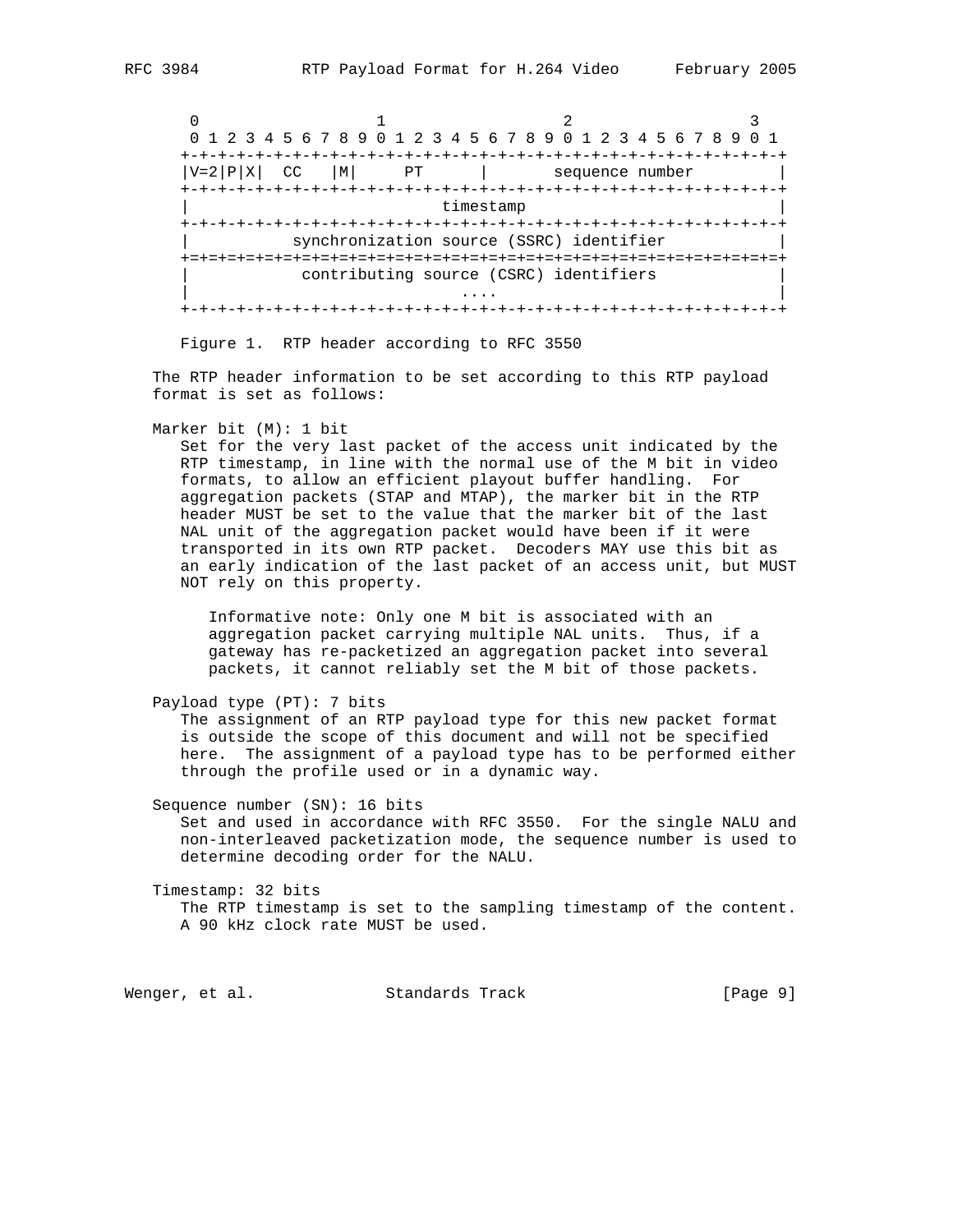If the NAL unit has no timing properties of its own (e.g., parameter set and SEI NAL units), the RTP timestamp is set to the RTP timestamp of the primary coded picture of the access unit in which the NAL unit is included, according to section 7.4.1.2 of [1].

 The setting of the RTP Timestamp for MTAPs is defined in section 5.7.2.

 Receivers SHOULD ignore any picture timing SEI messages included in access units that have only one display timestamp. Instead, receivers SHOULD use the RTP timestamp for synchronizing the display process.

 RTP senders SHOULD NOT transmit picture timing SEI messages for pictures that are not supposed to be displayed as multiple fields.

 If one access unit has more than one display timestamp carried in a picture timing SEI message, then the information in the SEI message SHOULD be treated as relative to the RTP timestamp, with the earliest event occurring at the time given by the RTP timestamp, and subsequent events later, as given by the difference in SEI message picture timing values. Let tSEI1, tSEI2, ..., tSEIn be the display timestamps carried in the SEI message of an access unit, where tSEI1 is the earliest of all such timestamps. Let tmadjst() be a function that adjusts the SEI messages time scale to a 90-kHz time scale. Let TS be the RTP timestamp. Then, the display time for the event associated with tSEI1 is TS. The display time for the event with tSEIx, where  $x$  is  $[2..n]$  is TS + tmadjst (tSEIx - tSEI1).

 Informative note: Displaying coded frames as fields is needed commonly in an operation known as 3:2 pulldown, in which film content that consists of coded frames is displayed on a display using interlaced scanning. The picture timing SEI message enables carriage of multiple timestamps for the same coded picture, and therefore the 3:2 pulldown process is perfectly controlled. The picture timing SEI message mechanism is necessary because only one timestamp per coded frame can be conveyed in the RTP timestamp.

 Informative note: Because H.264 allows the decoding order to be different from the display order, values of RTP timestamps may not be monotonically non-decreasing as a function of RTP sequence numbers. Furthermore, the value for interarrival jitter reported in the RTCP reports may not be a trustworthy indication of the network performance, as the calculation rules

Wenger, et al. Standards Track [Page 10]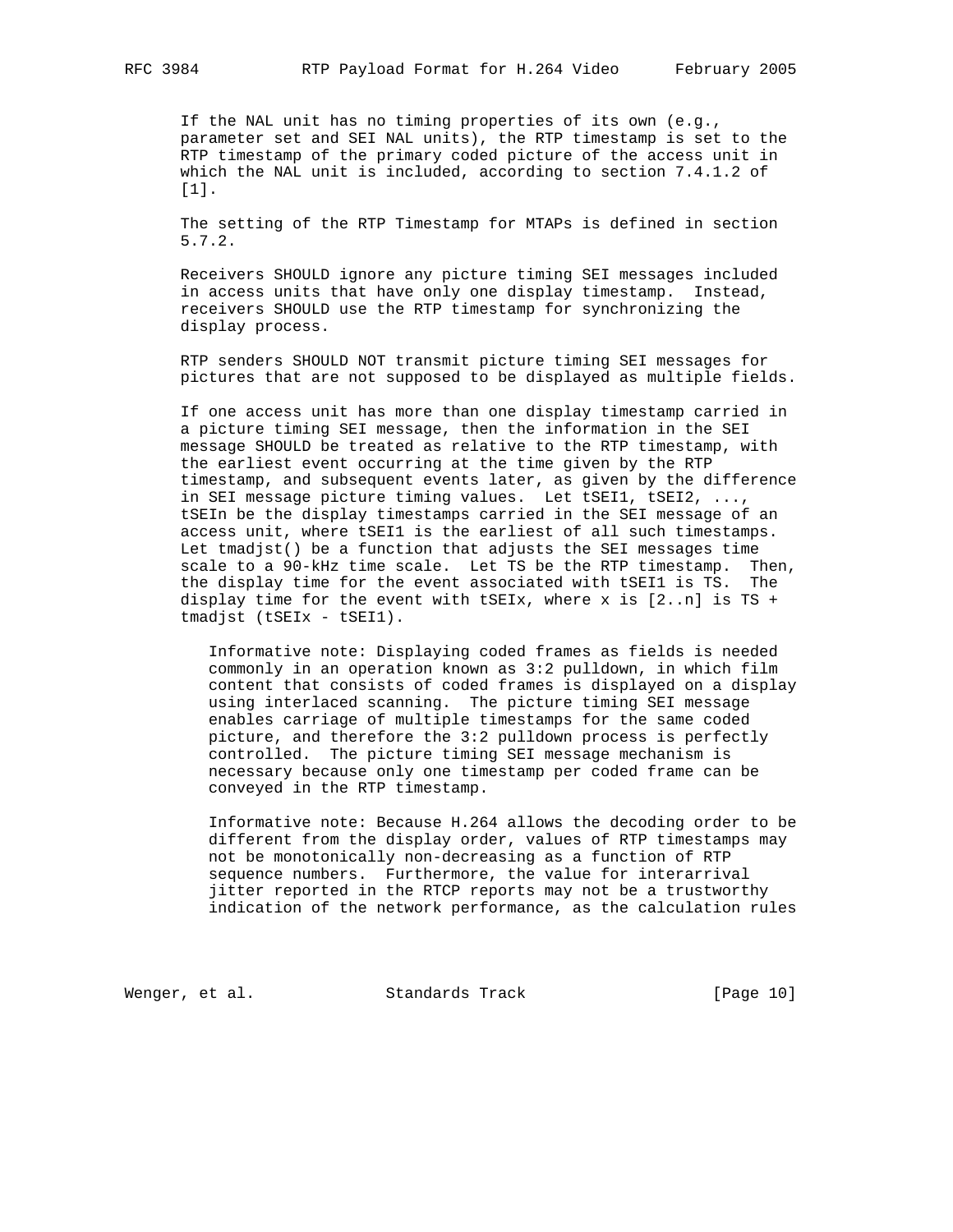for interarrival jitter (section 6.4.1 of RFC 3550) assume that the RTP timestamp of a packet is directly proportional to its transmission time.

5.2. Common Structure of the RTP Payload Format

 The payload format defines three different basic payload structures. A receiver can identify the payload structure by the first byte of the RTP payload, which co-serves as the RTP payload header and, in some cases, as the first byte of the payload. This byte is always structured as a NAL unit header. The NAL unit type field indicates which structure is present. The possible structures are as follows:

 Single NAL Unit Packet: Contains only a single NAL unit in the payload. The NAL header type field will be equal to the original NAL unit type; i.e., in the range of 1 to 23, inclusive. Specified in section 5.6.

 Aggregation packet: Packet type used to aggregate multiple NAL units into a single RTP payload. This packet exists in four versions, the Single-Time Aggregation Packet type A (STAP-A), the Single-Time Aggregation Packet type B (STAP-B), Multi-Time Aggregation Packet (MTAP) with 16-bit offset (MTAP16), and Multi-Time Aggregation Packet (MTAP) with 24-bit offset (MTAP24). The NAL unit type numbers assigned for STAP-A, STAP-B, MTAP16, and MTAP24 are 24, 25, 26, and 27, respectively. Specified in section 5.7.

 Fragmentation unit: Used to fragment a single NAL unit over multiple RTP packets. Exists with two versions, FU-A and FU-B, identified with the NAL unit type numbers 28 and 29, respectively. Specified in section 5.8.

Table 1. Summary of NAL unit types and their payload structures

|     | Type      | Packet    | Type name                        | Section |
|-----|-----------|-----------|----------------------------------|---------|
| 0   |           | undefined |                                  |         |
|     | $1 - 23$  | NAL unit  | Single NAL unit packet per H.264 | 5.6     |
| 2.4 |           | $STAP-A$  | Single-time aggregation packet   | 5.7.1   |
| 25  |           | $STAP-B$  | Single-time aggregation packet   | 5.7.1   |
| 26  |           | MTAP16    | Multi-time aggregation packet    | 5.7.2   |
| 2.7 |           | MTAP24    | Multi-time aggregation packet    | 5.7.2   |
| 28  |           | $FU - A$  | Fragmentation unit               | 5.8     |
| 29  |           | $FU-B$    | Fragmentation unit               | 5.8     |
|     | $30 - 31$ | undefined |                                  |         |

Wenger, et al. Standards Track [Page 11]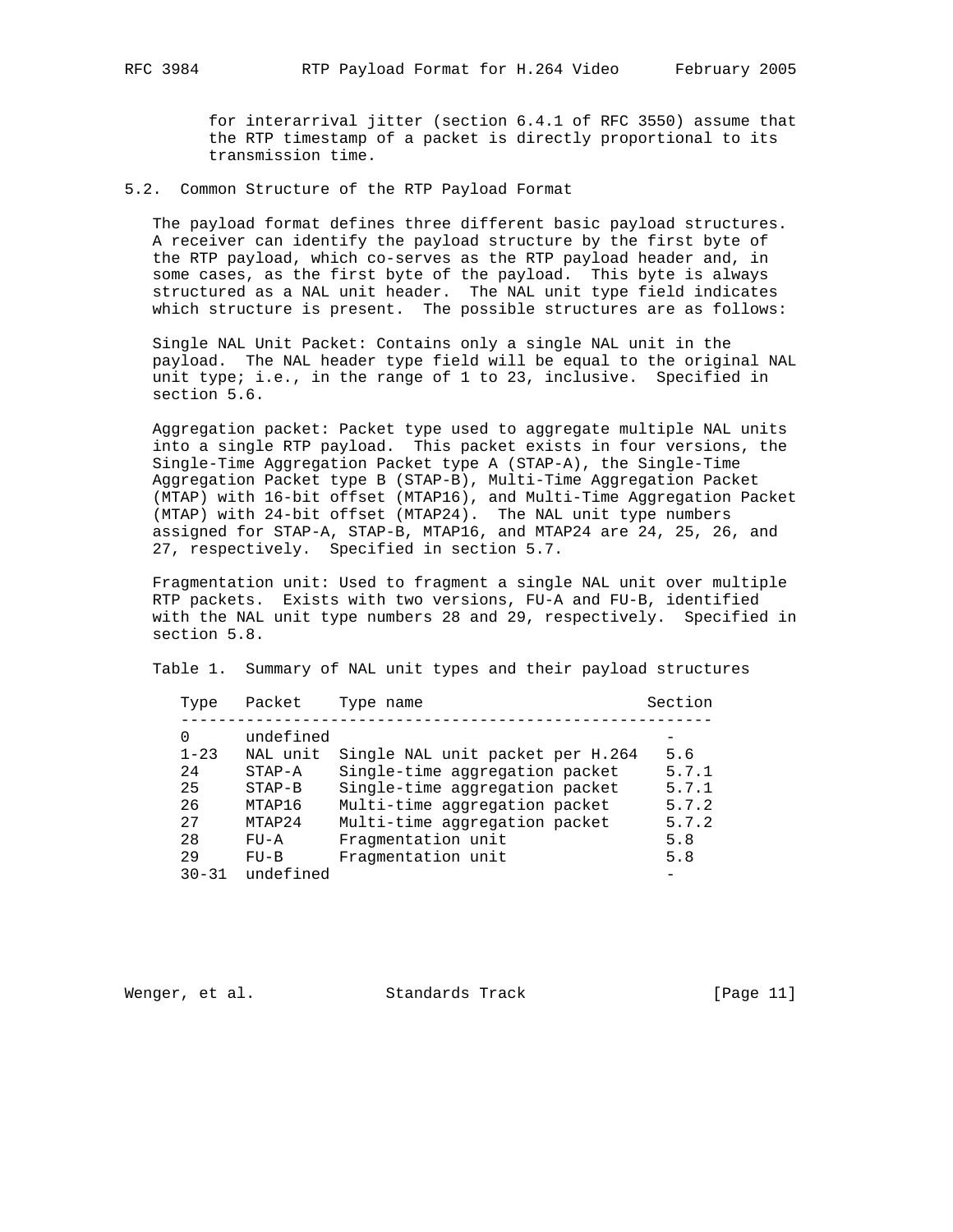Informative note: This specification does not limit the size of NAL units encapsulated in single NAL unit packets and fragmentation units. The maximum size of a NAL unit encapsulated in any aggregation packet is 65535 bytes.

## 5.3. NAL Unit Octet Usage

 The structure and semantics of the NAL unit octet were introduced in section 1.3. For convenience, the format of the NAL unit type octet is reprinted below:

 +---------------+ |0|1|2|3|4|5|6|7| +-+-+-+-+-+-+-+-+ |F|NRI| Type | +---------------+

 This section specifies the semantics of F and NRI according to this specification.

F: 1 bit

 forbidden\_zero\_bit. A value of 0 indicates that the NAL unit type octet and payload should not contain bit errors or other syntax violations. A value of 1 indicates that the NAL unit type octet and payload may contain bit errors or other syntax violations.

 MANEs SHOULD set the F bit to indicate detected bit errors in the NAL unit. The H.264 specification requires that the F bit is equal to 0. When the F bit is set, the decoder is advised that bit errors or any other syntax violations may be present in the payload or in the NAL unit type octet. The simplest decoder reaction to a NAL unit in which the F bit is equal to 1 is to discard such a NAL unit and to conceal the lost data in the discarded NAL unit.

nal ref idc. The semantics of value 00 and a non-zero value remain unchanged from the H.264 specification. In other words, a value of 00 indicates that the content of the NAL unit is not used to reconstruct reference pictures for inter picture prediction. Such NAL units can be discarded without risking the integrity of the reference pictures. Values greater than 00 indicate that the decoding of the NAL unit is required to maintain the integrity of the reference pictures.

 In addition to the specification above, according to this RTP payload specification, values of NRI greater than 00 indicate the relative transport priority, as determined by the encoder. MANEs

Wenger, et al. Standards Track [Page 12]

NRI: 2 bits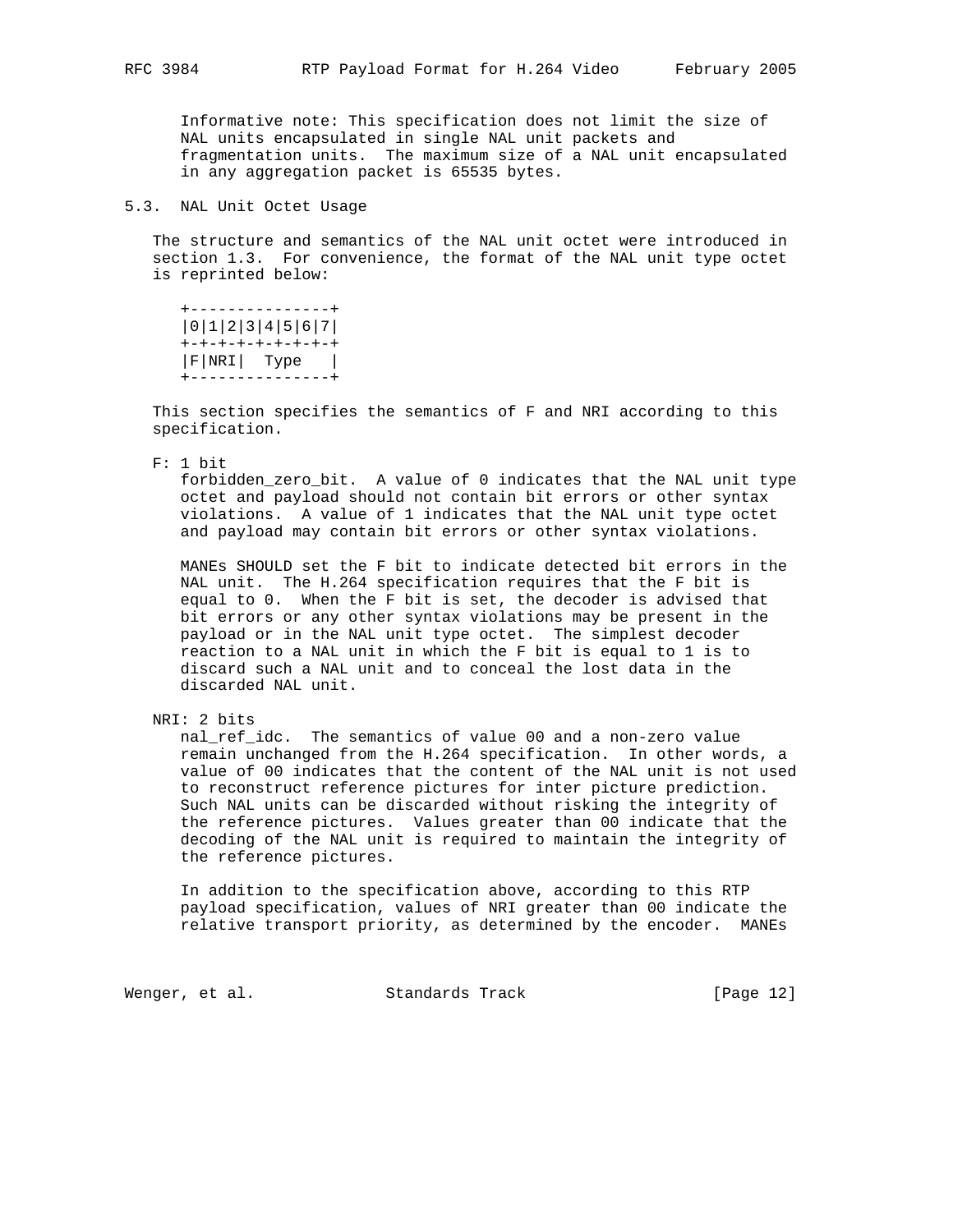can use this information to protect more important NAL units better than they do less important NAL units. The highest transport priority is 11, followed by 10, and then by 01; finally, 00 is the lowest.

 Informative note: Any non-zero value of NRI is handled identically in H.264 decoders. Therefore, receivers need not manipulate the value of NRI when passing NAL units to the decoder.

 An H.264 encoder MUST set the value of NRI according to the H.264 specification (subclause 7.4.1) when the value of nal\_unit\_type is in the range of 1 to 12, inclusive. In particular, the H.264 specification requires that the value of NRI SHALL be equal to 0 for all NAL units having nal\_unit\_type equal to 6, 9, 10, 11, or 12.

 For NAL units having nal\_unit\_type equal to 7 or 8 (indicating a sequence parameter set or a picture parameter set, respectively), an H.264 encoder SHOULD set the value of NRI to 11 (in binary format). For coded slice NAL units of a primary coded picture having nal\_unit\_type equal to 5 (indicating a coded slice belonging to an IDR picture), an H.264 encoder SHOULD set the value of NRI to 11 (in binary format).

 For a mapping of the remaining nal\_unit\_types to NRI values, the following example MAY be used and has been shown to be efficient in a certain environment [13]. Other mappings MAY also be desirable, depending on the application and the H.264/AVC Annex A profile in use.

 Informative note: Data Partitioning is not available in certain profiles; e.g., in the Main or Baseline profiles. Consequently, the nal unit types 2, 3, and 4 can occur only if the video bitstream conforms to a profile in which data partitioning is allowed and not in streams that conform to the Main or Baseline profiles.

 Table 2. Example of NRI values for coded slices and coded slice data partitions of primary coded reference pictures

| NAL Unit Type | Content of NAL unit          | NRI (binary) |
|---------------|------------------------------|--------------|
|               | non-IDR coded slice          | 1 O          |
|               | Coded slice data partition A | 1 ∩          |
|               | Coded slice data partition B | 01           |
|               | Coded slice data partition C |              |

Wenger, et al. Standards Track [Page 13]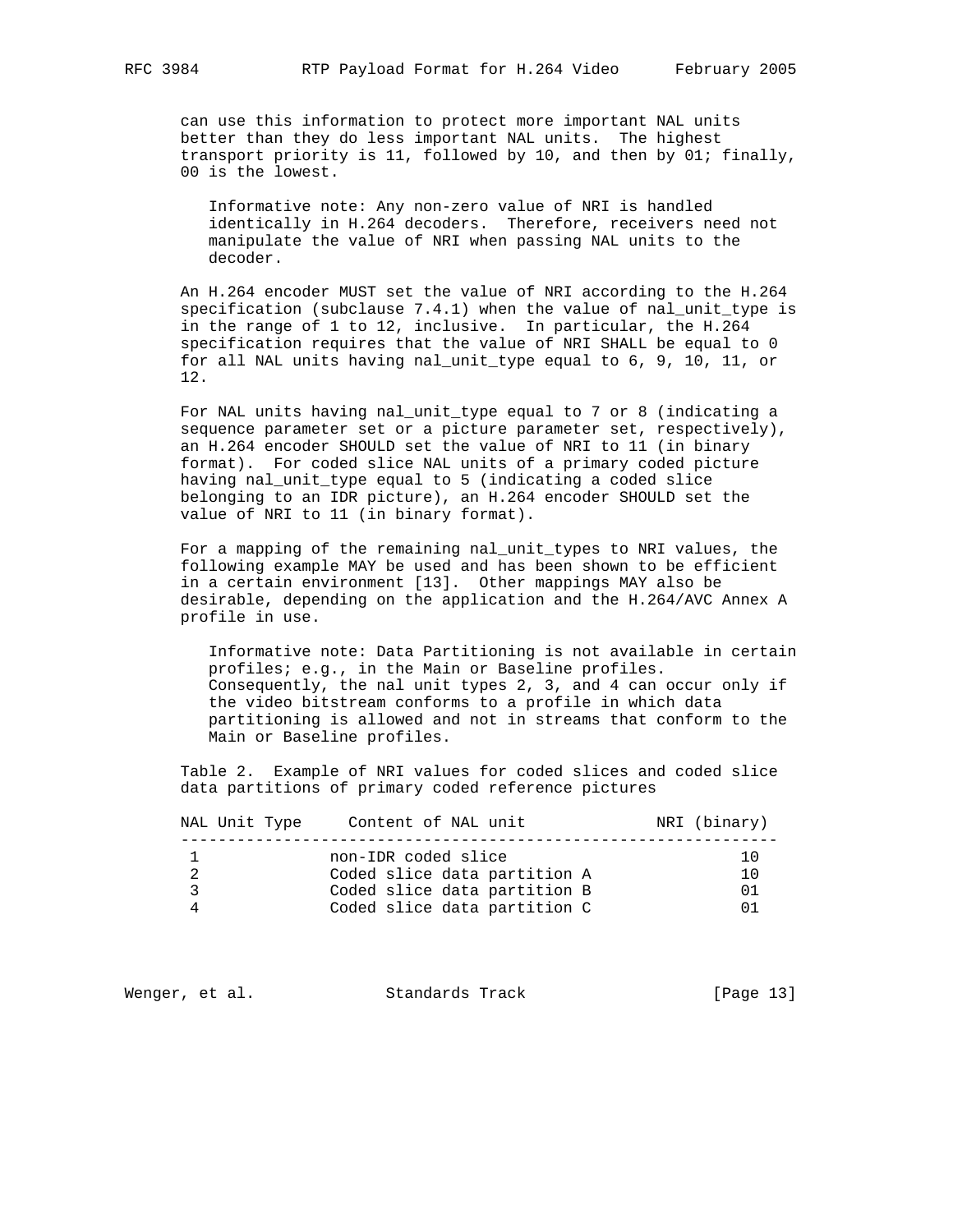Informative note: As mentioned before, the NRI value of non reference pictures is 00 as mandated by H.264/AVC.

 An H.264 encoder SHOULD set the value of NRI for coded slice and coded slice data partition NAL units of redundant coded reference pictures equal to 01 (in binary format).

 Definitions of the values for NRI for NAL unit types 24 to 29, inclusive, are given in sections 5.7 and 5.8 of this memo.

 No recommendation for the value of NRI is given for NAL units having nal\_unit\_type in the range of 13 to 23, inclusive, because these values are reserved for ITU-T and ISO/IEC. No recommendation for the value of NRI is given for NAL units having nal\_unit\_type equal to 0 or in the range of 30 to 31, inclusive, as the semantics of these values are not specified in this memo.

### 5.4. Packetization Modes

This memo specifies three cases of packetization modes:

- o Single NAL unit mode
- o Non-interleaved mode
- o Interleaved mode

 The single NAL unit mode is targeted for conversational systems that comply with ITU-T Recommendation H.241 [15] (see section 12.1). The non-interleaved mode is targeted for conversational systems that may not comply with ITU-T Recommendation H.241. In the non-interleaved mode, NAL units are transmitted in NAL unit decoding order. The interleaved mode is targeted for systems that do not require very low end-to-end latency. The interleaved mode allows transmission of NAL units out of NAL unit decoding order.

 The packetization mode in use MAY be signaled by the value of the OPTIONAL packetization-mode MIME parameter or by external means. The used packetization mode governs which NAL unit types are allowed in RTP payloads. Table 3 summarizes the allowed NAL unit types for each packetization mode. Some NAL unit type values (indicated as undefined in Table 3) are reserved for future extensions. NAL units of those types SHOULD NOT be sent by a sender and MUST be ignored by a receiver. For example, the Types 1-23, with the associated packet type "NAL unit", are allowed in "Single NAL Unit Mode" and in "Non- Interleaved Mode", but disallowed in "Interleaved Mode". Packetization modes are explained in more detail in section 6.

Wenger, et al. Standards Track [Page 14]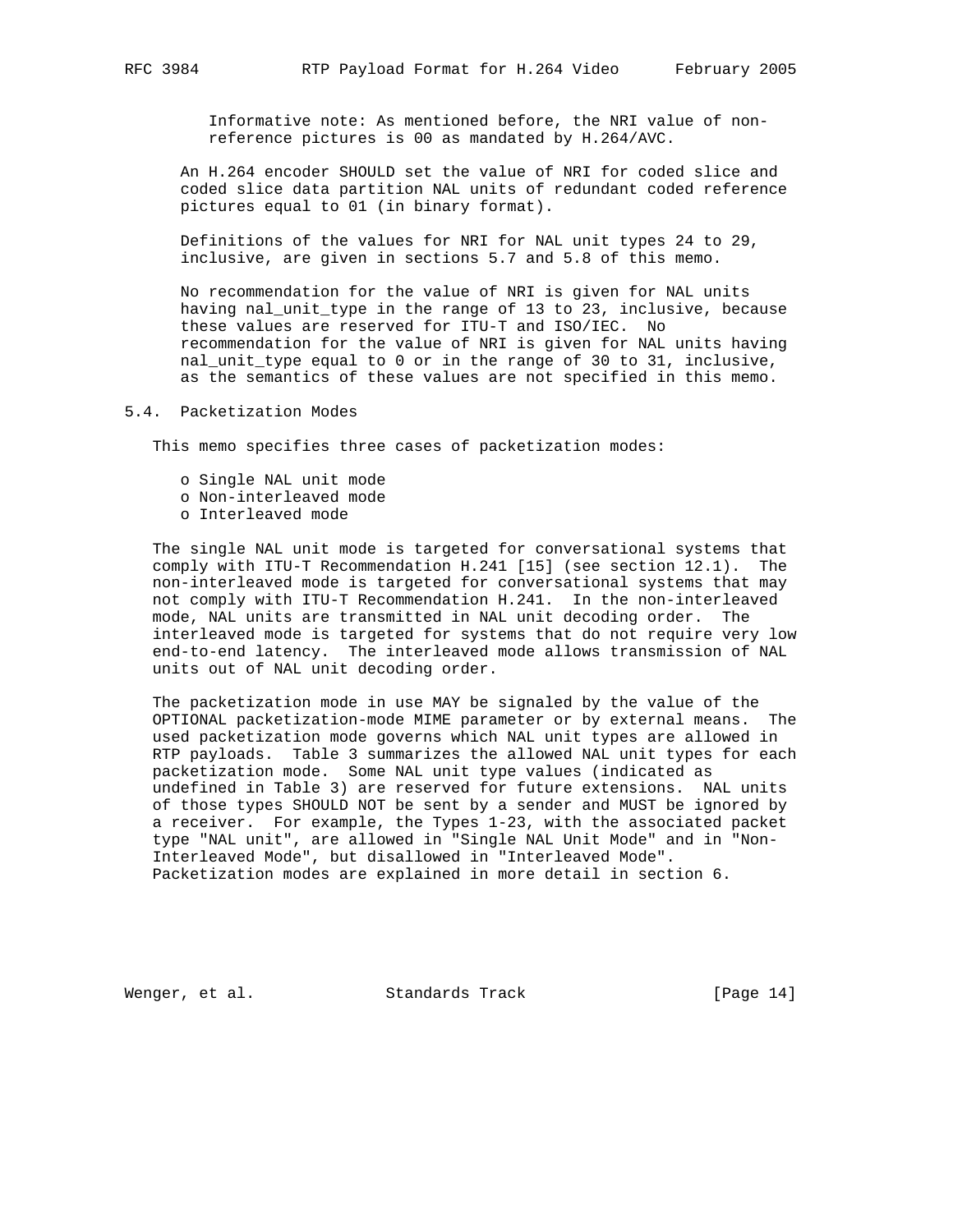Table 3. Summary of allowed NAL unit types for each packetization mode (yes = allowed, no = disallowed, ig = ignore)

| Type      | Packet     | Single NAL<br>Unit Mode | Non-Interleaved<br>Mode | Interleaved<br>Mode |
|-----------|------------|-------------------------|-------------------------|---------------------|
|           |            |                         |                         |                     |
| $\Omega$  | undefined  | ig                      | ig                      | ig                  |
| $1 - 23$  | NAL unit   | yes                     | yes                     | no                  |
| 24        | $STAP - A$ | no                      | yes                     | no                  |
| 25        | $STAP-B$   | no                      | no                      | yes                 |
| 26        | MTAP16     | no                      | no                      | yes                 |
| 27        | MTAP24     | no                      | no                      | yes                 |
| 28        | $FU - A$   | no                      | yes                     | yes                 |
| 29        | $FU-B$     | no                      | no                      | yes                 |
| $30 - 31$ | undefined  | ig                      | ig                      | iq                  |

5.5. Decoding Order Number (DON)

 In the interleaved packetization mode, the transmission order of NAL units is allowed to differ from the decoding order of the NAL units. Decoding order number (DON) is a field in the payload structure or a derived variable that indicates the NAL unit decoding order. Rationale and examples of use cases for transmission out of decoding order and for the use of DON are given in section 13.

 The coupling of transmission and decoding order is controlled by the OPTIONAL sprop-interleaving-depth MIME parameter as follows. When the value of the OPTIONAL sprop-interleaving-depth MIME parameter is equal to 0 (explicitly or per default) or transmission of NAL units out of their decoding order is disallowed by external means, the transmission order of NAL units MUST conform to the NAL unit decoding order. When the value of the OPTIONAL sprop-interleaving-depth MIME parameter is greater than 0 or transmission of NAL units out of their decoding order is allowed by external means,

- o the order of NAL units in an MTAP16 and an MTAP24 is NOT REQUIRED to be the NAL unit decoding order, and
- o the order of NAL units generated by decapsulating STAP-Bs, MTAPs, and FUs in two consecutive packets is NOT REQUIRED to be the NAL unit decoding order.

 The RTP payload structures for a single NAL unit packet, an STAP-A, and an FU-A do not include DON. STAP-B and FU-B structures include DON, and the structure of MTAPs enables derivation of DON as specified in section 5.7.2.

Wenger, et al. Standards Track [Page 15]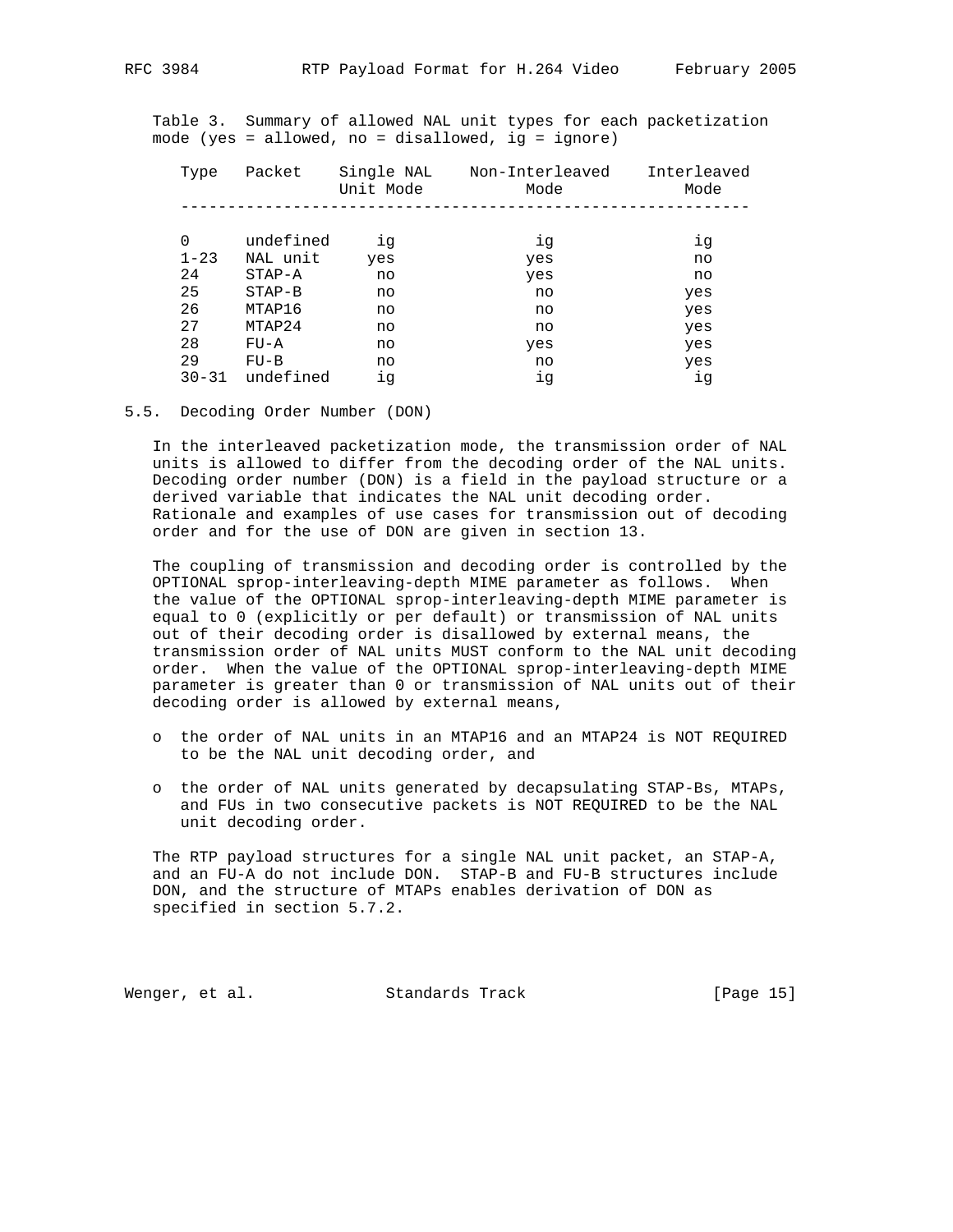Informative note: When an FU-A occurs in interleaved mode, it always follows an FU-B, which sets its DON.

 Informative note: If a transmitter wants to encapsulate a single NAL unit per packet and transmit packets out of their decoding order, STAP-B packet type can be used.

 In the single NAL unit packetization mode, the transmission order of NAL units, determined by the RTP sequence number, MUST be the same as their NAL unit decoding order. In the non-interleaved packetization mode, the transmission order of NAL units in single NAL unit packets, STAP-As, and FU-As MUST be the same as their NAL unit decoding order. The NAL units within an STAP MUST appear in the NAL unit decoding order. Thus, the decoding order is first provided through the implicit order within a STAP, and second provided through the RTP sequence number for the order between STAPs, FUs, and single NAL unit packets.

 Signaling of the value of DON for NAL units carried in STAP-B, MTAP, and a series of fragmentation units starting with an FU-B is specified in sections 5.7.1, 5.7.2, and 5.8, respectively. The DON value of the first NAL unit in transmission order MAY be set to any value. Values of DON are in the range of 0 to 65535, inclusive. After reaching the maximum value, the value of DON wraps around to 0.

 The decoding order of two NAL units contained in any STAP-B, MTAP, or a series of fragmentation units starting with an FU-B is determined as follows. Let DON(i) be the decoding order number of the NAL unit having index i in the transmission order. Function don\_diff( $m,n$ ) is specified as follows:

If  $DOM(m) == DON(n)$ ,  $don_diff(m,n) = 0$ If  $(DON(m) < DOM(n)$  and  $DOM(n)$  -  $DOM(m) < 32768)$ , don\_diff $(m,n) = DOM(n) - DON(m)$ If  $(DON(m) > DON(n)$  and  $DOM(m) - DON(n) > 32768)$ , don\_diff $(m,n) = 65536 - DON(m) + DON(n)$ If  $(DON(m) < DOM(n)$  and  $DOM(n)$  -  $DOM(m)$  >= 32768), don\_diff $(m,n) = - (DOM(m) + 65536 - DON(n))$ If  $(DON(m) > DON(n)$  and  $DOM(m) - DON(n) < 32768)$ , don\_diff $(m,n) = - (DOM(m) - DON(n))$ 

 A positive value of don\_diff(m,n) indicates that the NAL unit having transmission order index n follows, in decoding order, the NAL unit having transmission order index m. When don\_diff(m,n) is equal to  $0$ ,

Wenger, et al. Standards Track [Page 16]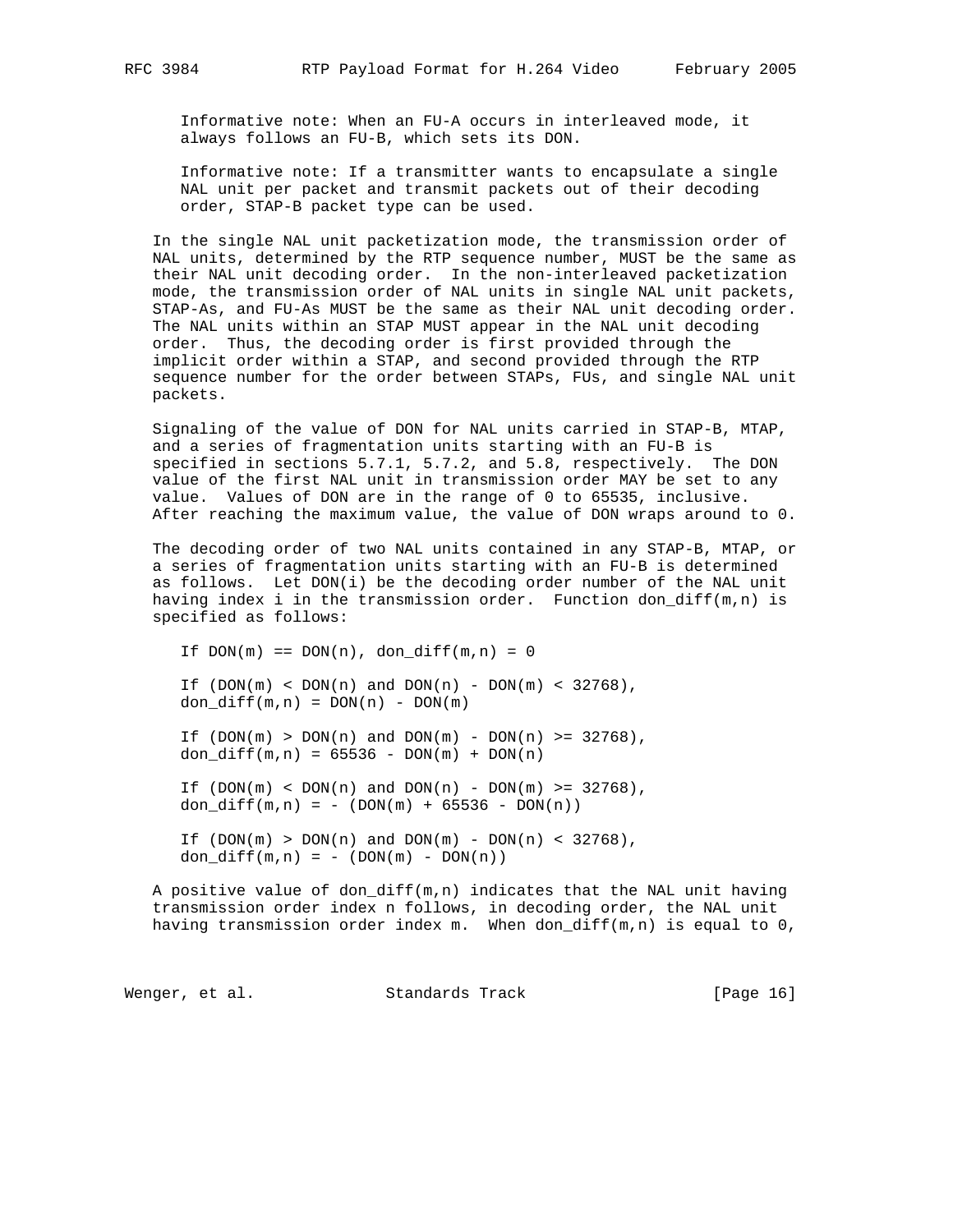then the NAL unit decoding order of the two NAL units can be in either order. A negative value of don\_diff $(m,n)$  indicates that the NAL unit having transmission order index n precedes, in decoding order, the NAL unit having transmission order index m.

 Values of DON related fields (DON, DONB, and DOND; see section 5.7) MUST be such that the decoding order determined by the values of DON, as specified above, conforms to the NAL unit decoding order. If the order of two NAL units in NAL unit decoding order is switched and the new order does not conform to the NAL unit decoding order, the NAL units MUST NOT have the same value of DON. If the order of two consecutive NAL units in the NAL unit stream is switched and the new order still conforms to the NAL unit decoding order, the NAL units MAY have the same value of DON. For example, when arbitrary slice order is allowed by the video coding profile in use, all the coded slice NAL units of a coded picture are allowed to have the same value of DON. Consequently, NAL units having the same value of DON can be decoded in any order, and two NAL units having a different value of DON should be passed to the decoder in the order specified above. When two consecutive NAL units in the NAL unit decoding order have a different value of DON, the value of DON for the second NAL unit in decoding order SHOULD be the value of DON for the first, incremented by one.

 An example of the decapsulation process to recover the NAL unit decoding order is given in section 7.

 Informative note: Receivers should not expect that the absolute difference of values of DON for two consecutive NAL units in the NAL unit decoding order will be equal to one, even in error-free transmission. An increment by one is not required, as at the time of associating values of DON to NAL units, it may not be known whether all NAL units are delivered to the receiver. For example, a gateway may not forward coded slice NAL units of non-reference pictures or SEI NAL units when there is a shortage of bit rate in the network to which the packets are forwarded. In another example, a live broadcast is interrupted by pre-encoded content, such as commercials, from time to time. The first intra picture of a pre-encoded clip is transmitted in advance to ensure that it is readily available in the receiver. When transmitting the first intra picture, the originator does not exactly know how many NAL units will be encoded before the first intra picture of the pre encoded clip follows in decoding order. Thus, the values of DON for the NAL units of the first intra picture of the pre-encoded clip have to be estimated when they are transmitted, and gaps in values of DON may occur.

Wenger, et al. Standards Track [Page 17]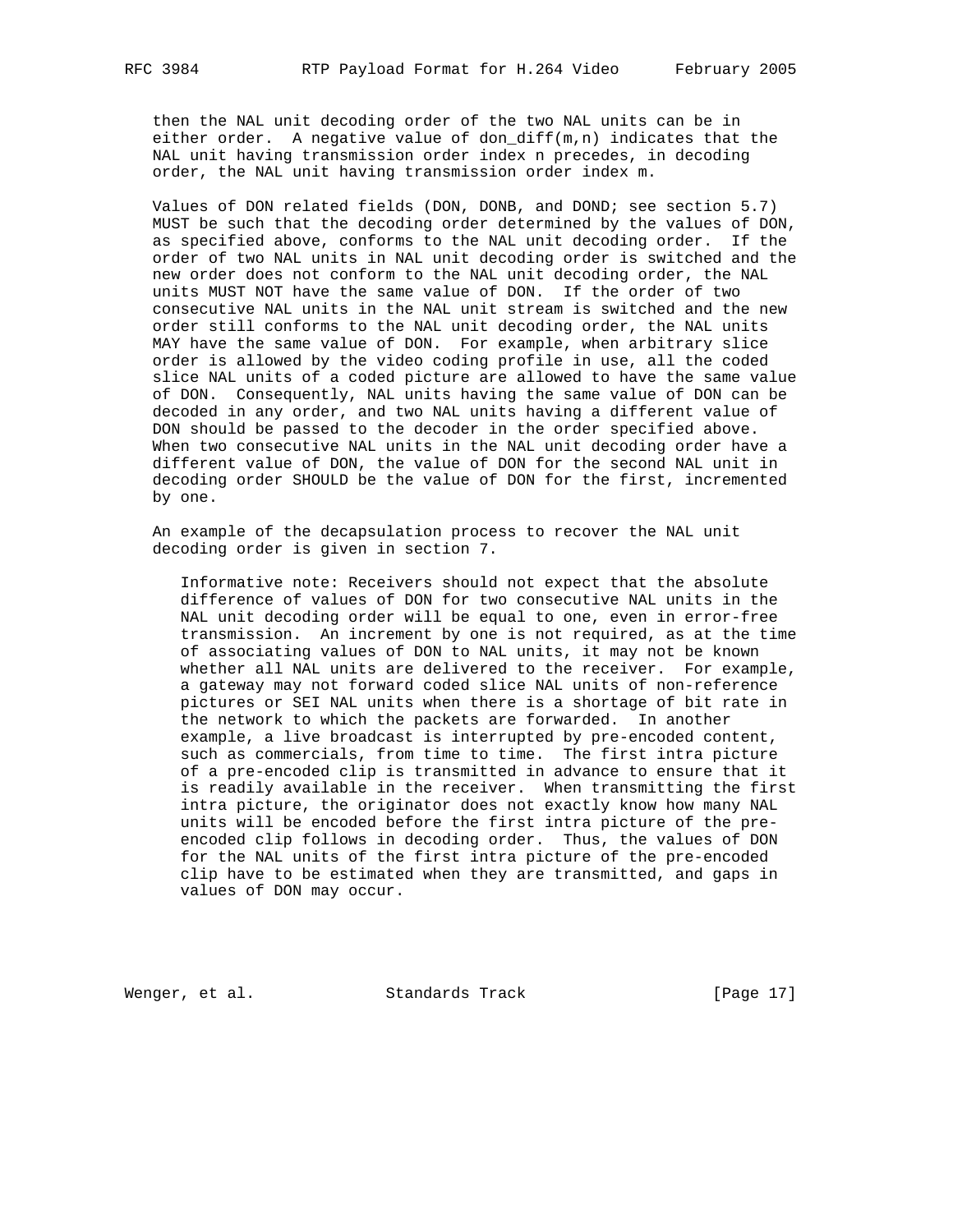### 5.6. Single NAL Unit Packet

 The single NAL unit packet defined here MUST contain only one NAL unit, of the types defined in [1]. This means that neither an aggregation packet nor a fragmentation unit can be used within a single NAL unit packet. A NAL unit stream composed by decapsulating single NAL unit packets in RTP sequence number order MUST conform to the NAL unit decoding order. The structure of the single NAL unit packet is shown in Figure 2.

 Informative note: The first byte of a NAL unit co-serves as the RTP payload header.

 $0$  1 2 3 0 1 2 3 4 5 6 7 8 9 0 1 2 3 4 5 6 7 8 9 0 1 2 3 4 5 6 7 8 9 0 1 +-+-+-+-+-+-+-+-+-+-+-+-+-+-+-+-+-+-+-+-+-+-+-+-+-+-+-+-+-+-+-+-+ |F|NRI| type | | +-+-+-+-+-+-+-+-+ | | | Bytes 2..n of a Single NAL unit | | | +-+-+-+-+-+-+-+-+-+-+-+-+-+-+-+-+ | :...OPTIONAL RTP padding | +-+-+-+-+-+-+-+-+-+-+-+-+-+-+-+-+-+-+-+-+-+-+-+-+-+-+-+-+-+-+-+-+

Figure 2. RTP payload format for single NAL unit packet

### 5.7. Aggregation Packets

 Aggregation packets are the NAL unit aggregation scheme of this payload specification. The scheme is introduced to reflect the dramatically different MTU sizes of two key target networks: wireline IP networks (with an MTU size that is often limited by the Ethernet MTU size; roughly 1500 bytes), and IP or non-IP (e.g., ITU-T H.324/M) based wireless communication systems with preferred transmission unit sizes of 254 bytes or less. To prevent media transcoding between the two worlds, and to avoid undesirable packetization overhead, a NAL unit aggregation scheme is introduced.

Two types of aggregation packets are defined by this specification:

- o Single-time aggregation packet (STAP): aggregates NAL units with identical NALU-time. Two types of STAPs are defined, one without DON (STAP-A) and another including DON (STAP-B).
- o Multi-time aggregation packet (MTAP): aggregates NAL units with potentially differing NALU-time. Two different MTAPs are defined, differing in the length of the NAL unit timestamp offset.

Wenger, et al. Standards Track [Page 18]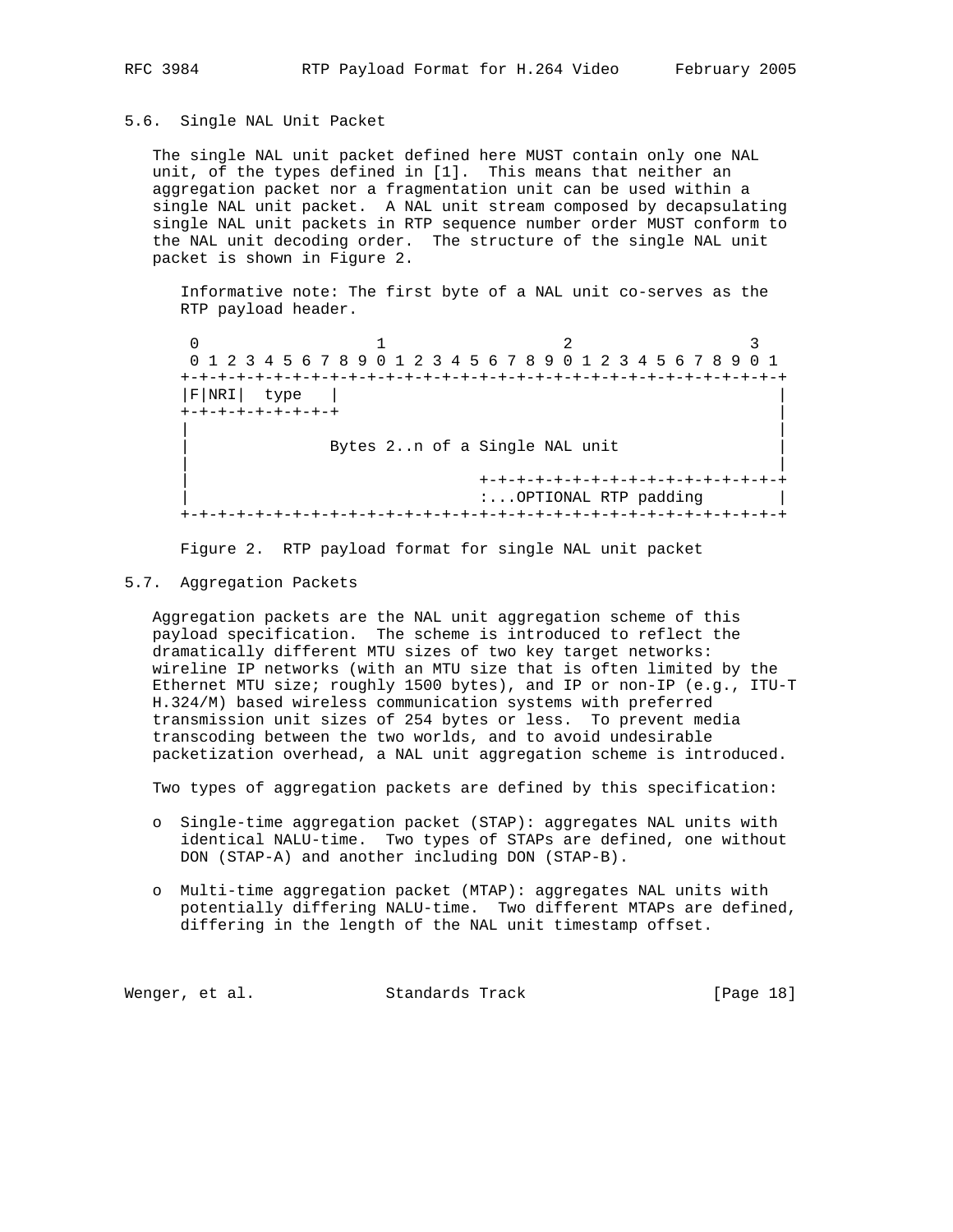The term NALU-time is defined as the value that the RTP timestamp would have if that NAL unit would be transported in its own RTP packet.

 Each NAL unit to be carried in an aggregation packet is encapsulated in an aggregation unit. Please see below for the four different aggregation units and their characteristics.

 The structure of the RTP payload format for aggregation packets is presented in Figure 3.

0  $1$  2 3 0 1 2 3 4 5 6 7 8 9 0 1 2 3 4 5 6 7 8 9 0 1 2 3 4 5 6 7 8 9 0 1 +-+-+-+-+-+-+-+-+-+-+-+-+-+-+-+-+-+-+-+-+-+-+-+-+-+-+-+-+-+-+-+-+ |F|NRI| type | | +-+-+-+-+-+-+-+-+ | | | one or more aggregation units | | | +-+-+-+-+-+-+-+-+-+-+-+-+-+-+-+-+ :...OPTIONAL RTP padding | +-+-+-+-+-+-+-+-+-+-+-+-+-+-+-+-+-+-+-+-+-+-+-+-+-+-+-+-+-+-+-+-+

Figure 3. RTP payload format for aggregation packets

 MTAPs and STAPs share the following packetization rules: The RTP timestamp MUST be set to the earliest of the NALU times of all the NAL units to be aggregated. The type field of the NAL unit type octet MUST be set to the appropriate value, as indicated in Table 4. The F bit MUST be cleared if all F bits of the aggregated NAL units are zero; otherwise, it MUST be set. The value of NRI MUST be the maximum of all the NAL units carried in the aggregation packet.

Table 4. Type field for STAPs and MTAPs

| Type | Packet     | Timestamp offset<br>field length<br>$(in \; bits)$ | DON related fields<br>(DON, DONB, DOND)<br>present |
|------|------------|----------------------------------------------------|----------------------------------------------------|
| 2.4  | $STAP - A$ |                                                    | no                                                 |
| 25   | $STAP-B$   |                                                    | yes                                                |
| 26   | MTAP16     | 16                                                 | yes                                                |
| 27   | MTAP24     | 2.4                                                | yes                                                |

 The marker bit in the RTP header is set to the value that the marker bit of the last NAL unit of the aggregated packet would have if it were transported in its own RTP packet.

Wenger, et al. Standards Track [Page 19]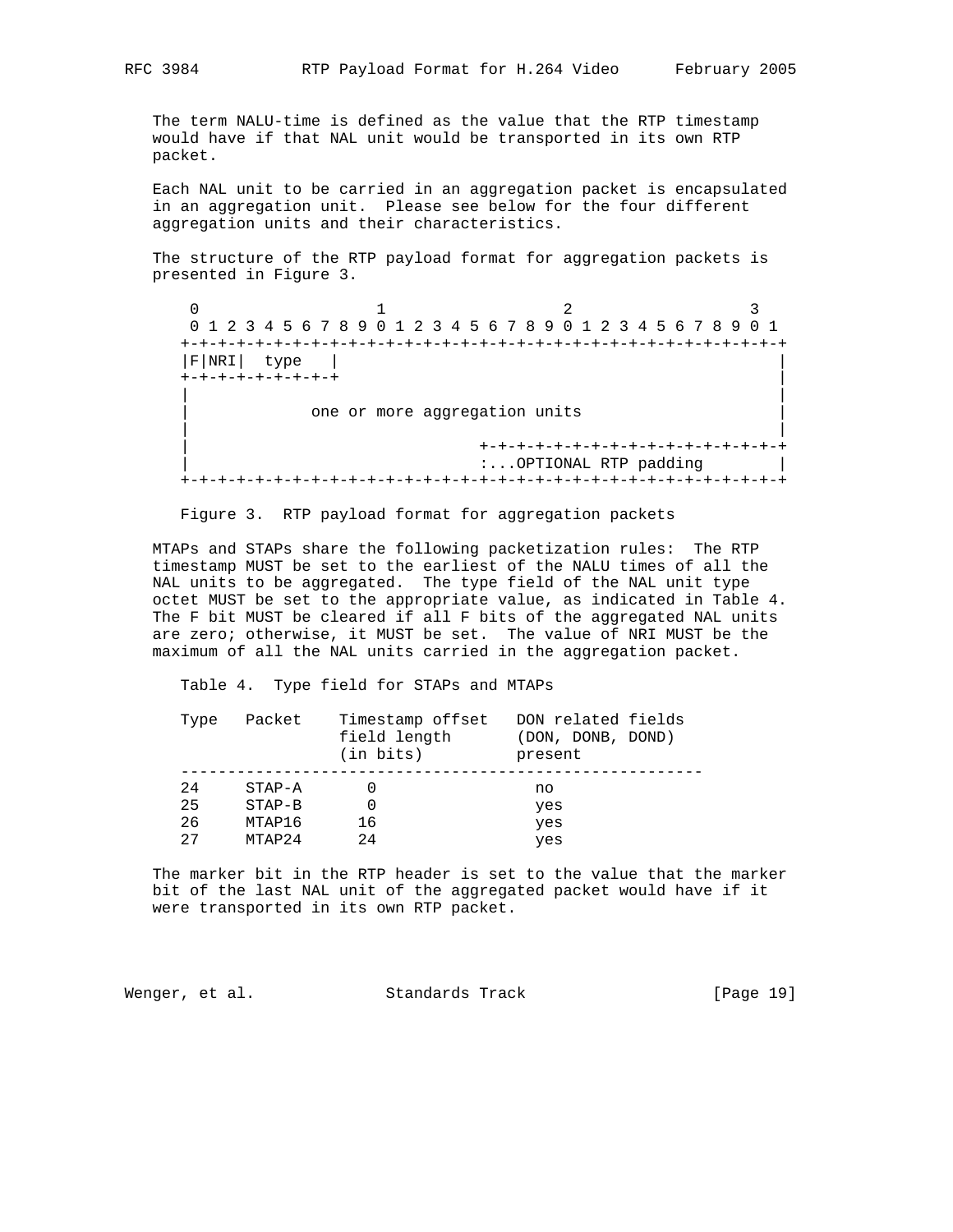The payload of an aggregation packet consists of one or more aggregation units. See sections 5.7.1 and 5.7.2 for the four different types of aggregation units. An aggregation packet can carry as many aggregation units as necessary; however, the total amount of data in an aggregation packet obviously MUST fit into an IP packet, and the size SHOULD be chosen so that the resulting IP packet is smaller than the MTU size. An aggregation packet MUST NOT contain fragmentation units specified in section 5.8. Aggregation packets MUST NOT be nested; i.e., an aggregation packet MUST NOT contain another aggregation packet.

### 5.7.1. Single-Time Aggregation Packet

 Single-time aggregation packet (STAP) SHOULD be used whenever NAL units are aggregated that all share the same NALU-time. The payload of an STAP-A does not include DON and consists of at least one single-time aggregation unit, as presented in Figure 4. The payload of an STAP-B consists of a 16-bit unsigned decoding order number (DON) (in network byte order) followed by at least one single-time aggregation unit, as presented in Figure 5.

 $0$  1 2 3 0 1 2 3 4 5 6 7 8 9 0 1 2 3 4 5 6 7 8 9 0 1 2 3 4 5 6 7 8 9 0 1 +-+-+-+-+-+-+-+-+-+-+-+-+-+-+-+-+-+-+-+-+-+-+-+-+-+-+-+-+-+-+-+-+ : |  $-+ - + - + - + - + - + - + +$  | | single-time aggregation units | | | +-+-+-+-+-+-+-+-+-+-+-+-+-+-+-+-+ | : +-+-+-+-+-+-+-+-+-+-+-+-+-+-+-+-+ Figure 4. Payload format for STAP-A 0  $1$  2 3 0 1 2 3 4 5 6 7 8 9 0 1 2 3 4 5 6 7 8 9 0 1 2 3 4 5 6 7 8 9 0 1 +-+-+-+-+-+-+-+-+-+-+-+-+-+-+-+-+-+-+-+-+-+-+-+-+-+-+-+-+-+-+-+-+ : decoding order number (DON) | | +-+-+-+-+-+-+-+-+-+-+-+-+-+-+-+-+-+-+-+-+-+-+-+-+ | | | single-time aggregation units | | | +-+-+-+-+-+-+-+-+-+-+-+-+-+-+-+-+ | : +-+-+-+-+-+-+-+-+-+-+-+-+-+-+-+-+

Figure 5. Payload format for STAP-B

Wenger, et al. Standards Track [Page 20]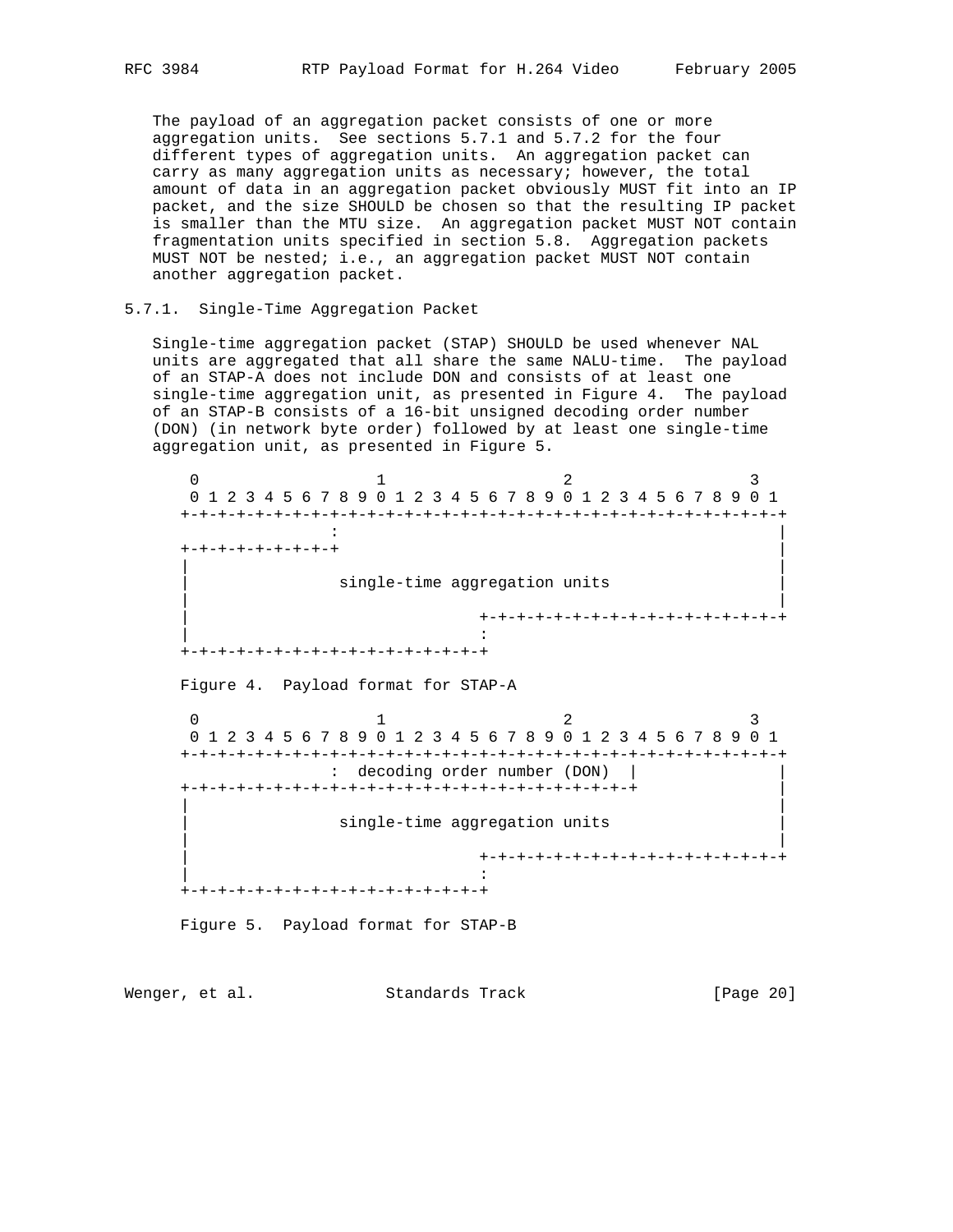The DON field specifies the value of DON for the first NAL unit in an STAP-B in transmission order. For each successive NAL unit in appearance order in an STAP-B, the value of DON is equal to (the value of DON of the previous NAL unit in the STAP-B + 1) % 65536, in which '%' stands for the modulo operation.

 A single-time aggregation unit consists of 16-bit unsigned size information (in network byte order) that indicates the size of the following NAL unit in bytes (excluding these two octets, but including the NAL unit type octet of the NAL unit), followed by the NAL unit itself, including its NAL unit type byte. A single-time aggregation unit is byte aligned within the RTP payload, but it may not be aligned on a 32-bit word boundary. Figure 6 presents the structure of the single-time aggregation unit.

 $0$  1 2 3 0 1 2 3 4 5 6 7 8 9 0 1 2 3 4 5 6 7 8 9 0 1 2 3 4 5 6 7 8 9 0 1 +-+-+-+-+-+-+-+-+-+-+-+-+-+-+-+-+-+-+-+-+-+-+-+-+-+-+-+-+-+-+-+-+ : NAL unit size +-+-+-+-+-+-+-+-+-+-+-+-+-+-+-+-+-+-+-+-+-+-+-+-+ | | | NAL unit | | | +-+-+-+-+-+-+-+-+-+-+-+-+-+-+-+-+ | : +-+-+-+-+-+-+-+-+-+-+-+-+-+-+-+-+

Figure 6. Structure for single-time aggregation unit

Wenger, et al. Standards Track [Page 21]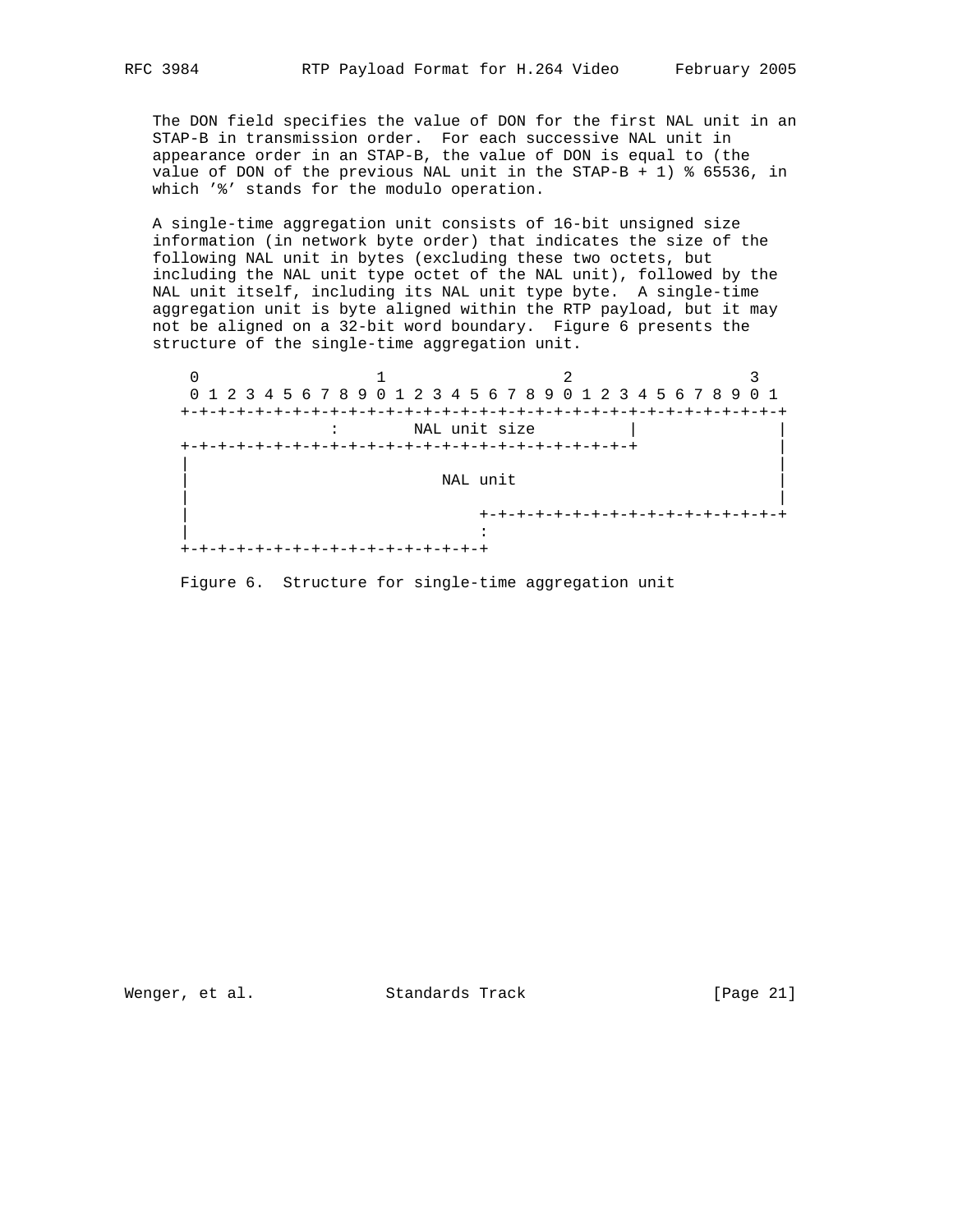Figure 7 presents an example of an RTP packet that contains an STAP- A. The STAP contains two single-time aggregation units, labeled as 1 and 2 in the figure.

 $0$  1 2 3 0 1 2 3 4 5 6 7 8 9 0 1 2 3 4 5 6 7 8 9 0 1 2 3 4 5 6 7 8 9 0 1 +-+-+-+-+-+-+-+-+-+-+-+-+-+-+-+-+-+-+-+-+-+-+-+-+-+-+-+-+-+-+-+-+ RTP Header +-+-+-+-+-+-+-+-+-+-+-+-+-+-+-+-+-+-+-+-+-+-+-+-+-+-+-+-+-+-+-+-+ |STAP-A NAL HDR | NALU 1 Size | NALU 1 HDR | +-+-+-+-+-+-+-+-+-+-+-+-+-+-+-+-+-+-+-+-+-+-+-+-+-+-+-+-+-+-+-+-+ NALU 1 Data : : + +-+-+-+-+-+-+-+-+-+-+-+-+-+-+-+-+-+-+-+-+-+-+-+-+ | NALU 2 Size +-+-+-+-+-+-+-+-+-+-+-+-+-+-+-+-+-+-+-+-+-+-+-+-+-+-+-+-+-+-+-+-+ | NALU 2 Data | : : | +-+-+-+-+-+-+-+-+-+-+-+-+-+-+-+-+ | :...OPTIONAL RTP padding | +-+-+-+-+-+-+-+-+-+-+-+-+-+-+-+-+-+-+-+-+-+-+-+-+-+-+-+-+-+-+-+-+



Wenger, et al. Standards Track [Page 22]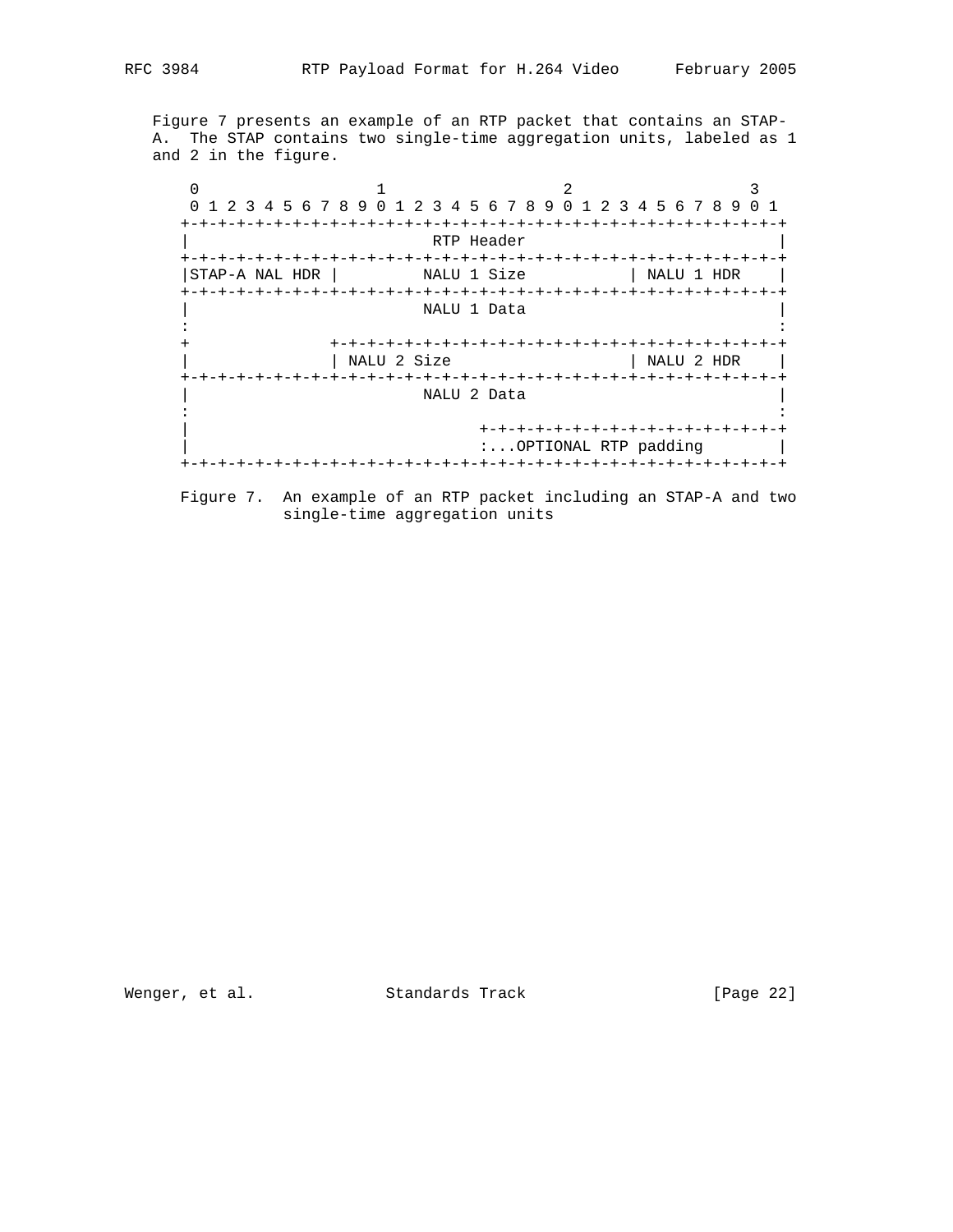Figure 8 presents an example of an RTP packet that contains an STAP- B. The STAP contains two single-time aggregation units, labeled as 1 and 2 in the figure.

 $0$  1 2 3 0 1 2 3 4 5 6 7 8 9 0 1 2 3 4 5 6 7 8 9 0 1 2 3 4 5 6 7 8 9 0 1 +-+-+-+-+-+-+-+-+-+-+-+-+-+-+-+-+-+-+-+-+-+-+-+-+-+-+-+-+-+-+-+-+ RTP Header +-+-+-+-+-+-+-+-+-+-+-+-+-+-+-+-+-+-+-+-+-+-+-+-+-+-+-+-+-+-+-+-+ |STAP-B NAL HDR | DON | NALU 1 Size | +-+-+-+-+-+-+-+-+-+-+-+-+-+-+-+-+-+-+-+-+-+-+-+-+-+-+-+-+-+-+-+-+ | NALU 1 Size | NALU 1 HDR | NALU 1 Data +-+-+-+-+-+-+-+-+-+-+-+-+-+-+-+-+ + : : + +-+-+-+-+-+-+-+-+-+-+-+-+-+-+-+-+-+-+-+-+-+-+-+-+ | | NALU 2 Size | NALU 2 HDR | +-+-+-+-+-+-+-+-+-+-+-+-+-+-+-+-+-+-+-+-+-+-+-+-+-+-+-+-+-+-+-+-+ NALU 2 Data : : | +-+-+-+-+-+-+-+-+-+-+-+-+-+-+-+-+ :...OPTIONAL RTP padding | +-+-+-+-+-+-+-+-+-+-+-+-+-+-+-+-+-+-+-+-+-+-+-+-+-+-+-+-+-+-+-+-+

 Figure 8. An example of an RTP packet including an STAP-B and two single-time aggregation units

5.7.2. Multi-Time Aggregation Packets (MTAPs)

 The NAL unit payload of MTAPs consists of a 16-bit unsigned decoding order number base (DONB) (in network byte order) and one or more multi-time aggregation units, as presented in Figure 9. DONB MUST contain the value of DON for the first NAL unit in the NAL unit decoding order among the NAL units of the MTAP.

 Informative note: The first NAL unit in the NAL unit decoding order is not necessarily the first NAL unit in the order in which the NAL units are encapsulated in an MTAP.

Wenger, et al. Standards Track [Page 23]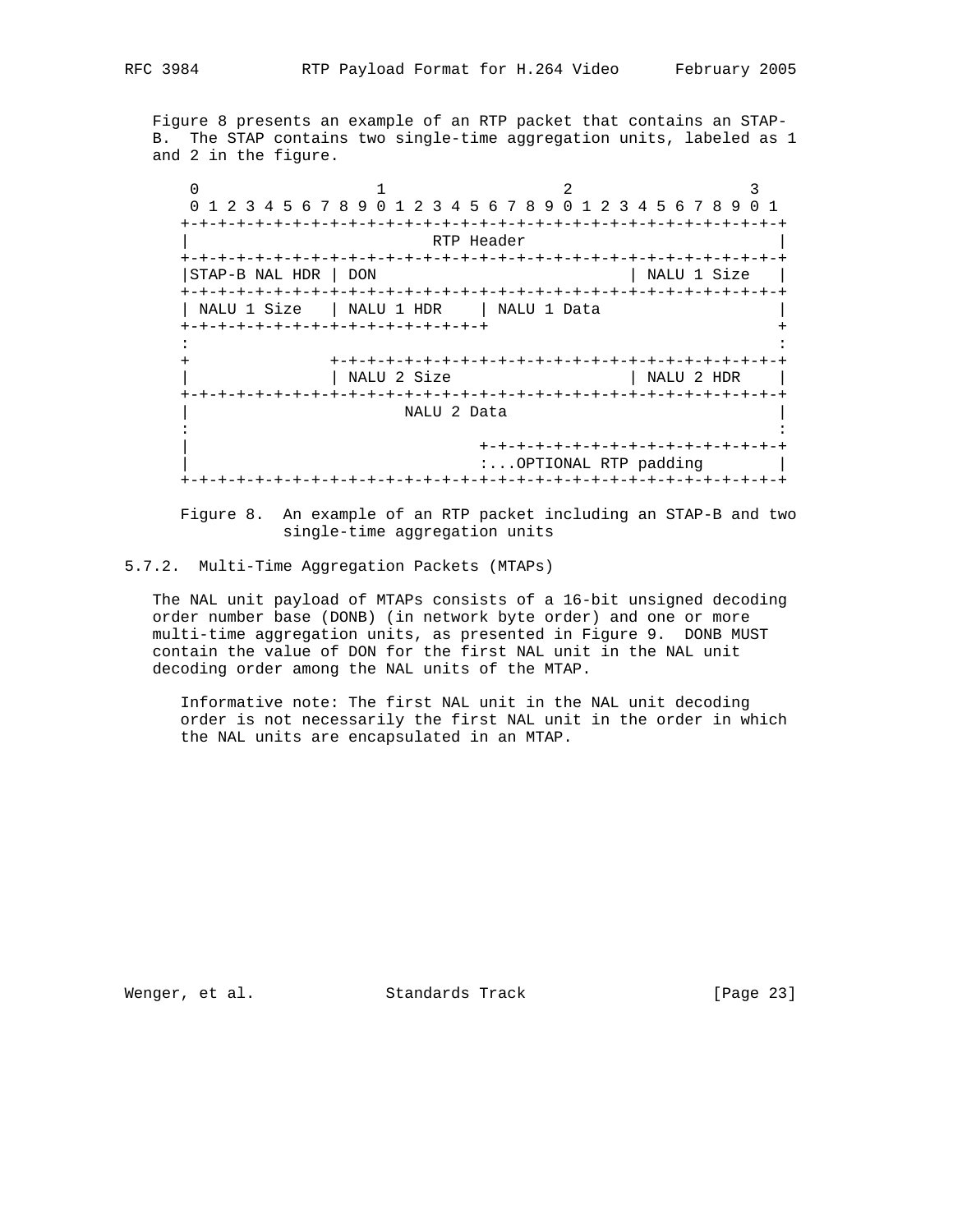$0$  1 2 3 0 1 2 3 4 5 6 7 8 9 0 1 2 3 4 5 6 7 8 9 0 1 2 3 4 5 6 7 8 9 0 1 +-+-+-+-+-+-+-+-+-+-+-+-+-+-+-+-+-+-+-+-+-+-+-+-+-+-+-+-+-+-+-+-+ : decoding order number base | | +-+-+-+-+-+-+-+-+-+-+-+-+-+-+-+-+-+-+-+-+-+-+-+-+ | | | multi-time aggregation units | | | +-+-+-+-+-+-+-+-+-+-+-+-+-+-+-+-+ | : +-+-+-+-+-+-+-+-+-+-+-+-+-+-+-+-+

Figure 9. NAL unit payload format for MTAPs

 Two different multi-time aggregation units are defined in this specification. Both of them consist of 16 bits unsigned size information of the following NAL unit (in network byte order), an 8 bit unsigned decoding order number difference (DOND), and n bits (in network byte order) of timestamp offset (TS offset) for this NAL unit, whereby n can be 16 or 24. The choice between the different MTAP types (MTAP16 and MTAP24) is application dependent: the larger the timestamp offset is, the higher the flexibility of the MTAP, but the overhead is also higher.

 The structure of the multi-time aggregation units for MTAP16 and MTAP24 are presented in Figures 10 and 11, respectively. The starting or ending position of an aggregation unit within a packet is NOT REQUIRED to be on a 32-bit word boundary. The DON of the following NAL unit is equal to (DONB + DOND) % 65536, in which % denotes the modulo operation. This memo does not specify how the NAL units within an MTAP are ordered, but, in most cases, NAL unit decoding order SHOULD be used.

 The timestamp offset field MUST be set to a value equal to the value of the following formula: If the NALU-time is larger than or equal to the RTP timestamp of the packet, then the timestamp offset equals (the NALU-time of the NAL unit - the RTP timestamp of the packet). If the NALU-time is smaller than the RTP timestamp of the packet, then the timestamp offset is equal to the NALU-time  $+$  (2^32 - the RTP timestamp of the packet).

Wenger, et al. Standards Track [Page 24]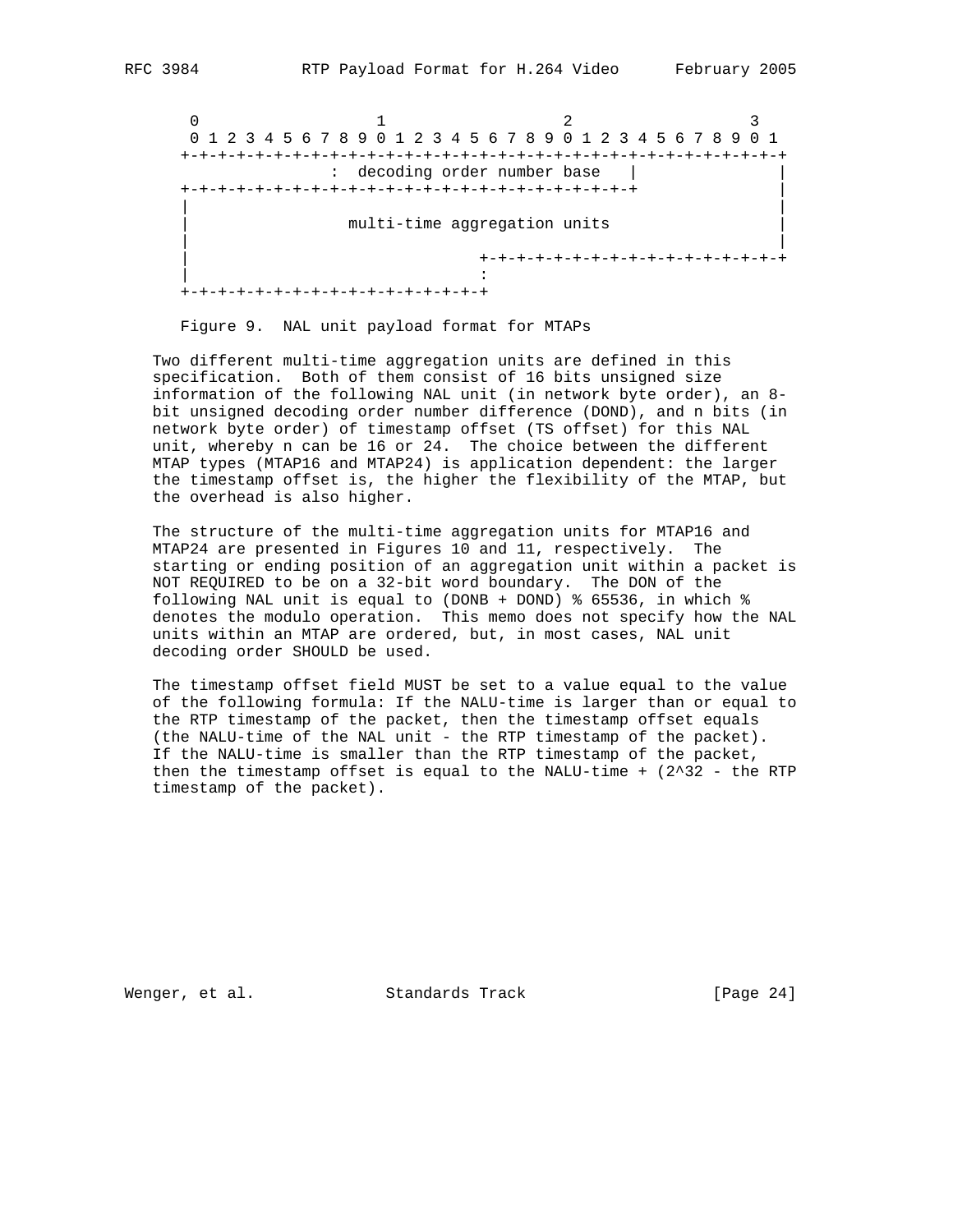$0$  1 2 3 0 1 2 3 4 5 6 7 8 9 0 1 2 3 4 5 6 7 8 9 0 1 2 3 4 5 6 7 8 9 0 1 +-+-+-+-+-+-+-+-+-+-+-+-+-+-+-+-+-+-+-+-+-+-+-+-+-+-+-+-+-+-+-+-+ : NAL unit size | DOND | TS offset | +-+-+-+-+-+-+-+-+-+-+-+-+-+-+-+-+-+-+-+-+-+-+-+-+-+-+-+-+-+-+-+-+ | TS offset | | +-+-+-+-+-+-+-+-+ NAL unit | | | | +-+-+-+-+-+-+-+-+-+-+-+-+-+-+-+-+ | : +-+-+-+-+-+-+-+-+-+-+-+-+-+-+-+-+

Figure 10. Multi-time aggregation unit for MTAP16

0  $1$  2 3 0 1 2 3 4 5 6 7 8 9 0 1 2 3 4 5 6 7 8 9 0 1 2 3 4 5 6 7 8 9 0 1 +-+-+-+-+-+-+-+-+-+-+-+-+-+-+-+-+-+-+-+-+-+-+-+-+-+-+-+-+-+-+-+-+ NALU unit size  $|$  DOND | TS offset | +-+-+-+-+-+-+-+-+-+-+-+-+-+-+-+-+-+-+-+-+-+-+-+-+-+-+-+-+-+-+-+-+ TS offset +-+-+-+-+-+-+-+-+-+-+-+-+-+-+-+-+ |  $\blacksquare$   $\blacksquare$   $\blacksquare$   $\blacksquare$   $\blacksquare$   $\blacksquare$   $\blacksquare$   $\blacksquare$   $\blacksquare$   $\blacksquare$   $\blacksquare$   $\blacksquare$   $\blacksquare$   $\blacksquare$   $\blacksquare$   $\blacksquare$   $\blacksquare$   $\blacksquare$   $\blacksquare$   $\blacksquare$   $\blacksquare$   $\blacksquare$   $\blacksquare$   $\blacksquare$   $\blacksquare$   $\blacksquare$   $\blacksquare$   $\blacksquare$   $\blacksquare$   $\blacksquare$   $\blacksquare$   $\blacks$  | +-+-+-+-+-+-+-+-+-+-+-+-+-+-+-+-+ | : +-+-+-+-+-+-+-+-+-+-+-+-+-+-+-+-+

Figure 11. Multi-time aggregation unit for MTAP24

 For the "earliest" multi-time aggregation unit in an MTAP the timestamp offset MUST be zero. Hence, the RTP timestamp of the MTAP itself is identical to the earliest NALU-time.

 Informative note: The "earliest" multi-time aggregation unit is the one that would have the smallest extended RTP timestamp among all the aggregation units of an MTAP if the aggregation units were encapsulated in single NAL unit packets. An extended timestamp is a timestamp that has more than 32 bits and is capable of counting the wraparound of the timestamp field, thus enabling one to determine the smallest value if the timestamp wraps. Such an "earliest" aggregation unit may not be the first one in the order in which the aggregation units are encapsulated in an MTAP. The "earliest" NAL unit need not be the same as the first NAL unit in the NAL unit decoding order either.

Wenger, et al. Standards Track [Page 25]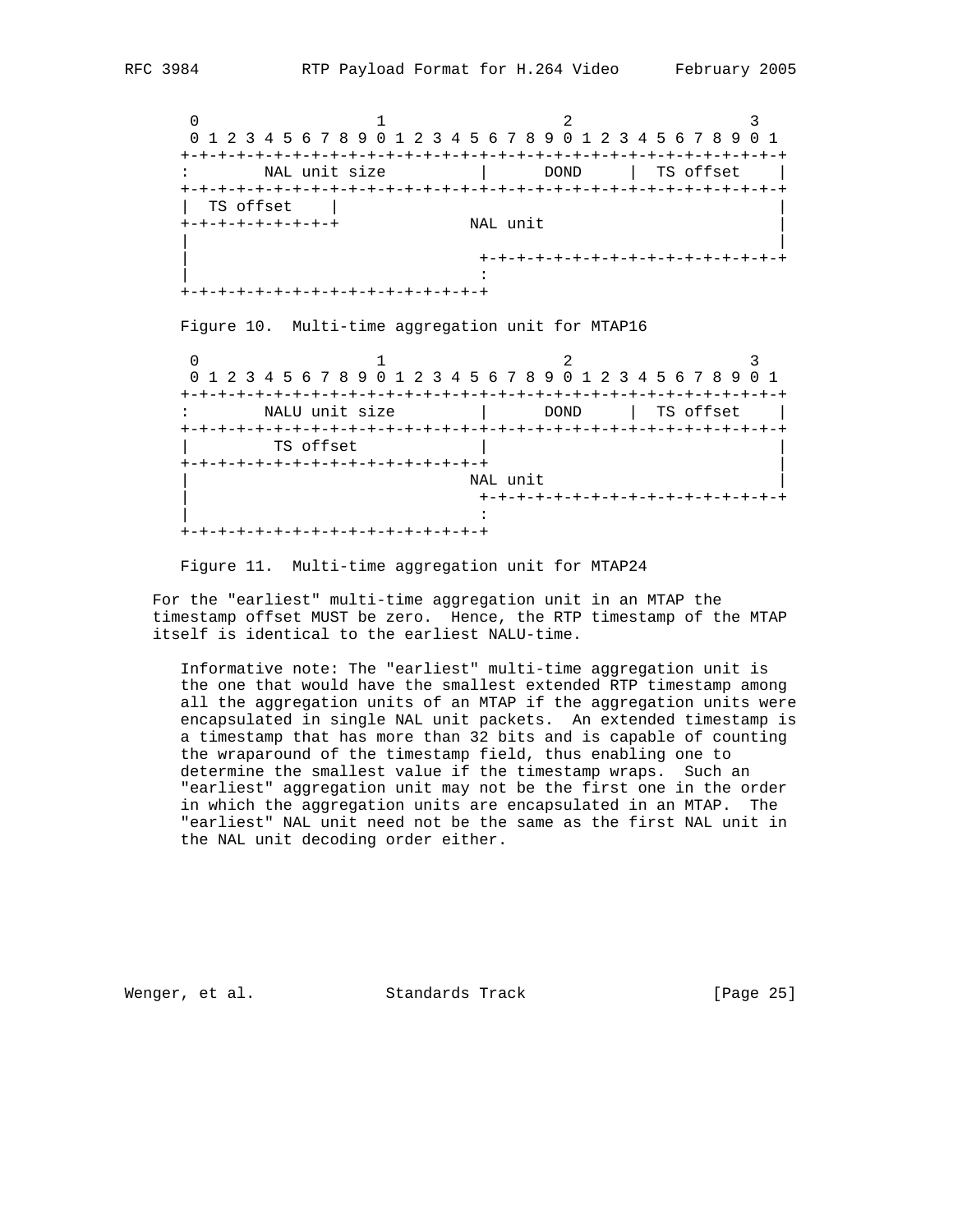Figure 12 presents an example of an RTP packet that contains a multi-time aggregation packet of type MTAP16 that contains two multi-time aggregation units, labeled as 1 and 2 in the figure.

 $0$  1 2 3 0 1 2 3 4 5 6 7 8 9 0 1 2 3 4 5 6 7 8 9 0 1 2 3 4 5 6 7 8 9 0 1 +-+-+-+-+-+-+-+-+-+-+-+-+-+-+-+-+-+-+-+-+-+-+-+-+-+-+-+-+-+-+-+-+ RTP Header +-+-+-+-+-+-+-+-+-+-+-+-+-+-+-+-+-+-+-+-+-+-+-+-+-+-+-+-+-+-+-+-+ |MTAP16 NAL HDR | decoding order number base | NALU 1 Size | +-+-+-+-+-+-+-+-+-+-+-+-+-+-+-+-+-+-+-+-+-+-+-+-+-+-+-+-+-+-+-+-+ NALU 1 Size | NALU 1 DOND | NALU 1 TS offset +-+-+-+-+-+-+-+-+-+-+-+-+-+-+-+-+-+-+-+-+-+-+-+-+-+-+-+-+-+-+-+-+ | NALU 1 HDR | NALU 1 DATA | +-+-+-+-+-+-+-+-+ + : : + +-+-+-+-+-+-+-+-+-+-+-+-+-+-+-+-+-+-+-+-+-+-+-+-+ | | NALU 2 SIZE | NALU 2 DOND | +-+-+-+-+-+-+-+-+-+-+-+-+-+-+-+-+-+-+-+-+-+-+-+-+-+-+-+-+-+-+-+-+ | NALU 2 TS offset | NALU 2 HDR | NALU 2 DATA | +-+-+-+-+-+-+-+-+-+-+-+-+-+-+-+-+-+-+-+-+-+-+-+-+ | : : | +-+-+-+-+-+-+-+-+-+-+-+-+-+-+-+-+ :...OPTIONAL RTP padding | +-+-+-+-+-+-+-+-+-+-+-+-+-+-+-+-+-+-+-+-+-+-+-+-+-+-+-+-+-+-+-+-+

 Figure 12. An RTP packet including a multi-time aggregation packet of type MTAP16 and two multi-time aggregation units

Wenger, et al. Standards Track [Page 26]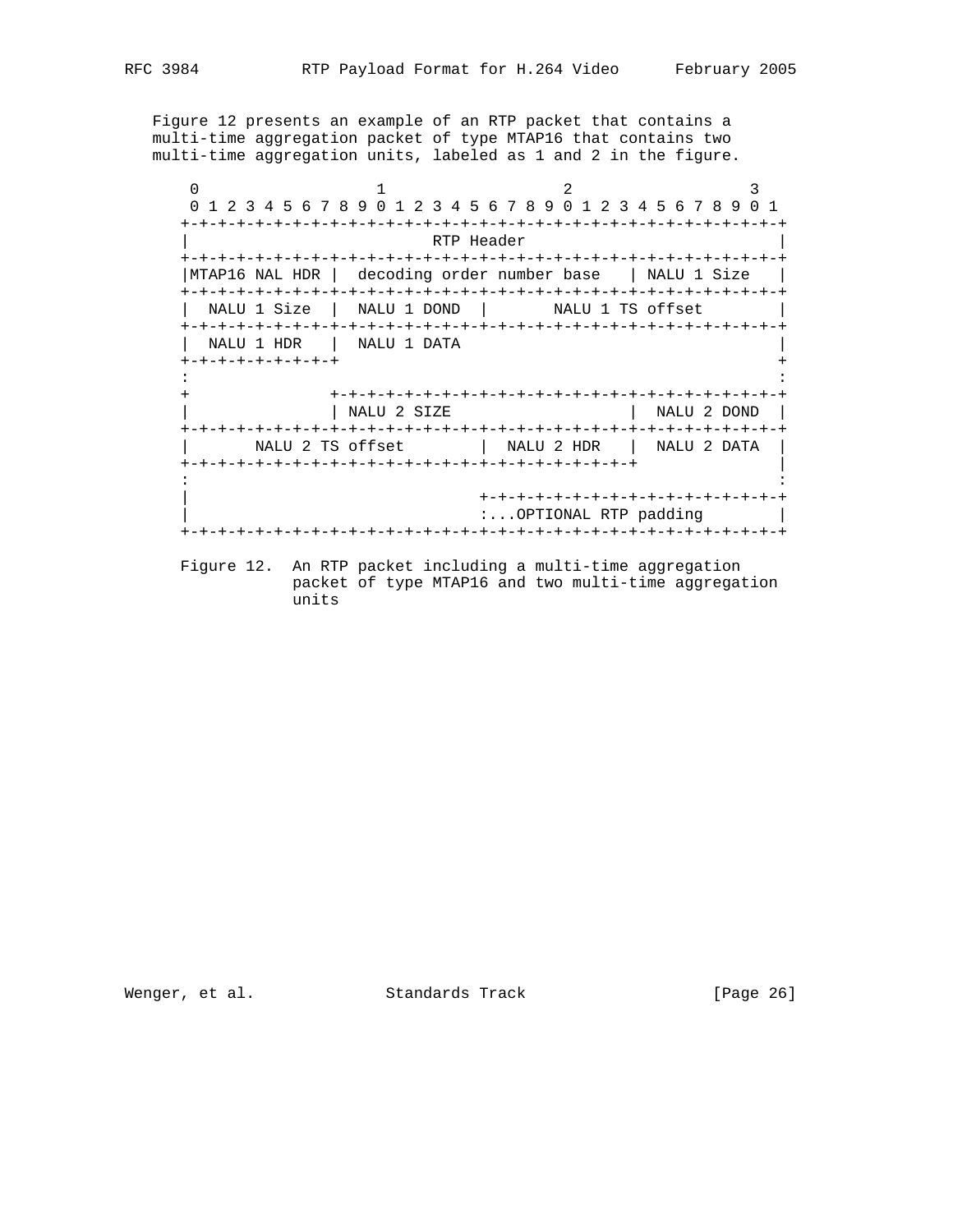Figure 13 presents an example of an RTP packet that contains a multi-time aggregation packet of type MTAP24 that contains two multi-time aggregation units, labeled as 1 and 2 in the figure.

 $0$  1 2 3 0 1 2 3 4 5 6 7 8 9 0 1 2 3 4 5 6 7 8 9 0 1 2 3 4 5 6 7 8 9 0 1 +-+-+-+-+-+-+-+-+-+-+-+-+-+-+-+-+-+-+-+-+-+-+-+-+-+-+-+-+-+-+-+-+ RTP Header +-+-+-+-+-+-+-+-+-+-+-+-+-+-+-+-+-+-+-+-+-+-+-+-+-+-+-+-+-+-+-+-+ |MTAP24 NAL HDR | decoding order number base | NALU 1 Size | +-+-+-+-+-+-+-+-+-+-+-+-+-+-+-+-+-+-+-+-+-+-+-+-+-+-+-+-+-+-+-+-+ NALU 1 Size | NALU 1 DOND | NALU 1 TS offs +-+-+-+-+-+-+-+-+-+-+-+-+-+-+-+-+-+-+-+-+-+-+-+-+-+-+-+-+-+-+-+-+ |NALU 1 TS offs | NALU 1 HDR | NALU 1 DATA | +-+-+-+-+-+-+-+-+-+-+-+-+-+-+-+-+ + : : + +-+-+-+-+-+-+-+-+-+-+-+-+-+-+-+-+-+-+-+-+-+-+-+-+ | | NALU 2 SIZE | NALU 2 DOND | +-+-+-+-+-+-+-+-+-+-+-+-+-+-+-+-+-+-+-+-+-+-+-+-+-+-+-+-+-+-+-+-+ | NALU 2 TS offset | NALU 2 HDR | +-+-+-+-+-+-+-+-+-+-+-+-+-+-+-+-+-+-+-+-+-+-+-+-+-+-+-+-+-+-+-+-+ | NALU 2 DATA | : : | +-+-+-+-+-+-+-+-+-+-+-+-+-+-+-+-+ :...OPTIONAL RTP padding | +-+-+-+-+-+-+-+-+-+-+-+-+-+-+-+-+-+-+-+-+-+-+-+-+-+-+-+-+-+-+-+-+

 Figure 13. An RTP packet including a multi-time aggregation packet of type MTAP24 and two multi-time aggregation units

5.8. Fragmentation Units (FUs)

 This payload type allows fragmenting a NAL unit into several RTP packets. Doing so on the application layer instead of relying on lower layer fragmentation (e.g., by IP) has the following advantages:

- o The payload format is capable of transporting NAL units bigger than 64 kbytes over an IPv4 network that may be present in pre recorded video, particularly in High Definition formats (there is a limit of the number of slices per picture, which results in a limit of NAL units per picture, which may result in big NAL units).
- o The fragmentation mechanism allows fragmenting a single picture and applying generic forward error correction as described in section 12.5.

Wenger, et al. Standards Track [Page 27]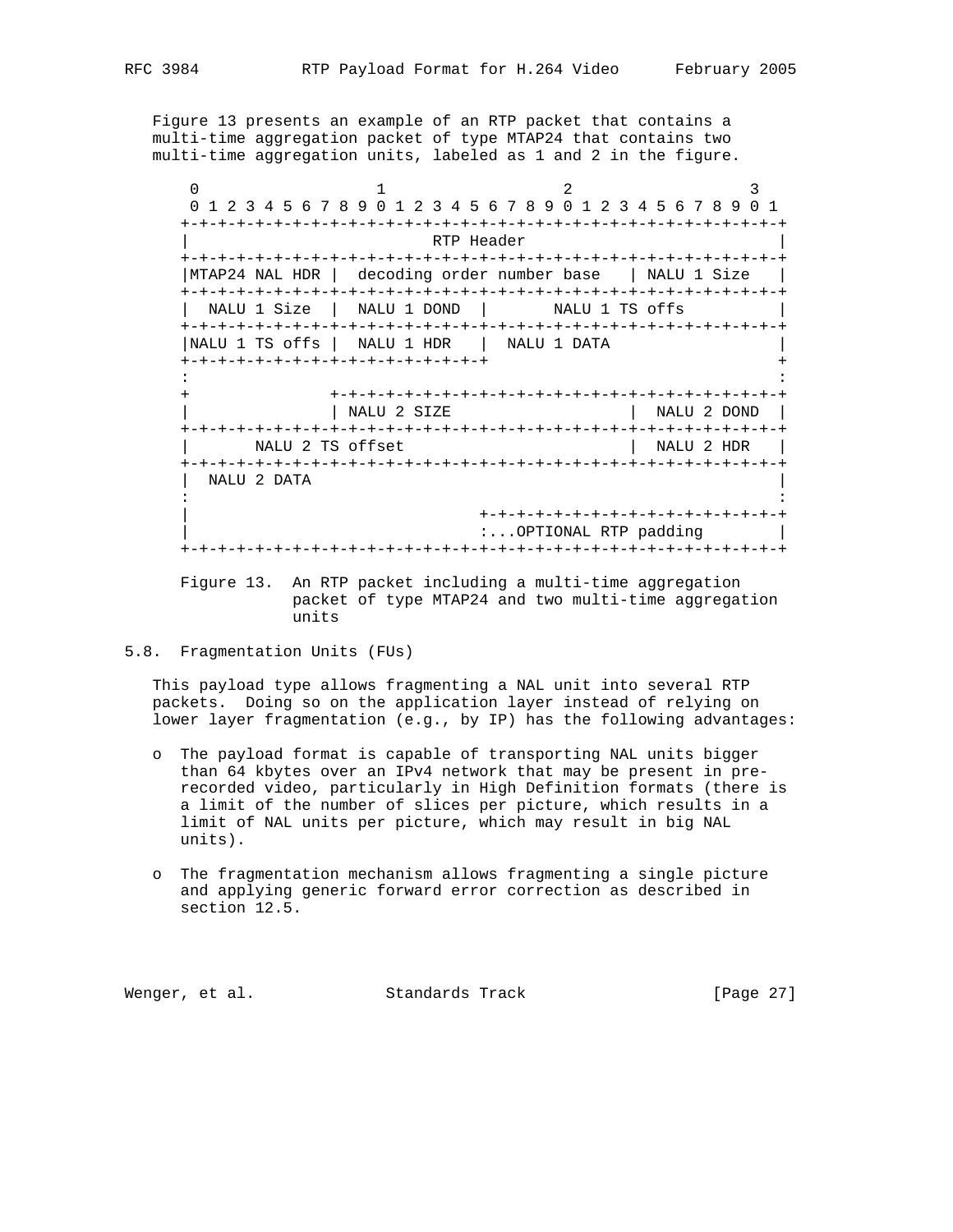Fragmentation is defined only for a single NAL unit and not for any aggregation packets. A fragment of a NAL unit consists of an integer number of consecutive octets of that NAL unit. Each octet of the NAL unit MUST be part of exactly one fragment of that NAL unit. Fragments of the same NAL unit MUST be sent in consecutive order with ascending RTP sequence numbers (with no other RTP packets within the same RTP packet stream being sent between the first and last fragment). Similarly, a NAL unit MUST be reassembled in RTP sequence number order.

 When a NAL unit is fragmented and conveyed within fragmentation units (FUs), it is referred to as a fragmented NAL unit. STAPs and MTAPs MUST NOT be fragmented. FUs MUST NOT be nested; i.e., an FU MUST NOT contain another FU.

 The RTP timestamp of an RTP packet carrying an FU is set to the NALU time of the fragmented NAL unit.

 Figure 14 presents the RTP payload format for FU-As. An FU-A consists of a fragmentation unit indicator of one octet, a fragmentation unit header of one octet, and a fragmentation unit payload.

0  $1$  2 3 0 1 2 3 4 5 6 7 8 9 0 1 2 3 4 5 6 7 8 9 0 1 2 3 4 5 6 7 8 9 0 1 +-+-+-+-+-+-+-+-+-+-+-+-+-+-+-+-+-+-+-+-+-+-+-+-+-+-+-+-+-+-+-+-+ | FU indicator | FU header | | +-+-+-+-+-+-+-+-+-+-+-+-+-+-+-+-+ | | | FU payload | | | +-+-+-+-+-+-+-+-+-+-+-+-+-+-+-+-+ | :...OPTIONAL RTP padding | +-+-+-+-+-+-+-+-+-+-+-+-+-+-+-+-+-+-+-+-+-+-+-+-+-+-+-+-+-+-+-+-+

Figure 14. RTP payload format for FU-A

Wenger, et al. Standards Track [Page 28]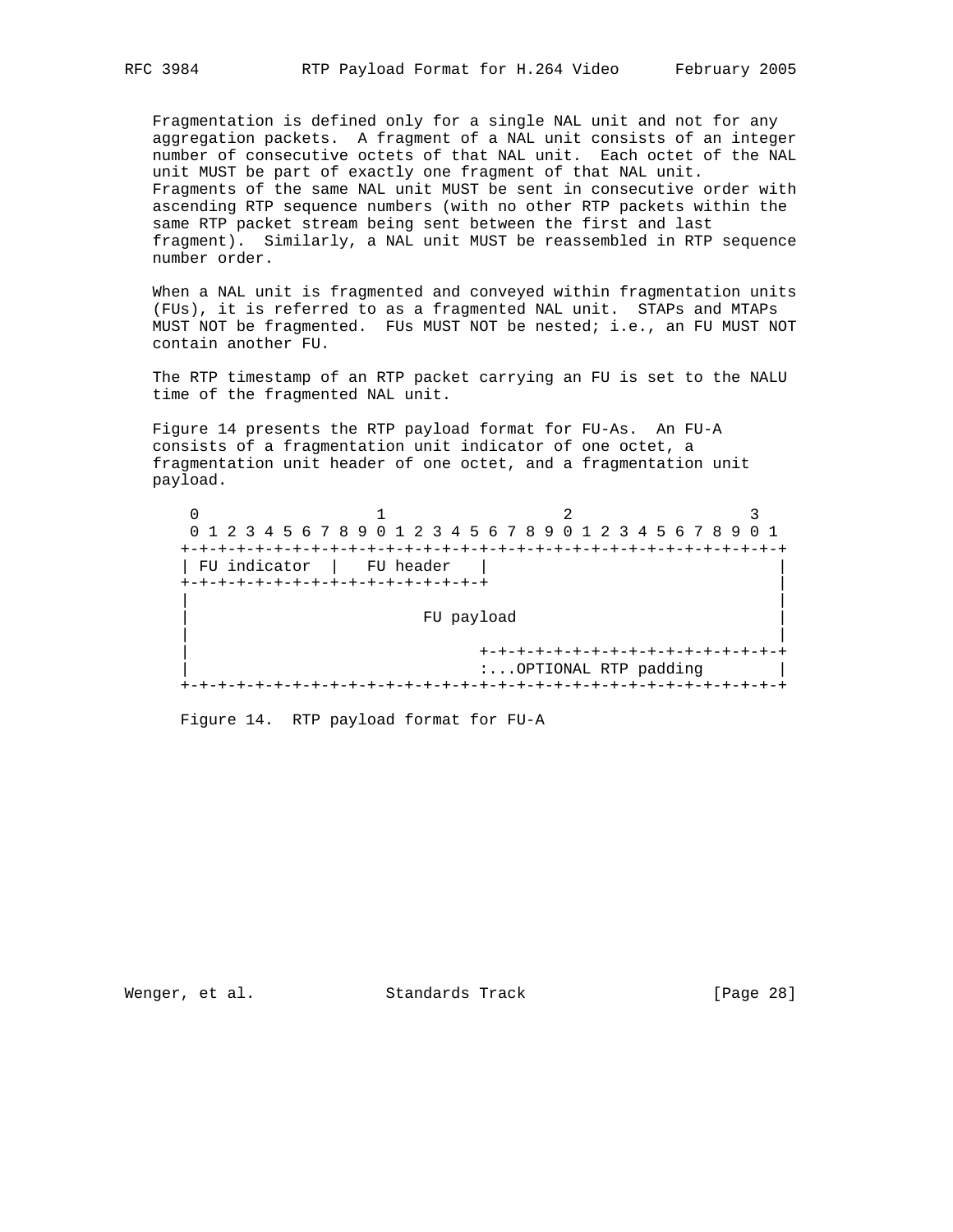Figure 15 presents the RTP payload format for FU-Bs. An FU-B consists of a fragmentation unit indicator of one octet, a fragmentation unit header of one octet, a decoding order number (DON) (in network byte order), and a fragmentation unit payload. In other words, the structure of FU-B is the same as the structure of FU-A, except for the additional DON field.

 $0$  1 2 3 0 1 2 3 4 5 6 7 8 9 0 1 2 3 4 5 6 7 8 9 0 1 2 3 4 5 6 7 8 9 0 1 +-+-+-+-+-+-+-+-+-+-+-+-+-+-+-+-+-+-+-+-+-+-+-+-+-+-+-+-+-+-+-+-+ | FU indicator | FU header | DON +-+-+-+-+-+-+-+-+-+-+-+-+-+-+-+-+-+-+-+-+-+-+-+-+-+-+-+-+-+-+-+-| | | | FU payload | | | | +-+-+-+-+-+-+-+-+-+-+-+-+-+-+-+-+ | :...OPTIONAL RTP padding | +-+-+-+-+-+-+-+-+-+-+-+-+-+-+-+-+-+-+-+-+-+-+-+-+-+-+-+-+-+-+-+-+

Figure 15. RTP payload format for FU-B

 NAL unit type FU-B MUST be used in the interleaved packetization mode for the first fragmentation unit of a fragmented NAL unit. NAL unit type FU-B MUST NOT be used in any other case. In other words, in the interleaved packetization mode, each NALU that is fragmented has an FU-B as the first fragment, followed by one or more FU-A fragments.

The FU indicator octet has the following format:

 +---------------+ |0|1|2|3|4|5|6|7| +-+-+-+-+-+-+-+-+ |F|NRI| Type | +---------------+

 Values equal to 28 and 29 in the Type field of the FU indicator octet identify an FU-A and an FU-B, respectively. The use of the F bit is described in section 5.3. The value of the NRI field MUST be set according to the value of the NRI field in the fragmented NAL unit.

The FU header has the following format:

|  | ----------            |
|--|-----------------------|
|  | 0 1 2 3 4 5 6 7       |
|  | +-+-+-+-+-+-+-+-+     |
|  | $ S E R $ Type $ $    |
|  | . _ _ _ _ _ _ _ _ _ _ |

Wenger, et al. Standards Track [Page 29]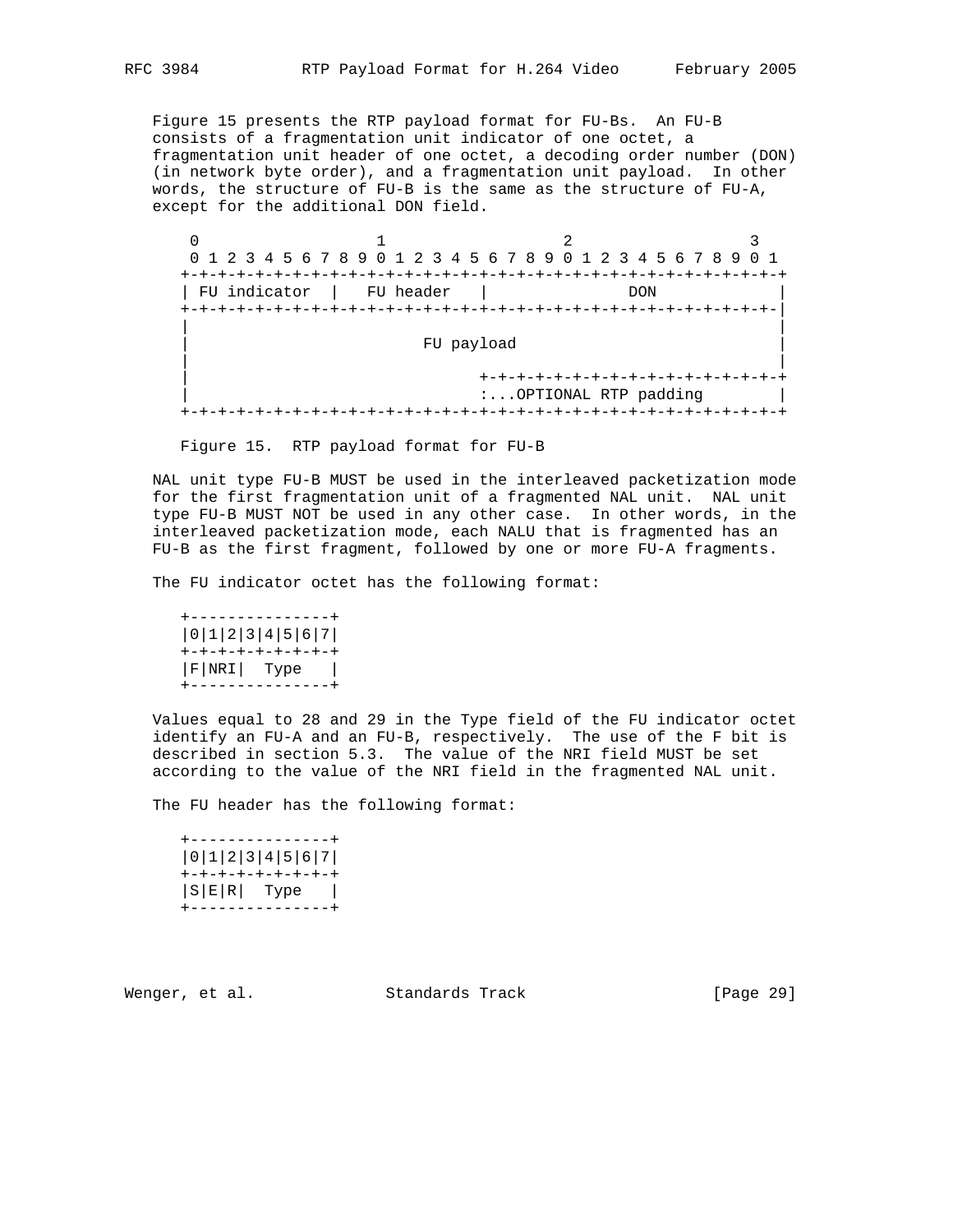S: 1 bit When set to one, the Start bit indicates the start of a fragmented NAL unit. When the following FU payload is not the start of a fragmented NAL unit payload, the Start bit is set to zero.

E: 1 bit

 When set to one, the End bit indicates the end of a fragmented NAL unit, i.e., the last byte of the payload is also the last byte of the fragmented NAL unit. When the following FU payload is not the last fragment of a fragmented NAL unit, the End bit is set to zero.

R: 1 bit

 The Reserved bit MUST be equal to 0 and MUST be ignored by the receiver.

Type: 5 bits

The NAL unit payload type as defined in table 7-1 of [1].

The value of DON in FU-Bs is selected as described in section 5.5.

 Informative note: The DON field in FU-Bs allows gateways to fragment NAL units to FU-Bs without organizing the incoming NAL units to the NAL unit decoding order.

 A fragmented NAL unit MUST NOT be transmitted in one FU; i.e., the Start bit and End bit MUST NOT both be set to one in the same FU header.

 The FU payload consists of fragments of the payload of the fragmented NAL unit so that if the fragmentation unit payloads of consecutive FUs are sequentially concatenated, the payload of the fragmented NAL unit can be reconstructed. The NAL unit type octet of the fragmented NAL unit is not included as such in the fragmentation unit payload, but rather the information of the NAL unit type octet of the fragmented NAL unit is conveyed in F and NRI fields of the FU indicator octet of the fragmentation unit and in the type field of the FU header. A FU payload MAY have any number of octets and MAY be empty.

 Informative note: Empty FUs are allowed to reduce the latency of a certain class of senders in nearly lossless environments. These senders can be characterized in that they packetize NALU fragments before the NALU is completely generated and, hence, before the NALU size is known. If zero-length NALU fragments were not allowed, the sender would have to generate at least one bit of data of the following fragment before the current fragment could be sent. Due to the characteristics of H.264, where sometimes

Wenger, et al. Standards Track [Page 30]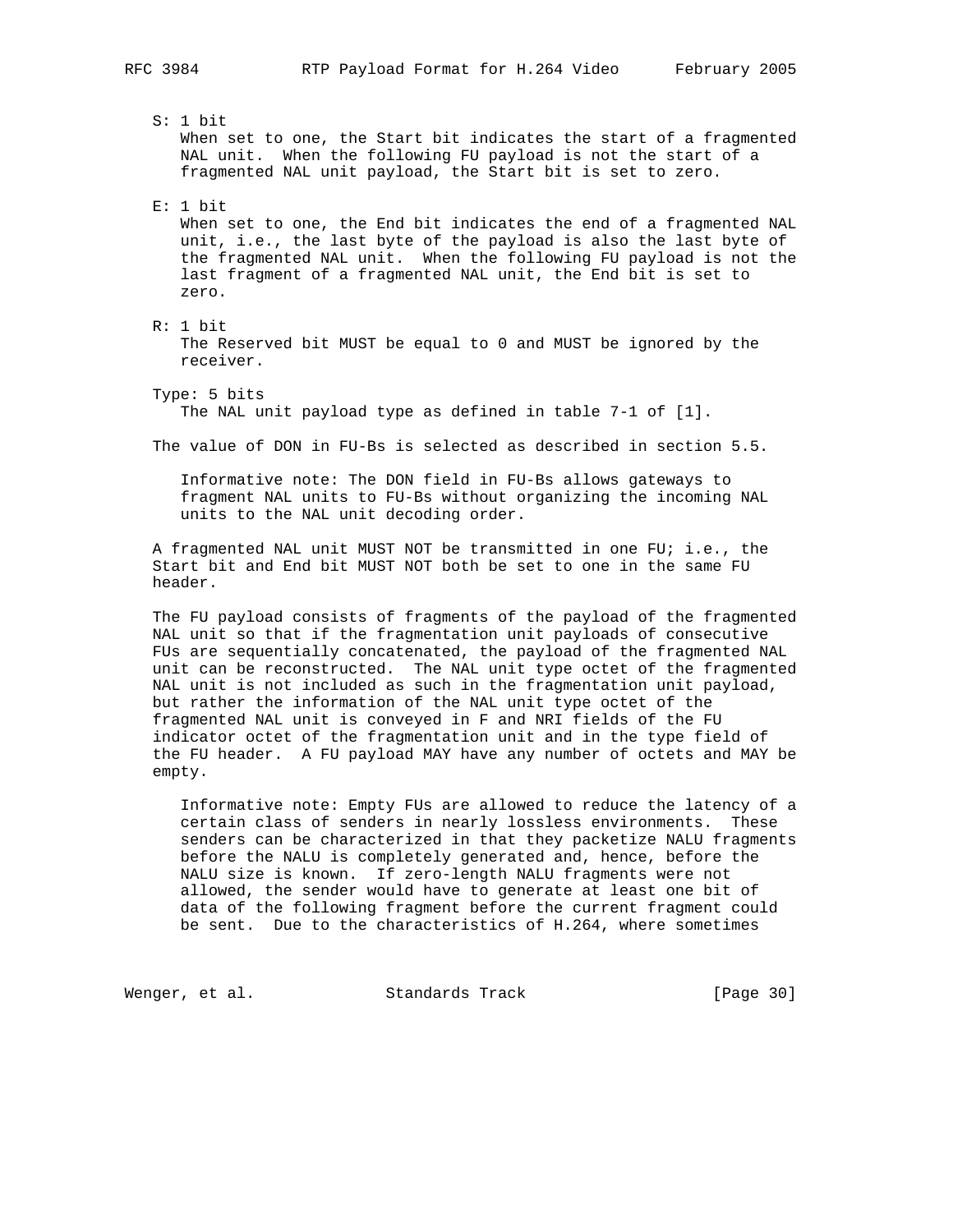several macroblocks occupy zero bits, this is undesirable and can add delay. However, the (potential) use of zero-length NALUs should be carefully weighed against the increased risk of the loss of the NALU because of the additional packets employed for its transmission.

 If a fragmentation unit is lost, the receiver SHOULD discard all following fragmentation units in transmission order corresponding to the same fragmented NAL unit.

 A receiver in an endpoint or in a MANE MAY aggregate the first n-1 fragments of a NAL unit to an (incomplete) NAL unit, even if fragment n of that NAL unit is not received. In this case, the forbidden\_zero\_bit of the NAL unit MUST be set to one to indicate a syntax violation.

6. Packetization Rules

 The packetization modes are introduced in section 5.2. The packetization rules common to more than one of the packetization modes are specified in section 6.1. The packetization rules for the single NAL unit mode, the non-interleaved mode, and the interleaved mode are specified in sections 6.2, 6.3, and 6.4, respectively.

6.1. Common Packetization Rules

 All senders MUST enforce the following packetization rules regardless of the packetization mode in use:

- o Coded slice NAL units or coded slice data partition NAL units belonging to the same coded picture (and thus sharing the same RTP timestamp value) MAY be sent in any order permitted by the applicable profile defined in [1]; however, for delay-critical systems, they SHOULD be sent in their original coding order to minimize the delay. Note that the coding order is not necessarily the scan order, but the order the NAL packets become available to the RTP stack.
- o Parameter sets are handled in accordance with the rules and recommendations given in section 8.4.
- o MANEs MUST NOT duplicate any NAL unit except for sequence or picture parameter set NAL units, as neither this memo nor the H.264 specification provides means to identify duplicated NAL units. Sequence and picture parameter set NAL units MAY be duplicated to make their correct reception more probable, but any such duplication MUST NOT affect the contents of any active sequence or picture parameter set. Duplication SHOULD be

Wenger, et al. Standards Track [Page 31]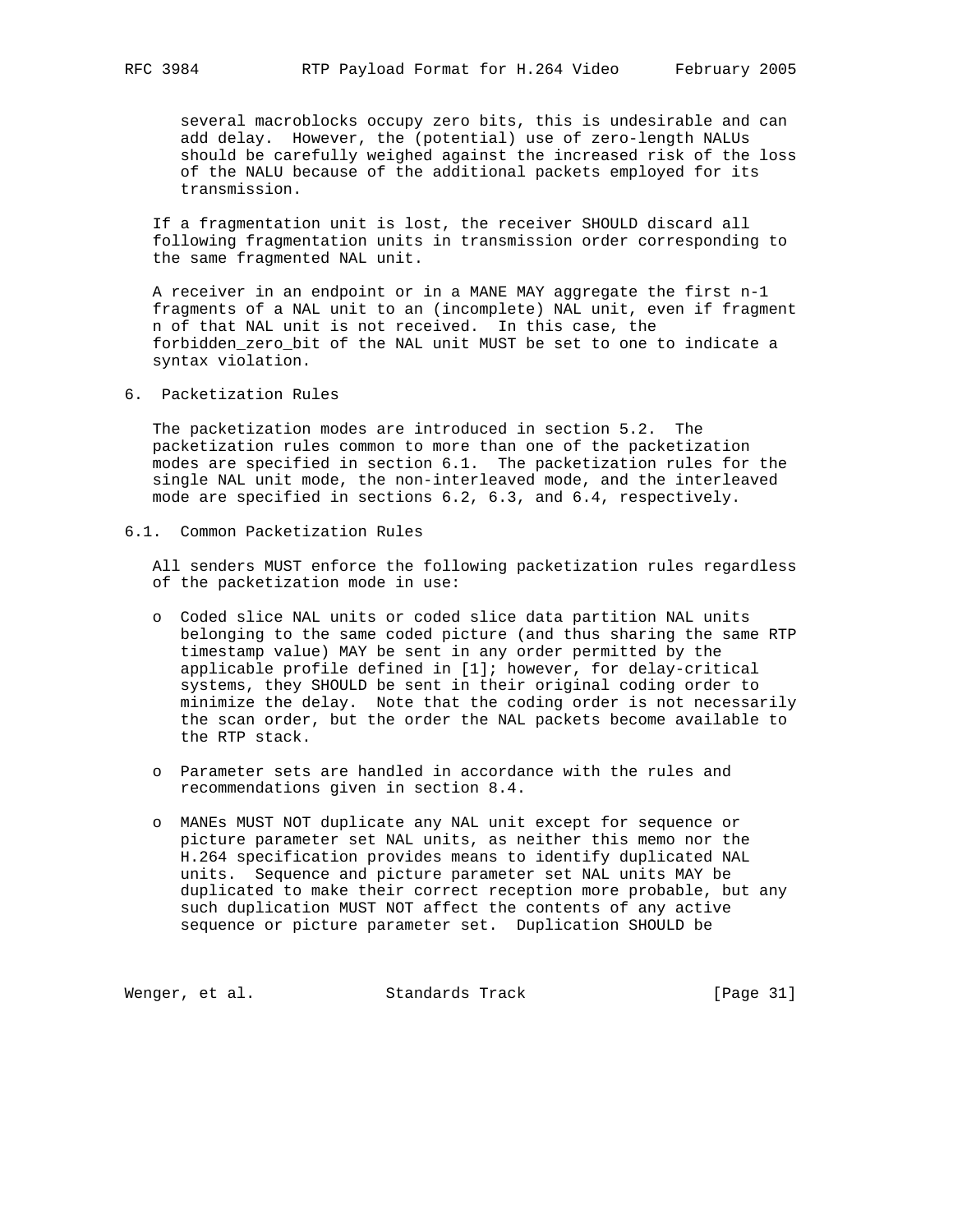performed on the application layer and not by duplicating RTP packets (with identical sequence numbers).

 Senders using the non-interleaved mode and the interleaved mode MUST enforce the following packetization rule:

 o MANEs MAY convert single NAL unit packets into one aggregation packet, convert an aggregation packet into several single NAL unit packets, or mix both concepts, in an RTP translator. The RTP translator SHOULD take into account at least the following parameters: path MTU size, unequal protection mechanisms (e.g., through packet-based FEC according to RFC 2733 [18], especially for sequence and picture parameter set NAL units and coded slice data partition A NAL units), bearable latency of the system, and buffering capabilities of the receiver.

 Informative note: An RTP translator is required to handle RTCP as per RFC 3550.

### 6.2. Single NAL Unit Mode

 This mode is in use when the value of the OPTIONAL packetization-mode MIME parameter is equal to 0, the packetization-mode is not present, or no other packetization mode is signaled by external means. All receivers MUST support this mode. It is primarily intended for low delay applications that are compatible with systems using ITU-T Recommendation H.241 [15] (see section 12.1). Only single NAL unit packets MAY be used in this mode. STAPs, MTAPs, and FUs MUST NOT be used. The transmission order of single NAL unit packets MUST comply with the NAL unit decoding order.

6.3. Non-Interleaved Mode

 This mode is in use when the value of the OPTIONAL packetization-mode MIME parameter is equal to 1 or the mode is turned on by external means. This mode SHOULD be supported. It is primarily intended for low-delay applications. Only single NAL unit packets, STAP-As, and FU-As MAY be used in this mode. STAP-Bs, MTAPs, and FU-Bs MUST NOT be used. The transmission order of NAL units MUST comply with the NAL unit decoding order.

Wenger, et al. Standards Track [Page 32]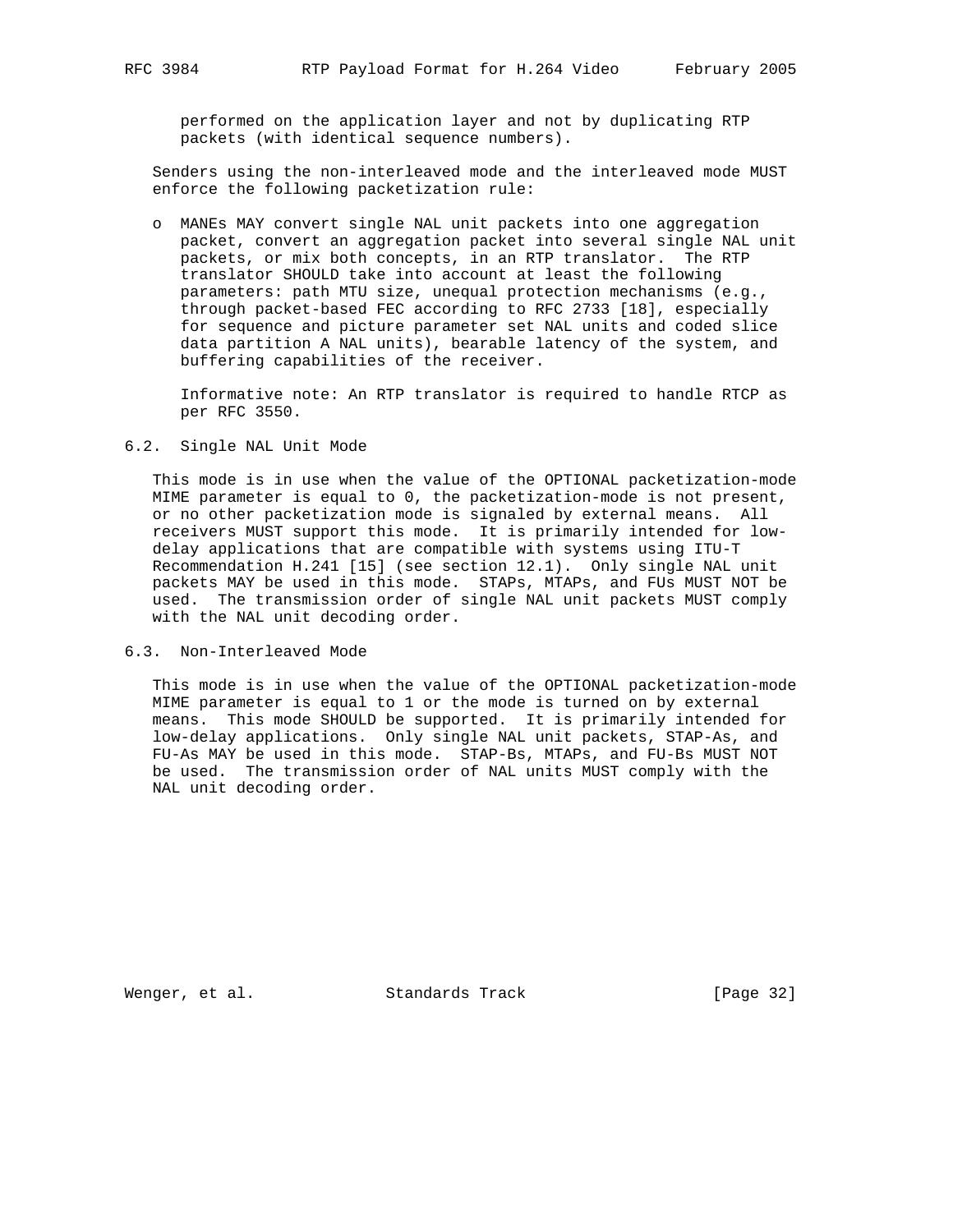### 6.4. Interleaved Mode

 This mode is in use when the value of the OPTIONAL packetization-mode MIME parameter is equal to 2 or the mode is turned on by external means. Some receivers MAY support this mode. STAP-Bs, MTAPs, FU-As, and FU-Bs MAY be used. STAP-As and single NAL unit packets MUST NOT be used. The transmission order of packets and NAL units is constrained as specified in section 5.5.

7. De-Packetization Process (Informative)

 The de-packetization process is implementation dependent. Therefore, the following description should be seen as an example of a suitable implementation. Other schemes may be used as well. Optimizations relative to the described algorithms are likely possible. Section 7.1 presents the de-packetization process for the single NAL unit and non-interleaved packetization modes, whereas section 7.2 describes the process for the interleaved mode. Section 7.3 includes additional decapsulation guidelines for intelligent receivers.

 All normal RTP mechanisms related to buffer management apply. In particular, duplicated or outdated RTP packets (as indicated by the RTP sequences number and the RTP timestamp) are removed. To determine the exact time for decoding, factors such as a possible intentional delay to allow for proper inter-stream synchronization must be factored in.

7.1. Single NAL Unit and Non-Interleaved Mode

 The receiver includes a receiver buffer to compensate for transmission delay jitter. The receiver stores incoming packets in reception order into the receiver buffer. Packets are decapsulated in RTP sequence number order. If a decapsulated packet is a single NAL unit packet, the NAL unit contained in the packet is passed directly to the decoder. If a decapsulated packet is an STAP-A, the NAL units contained in the packet are passed to the decoder in the order in which they are encapsulated in the packet. If a decapsulated packet is an FU-A, all the fragments of the fragmented NAL unit are concatenated and passed to the decoder.

 Informative note: If the decoder supports Arbitrary Slice Order, coded slices of a picture can be passed to the decoder in any order regardless of their reception and transmission order.

Wenger, et al. Standards Track [Page 33]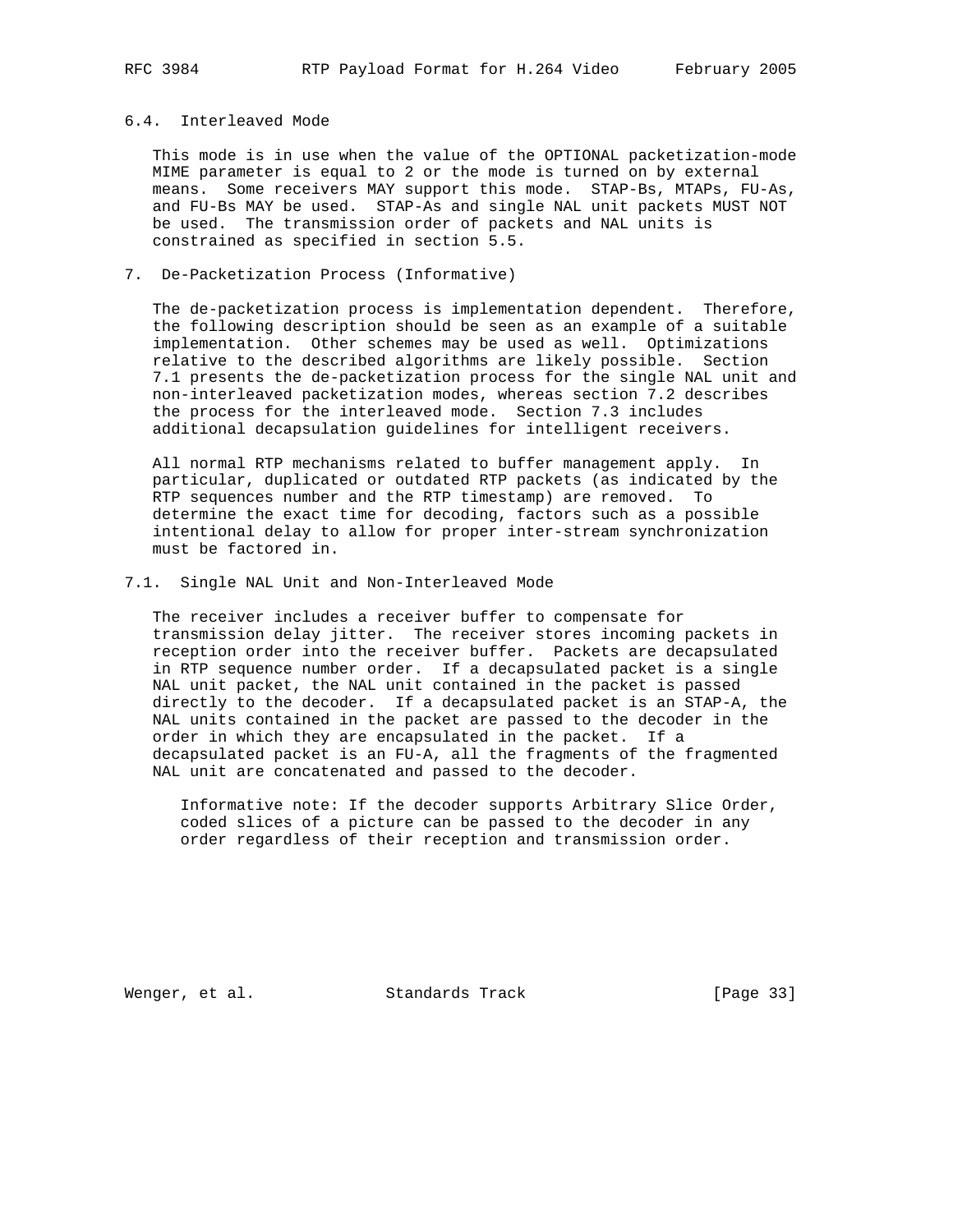### 7.2. Interleaved Mode

 The general concept behind these de-packetization rules is to reorder NAL units from transmission order to the NAL unit decoding order.

 The receiver includes a receiver buffer, which is used to compensate for transmission delay jitter and to reorder packets from transmission order to the NAL unit decoding order. In this section, the receiver operation is described under the assumption that there is no transmission delay jitter. To make a difference from a practical receiver buffer that is also used for compensation of transmission delay jitter, the receiver buffer is here after called the deinterleaving buffer in this section. Receivers SHOULD also prepare for transmission delay jitter; i.e., either reserve separate buffers for transmission delay jitter buffering and deinterleaving buffering or use a receiver buffer for both transmission delay jitter and deinterleaving. Moreover, receivers SHOULD take transmission delay jitter into account in the buffering operation; e.g., by additional initial buffering before starting of decoding and playback.

 This section is organized as follows: subsection 7.2.1 presents how to calculate the size of the deinterleaving buffer. Subsection 7.2.2 specifies the receiver process how to organize received NAL units to the NAL unit decoding order.

### 7.2.1. Size of the Deinterleaving Buffer

 When SDP Offer/Answer model or any other capability exchange procedure is used in session setup, the properties of the received stream SHOULD be such that the receiver capabilities are not exceeded. In the SDP Offer/Answer model, the receiver can indicate its capabilities to allocate a deinterleaving buffer with the deint buf-cap MIME parameter. The sender indicates the requirement for the deinterleaving buffer size with the sprop-deint-buf-req MIME parameter. It is therefore RECOMMENDED to set the deinterleaving buffer size, in terms of number of bytes, equal to or greater than the value of sprop-deint-buf-req MIME parameter. See section 8.1 for further information on deint-buf-cap and sprop-deint-buf-req MIME parameters and section 8.2.2 for further information on their use in SDP Offer/Answer model.

 When a declarative session description is used in session setup, the sprop-deint-buf-req MIME parameter signals the requirement for the deinterleaving buffer size. It is therefore RECOMMENDED to set the deinterleaving buffer size, in terms of number of bytes, equal to or greater than the value of sprop-deint-buf-req MIME parameter.

Wenger, et al. Standards Track [Page 34]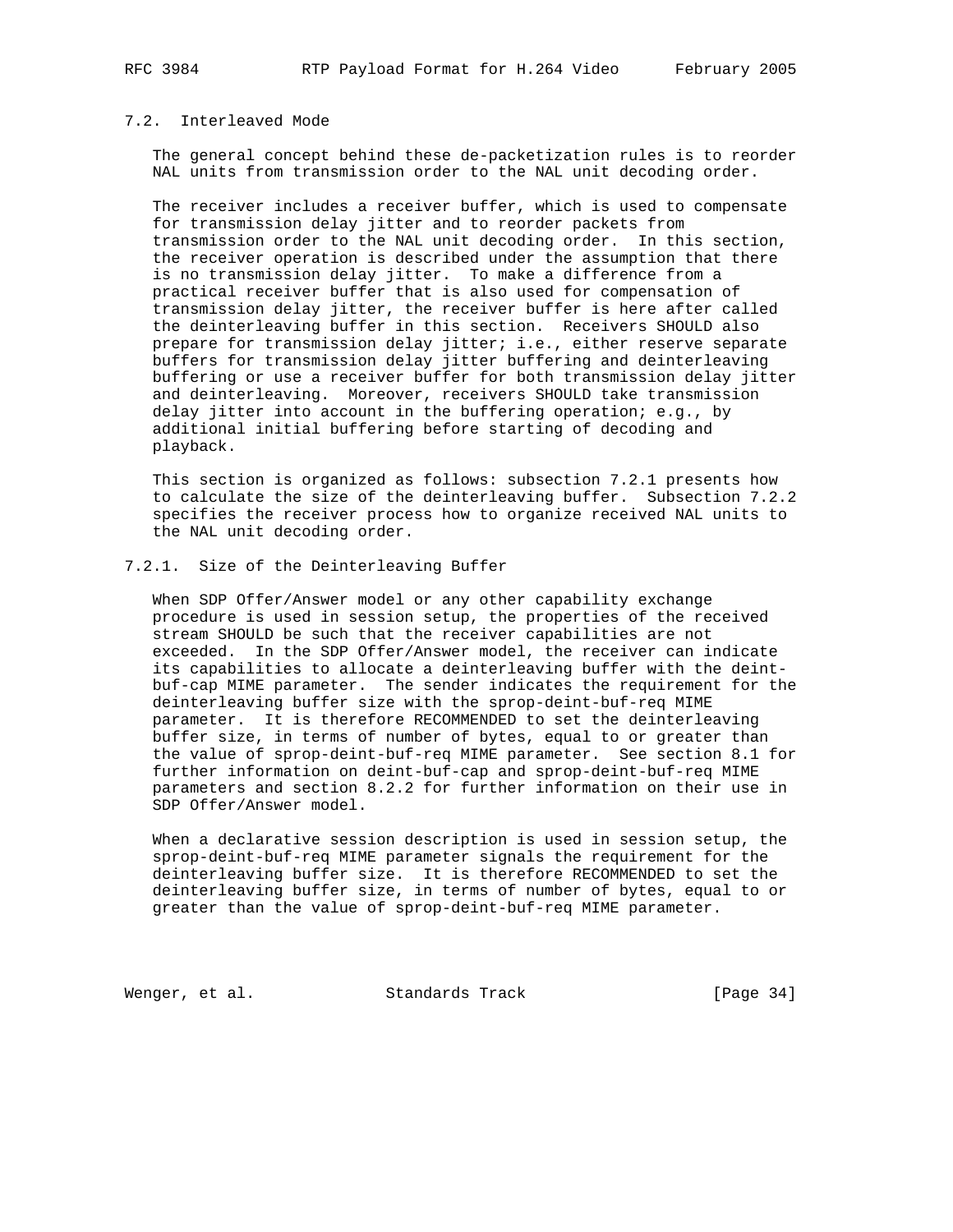#### 7.2.2. Deinterleaving Process

 There are two buffering states in the receiver: initial buffering and buffering while playing. Initial buffering occurs when the RTP session is initialized. After initial buffering, decoding and playback is started, and the buffering-while-playing mode is used.

 Regardless of the buffering state, the receiver stores incoming NAL units, in reception order, in the deinterleaving buffer as follows. NAL units of aggregation packets are stored in the deinterleaving buffer individually. The value of DON is calculated and stored for all NAL units.

 The receiver operation is described below with the help of the following functions and constants:

- o Function AbsDON is specified in section 8.1.
- o Function don\_diff is specified in section 5.5.
- o Constant N is the value of the OPTIONAL sprop-interleaving-depth MIME type parameter (see section 8.1) incremented by 1.

 Initial buffering lasts until one of the following conditions is fulfilled:

- o There are N VCL NAL units in the deinterleaving buffer.
- o If sprop-max-don-diff is present, don\_diff(m,n) is greater than the value of sprop-max-don-diff, in which n corresponds to the NAL unit having the greatest value of AbsDON among the received NAL units and m corresponds to the NAL unit having the smallest value of AbsDON among the received NAL units.
- o Initial buffering has lasted for the duration equal to or greater than the value of the OPTIONAL sprop-init-buf-time MIME parameter.

 The NAL units to be removed from the deinterleaving buffer are determined as follows:

 o If the deinterleaving buffer contains at least N VCL NAL units, NAL units are removed from the deinterleaving buffer and passed to the decoder in the order specified below until the buffer contains N-1 VCL NAL units.

Wenger, et al. Standards Track [Page 35]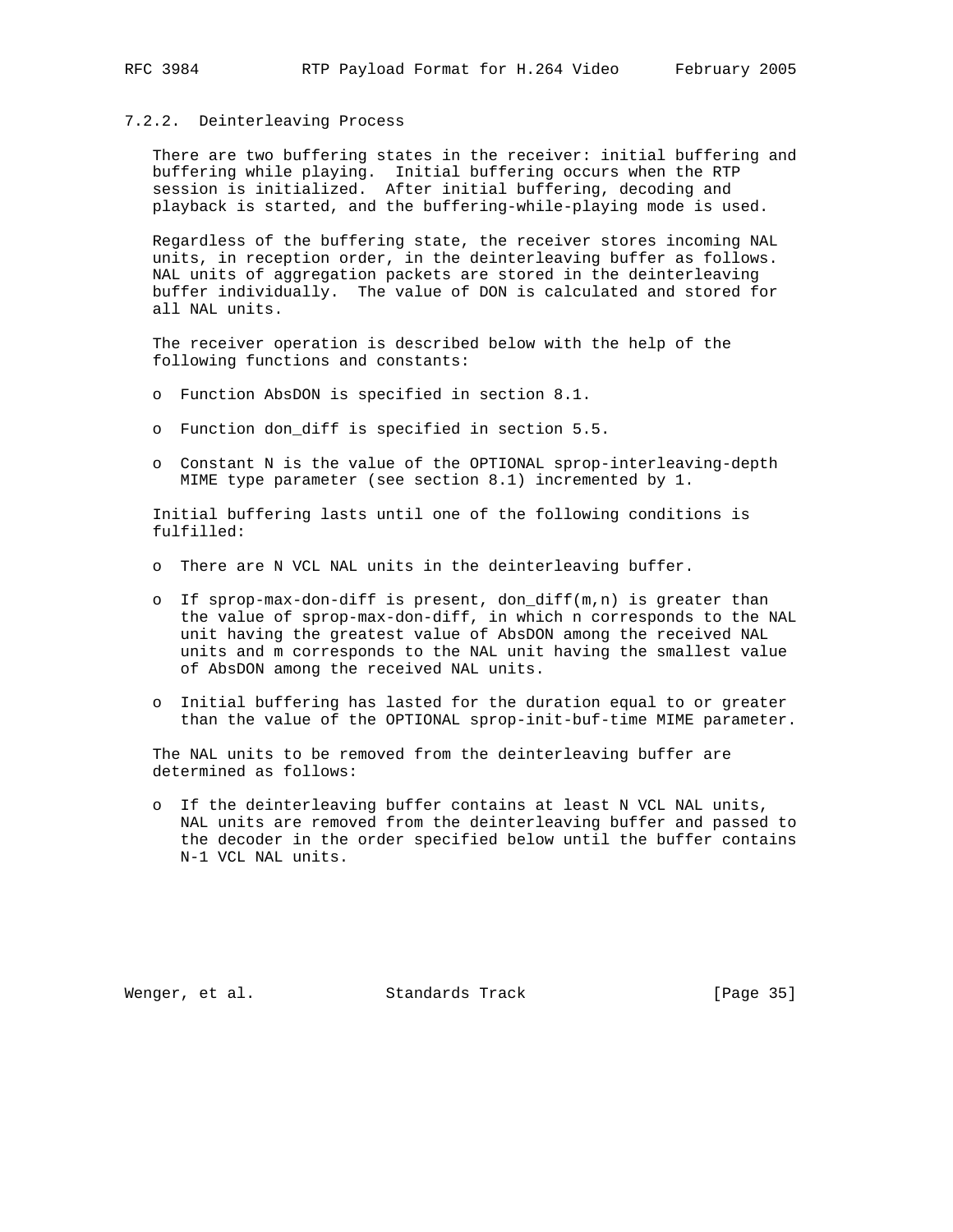o If sprop-max-don-diff is present, all NAL units m for which don\_diff(m,n) is greater than sprop-max-don-diff are removed from the deinterleaving buffer and passed to the decoder in the order specified below. Herein, n corresponds to the NAL unit having the greatest value of AbsDON among the received NAL units.

 The order in which NAL units are passed to the decoder is specified as follows:

- o Let PDON be a variable that is initialized to 0 at the beginning of the an RTP session.
- o For each NAL unit associated with a value of DON, a DON distance is calculated as follows. If the value of DON of the NAL unit is larger than the value of PDON, the DON distance is equal to DON - PDON. Otherwise, the DON distance is equal to 65535 - PDON + DON + 1.
- o NAL units are delivered to the decoder in ascending order of DON distance. If several NAL units share the same value of DON distance, they can be passed to the decoder in any order.
- o When a desired number of NAL units have been passed to the decoder, the value of PDON is set to the value of DON for the last NAL unit passed to the decoder.
- 7.3. Additional De-Packetization Guidelines

 The following additional de-packetization rules may be used to implement an operational H.264 de-packetizer:

- o Intelligent RTP receivers (e.g., in gateways) may identify lost coded slice data partitions A (DPAs). If a lost DPA is found, a gateway may decide not to send the corresponding coded slice data partitions B and C, as their information is meaningless for H.264 decoders. In this way a MANE can reduce network load by discarding useless packets without parsing a complex bitstream.
- o Intelligent RTP receivers (e.g., in gateways) may identify lost FUs. If a lost FU is found, a gateway may decide not to send the following FUs of the same fragmented NAL unit, as their information is meaningless for H.264 decoders. In this way a MANE can reduce network load by discarding useless packets without parsing a complex bitstream.

Wenger, et al. Standards Track [Page 36]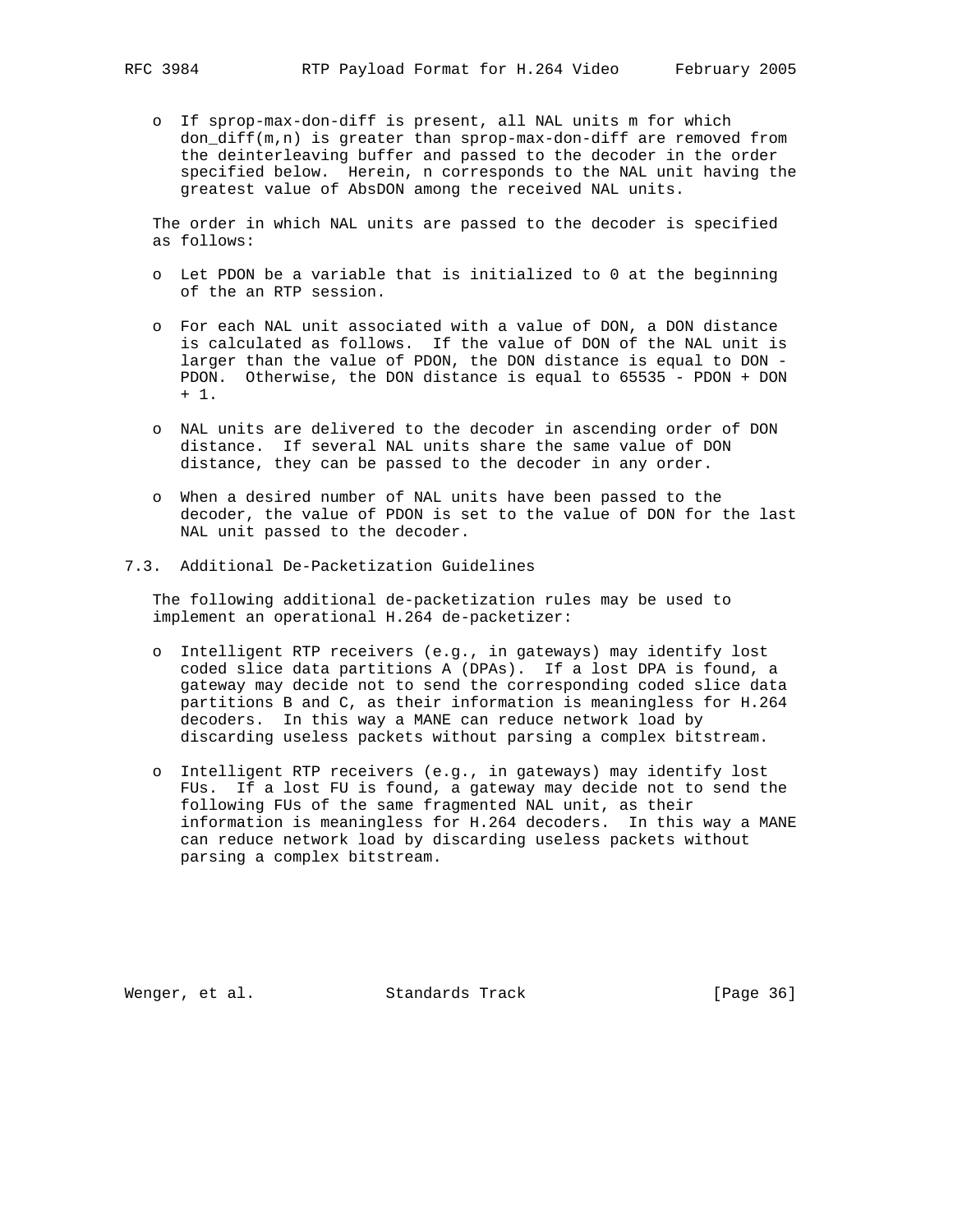- o Intelligent receivers having to discard packets or NALUs should first discard all packets/NALUs in which the value of the NRI field of the NAL unit type octet is equal to 0. This will minimize the impact on user experience and keep the reference pictures intact. If more packets have to be discarded, then packets with a numerically lower NRI value should be discarded before packets with a numerically higher NRI value. However, discarding any packets with an NRI bigger than 0 very likely leads to decoder drift and SHOULD be avoided.
- 8. Payload Format Parameters

 This section specifies the parameters that MAY be used to select optional features of the payload format and certain features of the bitstream. The parameters are specified here as part of the MIME subtype registration for the ITU-T H.264 | ISO/IEC 14496-10 codec. A mapping of the parameters into the Session Description Protocol (SDP) [5] is also provided for applications that use SDP. Equivalent parameters could be defined elsewhere for use with control protocols that do not use MIME or SDP.

 Some parameters provide a receiver with the properties of the stream that will be sent. The name of all these parameters starts with "sprop" for stream properties. Some of these "sprop" parameters are limited by other payload or codec configuration parameters. For example, the sprop-parameter-sets parameter is constrained by the profile-level-id parameter. The media sender selects all "sprop" parameters rather than the receiver. This uncommon characteristic of the "sprop" parameters may not be compatible with some signaling protocol concepts, in which case the use of these parameters SHOULD be avoided.

## 8.1. MIME Registration

 The MIME subtype for the ITU-T H.264 | ISO/IEC 14496-10 codec is allocated from the IETF tree.

The receiver MUST ignore any unspecified parameter.

Media Type name: video

Media subtype name: H264

Required parameters: none

Wenger, et al. Standards Track [Page 37]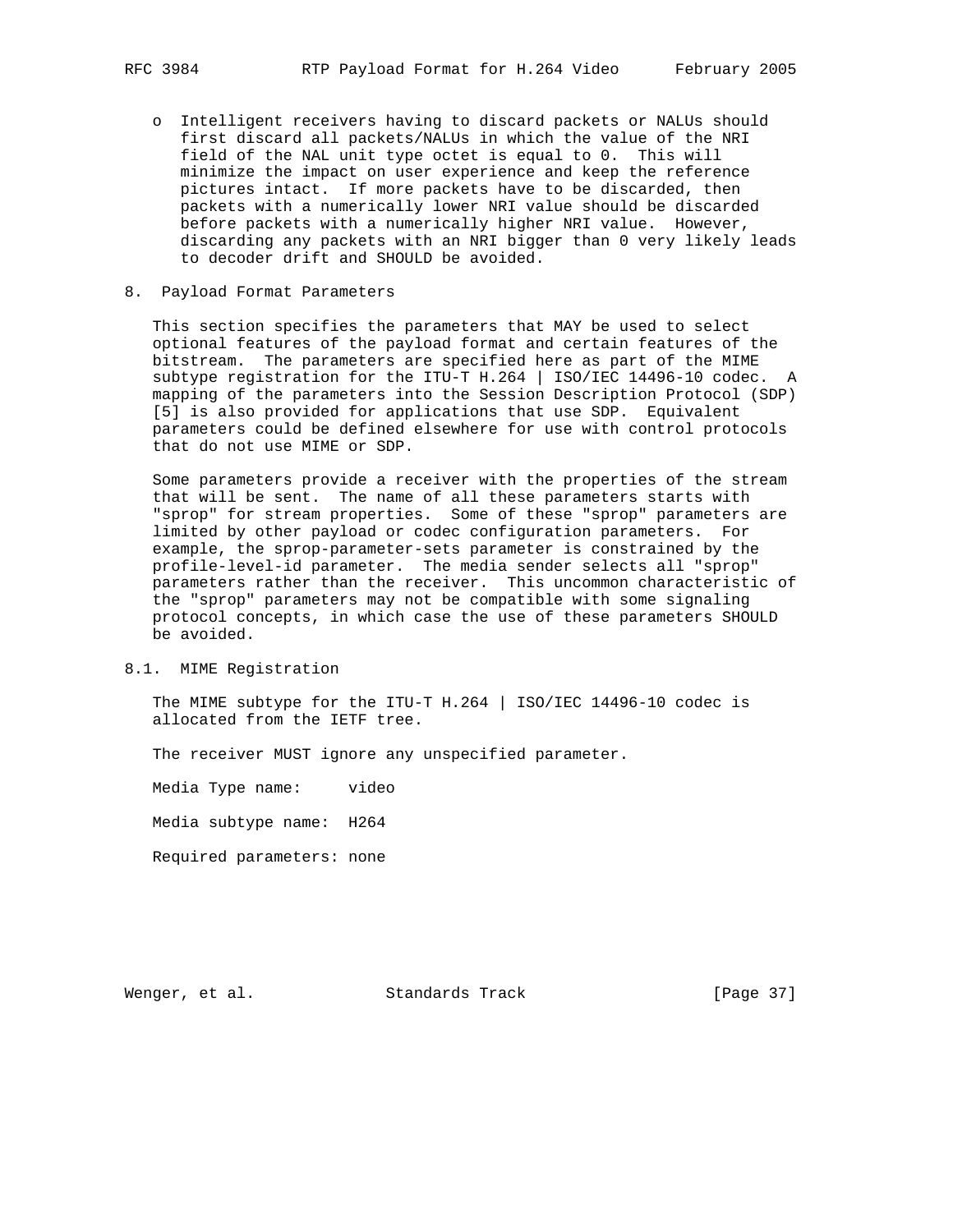OPTIONAL parameters: profile-level-id: A base16 [6] (hexadecimal) representation of the following three bytes in the sequence parameter set NAL unit specified in [1]: 1) profile\_idc, 2) a byte herein referred to as profile-iop, composed of the values of constraint\_set0\_flag, constraint\_set1\_flag, constraint\_set2\_flag, and reserved\_zero\_5bits in bit-significance order, starting from the most significant bit, and 3) level\_idc. Note that reserved\_zero\_5bits is required to be equal to 0 in [1], but other values for it may be specified in the future by ITU-T or ISO/IEC. If the profile-level-id parameter is used to indicate properties of a NAL unit stream, it indicates the profile and level that a decoder has to support in order to comply with [1] when it decodes the stream. The profile-iop byte indicates whether the NAL unit stream also obeys all constraints of the indicated profiles as follows. If bit 7 (the most significant bit), bit 6, or bit 5 of profile-iop is equal to 1, all constraints of the Baseline profile, the Main profile, or the Extended profile, respectively, are obeyed in the NAL unit stream. If the profile-level-id parameter is used for capability exchange or session setup procedure, it indicates the profile that the codec supports and the highest level supported for the signaled profile. The profile-iop byte indicates whether the codec has additional limitations whereby only the common subset of the algorithmic features and limitations of the profiles signaled with the profile-iop byte and of the profile indicated by profile\_idc is supported by the codec. For example, if a codec supports only the common subset of the coding tools of the Baseline profile and the Main profile at level 2.1 and below, the profile-level-id becomes 42E015, in which 42 stands for the Baseline profile, E0 indicates that only the common subset for all profiles is supported, and 15 indicates level 2.1.

Wenger, et al. Standards Track [Page 38]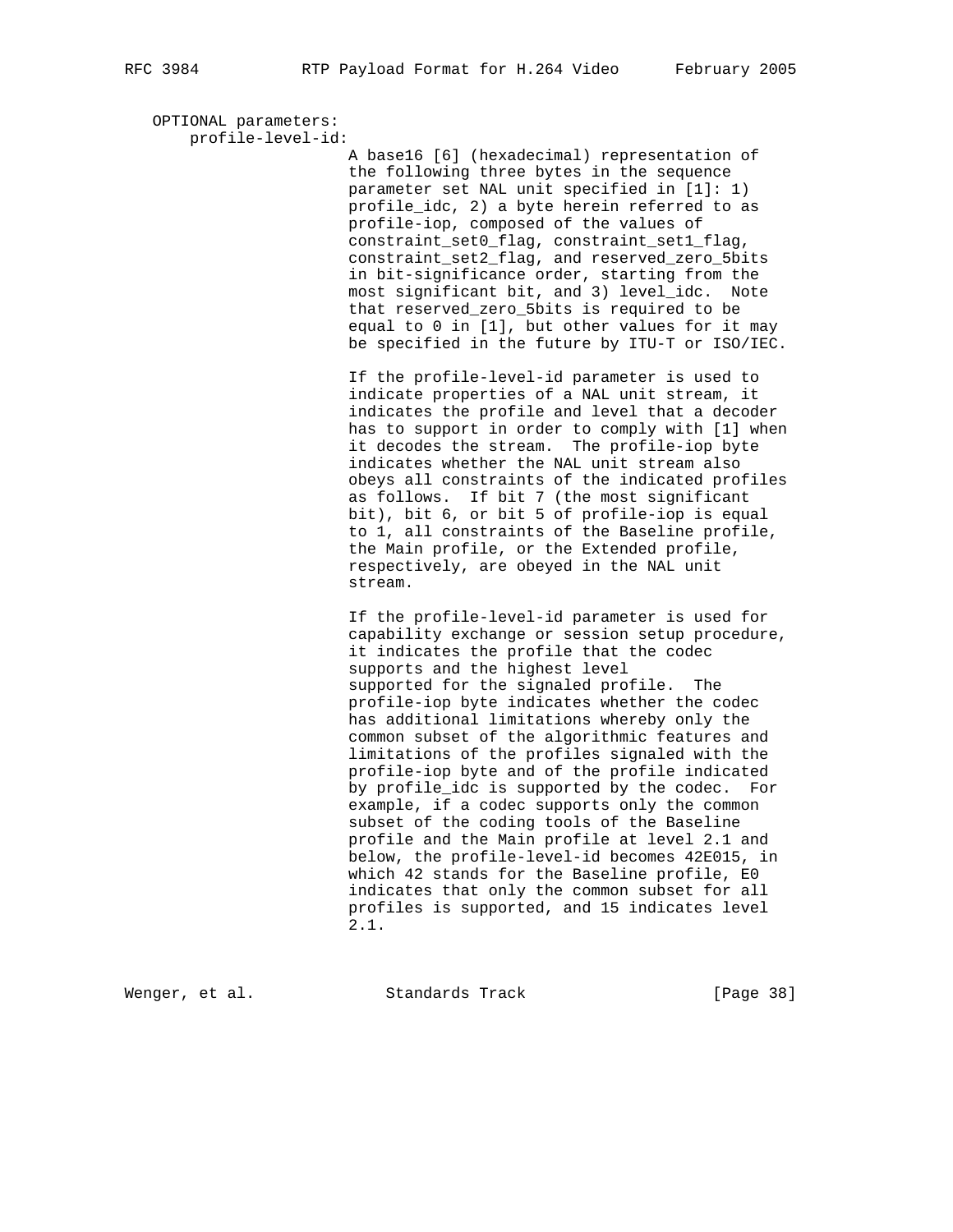Informative note: Capability exchange and session setup procedures should provide means to list the capabilities for each supported codec profile separately. For example, the one-of-N codec selection procedure of the SDP Offer/Answer model can be used (section 10.2 of [7]).

 If no profile-level-id is present, the Baseline Profile without additional constraints at Level 1 MUST be implied.

 max-mbps, max-fs, max-cpb, max-dpb, and max-br: These parameters MAY be used to signal the capabilities of a receiver implementation. These parameters MUST NOT be used for any other purpose. The profile-level-id parameter MUST be present in the same receiver capability description that contains any of these parameters. The level conveyed in the value of the profile-level-id parameter MUST be such that the receiver is fully capable of supporting. max-mbps, max-fs, max-cpb, max dpb, and max-br MAY be used to indicate capabilities of the receiver that extend the required capabilities of the signaled level, as specified below.

> When more than one parameter from the set (max mbps, max-fs, max-cpb, max-dpb, max-br) is present, the receiver MUST support all signaled capabilities simultaneously. For example, if both max-mbps and max-br are present, the signaled level with the extension of both the frame rate and bit rate is supported. That is, the receiver is able to decode NAL unit streams in which the macroblock processing rate is up to max-mbps (inclusive), the bit rate is up to max-br (inclusive), the coded picture buffer size is derived as specified in the semantics of the max-br parameter below, and other properties comply with the level specified in the value of the profile-level-id parameter.

> A receiver MUST NOT signal values of max mbps, max-fs, max-cpb, max-dpb, and max-br that meet the requirements of a higher level,

Wenger, et al. Standards Track [Page 39]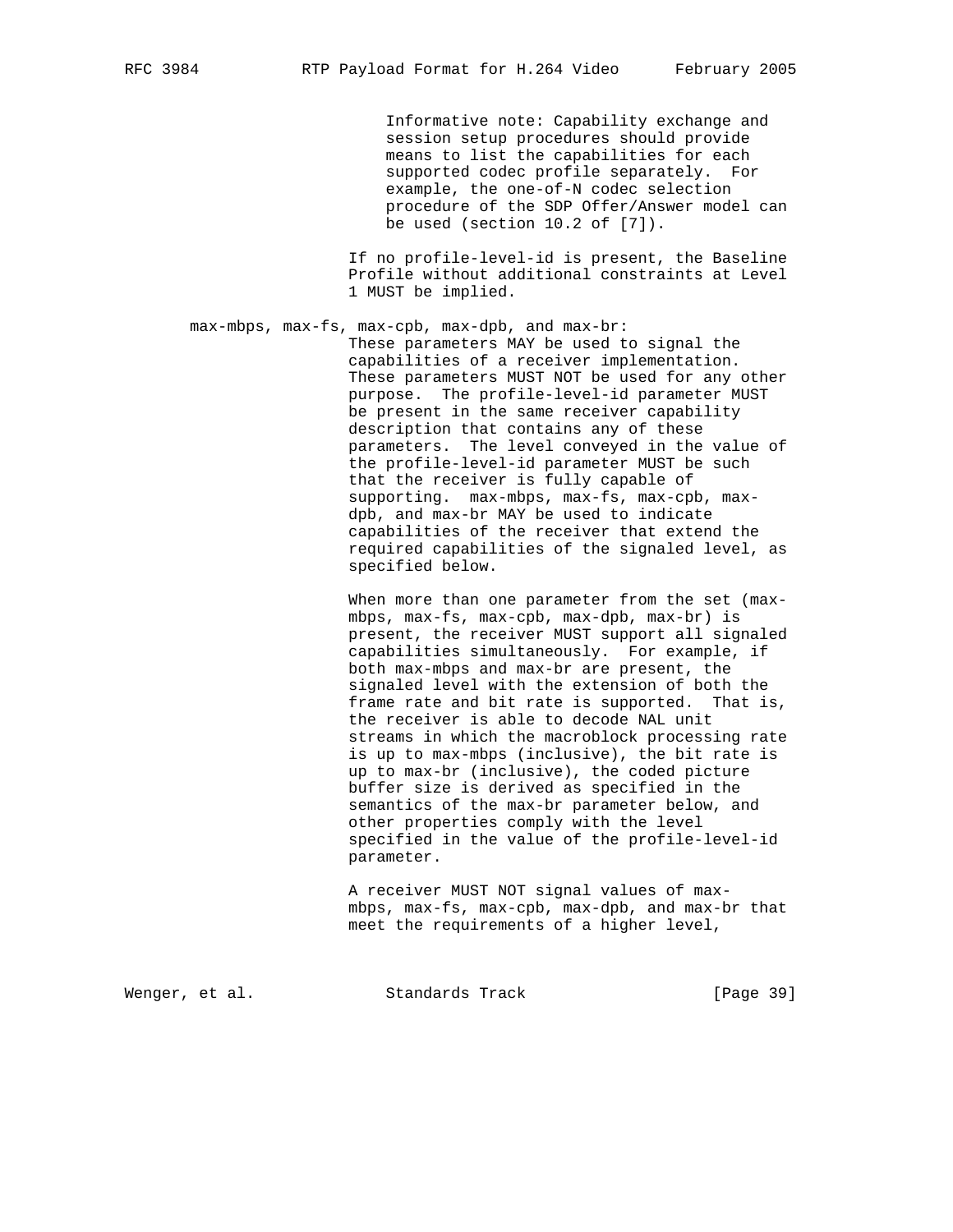referred to as level A herein, compared to the level specified in the value of the profile level-id parameter, if the receiver can support all the properties of level A.

 Informative note: When the OPTIONAL MIME type parameters are used to signal the properties of a NAL unit stream, max-mbps, max-fs, max-cpb, max-dpb, and max-br are not present, and the value of profile level-id must always be such that the NAL unit stream complies fully with the specified profile and level.

- max-mbps: The value of max-mbps is an integer indicating the maximum macroblock processing rate in units of macroblocks per second. The max-mbps parameter signals that the receiver is capable of decoding video at a higher rate than is required by the signaled level conveyed in the value of the profile-level-id parameter. When max-mbps is signaled, the receiver MUST be able to decode NAL unit streams that conform to the signaled level, with the exception that the MaxMBPS value in Table A-1 of [1] for the signaled level is replaced with the value of max-mbps. The value of max-mbps MUST be greater than or equal to the value of MaxMBPS for the level given in Table A-1 of [1]. Senders MAY use this knowledge to send pictures of a given size at a higher picture rate than is indicated in the signaled level.
- max-fs: The value of max-fs is an integer indicating the maximum frame size in units of macroblocks. The max-fs parameter signals that the receiver is capable of decoding larger picture sizes than are required by the signaled level conveyed in the value of the profile-level-id parameter. When max-fs is signaled, the receiver MUST be able to decode NAL unit streams that conform to the signaled level, with the exception that the MaxFS value in Table A-1 of [1] for the signaled level is replaced with the value of max-fs. The value of max-fs MUST be greater than or equal to the value of MaxFS for the level given in Table A-1 of [1]. Senders MAY use this knowledge to send larger pictures at a

Wenger, et al. Standards Track [Page 40]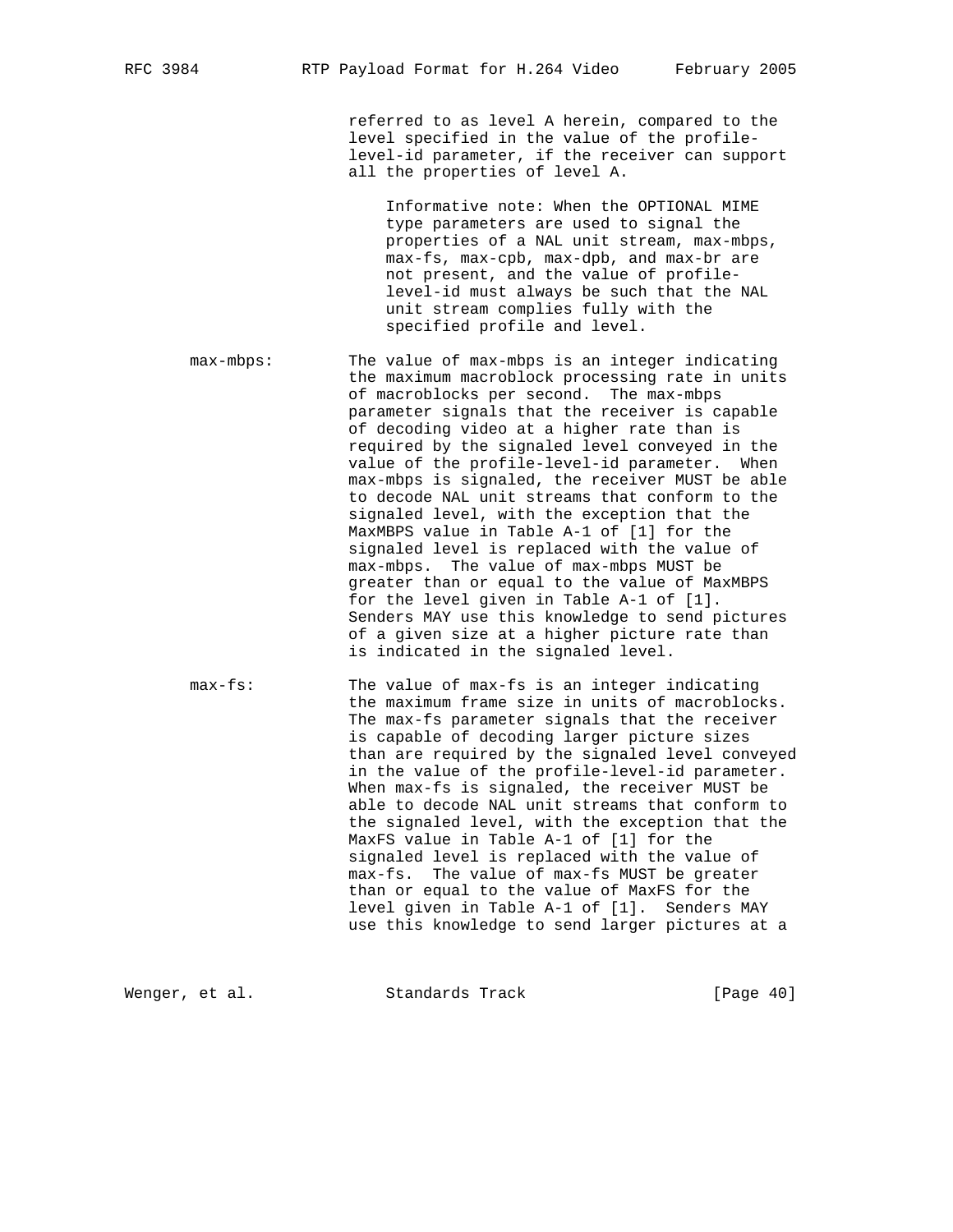proportionally lower frame rate than is indicated in the signaled level.

 max-cpb The value of max-cpb is an integer indicating the maximum coded picture buffer size in units of 1000 bits for the VCL HRD parameters (see A.3.1 item i of [1]) and in units of 1200 bits for the NAL HRD parameters (see A.3.1 item j of [1]). The max-cpb parameter signals that the receiver has more memory than the minimum amount of coded picture buffer memory required by the signaled level conveyed in the value of the profile-level-id parameter. When max-cpb is signaled, the receiver MUST be able to decode NAL unit streams that conform to the signaled level, with the exception that the MaxCPB value in Table A-1 of [1] for the signaled level is replaced with the value of max-cpb. The value of max-cpb MUST be greater than or equal to the value of MaxCPB for the level given in Table A-1 of [1]. Senders MAY use this knowledge to construct coded video streams with greater variation of bit rate than can be achieved with the MaxCPB value in Table A-1 of [1]. Informative note: The coded picture buffer

 is used in the hypothetical reference decoder (Annex C) of H.264. The use of the hypothetical reference decoder is recommended in H.264 encoders to verify that the produced bitstream conforms to the standard and to control the output bitrate. Thus, the coded picture buffer is conceptually independent of any other potential buffers in the receiver, including de-interleaving and de-jitter buffers. The coded picture buffer need not be implemented in decoders as specified in Annex C of H.264, but rather standard compliant decoders can have any buffering arrangements provided that they can decode standard-compliant bitstreams. Thus, in practice, the input buffer for video decoder can be integrated with de interleaving and de-jitter buffers of the receiver.

Wenger, et al. Standards Track [Page 41]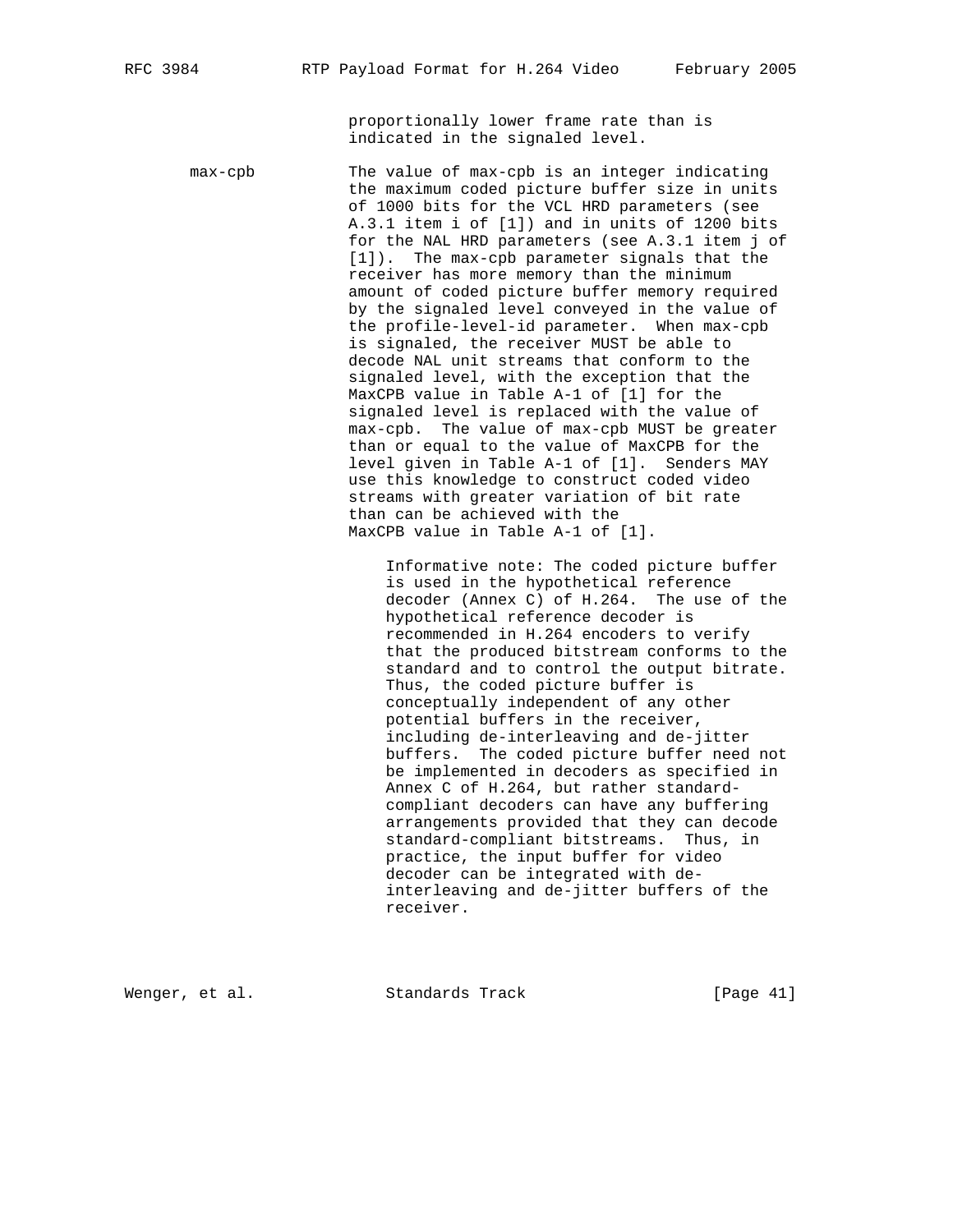max-dpb: The value of max-dpb is an integer indicating the maximum decoded picture buffer size in units of 1024 bytes. The max-dpb parameter signals that the receiver has more memory than the minimum amount of decoded picture buffer memory required by the signaled level conveyed in the value of the profile-level-id parameter. When max-dpb is signaled, the receiver MUST be able to decode NAL unit streams that conform to the signaled level, with the exception that the MaxDPB value in Table A-1 of [1] for the signaled level is replaced with the value of max-dpb. Consequently, a receiver that signals max-dpb MUST be capable of storing the following number of decoded frames, complementary field pairs, and non-paired fields in its decoded picture buffer: Min(1024 \* max-dpb / ( PicWidthInMbs \*

 FrameHeightInMbs \* 256 \* ChromaFormatFactor ), 16)

 PicWidthInMbs, FrameHeightInMbs, and ChromaFormatFactor are defined in [1].

 The value of max-dpb MUST be greater than or equal to the value of MaxDPB for the level given in Table A-1 of [1]. Senders MAY use this knowledge to construct coded video streams with improved compression.

 Informative note: This parameter was added primarily to complement a similar codepoint in the ITU-T Recommendation H.245, so as to facilitate signaling gateway designs. The decoded picture buffer stores reconstructed samples and is a property of the video decoder only. There is no relationship between the size of the decoded picture buffer and the buffers used in RTP, especially de-interleaving and de-jitter buffers.

 max-br: The value of max-br is an integer indicating the maximum video bit rate in units of 1000 bits per second for the VCL HRD parameters (see A.3.1 item i of [1]) and in units of 1200 bits

Wenger, et al. Standards Track [Page 42]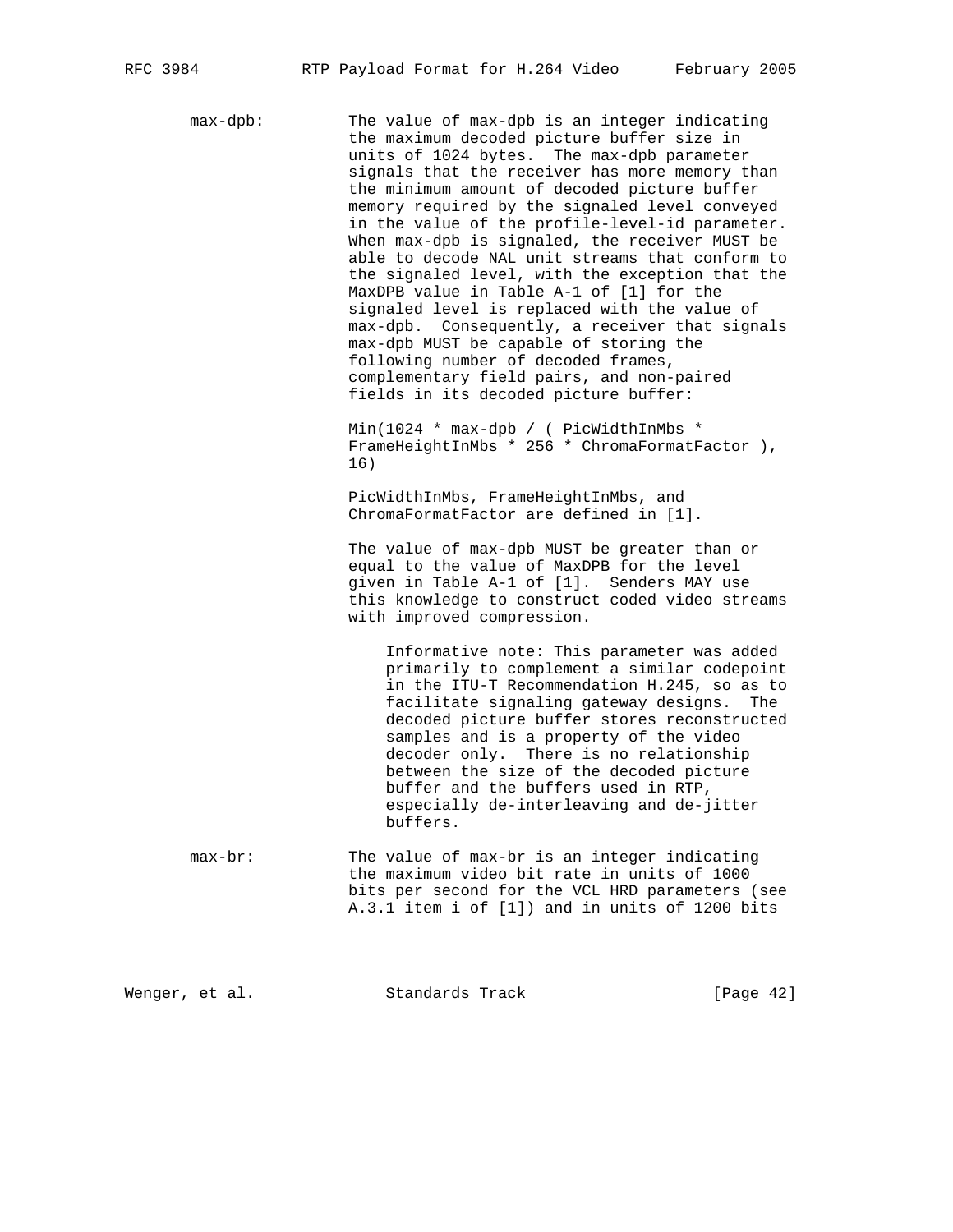per second for the NAL HRD parameters (see A.3.1 item j of [1]).

 The max-br parameter signals that the video decoder of the receiver is capable of decoding video at a higher bit rate than is required by the signaled level conveyed in the value of the profile-level-id parameter. The value of max br MUST be greater than or equal to the value of MaxBR for the level given in Table A-1 of [1].

 When max-br is signaled, the video codec of the receiver MUST be able to decode NAL unit streams that conform to the signaled level, conveyed in the profile-level-id parameter, with the following exceptions in the limits specified by the level:

- o The value of max-br replaces the MaxBR value of the signaled level (in Table A-1 of [1]).
- o When the max-cpb parameter is not present, the result of the following formula replaces the value of MaxCPB in Table A-1 of [1]: (MaxCPB of the signaled level) \* max-br / (MaxBR of the signaled level).

 For example, if a receiver signals capability for Level 1.2 with max-br equal to 1550, this indicates a maximum video bitrate of 1550 kbits/sec for VCL HRD parameters, a maximum video bitrate of 1860 kbits/sec for NAL HRD parameters, and a CPB size of 4036458 bits (1550000 / 384000 \* 1000 \* 1000).

 The value of max-br MUST be greater than or equal to the value MaxBR for the signaled level given in Table A-1 of [1].

 Senders MAY use this knowledge to send higher bitrate video as allowed in the level definition of Annex A of H.264, to achieve improved video quality.

 Informative note: This parameter was added primarily to complement a similar codepoint in the ITU-T Recommendation H.245, so as to facilitate signaling gateway designs. No assumption can be made from the value of

Wenger, et al. Standards Track [Page 43]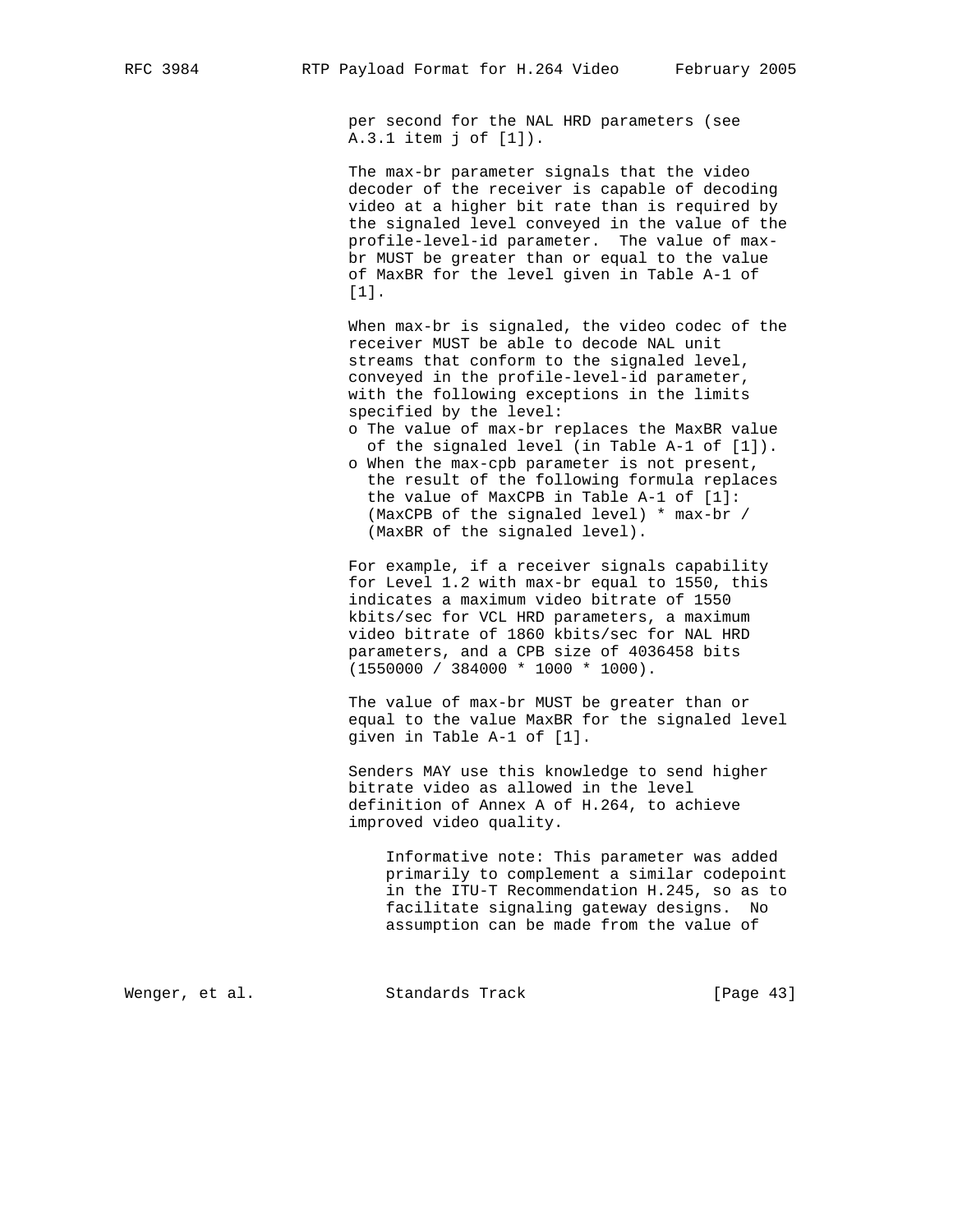this parameter that the network is capable of handling such bit rates at any given time. In particular, no conclusion can be drawn that the signaled bit rate is possible under congestion control constraints.

redundant-pic-cap:

 This parameter signals the capabilities of a receiver implementation. When equal to 0, the parameter indicates that the receiver makes no attempt to use redundant coded pictures to correct incorrectly decoded primary coded pictures. When equal to 0, the receiver is not capable of using redundant slices; therefore, a sender SHOULD avoid sending redundant slices to save bandwidth. When equal to 1, the receiver is capable of decoding any such redundant slice that covers a corrupted area in a primary decoded picture (at least partly), and therefore a sender MAY send redundant slices. When the parameter is not present, then a value of 0 MUST be used for redundant-pic-cap. When present, the value of redundant-pic-cap MUST be either 0 or 1.

 When the profile-level-id parameter is present in the same capability signaling as the redundant-pic-cap parameter, and the profile indicated in profile-level-id is such that it disallows the use of redundant coded pictures (e.g., Main Profile), the value of redundant pic-cap MUST be equal to 0. When a receiver indicates redundant-pic-cap equal to 0, the received stream SHOULD NOT contain redundant coded pictures.

 Informative note: Even if redundant-pic-cap is equal to 0, the decoder is able to ignore redundant codec pictures provided that the decoder supports such a profile (Baseline, Extended) in which redundant coded pictures are allowed.

 Informative note: Even if redundant-pic-cap is equal to 1, the receiver may also choose other error concealment strategies to

Wenger, et al. Standards Track [Page 44]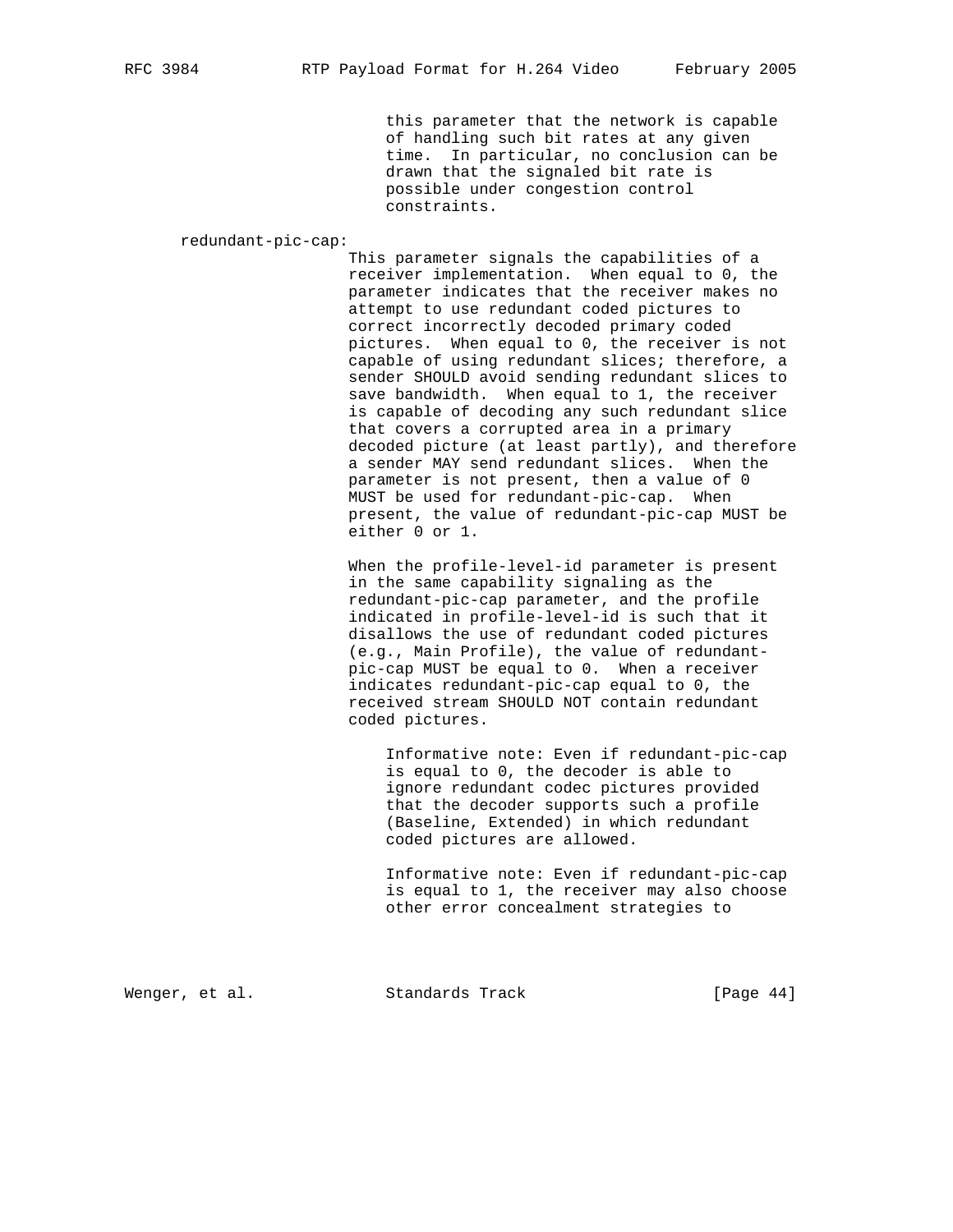replace or complement decoding of redundant slices.

sprop-parameter-sets:

 This parameter MAY be used to convey any sequence and picture parameter set NAL units (herein referred to as the initial parameter set NAL units) that MUST precede any other NAL units in decoding order. The parameter MUST NOT be used to indicate codec capability in any capability exchange procedure. The value of the parameter is the base64 [6] representation of the initial parameter set NAL units as specified in sections 7.3.2.1 and 7.3.2.2 of [1]. The parameter sets are conveyed in decoding order, and no framing of the parameter set NAL units takes place. A comma is used to separate any pair of parameter sets in the list. Note that the number of bytes in a parameter set NAL unit is typically less than 10, but a picture parameter set NAL unit can contain several hundreds of bytes.

 Informative note: When several payload types are offered in the SDP Offer/Answer model, each with its own sprop-parameter sets parameter, then the receiver cannot assume that those parameter sets do not use conflicting storage locations (i.e., identical values of parameter set identifiers). Therefore, a receiver should double-buffer all sprop-parameter-sets and make them available to the decoder instance that decodes a certain payload type.

 parameter-add: This parameter MAY be used to signal whether the receiver of this parameter is allowed to add parameter sets in its signaling response using the sprop-parameter-sets MIME parameter. The value of this parameter is either 0 or 1. 0 is equal to false; i.e., it is not allowed to add parameter sets. 1 is equal to true; i.e., it is allowed to add parameter sets. If the parameter is not present, its value MUST be 1.

Wenger, et al. Standards Track [Page 45]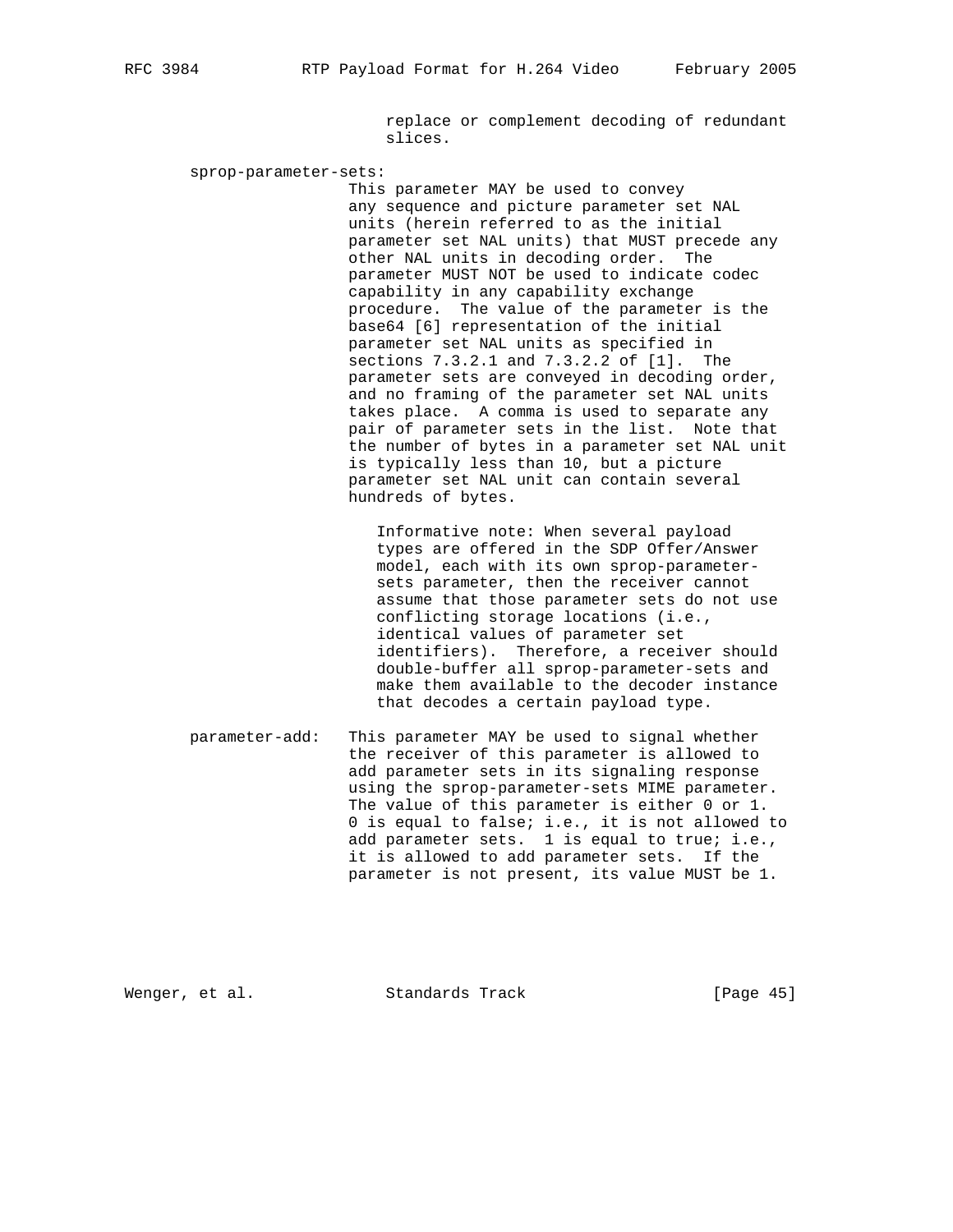packetization-mode:

 This parameter signals the properties of an RTP payload type or the capabilities of a receiver implementation. Only a single configuration point can be indicated; thus, when capabilities to support more than one packetization-mode are declared, multiple configuration points (RTP payload types) must be used.

 When the value of packetization-mode is equal to 0 or packetization-mode is not present, the single NAL mode, as defined in section 6.2 of RFC 3984, MUST be used. This mode is in use in standards using ITU-T Recommendation H.241 [15] (see section 12.1). When the value of packetization-mode is equal to 1, the non interleaved mode, as defined in section 6.3 of RFC 3984, MUST be used. When the value of packetization-mode is equal to 2, the interleaved mode, as defined in section 6.4 of RFC 3984, MUST be used. The value of packetization mode MUST be an integer in the range of 0 to 2, inclusive.

### sprop-interleaving-depth:

 This parameter MUST NOT be present when packetization-mode is not present or the value of packetization-mode is equal to 0 or 1. This parameter MUST be present when the value of packetization-mode is equal to 2.

 This parameter signals the properties of a NAL unit stream. It specifies the maximum number of VCL NAL units that precede any VCL NAL unit in the NAL unit stream in transmission order and follow the VCL NAL unit in decoding order. Consequently, it is guaranteed that receivers can reconstruct NAL unit decoding order when the buffer size for NAL unit decoding order recovery is at least the value of sprop interleaving-depth + 1 in terms of VCL NAL units.

 The value of sprop-interleaving-depth MUST be an integer in the range of 0 to 32767, inclusive.

Wenger, et al. Standards Track [Page 46]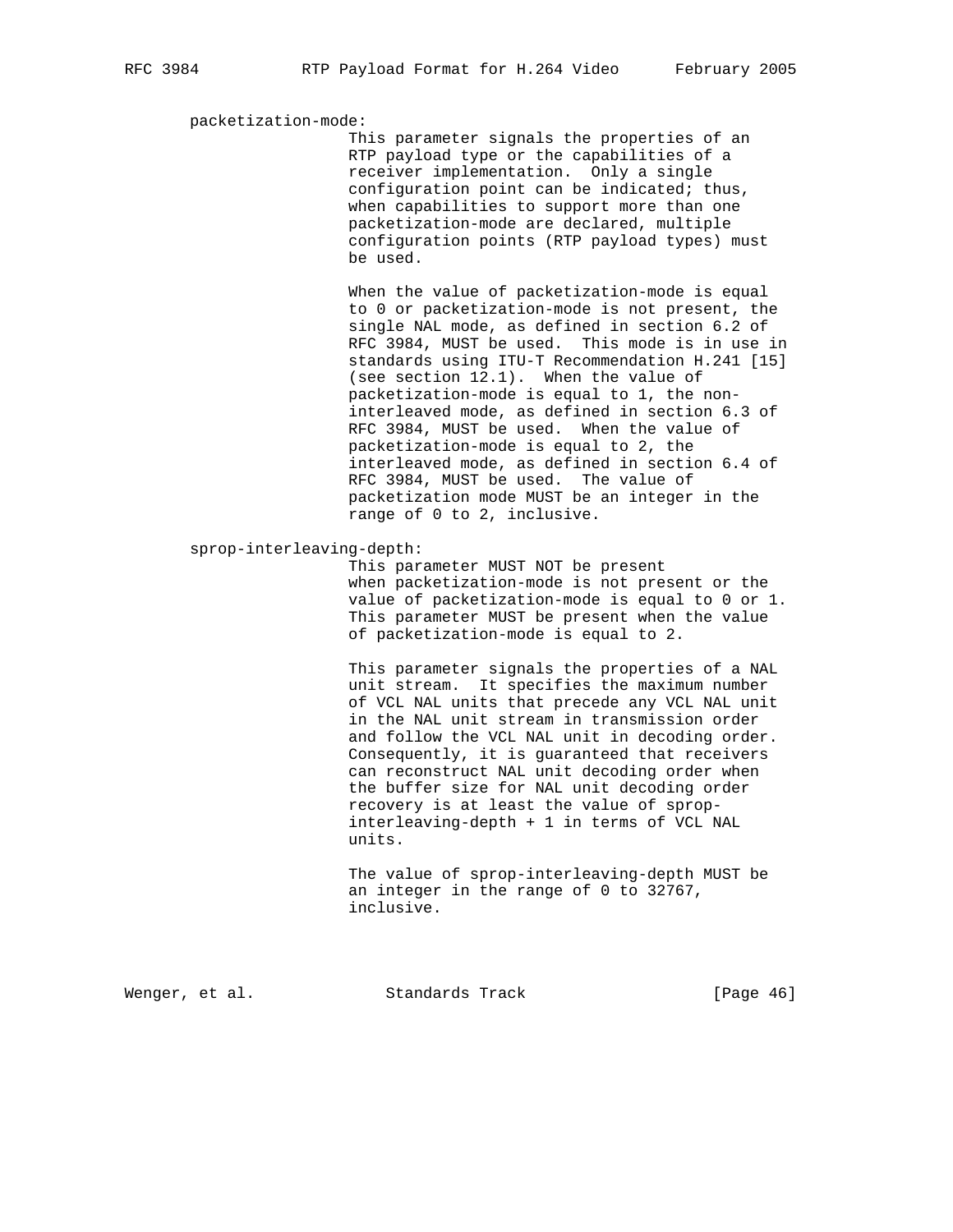## sprop-deint-buf-req:

 This parameter MUST NOT be present when packetization-mode is not present or the value of packetization-mode is equal to 0 or 1. It MUST be present when the value of packetization-mode is equal to 2.

 sprop-deint-buf-req signals the required size of the deinterleaving buffer for the NAL unit stream. The value of the parameter MUST be greater than or equal to the maximum buffer occupancy (in units of bytes) required in such a deinterleaving buffer that is specified in section 7.2 of RFC 3984. It is guaranteed that receivers can perform the deinterleaving of interleaved NAL units into NAL unit decoding order, when the deinterleaving buffer size is at least the value of sprop-deint-buf-req in terms of bytes.

 The value of sprop-deint-buf-req MUST be an integer in the range of 0 to 4294967295, inclusive.

 Informative note: sprop-deint-buf-req indicates the required size of the deinterleaving buffer only. When network jitter can occur, an appropriately sized jitter buffer has to be provisioned for as well.

 deint-buf-cap: This parameter signals the capabilities of a receiver implementation and indicates the amount of deinterleaving buffer space in units of bytes that the receiver has available for reconstructing the NAL unit decoding order. A receiver is able to handle any stream for which the value of the sprop-deint-buf-req parameter is smaller than or equal to this parameter.

> If the parameter is not present, then a value of 0 MUST be used for deint-buf-cap. The value of deint-buf-cap MUST be an integer in the range of 0 to 4294967295, inclusive.

 Informative note: deint-buf-cap indicates the maximum possible size of the deinterleaving buffer of the receiver only.

Wenger, et al. Standards Track [Page 47]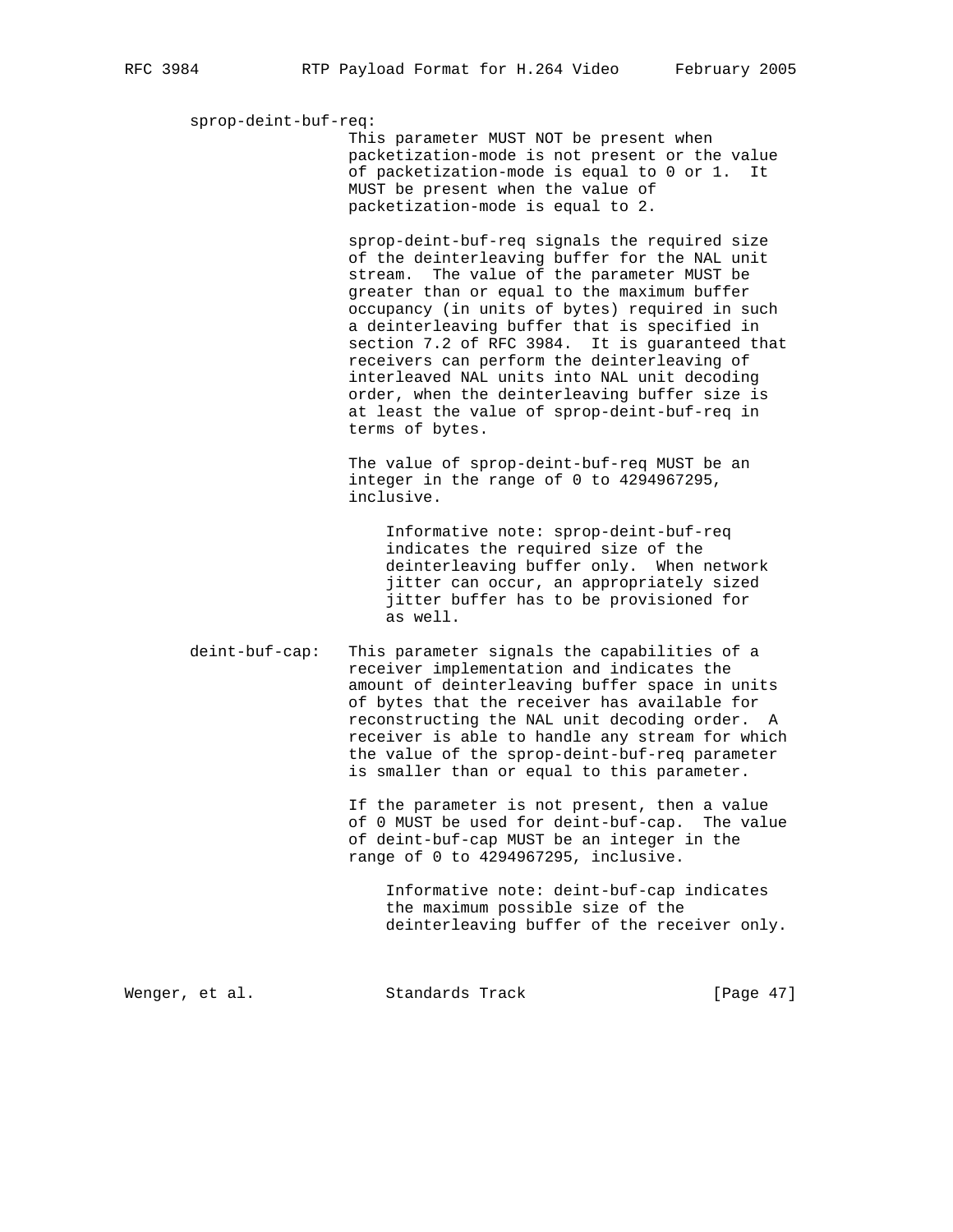When network jitter can occur, an appropriately sized jitter buffer has to be provisioned for as well.

sprop-init-buf-time:

 This parameter MAY be used to signal the properties of a NAL unit stream. The parameter MUST NOT be present, if the value of packetization-mode is equal to 0 or 1.

 The parameter signals the initial buffering time that a receiver MUST buffer before starting decoding to recover the NAL unit decoding order from the transmission order. The parameter is the maximum value of (transmission time of a NAL unit - decoding time of the NAL unit), assuming reliable and instantaneous transmission, the same timeline for transmission and decoding, and that decoding starts when the first packet arrives.

 An example of specifying the value of sprop init-buf-time follows. A NAL unit stream is sent in the following interleaved order, in which the value corresponds to the decoding time and the transmission order is from left to right:

0 2 1 3 5 4 6 8 7 ...

 Assuming a steady transmission rate of NAL units, the transmission times are:

0 1 2 3 4 5 6 7 8 ...

 Subtracting the decoding time from the transmission time column-wise results in the following series:

0 -1 1 0 -1 1 0 -1 1 ...

 Thus, in terms of intervals of NAL unit transmission times, the value of sprop-init-buf-time in this example is 1.

Wenger, et al. Standards Track [Page 48]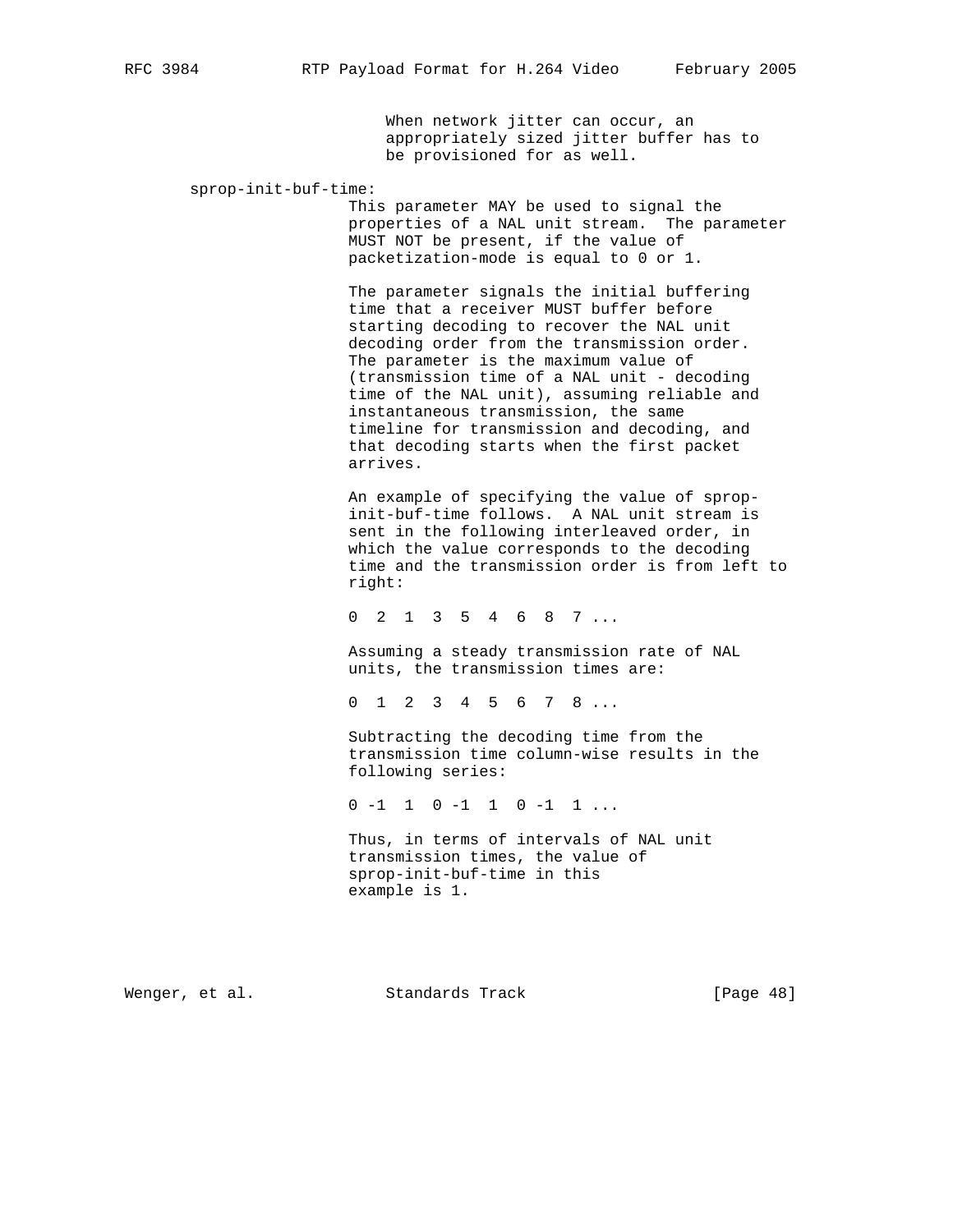The parameter is coded as a non-negative base10 integer representation in clock ticks of a 90 kHz clock. If the parameter is not present, then no initial buffering time value is defined. Otherwise the value of sprop-init buf-time MUST be an integer in the range of 0 to 4294967295, inclusive.

 In addition to the signaled sprop-init-buf time, receivers SHOULD take into account the transmission delay jitter buffering, including buffering for the delay jitter caused by mixers, translators, gateways, proxies, traffic-shapers, and other network elements.

sprop-max-don-diff:

 This parameter MAY be used to signal the properties of a NAL unit stream. It MUST NOT be used to signal transmitter or receiver or codec capabilities. The parameter MUST NOT be present if the value of packetization-mode is equal to 0 or 1. sprop-max-don-diff is an integer in the range of 0 to 32767, inclusive. If sprop-max-don-diff is not present, the value of the parameter is unspecified. sprop-max don-diff is calculated as follows:

 $sprop-max-don-diff = max{AbsDOM(i)} AbsDOM(j)$ , for any i and any j>i,

 where i and j indicate the index of the NAL unit in the transmission order and AbsDON denotes a decoding order number of the NAL unit that does not wrap around to 0 after 65535. In other words, AbsDON is calculated as follows: Let m and n be consecutive NAL units in transmission order. For the very first NAL unit in transmission order (whose index is 0),  $AbsDOM(0) = DON(0)$ . For other NAL units, AbsDON is calculated as follows:

If  $DOM(m) == DON(n)$ ,  $AbsDOM(n) = AbsDOM(m)$ If  $(DON(m) < DON(n)$  and  $DOM(n) - DON(m) <$  32768),  $AbsDOM(n) = AbsDOM(m) + DON(n) - DON(m)$ 

Wenger, et al. Standards Track [Page 49]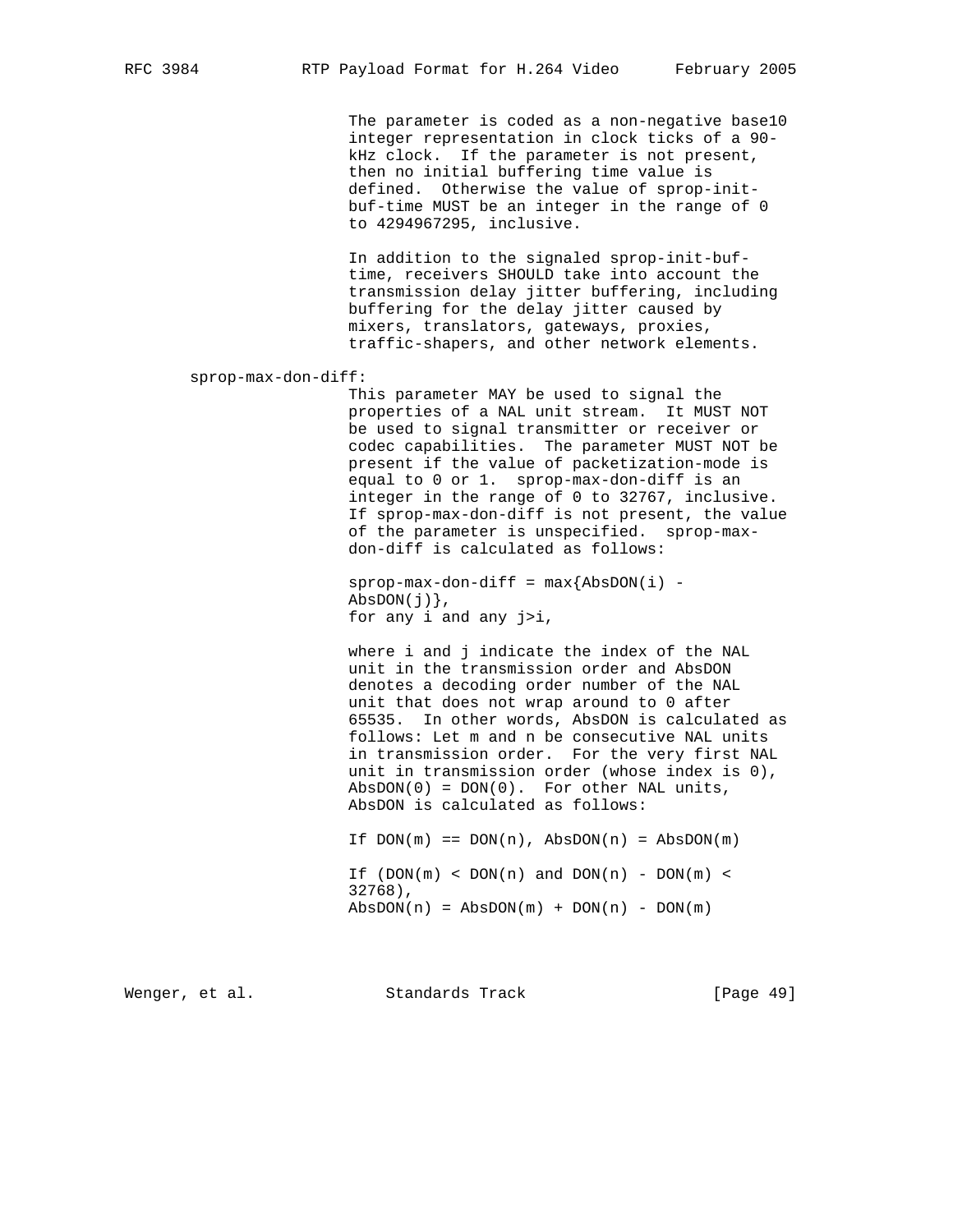If  $(DON(m) > DON(n)$  and  $DOM(m) - DON(n) >=$  32768),  $AbsDOM(n) = AbsDOM(m) + 65536 - DON(m) + DON(n)$ If  $(DON(m) < DOM(n)$  and  $DOM(n)$  -  $DOM(m)$  >= 32768),  $AbsDOM(n) = AbsDOM(m) - (DOM(m) + 65536 DOM(n)$ ) If  $(DON(m) > DON(n)$  and  $DOM(m) - DON(n) <$ 32768),

 $AbsDOM(n) = AbsDOM(m) - (DOM(m) - DON(n))$ 

where  $DOM(i)$  is the decoding order number of the NAL unit having index i in the transmission order. The decoding order number is specified in section 5.5 of RFC 3984.

 Informative note: Receivers may use sprop max-don-diff to trigger which NAL units in the receiver buffer can be passed to the decoder.

max-rcmd-nalu-size:

 This parameter MAY be used to signal the capabilities of a receiver. The parameter MUST NOT be used for any other purposes. The value of the parameter indicates the largest NALU size in bytes that the receiver can handle efficiently. The parameter value is a recommendation, not a strict upper boundary. The sender MAY create larger NALUs but must be aware that the handling of these may come at a higher cost than NALUs conforming to the limitation.

 The value of max-rcmd-nalu-size MUST be an integer in the range of 0 to 4294967295, inclusive. If this parameter is not specified, no known limitation to the NALU size exists. Senders still have to consider the MTU size available between the sender and the receiver and SHOULD run MTU discovery for this purpose.

 This parameter is motivated by, for example, an IP to H.223 video telephony gateway, where NALUs smaller than the H.223 transport data

Wenger, et al. Standards Track [Page 50]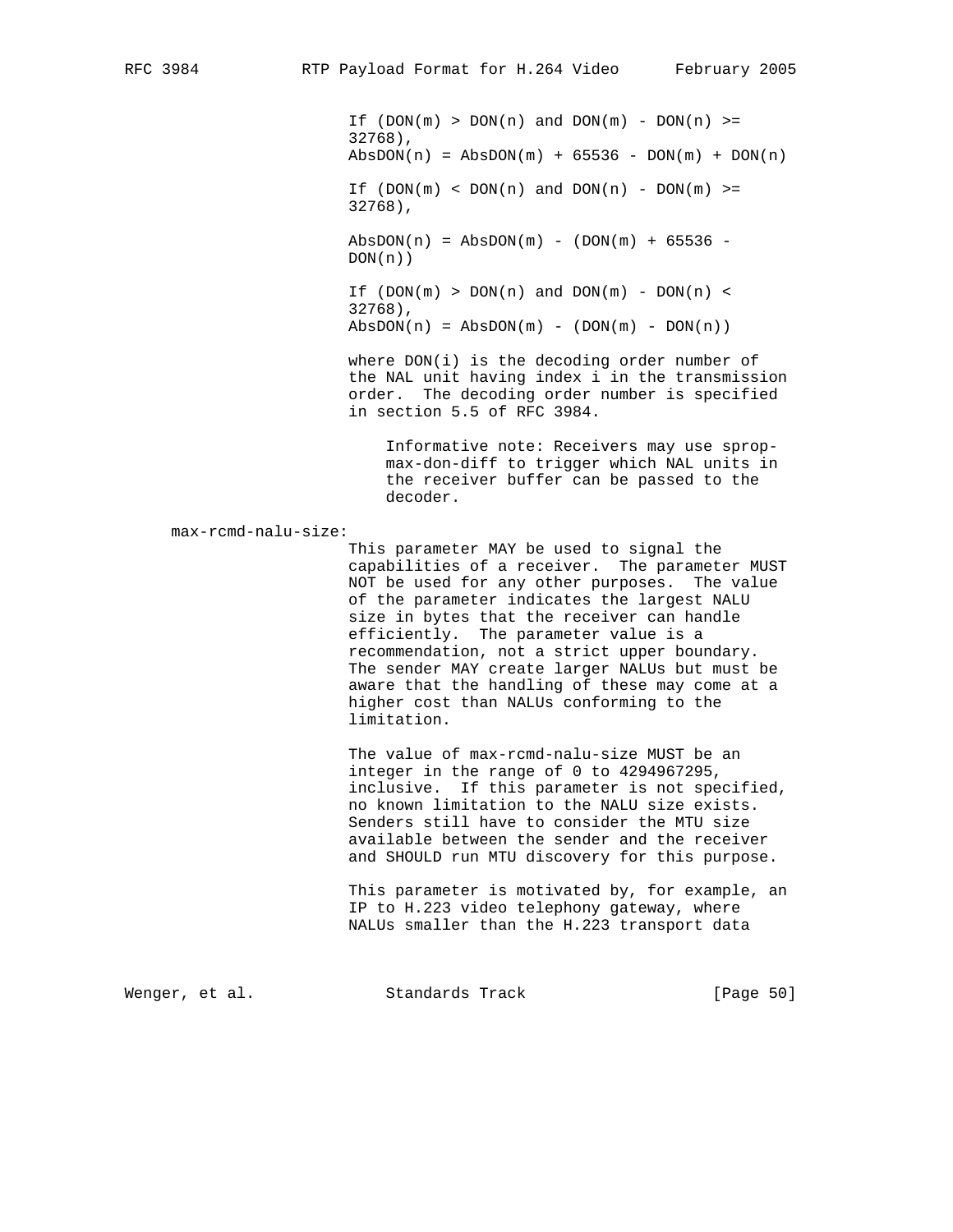unit will be more efficient. A gateway may terminate IP; thus, MTU discovery will normally not work beyond the gateway. Informative note: Setting this parameter to a lower than necessary value may have a negative impact. Encoding considerations: This type is only defined for transfer via RTP (RFC 3550). A file format of H.264/AVC video is defined in [29]. This definition is utilized by other file formats, such as the 3GPP multimedia file format (MIME type video/3gpp) [30] or the MP4 file format (MIME type video/mp4). Security considerations: See section 9 of RFC 3984. Public specification: Please refer to RFC 3984 and its section 15. Additional information: None File extensions: none Macintosh file type code: none Object identifier or OID: none Person & email address to contact for further information: stewe@stewe.org Intended usage: COMMON Author: stewe@stewe.org Change controller: IETF Audio/Video Transport working group delegated from the IESG.

Wenger, et al. Standards Track [Page 51]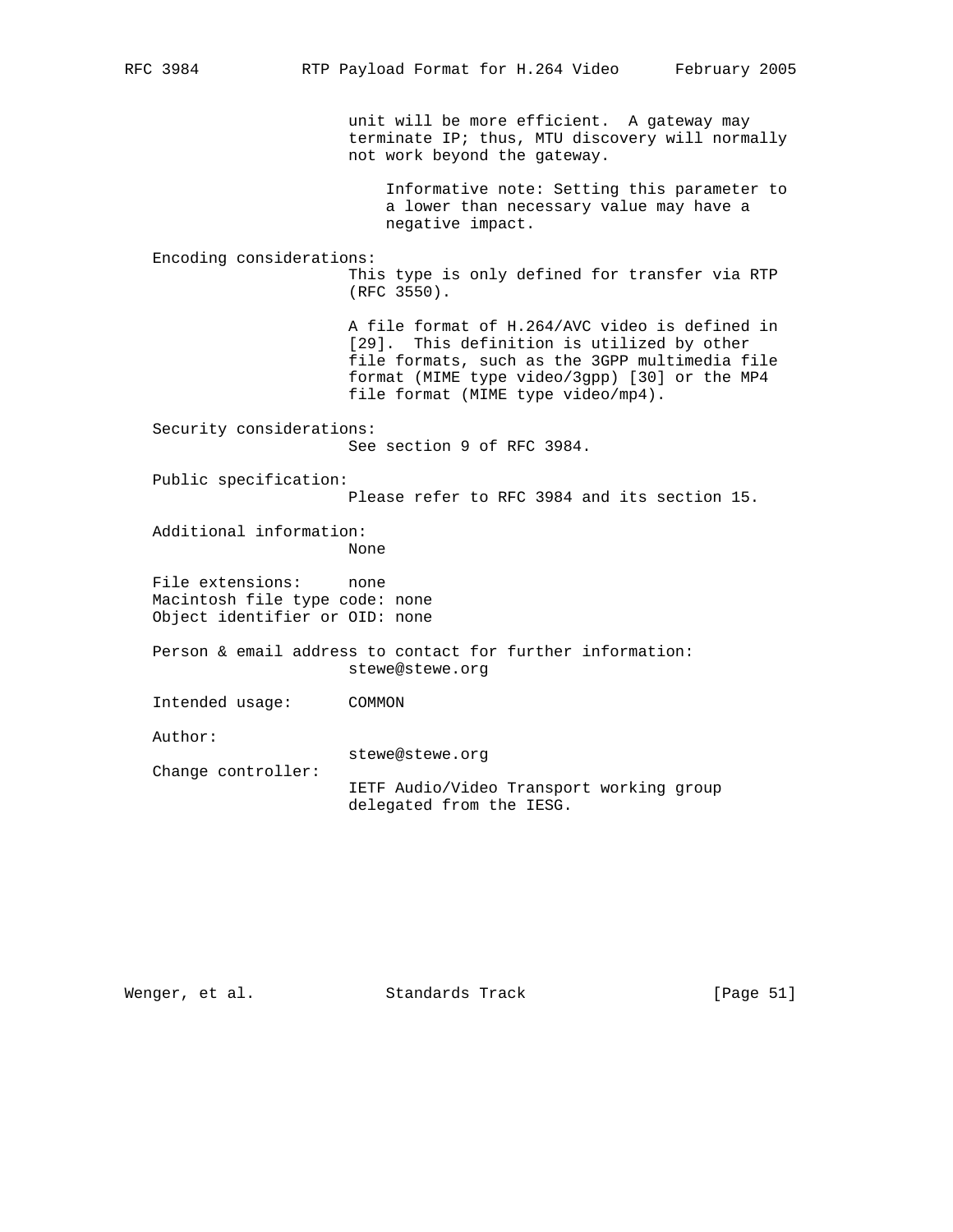# 8.2. SDP Parameters

8.2.1. Mapping of MIME Parameters to SDP

 The MIME media type video/H264 string is mapped to fields in the Session Description Protocol (SDP) [5] as follows:

- o The media name in the "m=" line of SDP MUST be video.
- o The encoding name in the "a=rtpmap" line of SDP MUST be H264 (the MIME subtype).
- o The clock rate in the "a=rtpmap" line MUST be 90000.
- o The OPTIONAL parameters "profile-level-id", "max-mbps", "max-fs", "max-cpb", "max-dpb", "max-br", "redundant-pic-cap", "sprop parameter-sets", "parameter-add", "packetization-mode", "sprop interleaving-depth", "deint-buf-cap", "sprop-deint-buf-req", "sprop-init-buf-time", "sprop-max-don-diff", and "max-rcmd-nalu size", when present, MUST be included in the "a=fmtp" line of SDP. These parameters are expressed as a MIME media type string, in the form of a semicolon separated list of parameter=value pairs.

 An example of media representation in SDP is as follows (Baseline Profile, Level 3.0, some of the constraints of the Main profile may not be obeyed):

 m=video 49170 RTP/AVP 98 a=rtpmap:98 H264/90000 a=fmtp:98 profile-level-id=42A01E; sprop-parameter-sets=Z0IACpZTBYmI,aMljiA==

8.2.2. Usage with the SDP Offer/Answer Model

 When H.264 is offered over RTP using SDP in an Offer/Answer model [7] for negotiation for unicast usage, the following limitations and rules apply:

 o The parameters identifying a media format configuration for H.264 are "profile-level-id", "packetization-mode", and, if required by "packetization-mode", "sprop-deint-buf-req". These three parameters MUST be used symmetrically; i.e., the answerer MUST either maintain all configuration parameters or remove the media format (payload type) completely, if one or more of the parameter values are not supported.

Wenger, et al. Standards Track [Page 52]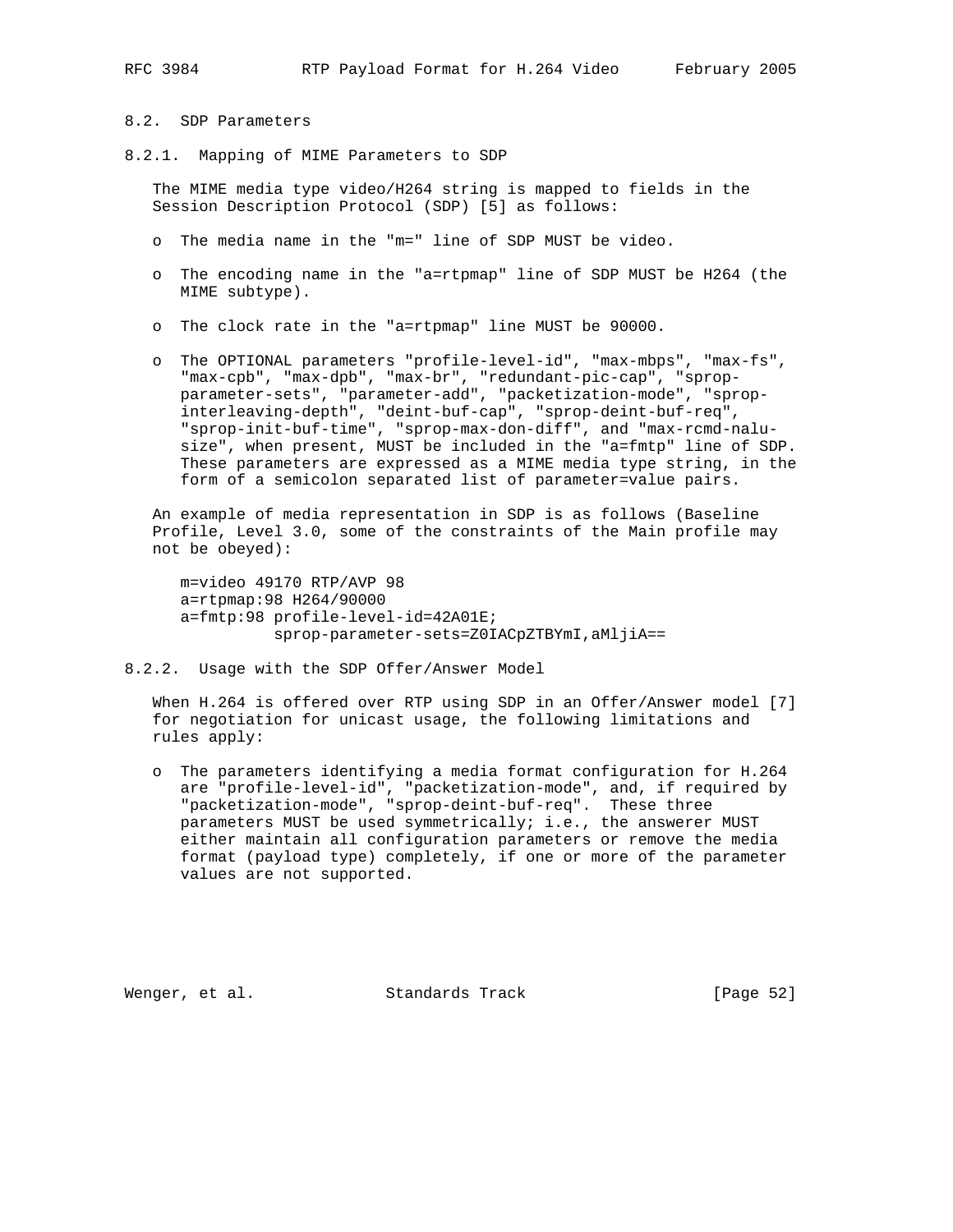Informative note: The requirement for symmetric use applies only for the above three parameters and not for the other stream properties and capability parameters.

 To simplify handling and matching of these configurations, the same RTP payload type number used in the offer SHOULD also be used in the answer, as specified in [7]. An answer MUST NOT contain a payload type number used in the offer unless the configuration ("profile-level-id", "packetization-mode", and, if present, "sprop-deint-buf-req") is the same as in the offer.

 Informative note: An offerer, when receiving the answer, has to compare payload types not declared in the offer based on media type (i.e., video/h264) and the above three parameters with any payload types it has already declared, in order to determine whether the configuration in question is new or equivalent to a configuration already offered.

 o The parameters "sprop-parameter-sets", "sprop-deint-buf-req", "sprop-interleaving-depth", "sprop-max-don-diff", and "sprop init-buf-time" describe the properties of the NAL unit stream that the offerer or answerer is sending for this media format configuration. This differs from the normal usage of the Offer/Answer parameters: normally such parameters declare the properties of the stream that the offerer or the answerer is able to receive. When dealing with H.264, the offerer assumes that the answerer will be able to receive media encoded using the configuration being offered.

 Informative note: The above parameters apply for any stream sent by the declaring entity with the same configuration; i.e., they are dependent on their source. Rather then being bound to the payload type, the values may have to be applied to another payload type when being sent, as they apply for the configuration.

 o The capability parameters ("max-mbps", "max-fs", "max-cpb", "max dpb", "max-br", ,"redundant-pic-cap", "max-rcmd-nalu-size") MAY be used to declare further capabilities. Their interpretation depends on the direction attribute. When the direction attribute is sendonly, then the parameters describe the limits of the RTP packets and the NAL unit stream that the sender is capable of producing. When the direction attribute is sendrecv or recvonly, then the parameters describe the limitations of what the receiver accepts.

Wenger, et al. Standards Track [Page 53]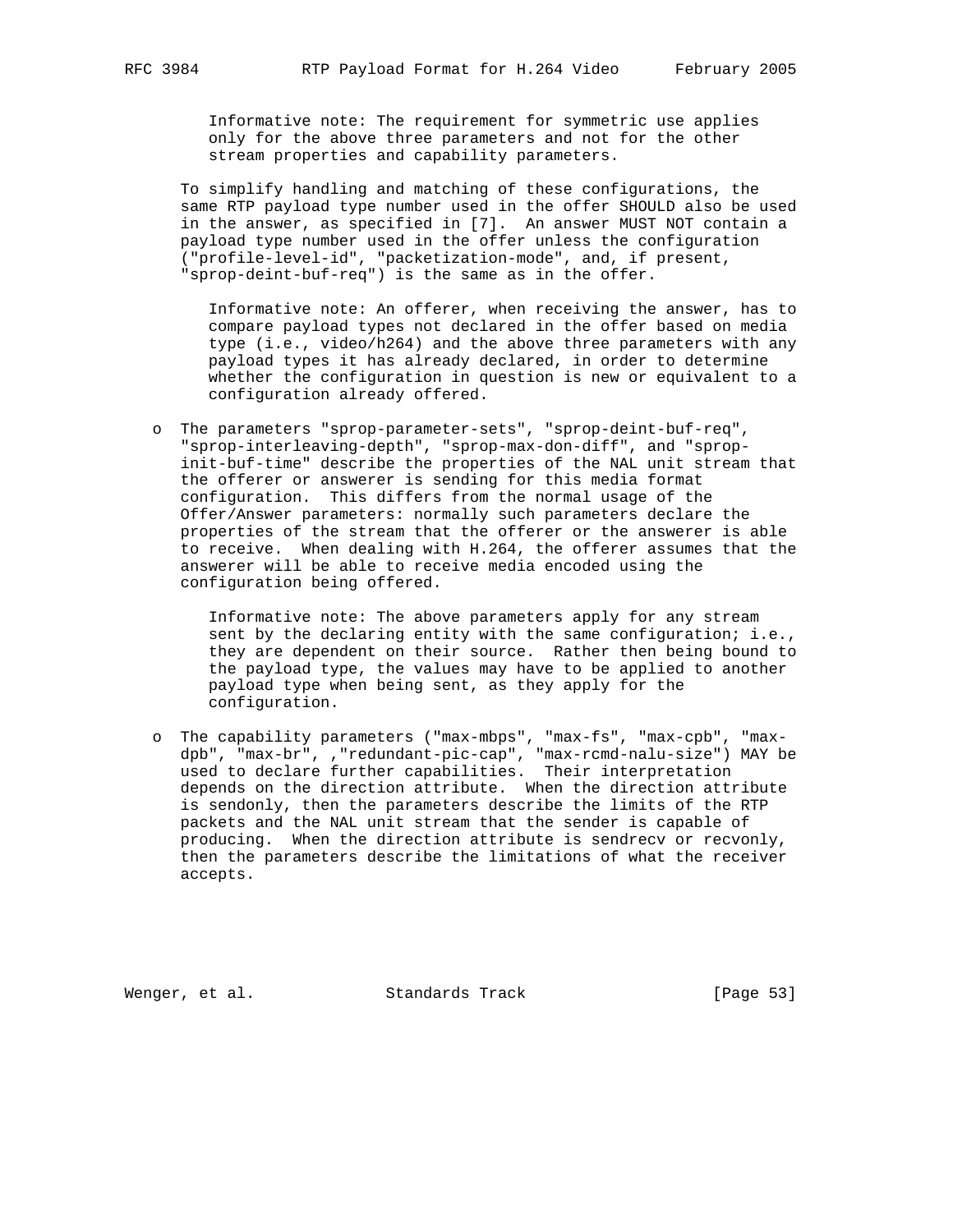- o As specified above, an offerer has to include the size of the deinterleaving buffer in the offer for an interleaved H.264 stream. To enable the offerer and answerer to inform each other about their capabilities for deinterleaving buffering, both parties are RECOMMENDED to include "deint-buf-cap". This information MAY be used when the value for "sprop-deint-buf-req" is selected in a second round of offer and answer. For interleaved streams, it is also RECOMMENDED to consider offering multiple payload types with different buffering requirements when the capabilities of the receiver are unknown.
- o The "sprop-parameter-sets" parameter is used as described above. In addition, an answerer MUST maintain all parameter sets received in the offer in its answer. Depending on the value of the "parameter-add" parameter, different rules apply: If "parameter add" is false (0), the answer MUST NOT add any additional parameter sets. If "parameter-add" is true (1), the answerer, in its answer, MAY add additional parameter sets to the "sprop parameter-sets" parameter. The answerer MUST also, independent of the value of "parameter-add", accept to receive a video stream using the sprop-parameter-sets it declared in the answer.

 Informative note: care must be taken when parameter sets are added not to cause overwriting of already transmitted parameter sets by using conflicting parameter set identifiers.

 For streams being delivered over multicast, the following rules apply in addition:

- o The stream properties parameters ("sprop-parameter-sets", "sprop deint-buf-req", "sprop-interleaving-depth", "sprop-max-don-diff", and "sprop-init-buf-time") MUST NOT be changed by the answerer. Thus, a payload type can either be accepted unaltered or removed.
- o The receiver capability parameters "max-mbps", "max-fs", "max cpb", "max-dpb", "max-br", and "max-rcmd-nalu-size" MUST be supported by the answerer for all streams declared as sendrecv or recvonly; otherwise, one of the following actions MUST be performed: the media format is removed, or the session rejected.
- o The receiver capability parameter redundant-pic-cap SHOULD be supported by the answerer for all streams declared as sendrecv or recvonly as follows: The answerer SHOULD NOT include redundant coded pictures in the transmitted stream if the offerer indicated redundant-pic-cap equal to 0. Otherwise (when redundant\_pic\_cap is equal to 1), it is beyond the scope of this memo to recommend how the answerer should use redundant coded pictures.

Wenger, et al. Standards Track [Page 54]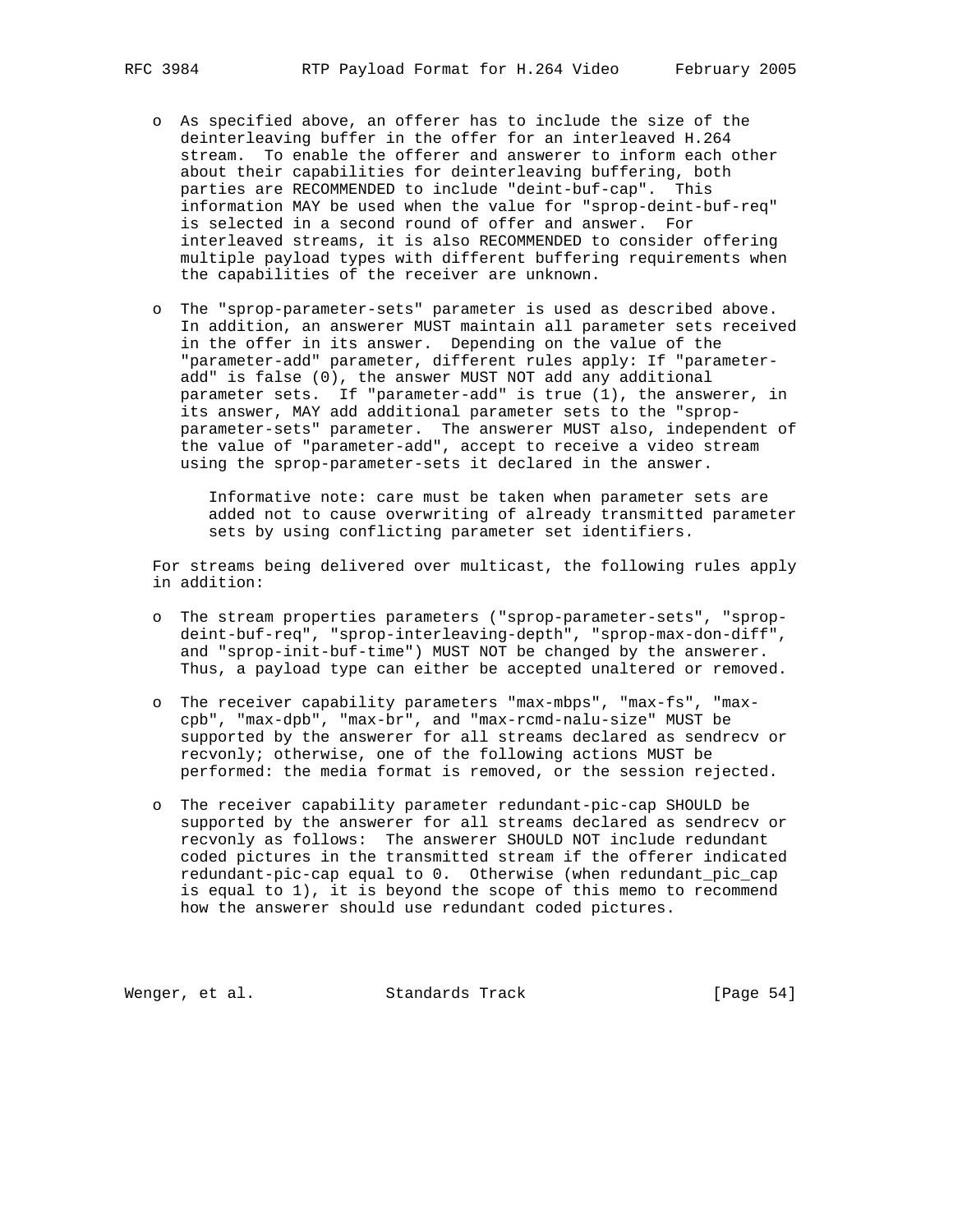Below are the complete lists of how the different parameters shall be interpreted in the different combinations of offer or answer and direction attribute.

 o In offers and answers for which "a=sendrecv" or no direction attribute is used, or in offers and answers for which "a=recvonly" is used, the following interpretation of the parameters MUST be used.

Declaring actual configuration or properties for receiving:

- profile-level-id

- packetization-mode

 Declaring actual properties of the stream to be sent (applicable only when "a=sendrecv" or no direction attribute is used):

- sprop-deint-buf-req
- sprop-interleaving-depth
- sprop-parameter-sets
- sprop-max-don-diff
- sprop-init-buf-time

Declaring receiver implementation capabilities:

- max-mbps
- max-fs
- max-cpb
- max-dpb
- max-br
- redundant-pic-cap
- deint-buf-cap
- max-rcmd-nalu-size

Declaring how Offer/Answer negotiation shall be performed:

- parameter-add
- o In an offer or answer for which the direction attribute "a=sendonly" is included for the media stream, the following interpretation of the parameters MUST be used:

 Declaring actual configuration and properties of stream proposed to be sent:

- profile-level-id
- packetization-mode
- sprop-deint-buf-req

Wenger, et al. Standards Track [Page 55]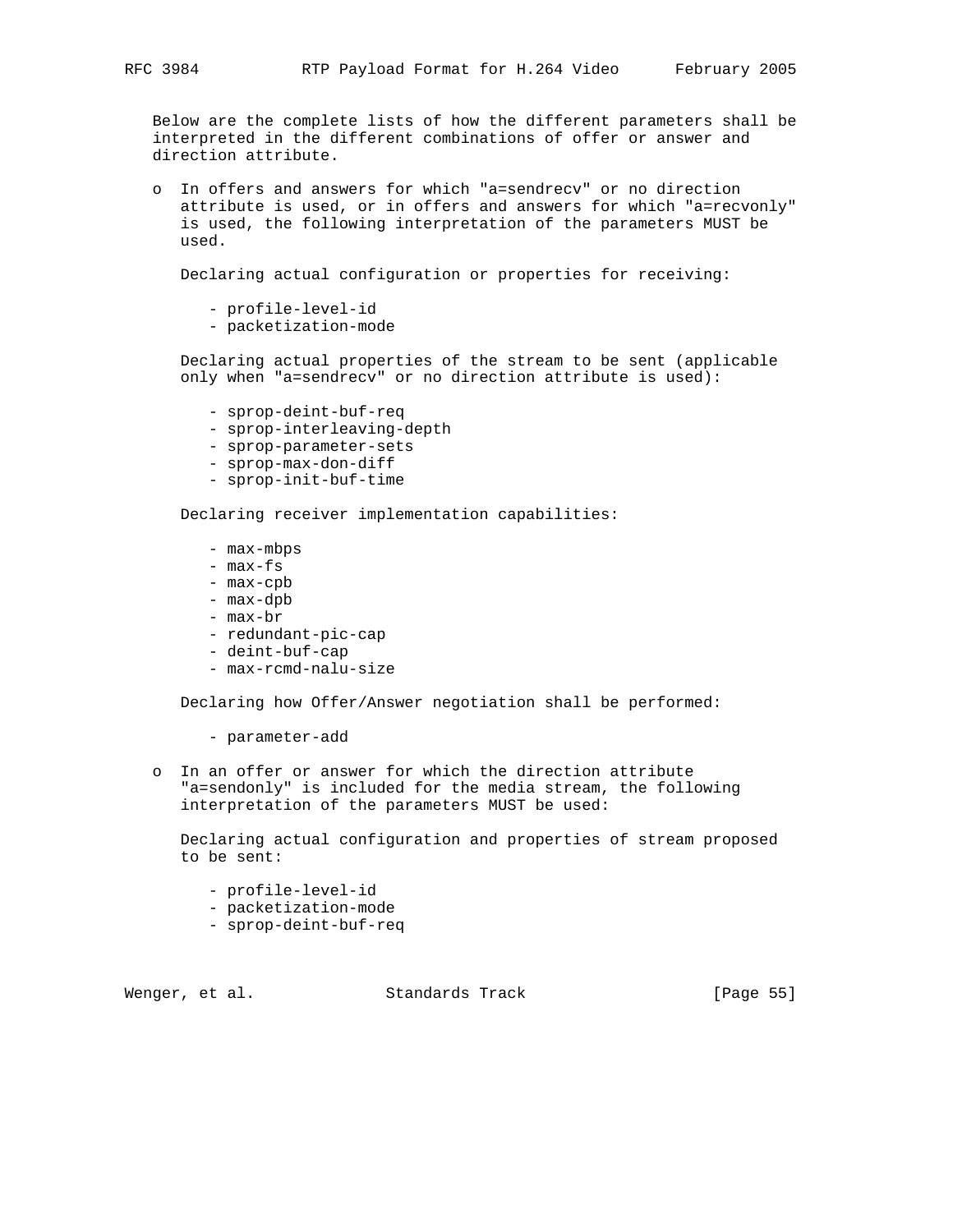- sprop-max-don-diff
- sprop-init-buf-time
- sprop-parameter-sets
- sprop-interleaving-depth

 Declaring the capabilities of the sender when it receives a stream:

- max-mbps
- max-fs
- max-cpb
- max-dpb
- max-br
- redundant-pic-cap
- deint-buf-cap
- max-rcmd-nalu-size

Declaring how Offer/Answer negotiation shall be performed:

- parameter-add

Furthermore, the following considerations are necessary:

- o Parameters used for declaring receiver capabilities are in general downgradable; i.e., they express the upper limit for a sender's possible behavior. Thus a sender MAY select to set its encoder using only lower/lesser or equal values of these parameters. "sprop-parameter-sets" MUST NOT be used in a sender's declaration of its capabilities, as the limits of the values that are carried inside the parameter sets are implicit with the profile and level used.
- o Parameters declaring a configuration point are not downgradable, with the exception of the level part of the "profile-level-id" parameter. This expresses values a receiver expects to be used and must be used verbatim on the sender side.
- o When a sender's capabilities are declared, and non-downgradable parameters are used in this declaration, then these parameters express a configuration that is acceptable. In order to achieve high interoperability levels, it is often advisable to offer multiple alternative configurations; e.g., for the packetization mode. It is impossible to offer multiple configurations in a single payload type. Thus, when multiple configuration offers are made, each offer requires its own RTP payload type associated with the offer.

Wenger, et al. Standards Track [Page 56]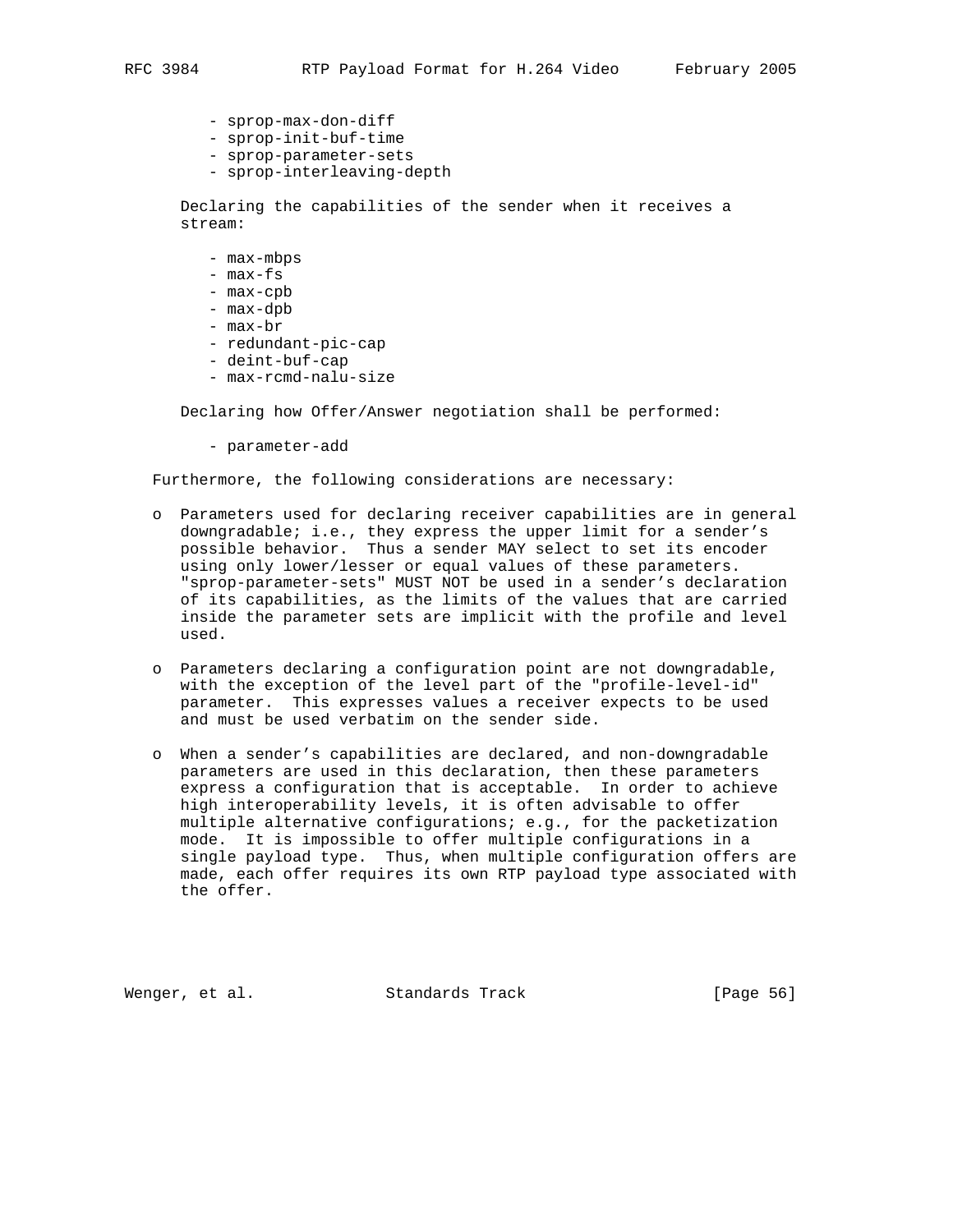- o A receiver SHOULD understand all MIME parameters, even if it only supports a subset of the payload format's functionality. This ensures that a receiver is capable of understanding when an offer to receive media can be downgraded to what is supported by the receiver of the offer.
- o An answerer MAY extend the offer with additional media format configurations. However, to enable their usage, in most cases a second offer is required from the offerer to provide the stream properties parameters that the media sender will use. This also has the effect that the offerer has to be able to receive this media format configuration, not only to send it.
- o If an offerer wishes to have non-symmetric capabilities between sending and receiving, the offerer has to offer different RTP sessions; i.e., different media lines declared as "recvonly" and "sendonly", respectively. This may have further implications on the system.
- 8.2.3. Usage in Declarative Session Descriptions

 When H.264 over RTP is offered with SDP in a declarative style, as in RTSP [27] or SAP [28], the following considerations are necessary.

 o All parameters capable of indicating the properties of both a NAL unit stream and a receiver are used to indicate the properties of a NAL unit stream. For example, in this case, the parameter "profile-level-id" declares the values used by the stream, instead of the capabilities of the sender. This results in that the following interpretation of the parameters MUST be used:

Declaring actual configuration or properties:

- profile-level-id
- sprop-parameter-sets
- packetization-mode
- sprop-interleaving-depth
- sprop-deint-buf-req
- sprop-max-don-diff
- sprop-init-buf-time

Wenger, et al. Standards Track [Page 57]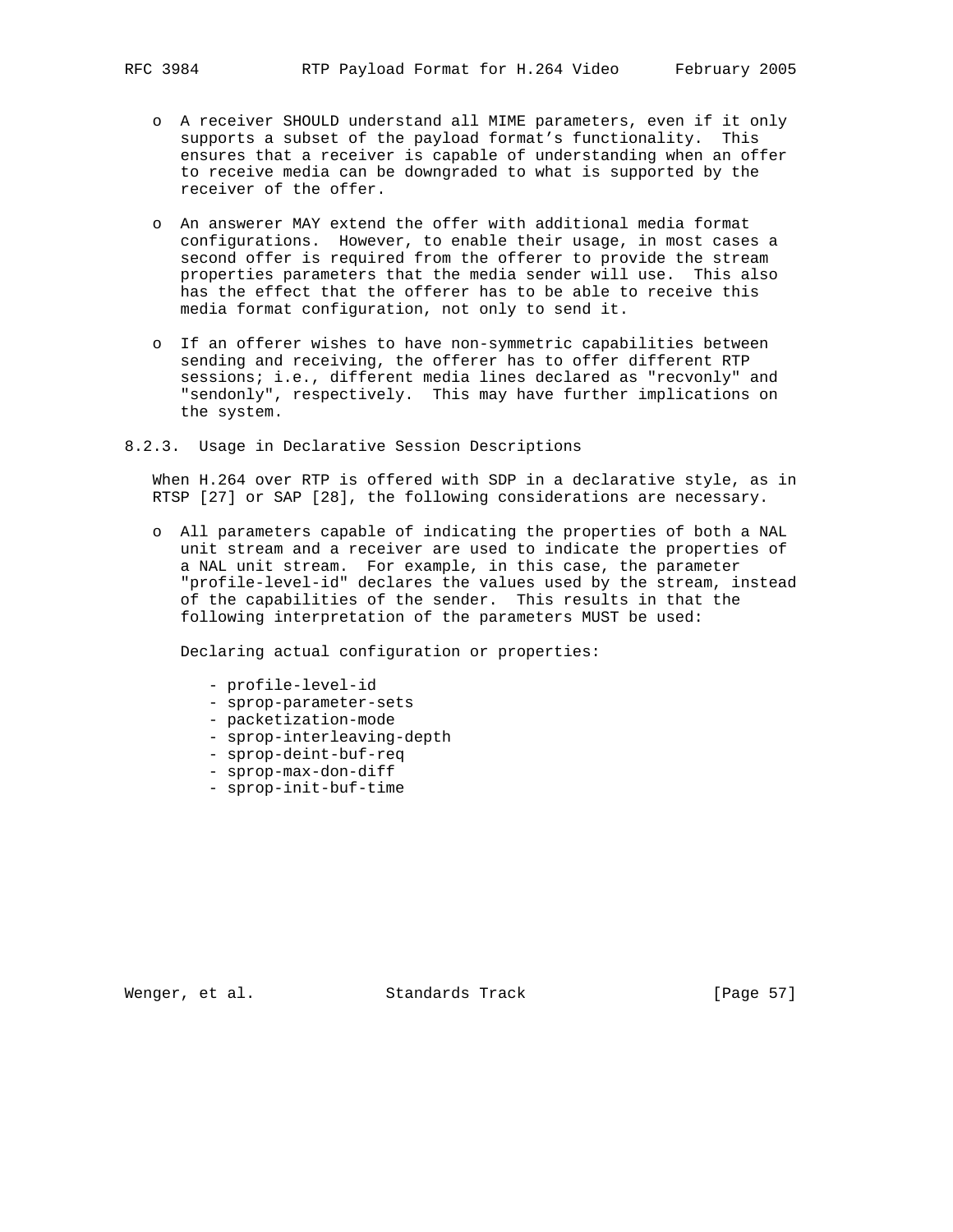Not usable:

- max-mbps
- max-fs
- max-cpb
- max-dpb
- max-br
- redundant-pic-cap
- max-rcmd-nalu-size
- parameter-add
- deint-buf-cap
- o A receiver of the SDP is required to support all parameters and values of the parameters provided; otherwise, the receiver MUST reject (RTSP) or not participate in (SAP) the session. It falls on the creator of the session to use values that are expected to be supported by the receiving application.

8.3. Examples

 A SIP Offer/Answer exchange wherein both parties are expected to both send and receive could look like the following. Only the media codec specific parts of the SDP are shown. Some lines are wrapped due to text constraints.

Offerer -> Answer SDP message:

 m=video 49170 RTP/AVP 100 99 98 a=rtpmap:98 H264/90000 a=fmtp:98 profile-level-id=42A01E; packetization-mode=0; sprop-parameter-sets=Z0IACpZTBYmI,aMljiA== a=rtpmap:99 H264/90000 a=fmtp:99 profile-level-id=42A01E; packetization-mode=1; sprop-parameter-sets=Z0IACpZTBYmI,aMljiA== a=rtpmap:100 H264/90000 a=fmtp:100 profile-level-id=42A01E; packetization-mode=2; sprop-parameter-sets=Z0IACpZTBYmI,aMljiA==; sprop-interleaving-depth=45; sprop-deint-buf-req=64000; sprop-init-buf-time=102478; deint-buf-cap=128000

 The above offer presents the same codec configuration in three different packetization formats. PT 98 represents single NALU mode, PT 99 non-interleaved mode; PT 100 indicates the interleaved mode. In the interleaved mode case, the interleaving parameters that the offerer would use if the answer indicates support for PT 100 are also included. In all three cases the parameter "sprop-parameter-sets" conveys the initial parameter sets that are required for the answerer when receiving a stream from the offerer when this configuration

Wenger, et al. Standards Track [Page 58]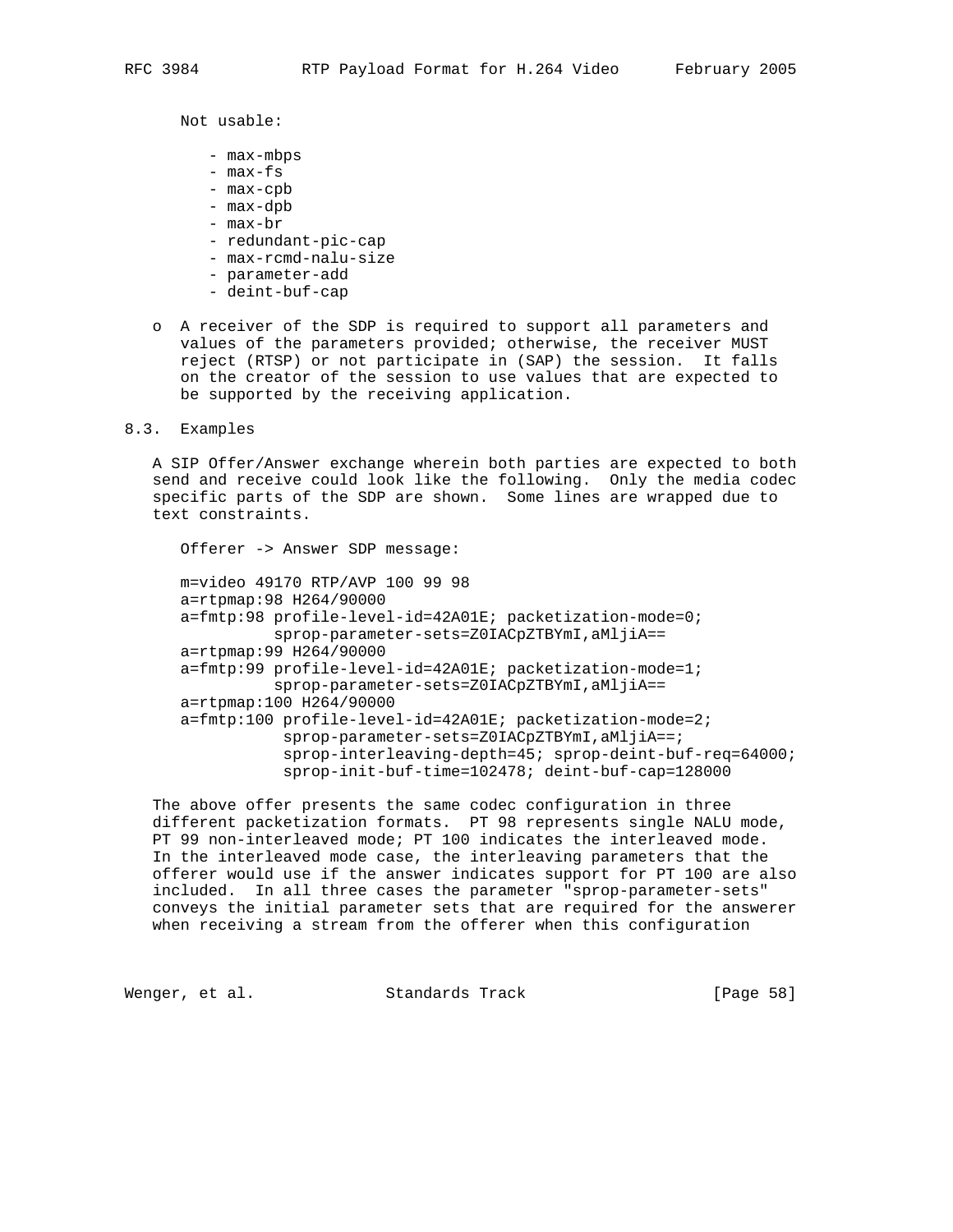(profile-level-id and packetization mode) is accepted. Note that the value for "sprop-parameter-sets", although identical in the example above, could be different for each payload type.

 Answerer -> Offerer SDP message: m=video 49170 RTP/AVP 100 99 97 a=rtpmap:97 H264/90000 a=fmtp:97 profile-level-id=42A01E; packetization-mode=0; sprop-parameter-sets=Z0IACpZTBYmI,aMljiA==,As0DEWlsIOp==, KyzFGleR a=rtpmap:99 H264/90000 a=fmtp:99 profile-level-id=42A01E; packetization-mode=1; sprop-parameter-sets=Z0IACpZTBYmI,aMljiA==,As0DEWlsIOp==, KyzFGleR; max-rcmd-nalu-size=3980 a=rtpmap:100 H264/90000 a=fmtp:100 profile-level-id=42A01E; packetization-mode=2; sprop-parameter-sets=Z0IACpZTBYmI,aMljiA==,As0DEWlsIOp==, KyzFGleR; sprop-interleaving-depth=60; sprop-deint-buf-req=86000; sprop-init-buf-time=156320; deint-buf-cap=128000; max-rcmd-nalu-size=3980

 As the Offer/Answer negotiation covers both sending and receiving streams, an offer indicates the exact parameters for what the offerer is willing to receive, whereas the answer indicates the same for what the answerer accepts to receive. In this case the offerer declared that it is willing to receive payload type 98. The answerer accepts this by declaring a equivalent payload type 97; i.e., it has identical values for the three parameters "profile-level-id", packetization-mode, and "sprop-deint-buf-req". This has the following implications for both the offerer and the answerer concerning the parameters that declare properties. The offerer initially declared a certain value of the "sprop-parameter-sets" in the payload definition for PT=98. However, as the answerer accepted this as PT=97, the values of "sprop-parameter-sets" in PT=98 must now be used instead when the offerer sends PT=97. Similarly, when the answerer sends PT=98 to the offerer, it has to use the properties parameters it declared in PT=97.

 The answerer also accepts the reception of the two configurations that payload types 99 and 100 represent. It provides the initial parameter sets for the answerer-to-offerer direction, and for buffering related parameters that it will use to send the payload types. It also provides the offerer with its memory limit for deinterleaving operations by providing a "deint-buf-cap" parameter. This is only useful if the offerer decides on making a second offer, where it can take the new value into account. The "max-rcmd-nalu size" indicates that the answerer can efficiently process NALUs up to

Wenger, et al. Standards Track [Page 59]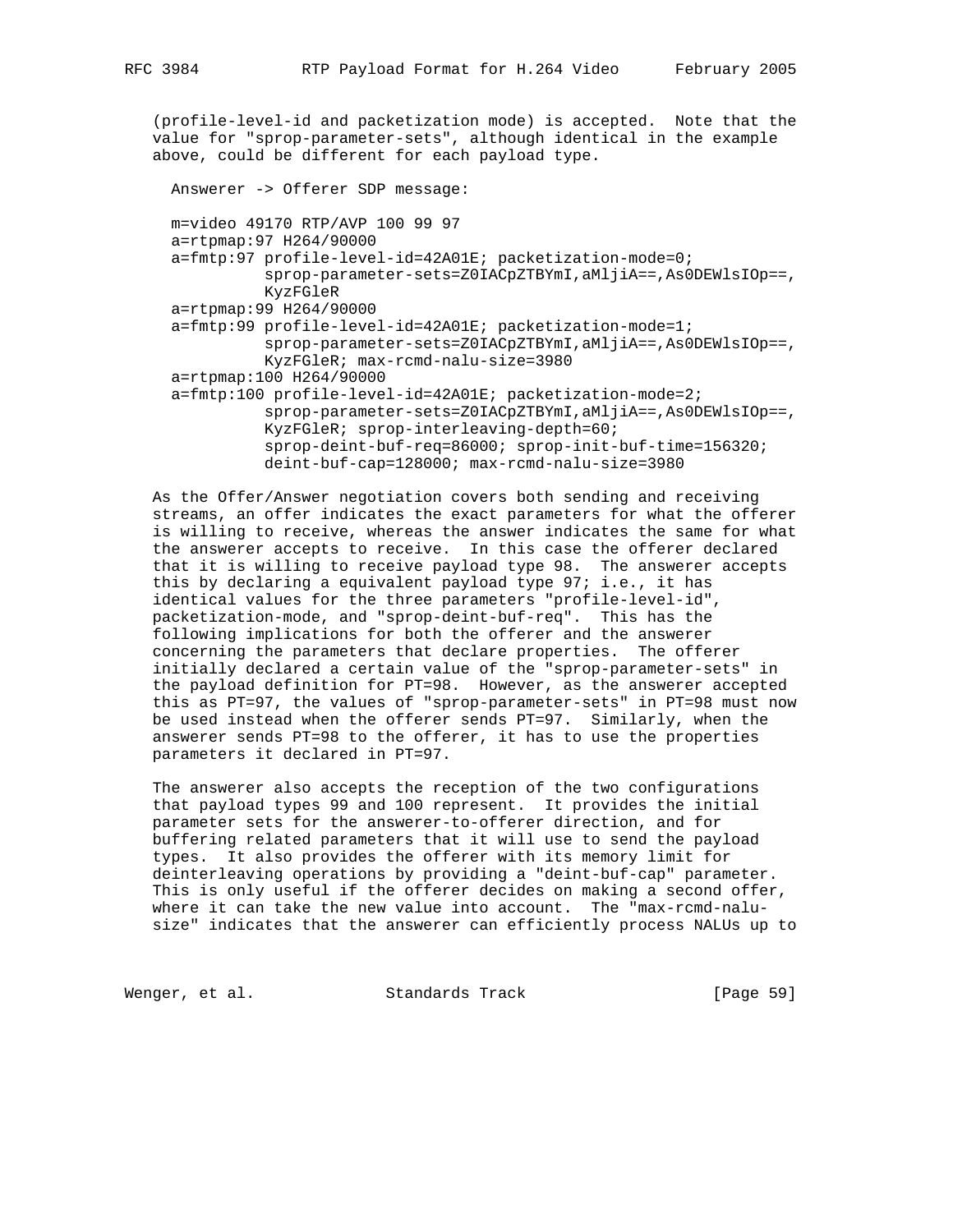the size of 3980 bytes. However, there is no guarantee that the network supports this size.

 Please note that the parameter sets in the above example do not represent a legal operation point of an H.264 codec. The base64 strings are only used for illustration.

#### 8.4. Parameter Set Considerations

 The H.264 parameter sets are a fundamental part of the video codec and vital to its operation; see section 1.2. Due to their characteristics and their importance for the decoding process, lost or erroneously transmitted parameter sets can hardly be concealed locally at the receiver. A reference to a corrupt parameter set has normally fatal results to the decoding process. Corruption could occur, for example, due to the erroneous transmission or loss of a parameter set data structure, but also due to the untimely transmission of a parameter set update. Therefore, the following recommendations are provided as a guideline for the implementer of the RTP sender.

 Parameter set NALUs can be transported using three different principles:

- A. Using a session control protocol (out-of-band) prior to the actual RTP session.
- B. Using a session control protocol (out-of-band) during an ongoing RTP session.
- C. Within the RTP stream in the payload (in-band) during an ongoing RTP session.

 It is necessary to implement principles A and B within a session control protocol. SIP and SDP can be used as described in the SDP Offer/Answer model and in the previous sections of this memo. This section contains guidelines on how principles A and B must be implemented within session control protocols. It is independent of the particular protocol used. Principle C is supported by the RTP payload format defined in this specification.

 The picture and sequence parameter set NALUs SHOULD NOT be transmitted in the RTP payload unless reliable transport is provided for RTP, as a loss of a parameter set of either type will likely prevent decoding of a considerable portion of the corresponding RTP

Wenger, et al. Standards Track [Page 60]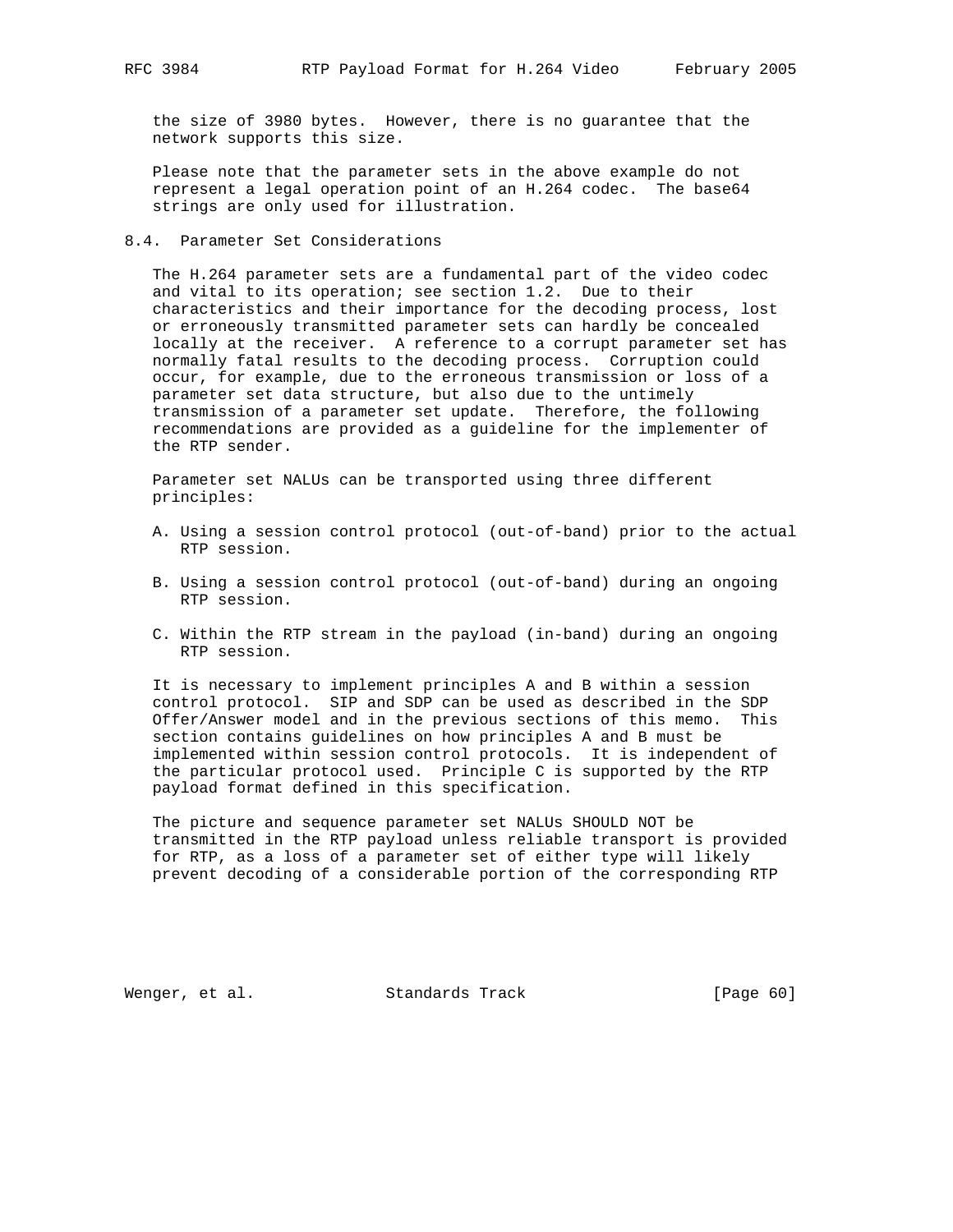stream. Thus, the transmission of parameter sets using a reliable session control protocol (i.e., usage of principle A or B above) is RECOMMENDED.

 In the rest of the section it is assumed that out-of-band signaling provides reliable transport of parameter set NALUs and that in-band transport does not. If in-band signaling of parameter sets is used, the sender SHOULD take the error characteristics into account and use mechanisms to provide a high probability for delivering the parameter sets correctly. Mechanisms that increase the probability for a correct reception include packet repetition, FEC, and retransmission. The use of an unreliable, out-of-band control protocol has similar disadvantages as the in-band signaling (possible loss) and, in addition, may also lead to difficulties in the synchronization (see below). Therefore, it is NOT RECOMMENDED.

 Parameter sets MAY be added or updated during the lifetime of a session using principles B and C. It is required that parameter sets are present at the decoder prior to the NAL units that refer to them. Updating or adding of parameter sets can result in further problems, and therefore the following recommendations should be considered.

- When parameter sets are added or updated, principle C is vulnerable to transmission errors as described above, and therefore principle B is RECOMMENDED.
- When parameter sets are added or updated, care SHOULD be taken to ensure that any parameter set is delivered prior to its usage. It is common that no synchronization is present between out-of-band signaling and in-band traffic. If out-of-band signaling is used, it is RECOMMENDED that a sender does not start sending NALUs requiring the updated parameter sets prior to acknowledgement of delivery from the signaling protocol.
- When parameter sets are updated, the following synchronization issue should be taken into account. When overwriting a parameter set at the receiver, the sender has to ensure that the parameter set in question is not needed by any NALU present in the network or receiver buffers. Otherwise, decoding with a wrong parameter set may occur. To lessen this problem, it is RECOMMENDED either to overwrite only those parameter sets that have not been used for a sufficiently long time (to ensure that all related NALUs have been consumed), or to add a new parameter set instead (which may have negative consequences for the efficiency of the video coding).
- When new parameter sets are added, previously unused parameter set identifiers are used. This avoids the problem identified in the

Wenger, et al. Standards Track [Page 61]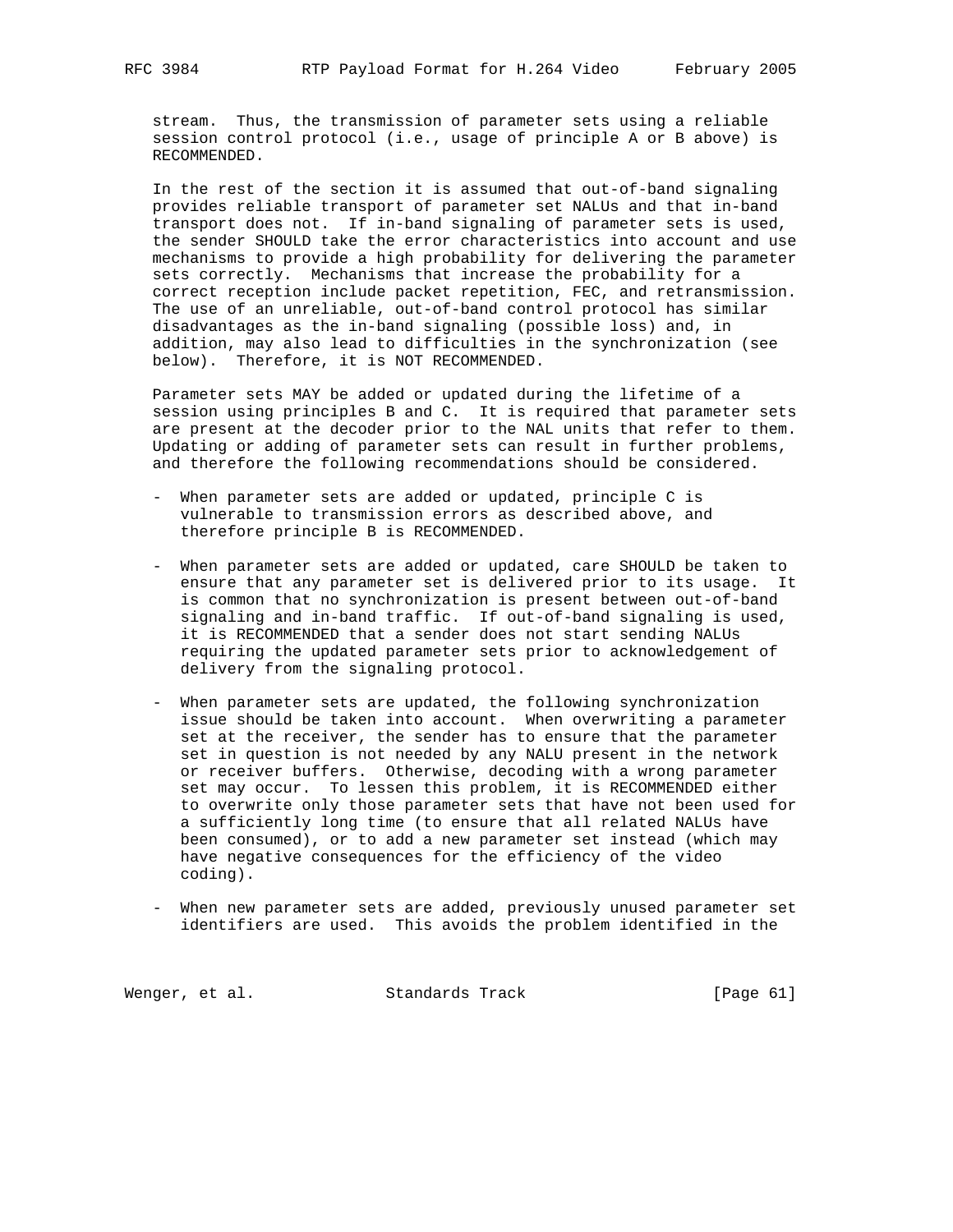previous paragraph. However, in a multiparty session, unless a synchronized control protocol is used, there is a risk that multiple entities try to add different parameter sets for the same identifier, which has to be avoided.

 - Adding or modifying parameter sets by using both principles B and C in the same RTP session may lead to inconsistencies of the parameter sets because of the lack of synchronization between the control and the RTP channel. Therefore, principles B and C MUST NOT both be used in the same session unless sufficient synchronization can be provided.

 In some scenarios (e.g., when only the subset of this payload format specification corresponding to H.241 is used), it is not possible to employ out-of-band parameter set transmission. In this case, parameter sets have to be transmitted in-band. Here, the synchronization with the non-parameter-set-data in the bitstream is implicit, but the possibility of a loss has to be taken into account. The loss probability should be reduced using the mechanisms discussed above.

 - When parameter sets are initially provided using principle A and then later added or updated in-band (principle C), there is a risk associated with updating the parameter sets delivered out-of-band. If receivers miss some in-band updates (for example, because of a loss or a late tune-in), those receivers attempt to decode the bitstream using out-dated parameters. It is RECOMMENDED that parameter set IDs be partitioned between the out-of-band and in band parameter sets.

 To allow for maximum flexibility and best performance from the H.264 coder, it is recommended, if possible, to allow any sender to add its own parameter sets to be used in a session. Setting the "parameter add" parameter to false should only be done in cases where the session topology prevents a participant to add its own parameter sets.

9. Security Considerations

 RTP packets using the payload format defined in this specification are subject to the security considerations discussed in the RTP specification [4], and in any appropriate RTP profile (for example, [16]). This implies that confidentiality of the media streams is achieved by encryption; for example, through the application of SRTP [26]. Because the data compression used with this payload format is applied end-to-end, any encryption needs to be performed after compression.

Wenger, et al. Standards Track [Page 62]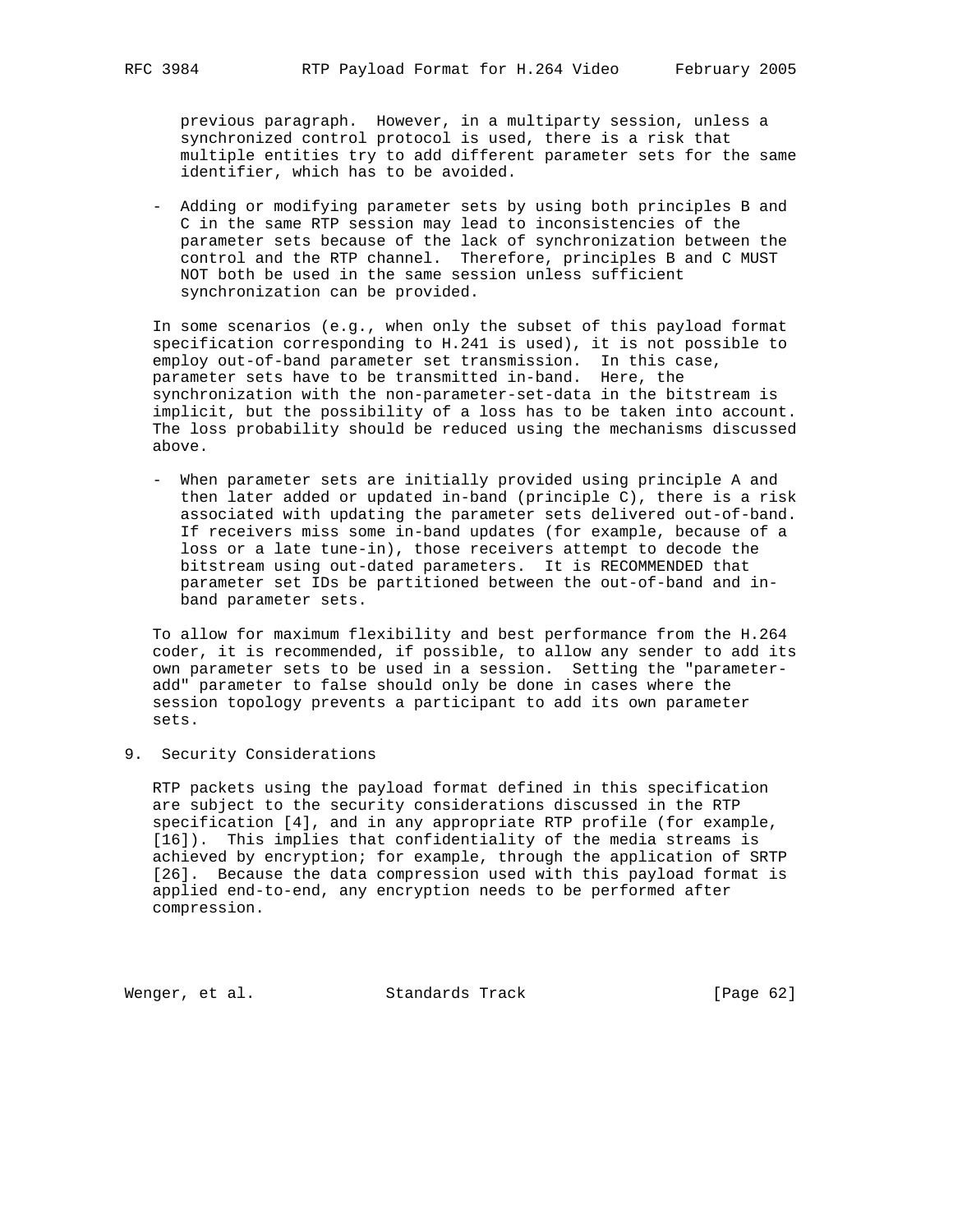A potential denial-of-service threat exists for data encodings using compression techniques that have non-uniform receiver-end computational load. The attacker can inject pathological datagrams into the stream that are complex to decode and that cause the receiver to be overloaded. H.264 is particularly vulnerable to such attacks, as it is extremely simple to generate datagrams containing NAL units that affect the decoding process of many future NAL units. Therefore, the usage of data origin authentication and data integrity protection of at least the RTP packet is RECOMMENDED; for example, with SRTP [26].

 Note that the appropriate mechanism to ensure confidentiality and integrity of RTP packets and their payloads is very dependent on the application and on the transport and signaling protocols employed. Thus, although SRTP is given as an example above, other possible choices exist.

 Decoders MUST exercise caution with respect to the handling of user data SEI messages, particularly if they contain active elements, and MUST restrict their domain of applicability to the presentation containing the stream.

 End-to-End security with either authentication, integrity or confidentiality protection will prevent a MANE from performing media-aware operations other than discarding complete packets. And in the case of confidentiality protection it will even be prevented from performing discarding of packets in a media aware way. To allow any MANE to perform its operations, it will be required to be a trusted entity which is included in the security context establishment.

## 10. Congestion Control

 Congestion control for RTP SHALL be used in accordance with RFC 3550 [4], and with any applicable RTP profile; e.g., RFC 3551 [16]. An additional requirement if best-effort service is being used is: users of this payload format MUST monitor packet loss to ensure that the packet loss rate is within acceptable parameters. Packet loss is considered acceptable if a TCP flow across the same network path, and experiencing the same network conditions, would achieve an average throughput, measured on a reasonable timescale, that is not less than the RTP flow is achieving. This condition can be satisfied by implementing congestion control mechanisms to adapt the transmission rate (or the number of layers subscribed for a layered multicast session), or by arranging for a receiver to leave the session if the loss rate is unacceptably high.

Wenger, et al. Standards Track [Page 63]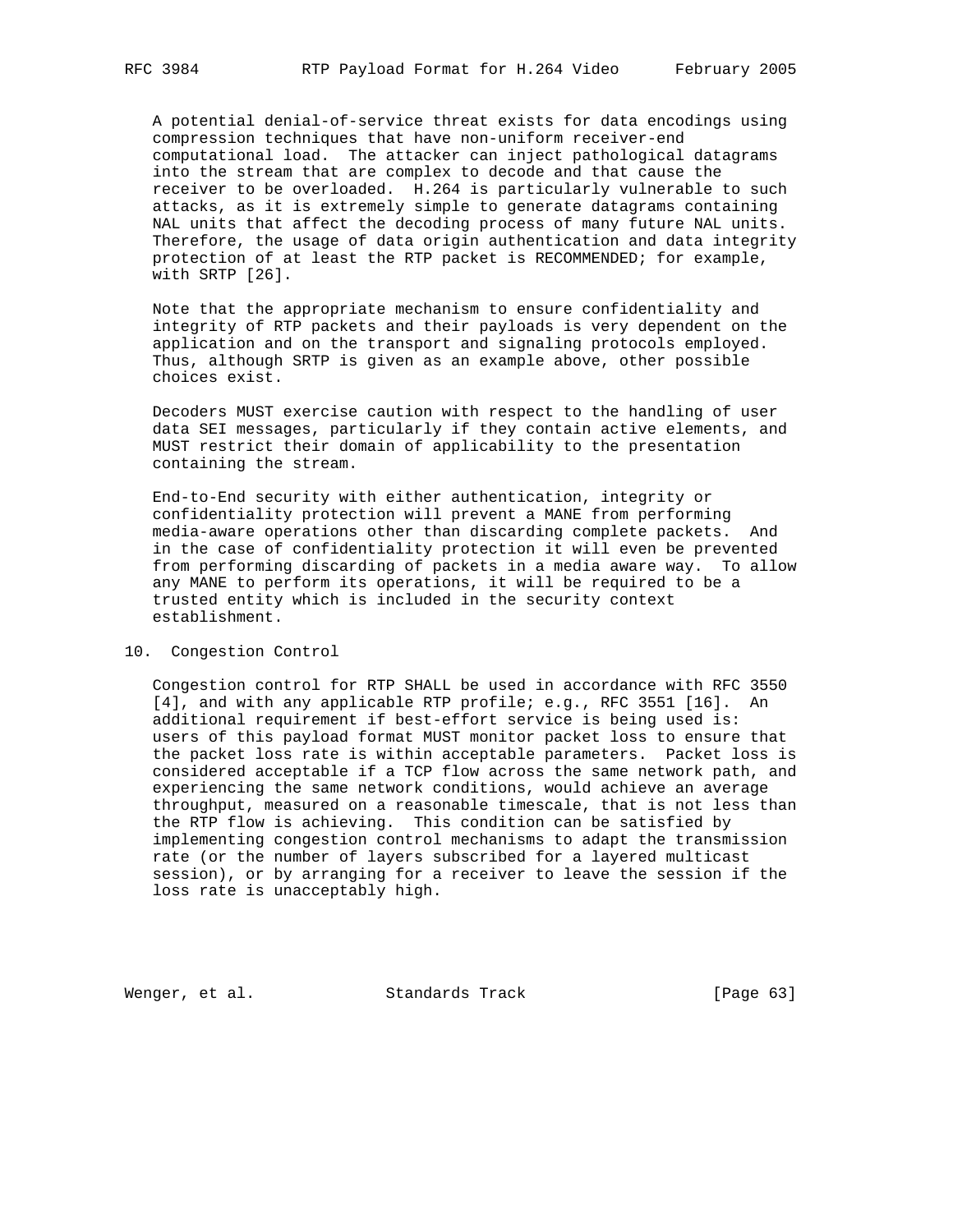The bit rate adaptation necessary for obeying the congestion control principle is easily achievable when real-time encoding is used. However, when pre-encoded content is being transmitted, bandwidth adaptation requires the availability of more than one coded representation of the same content, at different bit rates, or the existence of non-reference pictures or sub-sequences [22] in the bitstream. The switching between the different representations can normally be performed in the same RTP session; e.g., by employing a concept known as SI/SP slices of the Extended Profile, or by switching streams at IDR picture boundaries. Only when non downgradable parameters (such as the profile part of the profile/level ID) are required to be changed does it become necessary to terminate and re-start the media stream. This may be accomplished by using a different RTP payload type.

 MANEs MAY follow the suggestions outlined in section 7.3 and remove certain unusable packets from the packet stream when that stream was damaged due to previous packet losses. This can help reduce the network load in certain special cases.

#### 11. IANA Consideration

IANA has registered one new MIME type; see section 8.1.

Wenger, et al. Standards Track [Page 64]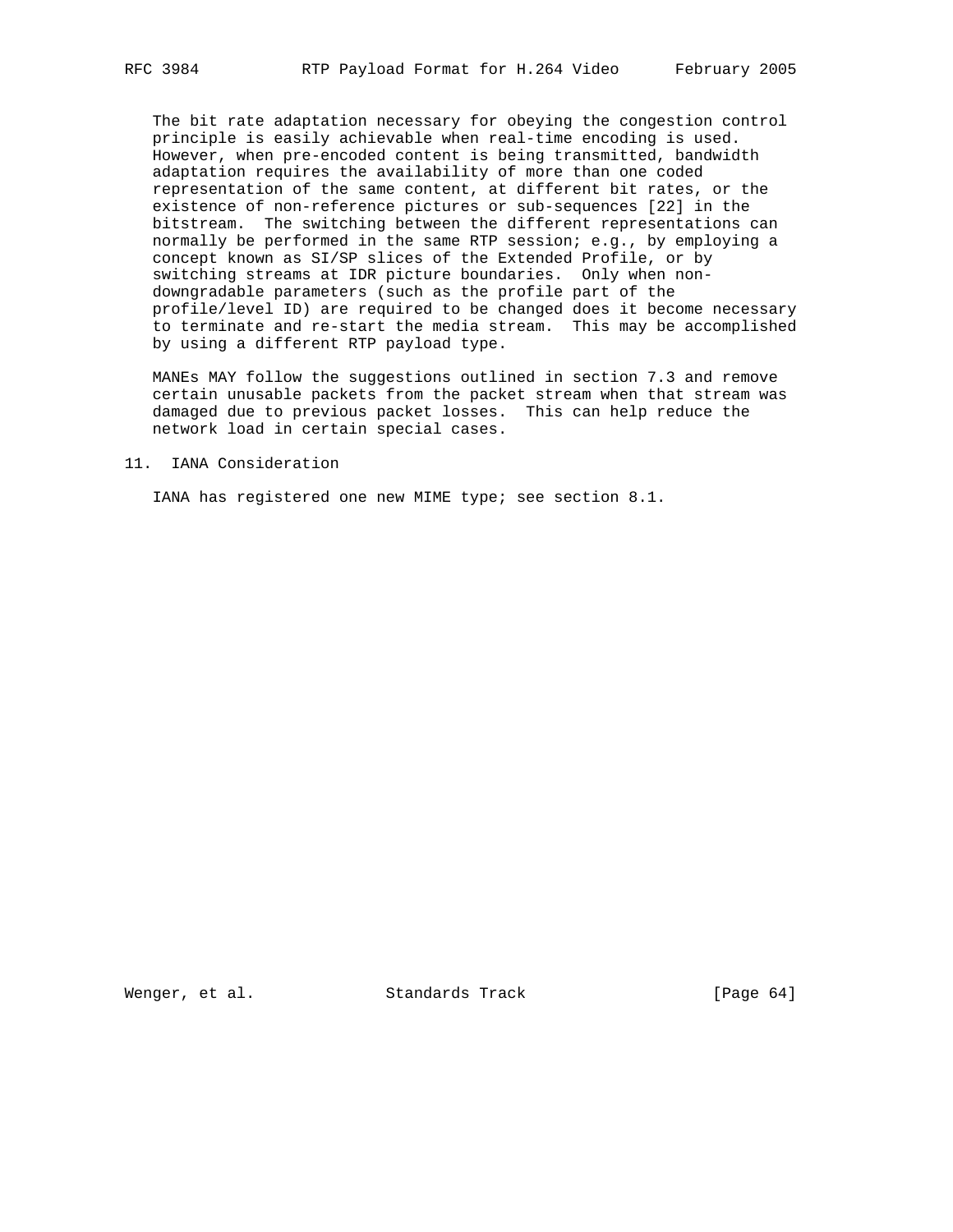12. Informative Appendix: Application Examples

 This payload specification is very flexible in its use, in order to cover the extremely wide application space anticipated for H.264. However, this great flexibility also makes it difficult for an implementer to decide on a reasonable packetization scheme. Some information on how to apply this specification to real-world scenarios is likely to appear in the form of academic publications and a test model software and description in the near future. However, some preliminary usage scenarios are described here as well.

12.1. Video Telephony according to ITU-T Recommendation H.241 Annex A

 H.323-based video telephony systems that use H.264 as an optional video compression scheme are required to support H.241 Annex A [15] as a packetization scheme. The packetization mechanism defined in this Annex is technically identical with a small subset of this specification.

 When a system operates according to H.241 Annex A, parameter set NAL units are sent in-band. Only Single NAL unit packets are used. Many such systems are not sending IDR pictures regularly, but only when required by user interaction or by control protocol means; e.g., when switching between video channels in a Multipoint Control Unit or for error recovery requested by feedback.

12.2. Video Telephony, No Slice Data Partitioning, No NAL Unit Aggregation

 The RTP part of this scheme is implemented and tested (though not the control-protocol part; see below).

 In most real-world video telephony applications, picture parameters such as picture size or optional modes never change during the lifetime of a connection. Therefore, all necessary parameter sets (usually only one) are sent as a side effect of the capability exchange/announcement process, e.g., according to the SDP syntax specified in section 8.2 of this document. As all necessary parameter set information is established before the RTP session starts, there is no need for sending any parameter set NAL units. Slice data partitioning is not used, either. Thus, the RTP packet stream basically consists of NAL units that carry single coded slices.

 The encoder chooses the size of coded slice NAL units so that they offer the best performance. Often, this is done by adapting the coded slice size to the MTU size of the IP network. For small

Wenger, et al. Standards Track [Page 65]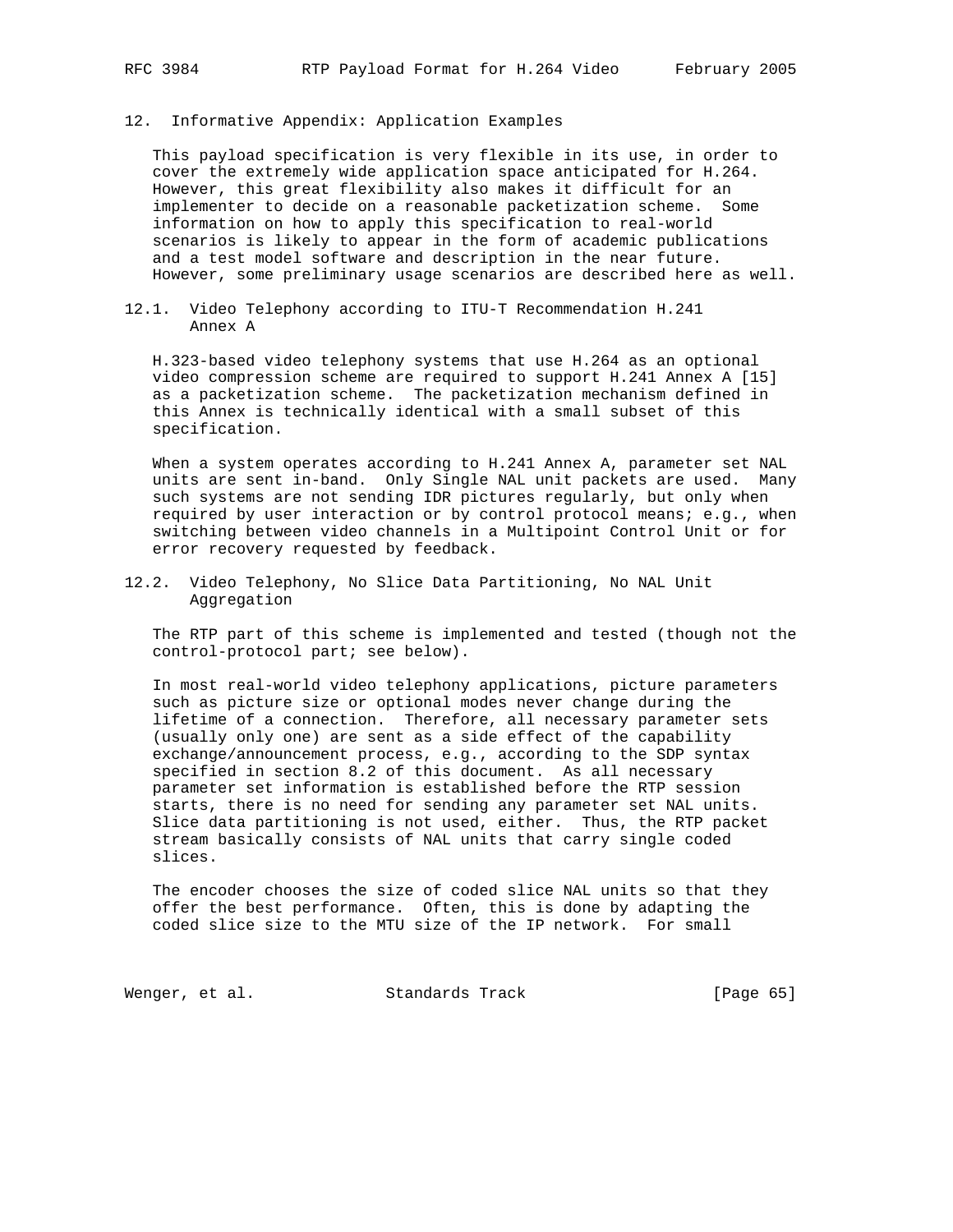picture sizes, this may result in a one-picture-per-one-packet strategy. Intra refresh algorithms clean up the loss of packets and the resulting drift-related artifacts.

12.3. Video Telephony, Interleaved Packetization Using NAL Unit Aggregation

 This scheme allows better error concealment and is used in H.263 based designs using RFC 2429 packetization [10]. It has been implemented, and good results were reported [12].

 The VCL encoder codes the source picture so that all macroblocks (MBs) of one MB line are assigned to one slice. All slices with even MB row addresses are combined into one STAP, and all slices with odd MB row addresses into another. Those STAPs are transmitted as RTP packets. The establishment of the parameter sets is performed as discussed above.

 Note that the use of STAPs is essential here, as the high number of individual slices (18 for a CIF picture) would lead to unacceptably high IP/UDP/RTP header overhead (unless the source coding tool FMO is used, which is not assumed in this scenario). Furthermore, some wireless video transmission systems, such as H.324M and the IP-based video telephony specified in 3GPP, are likely to use relatively small transport packet size. For example, a typical MTU size of H.223 AL3 SDU is around 100 bytes [17]. Coding individual slices according to this packetization scheme provides further advantage in communication between wired and wireless networks, as individual slices are likely to be smaller than the preferred maximum packet size of wireless systems. Consequently, a gateway can convert the STAPs used in a wired network into several RTP packets with only one NAL unit, which are preferred in a wireless network, and vice versa.

12.4. Video Telephony with Data Partitioning

 This scheme has been implemented and has been shown to offer good performance, especially at higher packet loss rates [12].

 Data Partitioning is known to be useful only when some form of unequal error protection is available. Normally, in single-session RTP environments, even error characteristics are assumed; i.e., the packet loss probability of all packets of the session is the same statistically. However, there are means to reduce the packet loss probability of individual packets in an RTP session. A FEC packet according to RFC 2733 [18], for example, specifies which media packets are associated with the FEC packet.

Wenger, et al. Standards Track [Page 66]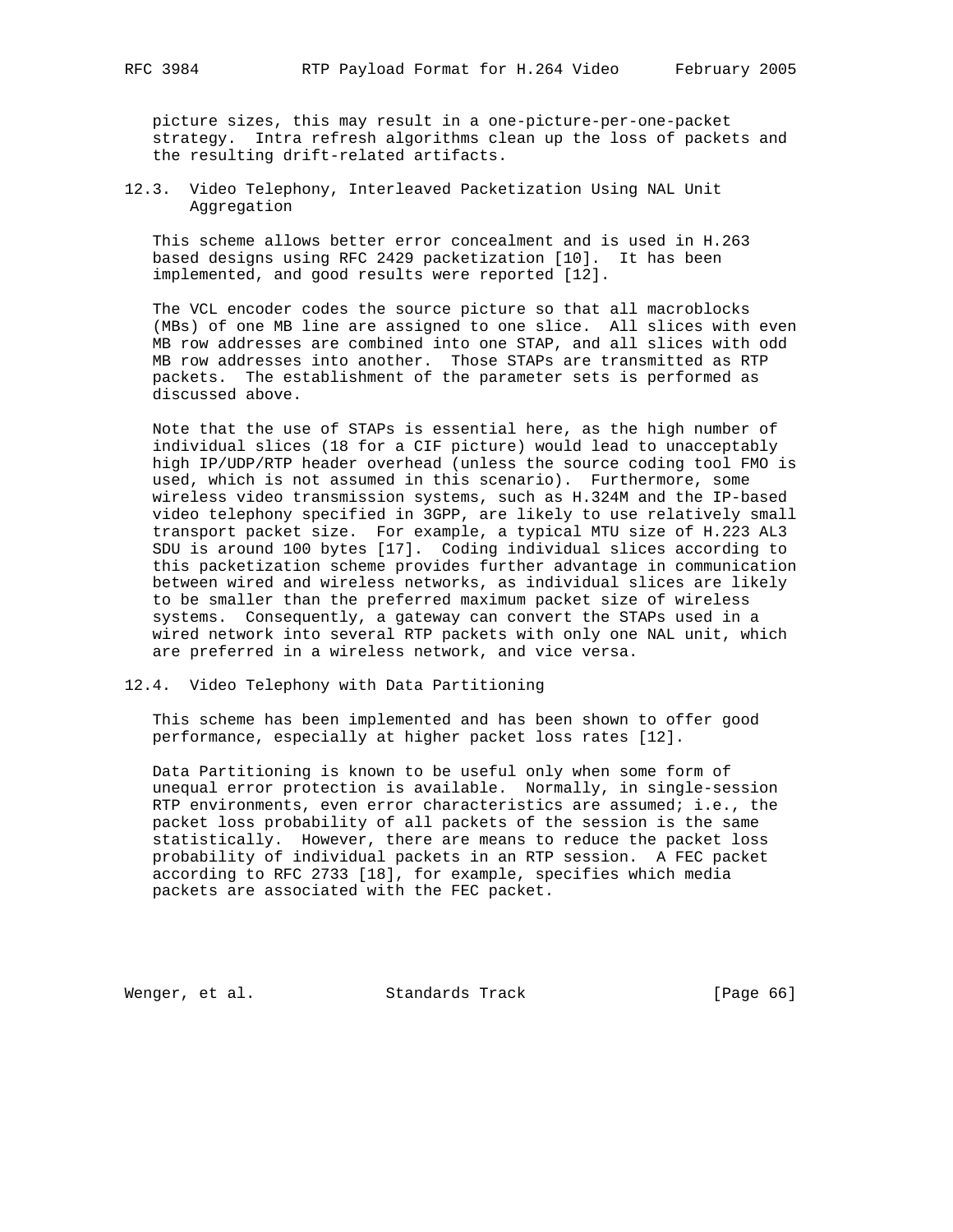In all cases, the incurred overhead is substantial but is in the same order of magnitude as the number of bits that have otherwise been spent for intra information. However, this mechanism does not add any delay to the system.

 Again, the complete parameter set establishment is performed through control protocol means.

12.5. Video Telephony or Streaming with FUs and Forward Error Correction

 This scheme has been implemented and has been shown to provide good performance, especially at higher packet loss rates [19].

 The most efficient means to combat packet losses for scenarios where retransmissions are not applicable is forward error correction (FEC). Although application layer, end-to-end use of FEC is often less efficient than an FEC-based protection of individual links (especially when links of different characteristics are in the transmission path), application layer, end-to-end FEC is unavoidable in some scenarios. RFC 2733 [18] provides means to use generic, application layer, end-to-end FEC in packet-loss environments. A binary forward error correcting code is generated by applying the XOR operation to the bits at the same bit position in different packets. The binary code can be specified by the parameters  $(n,k)$  in which  $k$  is the number of information packets used in the connection and n is the total number of packets generated for k information packets; i.e., n-k parity packets are generated for k information packets.

When a code is used with parameters  $(n,k)$  within the RFC 2733 framework, the following properties are well known:

- a) If applied over one RTP packet, RFC 2733 provides only packet repetition.
- b) RFC 2733 is most bit rate efficient if XOR-connected packets have equal length.
- c) At the same packet loss probability p and for a fixed k, the greater the value of n is, the smaller the residual error probability becomes. For example, for a packet loss probability of 10%, k=1, and n=2, the residual error probability is about 1%, whereas for n=3, the residual error probability is about 0.1%.
	- d) At the same packet loss probability p and for a fixed code rate k/n, the greater the value of n is, the smaller the residual error probability becomes. For example, at a packet loss probability of p=10%, k=1 and n=2, the residual error rate is about 1%, whereas

Wenger, et al. Standards Track [Page 67]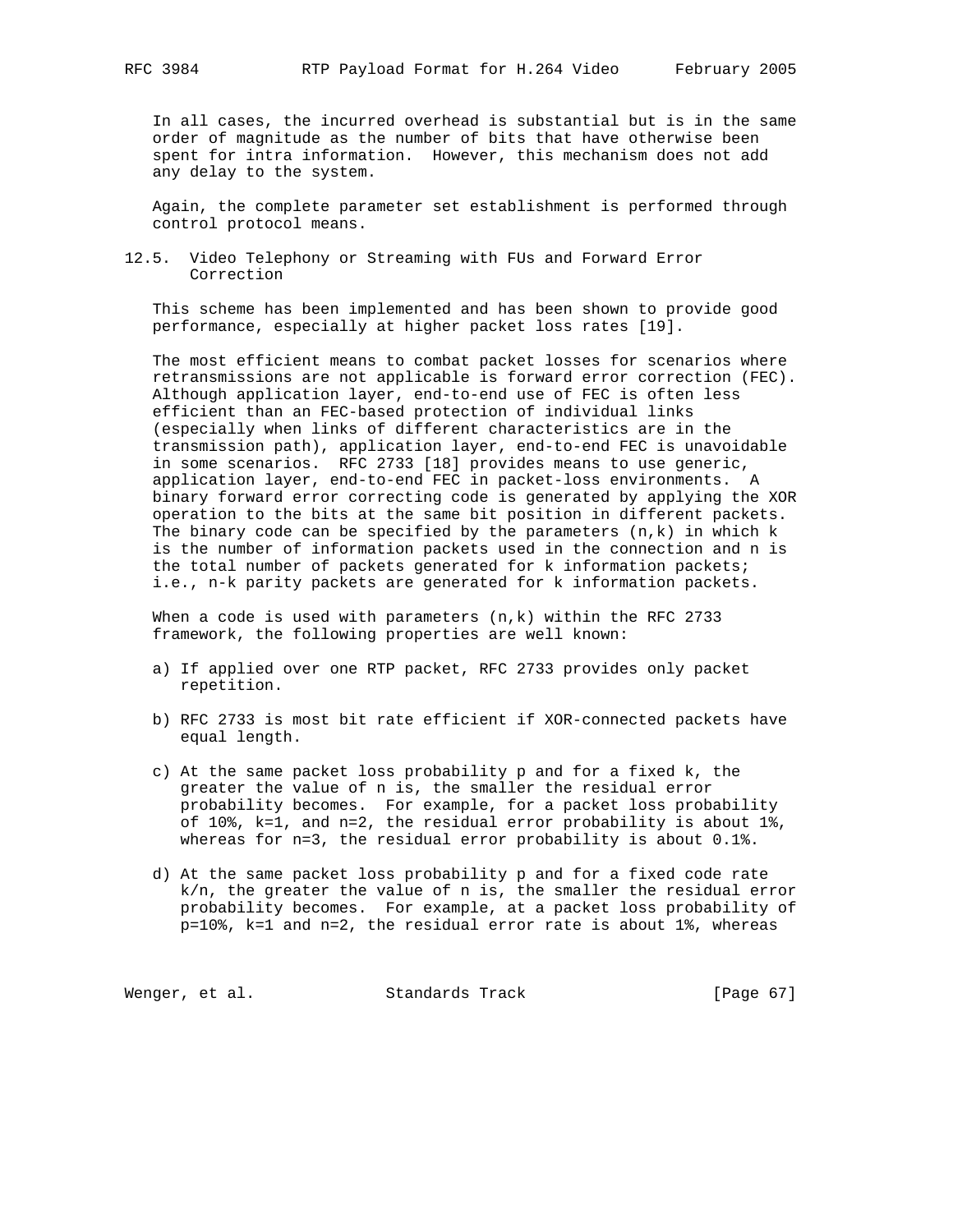for an extended Golay code with k=12 and n=24, the residual error rate is about 0.01%.

 For applying RFC 2733 in combination with H.264 baseline coded video without using FUs, several options might be considered:

- 1) The video encoder produces NAL units for which each video frame is coded in a single slice. Applying FEC, one could use a simple code; e.g.,  $(n=2, k=1)$ . That is, each NAL unit would basically just be repeated. The disadvantage is obviously the bad code performance according to d), above, and the low flexibility, as only (n, k=1) codes can be used.
- 2) The video encoder produces NAL units for which each video frame is encoded in one or more consecutive slices. Applying FEC, one could use a better code, e.g., (n=24, k=12), over a sequence of NAL units. Depending on the number of RTP packets per frame, a loss may introduce a significant delay, which is reduced when more RTP packets are used per frame. Packets of completely different length might also be connected, which decreases bit rate efficiency according to b), above. However, with some care and for slices of 1kb or larger, similar length (100-200 bytes difference) may be produced, which will not lower the bit efficiency catastrophically.
- 3) The video encoder produces NAL units, for which a certain frame contains k slices of possibly almost equal length. Then, applying FEC, a better code, e.g., (n=24, k=12), can be used over the sequence of NAL units for each frame. The delay compared to that of 2), above, may be reduced, but several disadvantages are obvious. First, the coding efficiency of the encoded video is lowered significantly, as slice-structured coding reduces intra frame prediction and additional slice overhead is necessary. Second, pre-encoded content or, when operating over a gateway, the video is usually not appropriately coded with k slices such that FEC can be applied. Finally, the encoding of video producing k slices of equal length is not straightforward and might require more than one encoding pass.

 Many of the mentioned disadvantages can be avoided by applying FUs in combination with FEC. Each NAL unit can be split into any number of FUs of basically equal length; therefore, FEC with a reasonable k and n can be applied, even if the encoder made no effort to produce slices of equal length. For example, a coded slice NAL unit containing an entire frame can be split to k FUs, and a parity check code (n=k+1, k) can be applied. However, this has the disadvantage

Wenger, et al. Standards Track [Page 68]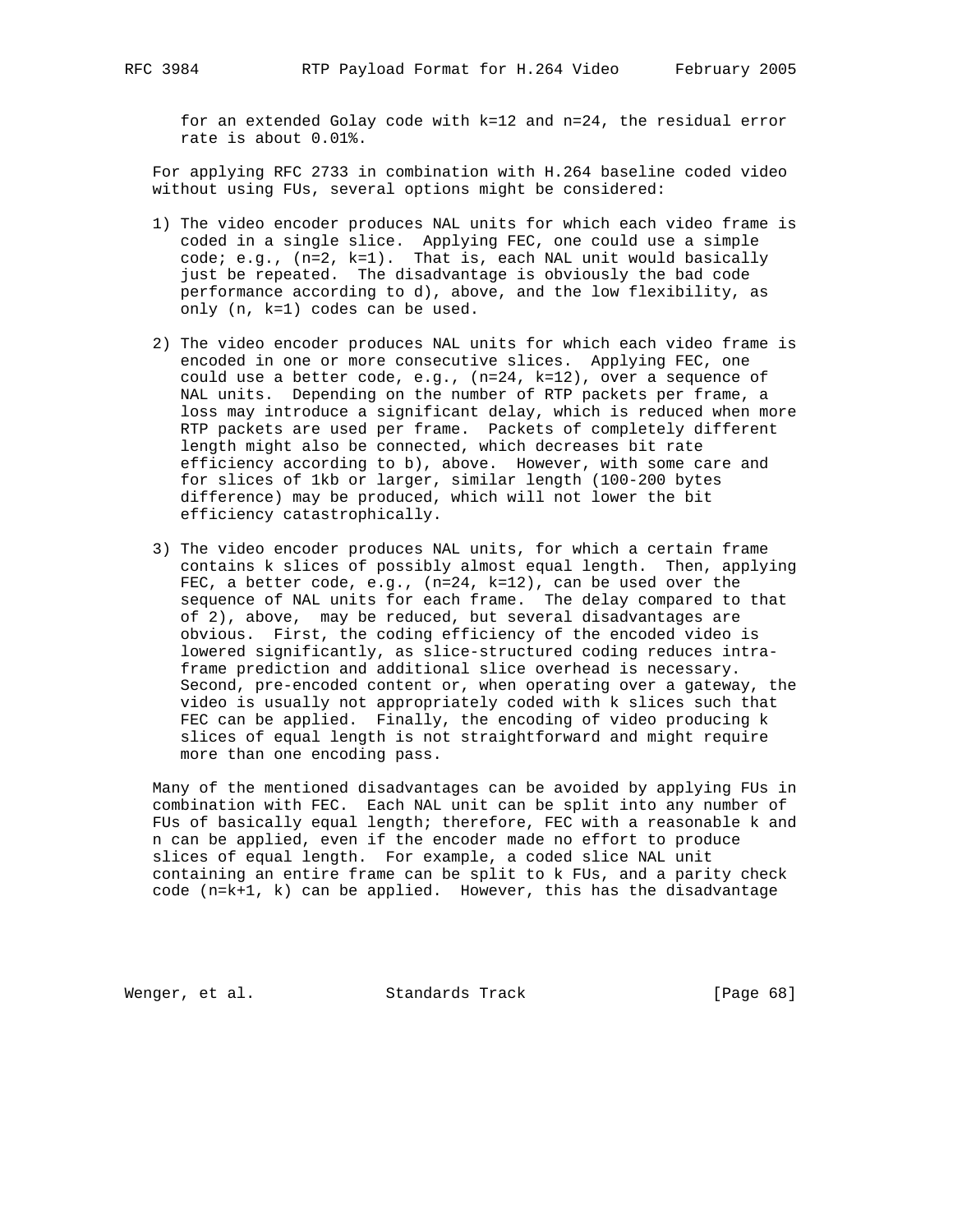that unless all created fragments can be recovered, the whole slice will be lost. Thus a larger section is lost than would be if the frame had been split into several slices.

 The presented technique makes it possible to achieve good transmission error tolerance, even if no additional source coding layer redundancy (such as periodic intra frames) is present. Consequently, the same coded video sequence can be used to achieve the maximum compression efficiency and quality over error-free transmission and for transmission over error-prone networks. Furthermore, the technique allows the application of FEC to pre encoded sequences without adding delay. In this case, pre-encoded sequences that are not encoded for error-prone networks can still be transmitted almost reliably without adding extensive delays. In addition, FUs of equal length result in a bit rate efficient use of RFC 2733.

 If the error probability depends on the length of the transmitted packet (e.g., in case of mobile transmission [14]), the benefits of applying FUs with FEC are even more obvious. Basically, the flexibility of the size of FUs allows appropriate FEC to be applied for each NAL unit and unequal error protection of NAL units.

 When FUs and FEC are used, the incurred overhead is substantial but is in the same order of magnitude as the number of bits that have to be spent for intra-coded macroblocks if no FEC is applied. In [19], it was shown that the overall performance of the FEC-based approach enhanced quality when using the same error rate and same overall bit rate, including the overhead.

## 12.6. Low Bit-Rate Streaming

 This scheme has been implemented with H.263 and non-standard RTP packetization and has given good results [20]. There is no technical reason why similarly good results could not be achievable with H.264.

 In today's Internet streaming, some of the offered bit rates are relatively low in order to allow terminals with dial-up modems to access the content. In wired IP networks, relatively large packets, say 500 - 1500 bytes, are preferred to smaller and more frequently occurring packets in order to reduce network congestion. Moreover, use of large packets decreases the amount of RTP/UDP/IP header overhead. For low bit-rate video, the use of large packets means that sometimes up to few pictures should be encapsulated in one packet.

Wenger, et al. Standards Track [Page 69]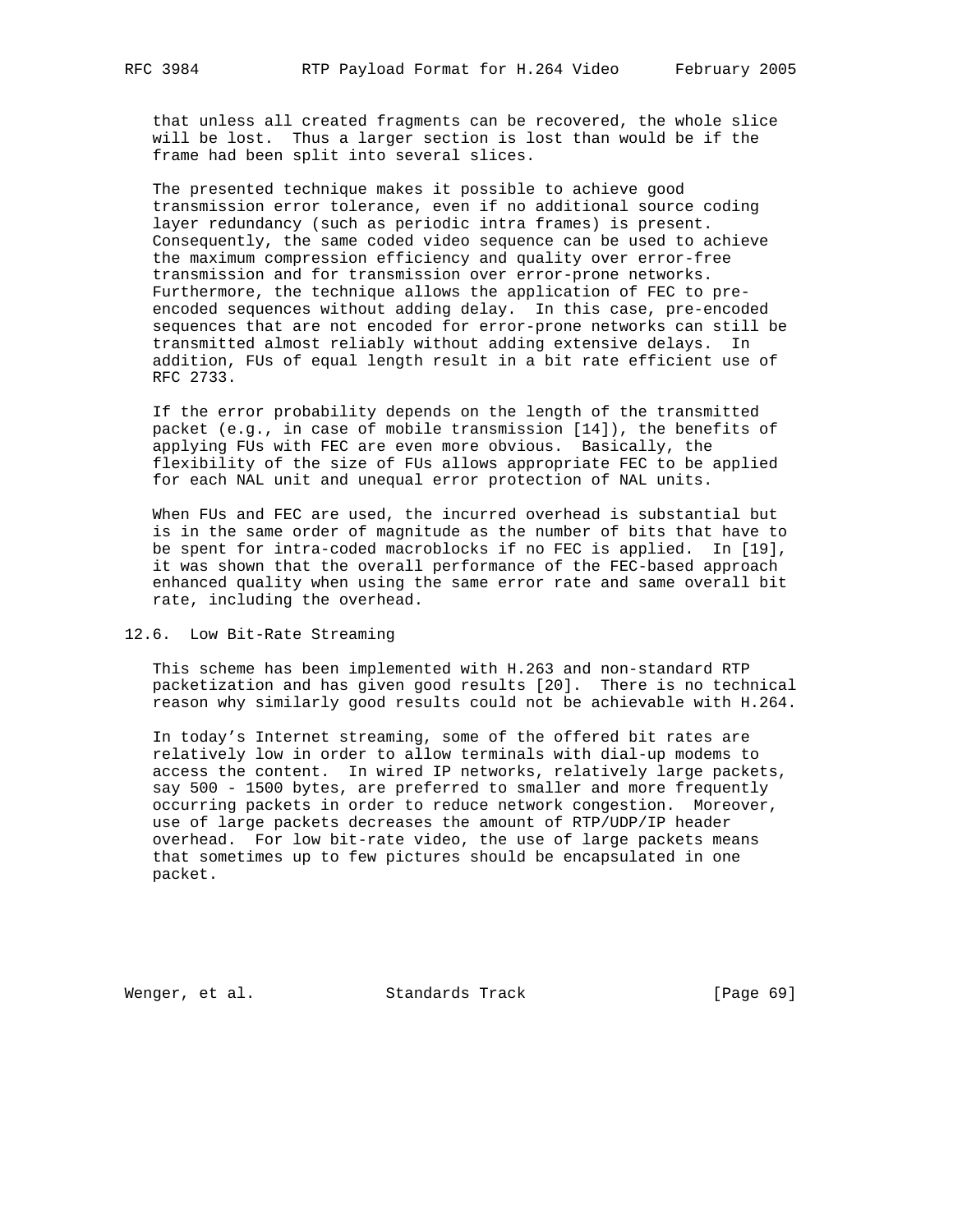However, loss of a packet including many coded pictures would have drastic consequences for visual quality, as there is practically no other way to conceal a loss of an entire picture than to repeat the previous one. One way to construct relatively large packets and maintain possibilities for successful loss concealment is to construct MTAPs that contain interleaved slices from several pictures. An MTAP should not contain spatially adjacent slices from the same picture or spatially overlapping slices from any picture. If a packet is lost, it is likely that a lost slice is surrounded by spatially adjacent slices of the same picture and spatially corresponding slices of the temporally previous and succeeding pictures. Consequently, concealment of the lost slice is likely to be relatively successful.

## 12.7. Robust Packet Scheduling in Video Streaming

 Robust packet scheduling has been implemented with MPEG-4 Part 2 and simulated in a wireless streaming environment [21]. There is no technical reason why similar or better results could not be achievable with H.264.

 Streaming clients typically have a receiver buffer that is capable of storing a relatively large amount of data. Initially, when a streaming session is established, a client does not start playing the stream back immediately. Rather, it typically buffers the incoming data for a few seconds. This buffering helps maintain continuous playback, as, in case of occasional increased transmission delays or network throughput drops, the client can decode and play buffered data. Otherwise, without initial buffering, the client has to freeze the display, stop decoding, and wait for incoming data. The buffering is also necessary for either automatic or selective retransmission in any protocol level. If any part of a picture is lost, a retransmission mechanism may be used to resend the lost data. If the retransmitted data is received before its scheduled decoding or playback time, the loss is recovered perfectly. Coded pictures can be ranked according to their importance in the subjective quality of the decoded sequence. For example, non-reference pictures, such as conventional B pictures, are subjectively least important, as their absence does not affect decoding of any other pictures. In addition to non-reference pictures, the ITU-T H.264 | ISO/IEC 14496-10 standard includes a temporal scalability method called sub sequences [22]. Subjective ranking can also be made on coded slice data partition or slice group basis. Coded slices and coded slice data partitions that are subjectively the most important can be sent earlier than their decoding order indicates, whereas coded slices and coded slice data partitions that are subjectively the least important can be sent later than their natural coding order indicates. Consequently, any retransmitted parts of the most important slices

Wenger, et al. Standards Track [Page 70]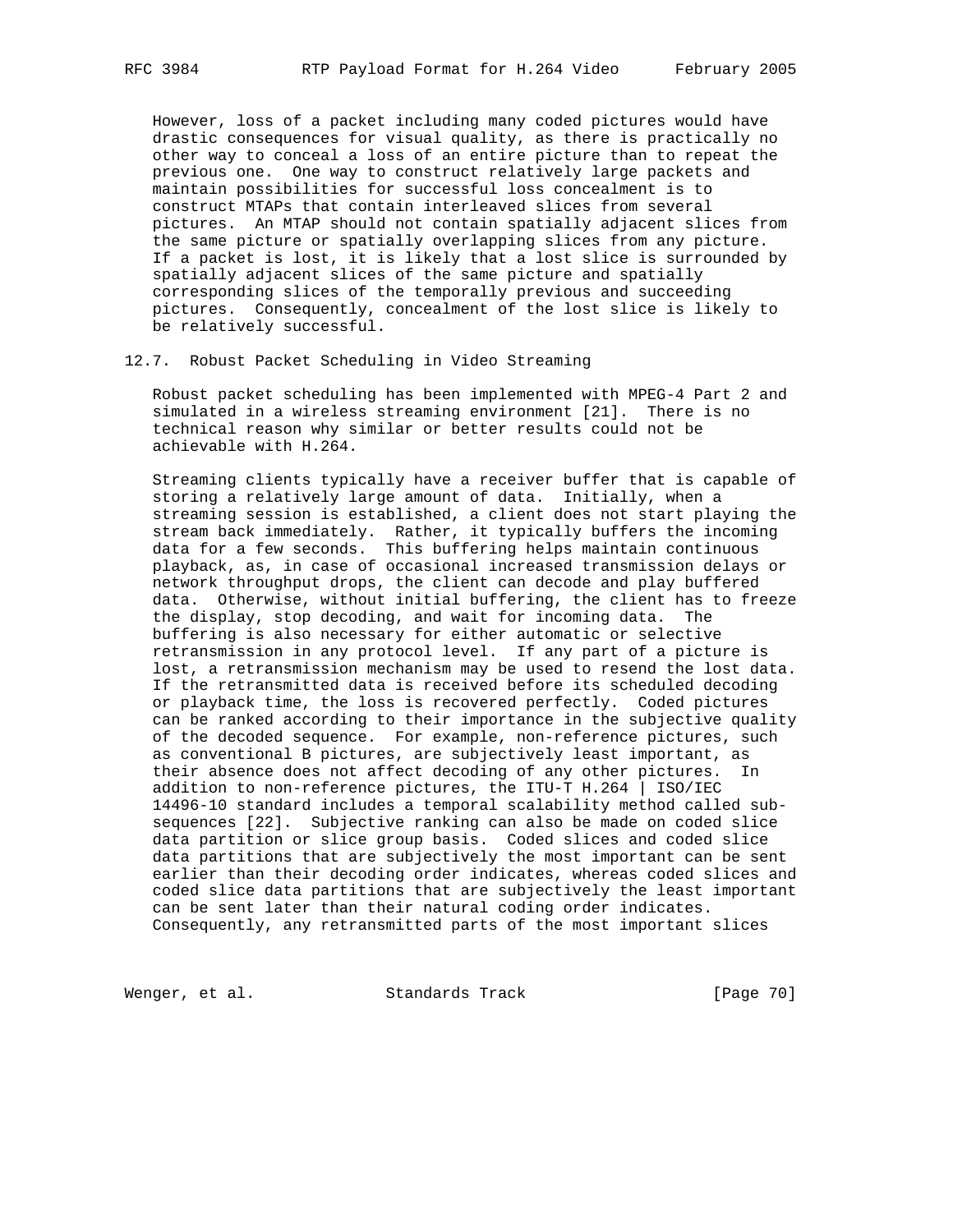and coded slice data partitions are more likely to be received before their scheduled decoding or playback time compared to the least important slices and slice data partitions.

- 13. Informative Appendix: Rationale for Decoding Order Number
- 13.1. Introduction

 The Decoding Order Number (DON) concept was introduced mainly to enable efficient multi-picture slice interleaving (see section 12.6) and robust packet scheduling (see section 12.7). In both of these applications, NAL units are transmitted out of decoding order. DON indicates the decoding order of NAL units and should be used in the receiver to recover the decoding order. Example use cases for efficient multi-picture slice interleaving and for robust packet scheduling are given in sections 13.2 and 13.3, respectively. Section 13.4 describes the benefits of the DON concept in error resiliency achieved by redundant coded pictures. Section 13.5 summarizes considered alternatives to DON and justifies why DON was chosen to this RTP payload specification.

13.2. Example of Multi-Picture Slice Interleaving

 An example of multi-picture slice interleaving follows. A subset of a coded video sequence is depicted below in output order. R denotes a reference picture, N denotes a non-reference picture, and the number indicates a relative output time.

... R1 N2 R3 N4 R5 ...

 The decoding order of these pictures from left to right is as follows:

... R1 R3 N2 R5 N4 ...

 The NAL units of pictures R1, R3, N2, R5, and N4 are marked with a DON equal to 1, 2, 3, 4, and 5, respectively.

Wenger, et al. Standards Track [Page 71]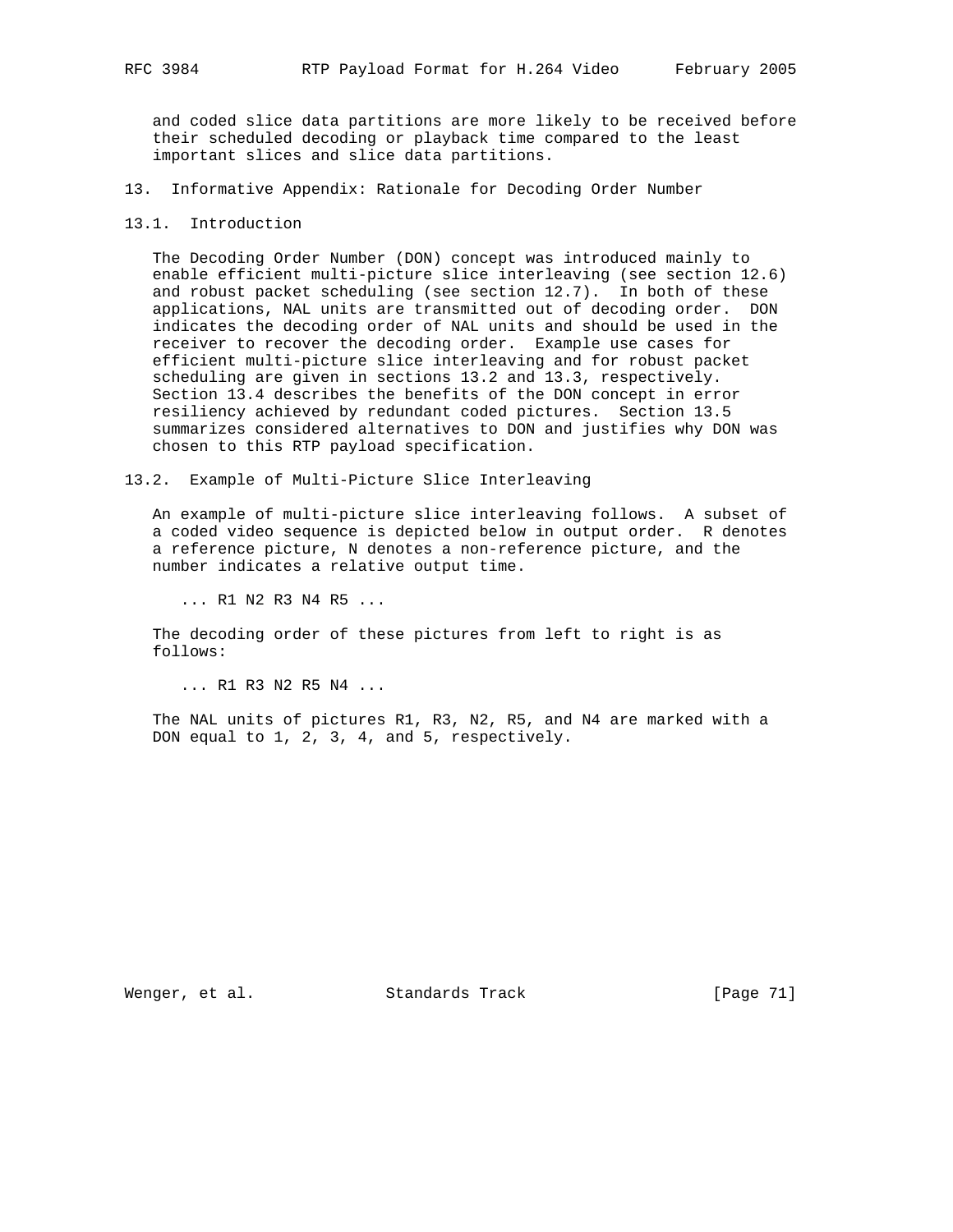Each reference picture consists of three slice groups that are scattered as follows (a number denotes the slice group number for each macroblock in a QCIF frame):

 0 1 2 0 1 2 0 1 2 0 1 2 0 1 2 0 1 2 0 1 2 0 1 2 0 1 2 0 1 2 0 1 2 0 1 2 0 1 2 0 1 2 0 1 2 0 1 2 0 1 2 0 1 2 0 1 2 0 1 2 0 1 2 0 1 2 0 1 2 0 1 2 0 1 2 0 1 2 0 1 2 0 1 2 0 1 2 0 1 2 0 1 2 0 1 2 0 1 2

 For the sake of simplicity, we assume that all the macroblocks of a slice group are included in one slice. Three MTAPs are constructed from three consecutive reference pictures so that each MTAP contains three aggregation units, each of which contains all the macroblocks from one slice group. The first MTAP contains slice group 0 of picture R1, slice group 1 of picture R3, and slice group 2 of picture R5. The second MTAP contains slice group 1 of picture R1, slice group 2 of picture R3, and slice group 0 of picture R5. The third MTAP contains slice group 2 of picture R1, slice group 0 of picture R3, and slice group 1 of picture R5. Each non-reference picture is encapsulated into an STAP-B.

Consequently, the transmission order of NAL units is the following:

 R1, slice group 0, DON 1, carried in MTAP, RTP SN: N R3, slice group 1, DON 2, carried in MTAP, RTP SN: N R5, slice group 2, DON 4, carried in MTAP, RTP SN: N R1, slice group 1, DON 1, carried in MTAP, RTP SN: N+1 R3, slice group 2, DON 2, carried in MTAP, RTP SN: N+1 R5, slice group 0, DON 4, carried in MTAP, RTP SN: N+1 R1, slice group 2, DON 1, carried in MTAP, RTP SN: N+2 R3, slice group 1, DON 2, carried in MTAP, RTP SN: N+2 R5, slice group 0, DON 4, carried in MTAP, RTP SN: N+2 N2, DON 3, carried in STAP-B, RTP SN: N+3 N4, DON 5, carried in STAP-B, RTP SN: N+4

 The receiver is able to organize the NAL units back in decoding order based on the value of DON associated with each NAL unit.

 If one of the MTAPs is lost, the spatially adjacent and temporally co-located macroblocks are received and can be used to conceal the loss efficiently. If one of the STAPs is lost, the effect of the loss does not propagate temporally.

Wenger, et al. Standards Track [Page 72]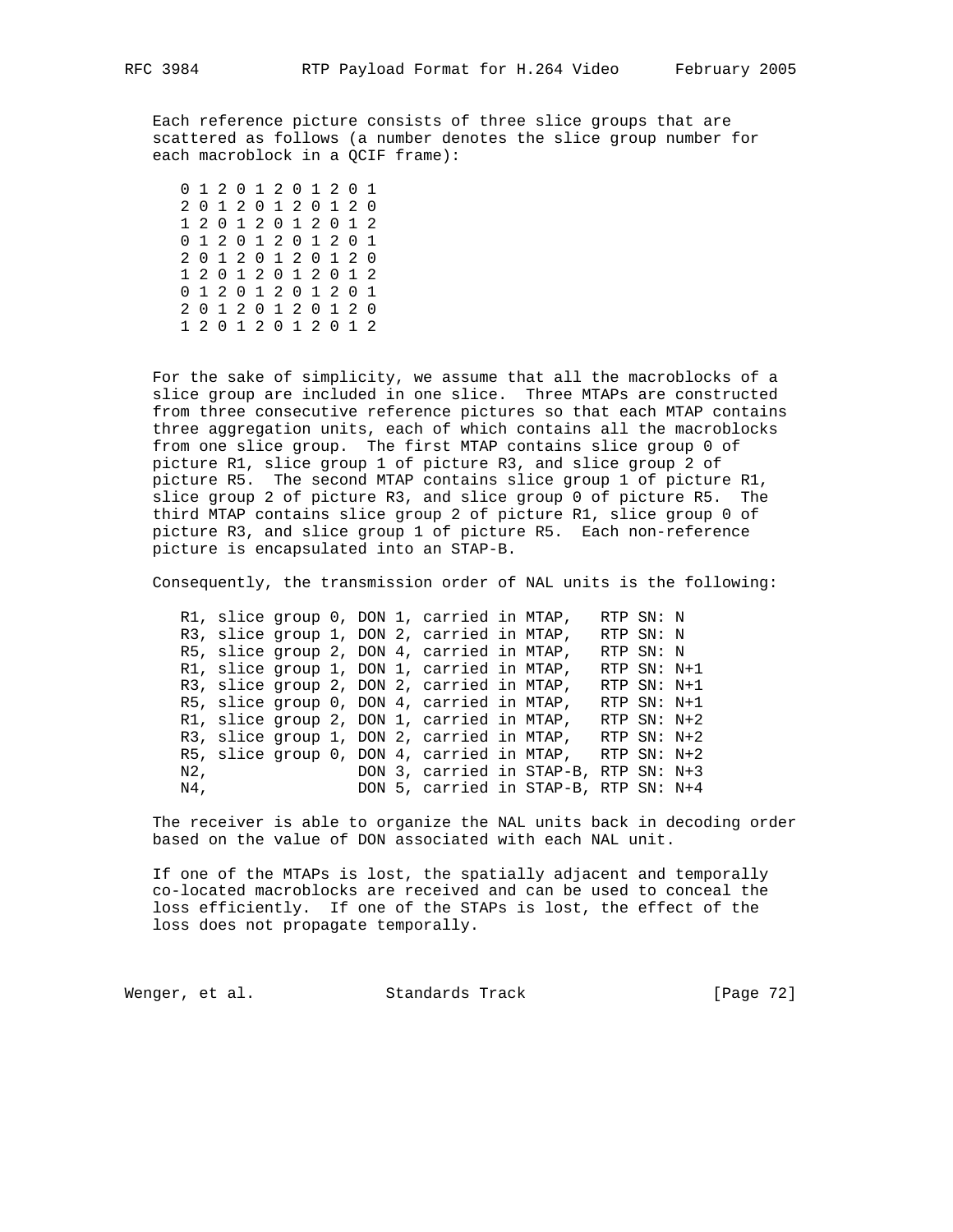## 13.3. Example of Robust Packet Scheduling

 An example of robust packet scheduling follows. The communication system used in the example consists of the following components in the order that the video is processed from source to sink:

- o camera and capturing
- o pre-encoding buffer
- o encoder
- o encoded picture buffer
- o transmitter
- o transmission channel
- o receiver
- o receiver buffer
- o decoder
- o decoded picture buffer
- o display

 The video communication system used in the example operates as follows. Note that processing of the video stream happens gradually and at the same time in all components of the system. The source video sequence is shot and captured to a pre-encoding buffer. The pre-encoding buffer can be used to order pictures from sampling order to encoding order or to analyze multiple uncompressed frames for bit rate control purposes, for example. In some cases, the pre-encoding buffer may not exist; instead, the sampled pictures are encoded right away. The encoder encodes pictures from the pre-encoding buffer and stores the output; i.e., coded pictures, to the encoded picture buffer. The transmitter encapsulates the coded pictures from the encoded picture buffer to transmission packets and sends them to a receiver through a transmission channel. The receiver stores the received packets to the receiver buffer. The receiver buffering process typically includes buffering for transmission delay jitter. The receiver buffer can also be used to recover correct decoding order of coded data. The decoder reads coded data from the receiver buffer and produces decoded pictures as output into the decoded picture buffer. The decoded picture buffer is used to recover the output (or display) order of pictures. Finally, pictures are displayed.

 In the following example figures, I denotes an IDR picture, R denotes a reference picture, N denotes a non-reference picture, and the number after I, R, or N indicates the sampling time relative to the previous IDR picture in decoding order. Values below the sequence of pictures indicate scaled system clock timestamps. The system clock is initialized arbitrarily in this example, and time runs from left to right. Each I, R, and N picture is mapped into the same timeline compared to the previous processing step, if any, assuming that

Wenger, et al. Standards Track [Page 73]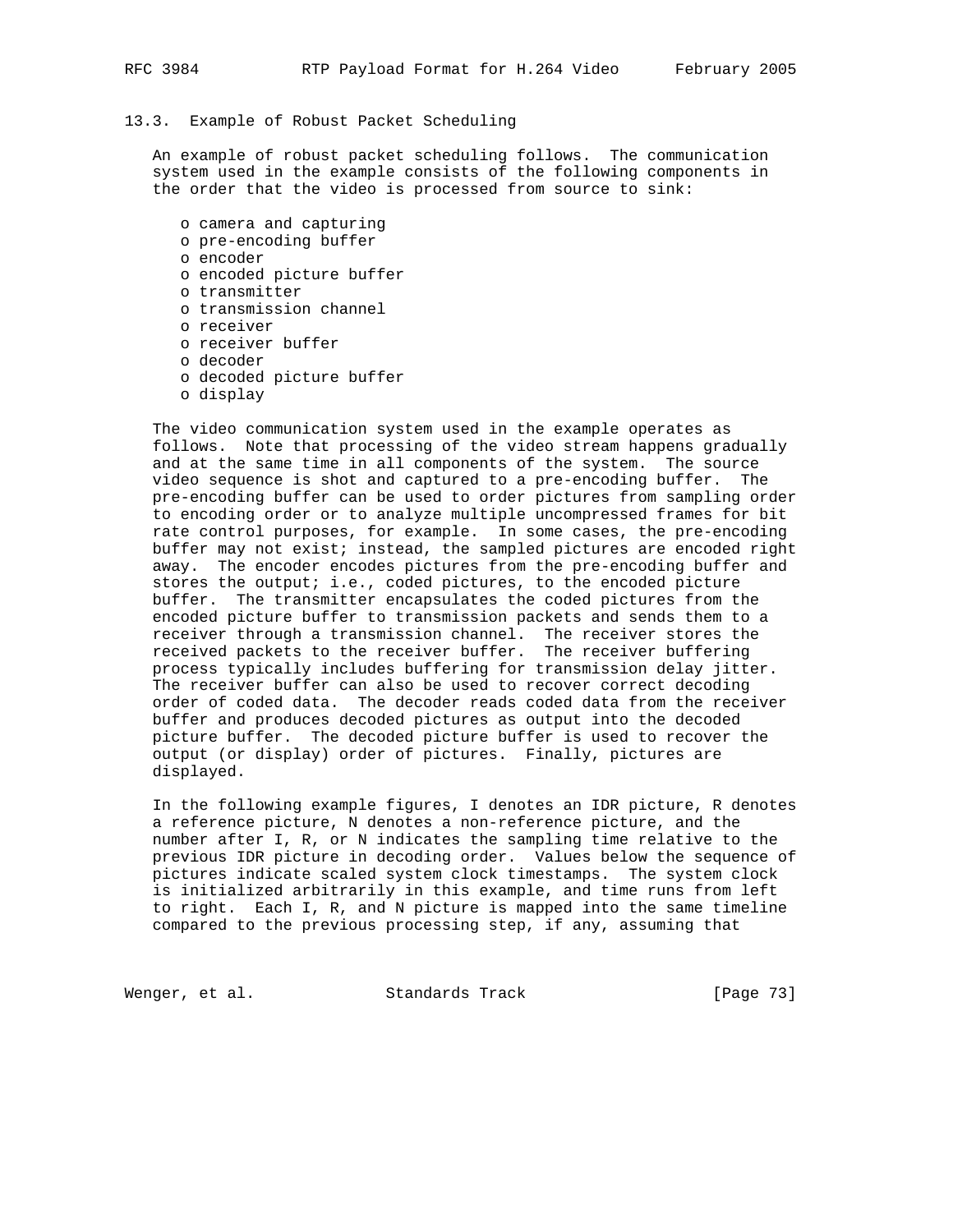encoding, transmission, and decoding take no time. Thus, events happening at the same time are located in the same column throughout all example figures.

 A subset of a sequence of coded pictures is depicted below in sampling order.

 ... N58 N59 I00 N01 N02 R03 N04 N05 R06 ... N58 N59 I00 N01 ... ... --|---|---|---|---|---|---|---|---|- ... -|---|---|---|- ... ... 58 59 60 61 62 63 64 65 66 ... 128 129 130 131 ...

Figure 16. Sequence of pictures in sampling order

 The sampled pictures are buffered in the pre-encoding buffer to arrange them in encoding order. In this example, we assume that the non-reference pictures are predicted from both the previous and the next reference picture in output order, except for the non-reference pictures immediately preceding an IDR picture, which are predicted only from the previous reference picture in output order. Thus, the pre-encoding buffer has to contain at least two pictures, and the buffering causes a delay of two picture intervals. The output of the pre-encoding buffering process and the encoding (and decoding) order of the pictures are as follows:

 ... N58 N59 I00 R03 N01 N02 R06 N04 N05 ...  $\dots$  -|---|---|---|---|---|---|---|---|- ... ... 60 61 62 63 64 65 66 67 68 ...

Figure 17. Re-ordered pictures in the pre-encoding buffer

 The encoder or the transmitter can set the value of DON for each picture to a value of DON for the previous picture in decoding order plus one.

For the sake of simplicity, let us assume that:

- o the frame rate of the sequence is constant,
- o each picture consists of only one slice,
- o each slice is encapsulated in a single NAL unit packet,
- o there is no transmission delay, and
- o pictures are transmitted at constant intervals (that is, 1 / frame rate).

Wenger, et al. Standards Track [Page 74]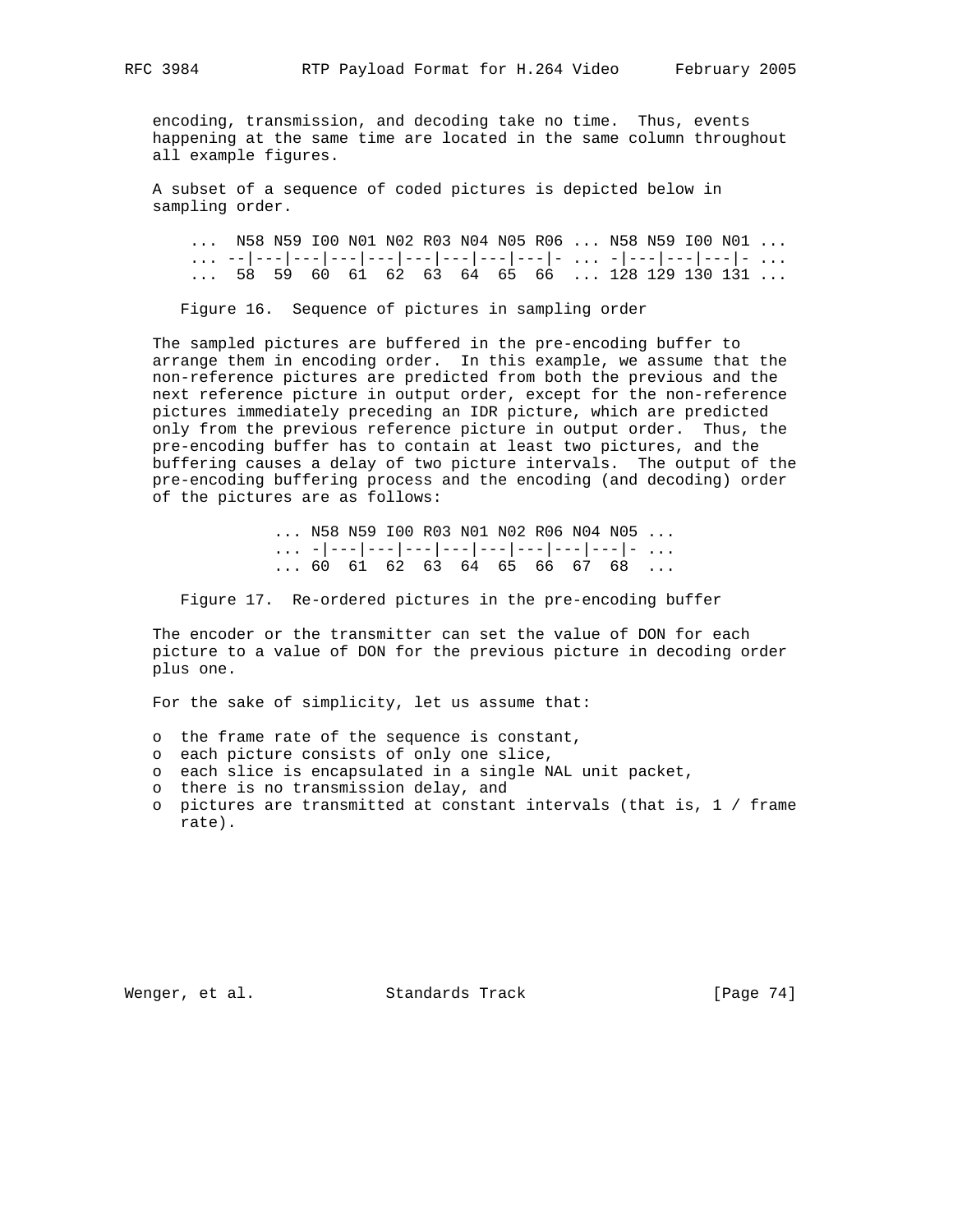When pictures are transmitted in decoding order, they are received as follows:

> ... N58 N59 I00 R03 N01 N02 R06 N04 N05 ... ... -|---|---|---|---|---|---|---|---|- ... ... 60 61 62 63 64 65 66 67 68 ...

Figure 18. Received pictures in decoding order

 The OPTIONAL sprop-interleaving-depth MIME type parameter is set to 0, as the transmission (or reception) order is identical to the decoding order.

 The decoder has to buffer for one picture interval initially in its decoded picture buffer to organize pictures from decoding order to output order as depicted below:

> ... N58 N59 I00 N01 N02 R03 N04 N05 R06 ... ... -|---|---|---|---|---|---|---|---|- ... ... 61 62 63 64 65 66 67 68 69 ...

Figure 19. Output order

 The amount of required initial buffering in the decoded picture buffer can be signaled in the buffering period SEI message or with the num\_reorder\_frames syntax element of H.264 video usability information. num\_reorder\_frames indicates the maximum number of frames, complementary field pairs, or non-paired fields that precede any frame, complementary field pair, or non-paired field in the sequence in decoding order and that follow it in output order. For the sake of simplicity, we assume that num\_reorder\_frames is used to indicate the initial buffer in the decoded picture buffer. In this example, num\_reorder\_frames is equal to 1.

 It can be observed that if the IDR picture I00 is lost during transmission and a retransmission request is issued when the value of the system clock is 62, there is one picture interval of time (until the system clock reaches timestamp 63) to receive the retransmitted IDR picture I00.

Wenger, et al. Standards Track [Page 75]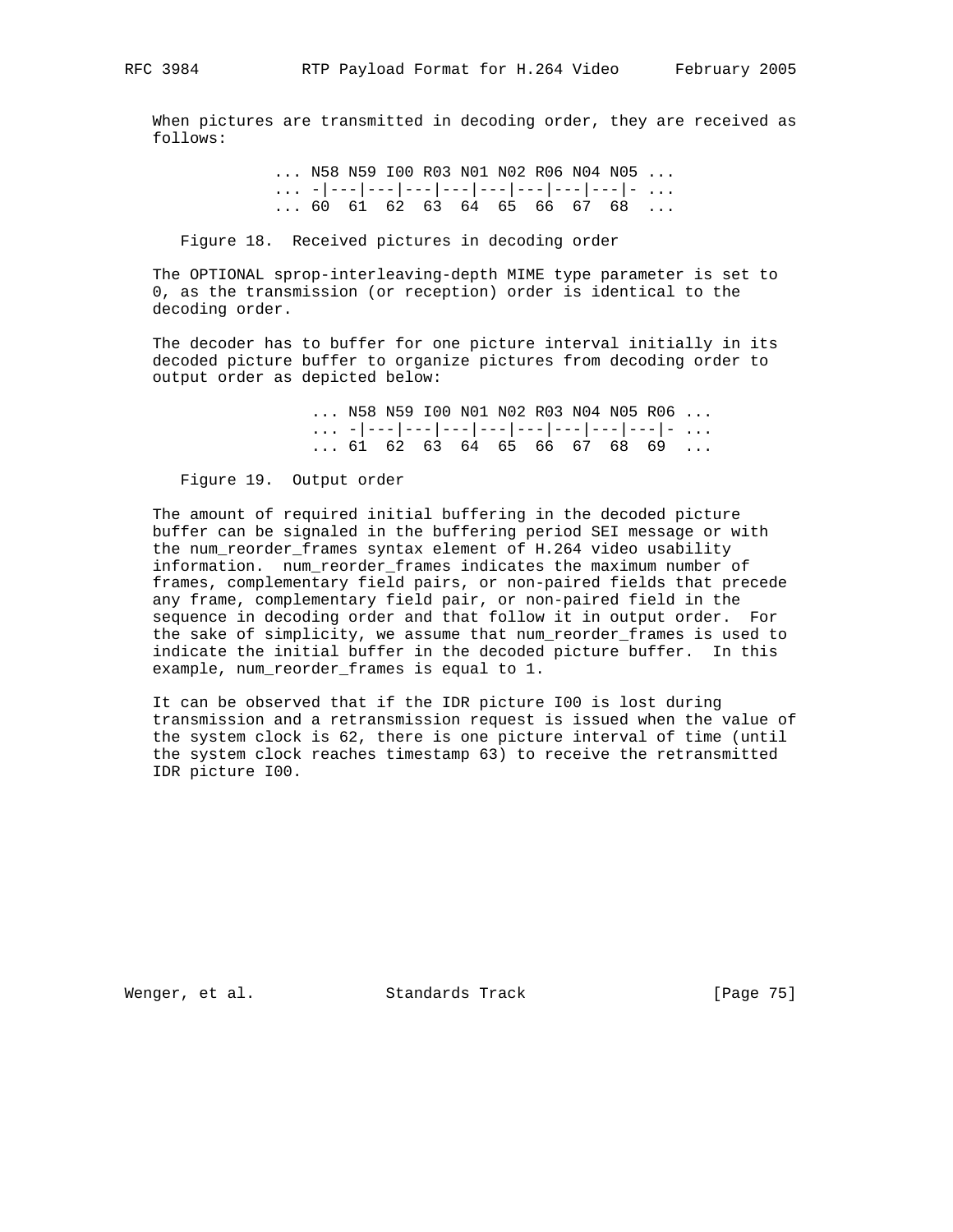Let us then assume that IDR pictures are transmitted two frame intervals earlier than their decoding position; i.e., the pictures are transmitted as follows:

| $\ldots$ 100 N58 N59 R03 N01 N02 R06 N04 N05 $\ldots$ |  |  |  |  |  |
|-------------------------------------------------------|--|--|--|--|--|
|                                                       |  |  |  |  |  |
| $\ldots$ 62 63 64 65 66 67 68 69 70 $\ldots$          |  |  |  |  |  |

Figure 20. Interleaving: Early IDR pictures in sending order

 The OPTIONAL sprop-interleaving-depth MIME type parameter is set equal to 1 according to its definition. (The value of sprop interleaving-depth in this example can be derived as follows: Picture I00 is the only picture preceding picture N58 or N59 in transmission order and following it in decoding order. Except for pictures I00, N58, and N59, the transmission order is the same as the decoding order of pictures. As a coded picture is encapsulated into exactly one NAL unit, the value of sprop-interleaving-depth is equal to the maximum number of pictures preceding any picture in transmission order and following the picture in decoding order.)

 The receiver buffering process contains two pictures at a time according to the value of the sprop-interleaving-depth parameter and orders pictures from the reception order to the correct decoding order based on the value of DON associated with each picture. The output of the receiver buffering process is as follows:

> ... N58 N59 I00 R03 N01 N02 R06 N04 N05 ... ... -|---|---|---|---|---|---|---|---|- ... ... 63 64 65 66 67 68 69 70 71 ...

Figure 21. Interleaving: Receiver buffer

 Again, an initial buffering delay of one picture interval is needed to organize pictures from decoding order to output order, as depicted below:

 ... N58 N59 I00 N01 N02 R03 N04 N05 ... ... -|---|---|---|---|---|---|---|---|- ...  $\ldots$  64 65 66 67 68 69 70 71  $\ldots$ 

Figure 22. Interleaving: Receiver buffer after reordering

 Note that the maximum delay that IDR pictures can undergo during transmission, including possible application, transport, or link layer retransmission, is equal to three picture intervals. Thus, the

Wenger, et al. Standards Track [Page 76]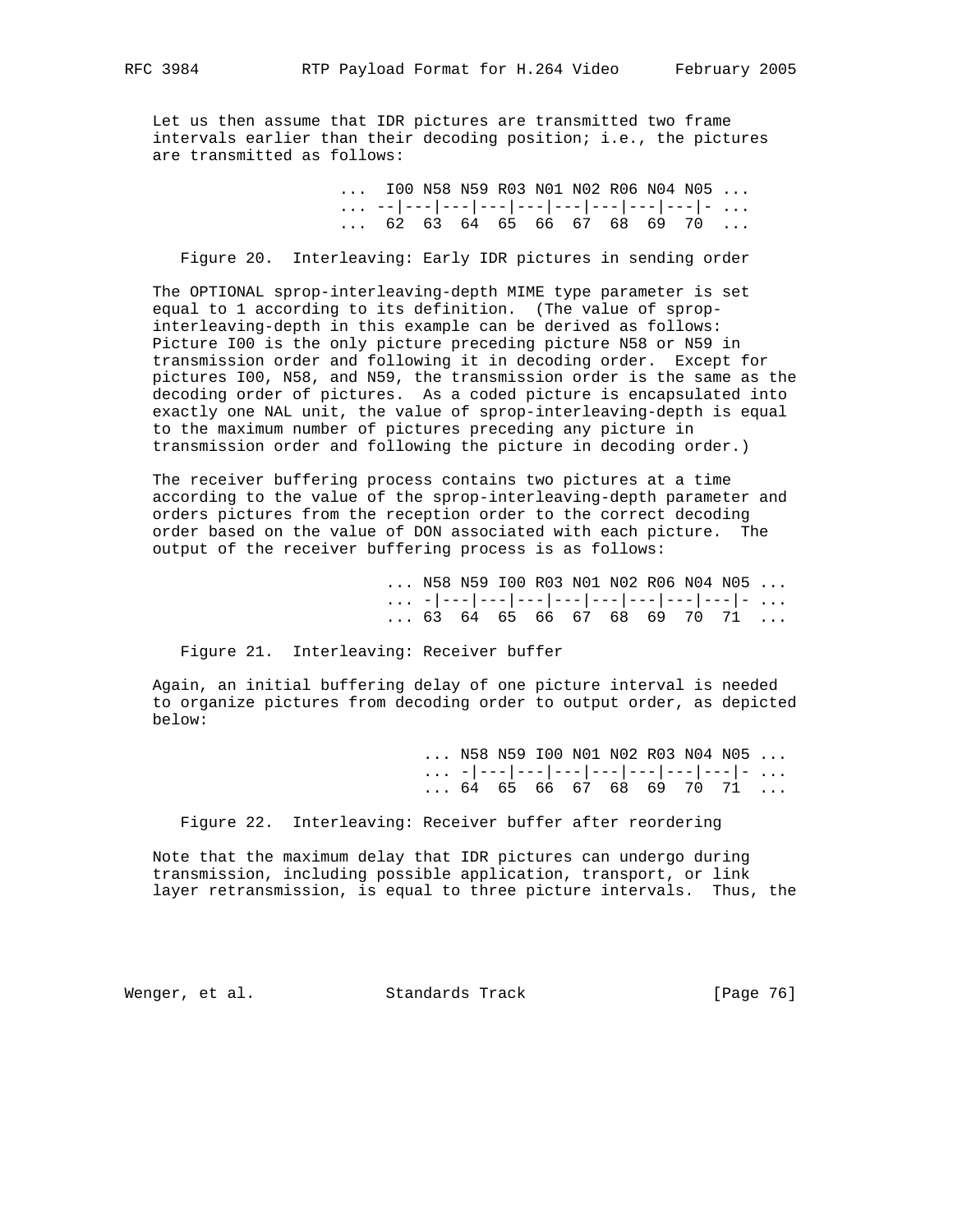loss resiliency of IDR pictures is improved in systems supporting retransmission compared to the case in which pictures were transmitted in their decoding order.

13.4. Robust Transmission Scheduling of Redundant Coded Slices

 A redundant coded picture is a coded representation of a picture or a part of a picture that is not used in the decoding process if the corresponding primary coded picture is correctly decoded. There should be no noticeable difference between any area of the decoded primary picture and a corresponding area that would result from application of the H.264 decoding process for any redundant picture in the same access unit. A redundant coded slice is a coded slice that is a part of a redundant coded picture.

 Redundant coded pictures can be used to provide unequal error protection in error-prone video transmission. If a primary coded representation of a picture is decoded incorrectly, a corresponding redundant coded picture can be decoded. Examples of applications and coding techniques using the redundant codec picture feature include the video redundancy coding [23] and the protection of "key pictures" in multicast streaming [24].

 One property of many error-prone video communications systems is that transmission errors are often bursty. Therefore, they may affect more than one consecutive transmission packets in transmission order. In low bit-rate video communication, it is relatively common that an entire coded picture can be encapsulated into one transmission packet. Consequently, a primary coded picture and the corresponding redundant coded pictures may be transmitted in consecutive packets in transmission order. To make the transmission scheme more tolerant of bursty transmission errors, it is beneficial to transmit the primary coded picture and redundant coded picture separated by more than a single packet. The DON concept enables this.

13.5. Remarks on Other Design Possibilities

 The slice header syntax structure of the H.264 coding standard contains the frame\_num syntax element that can indicate the decoding order of coded frames. However, the usage of the frame\_num syntax element is not feasible or desirable to recover the decoding order, due to the following reasons:

 o The receiver is required to parse at least one slice header per coded picture (before passing the coded data to the decoder).

Wenger, et al. Standards Track [Page 77]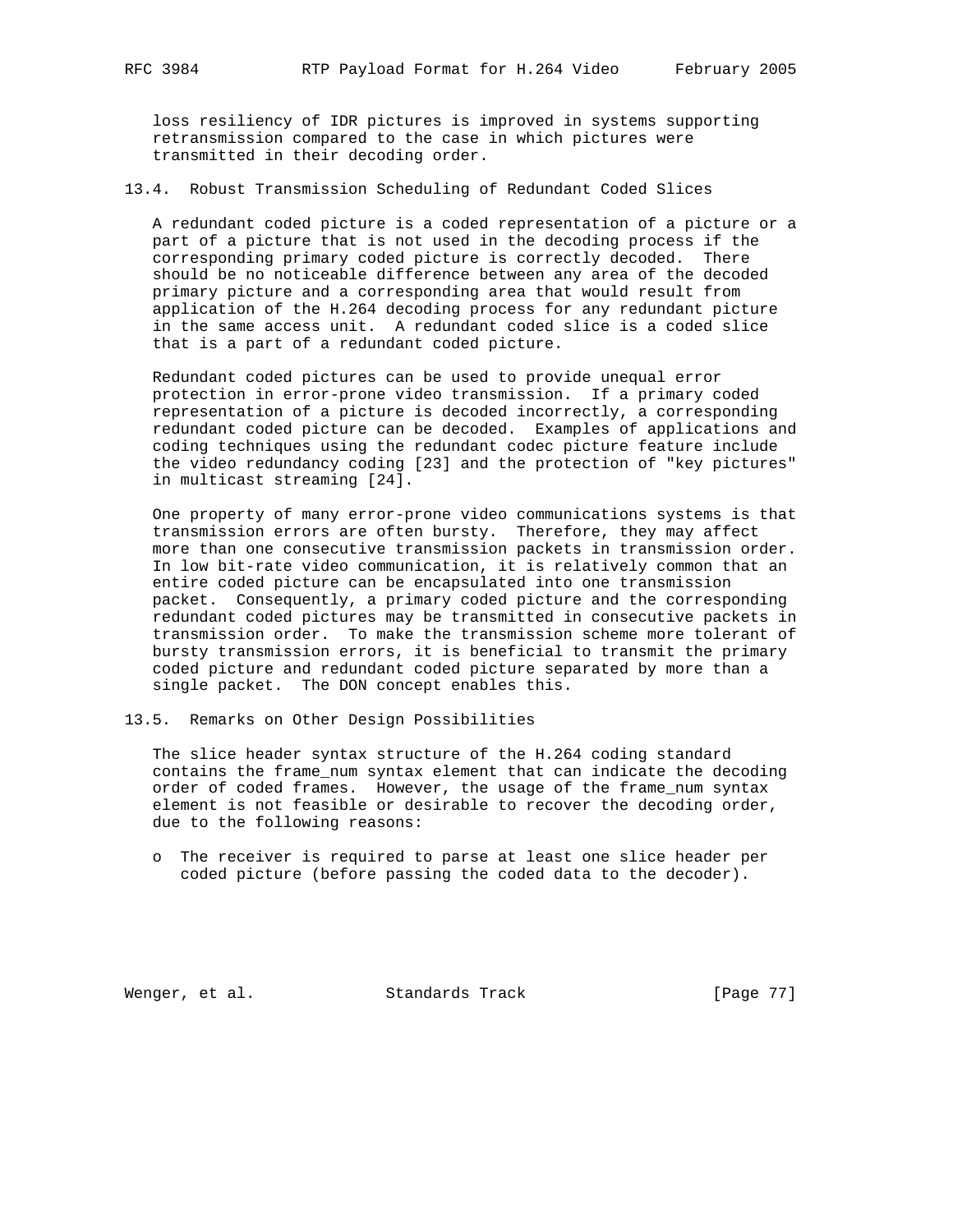- 
- o Coded slices from multiple coded video sequences cannot be interleaved, as the frame number syntax element is reset to 0 in each IDR picture.
- o The coded fields of a complementary field pair share the same value of the frame\_num syntax element. Thus, the decoding order of the coded fields of a complementary field pair cannot be recovered based on the frame\_num syntax element or any other syntax element of the H.264 coding syntax.

 The RTP payload format for transport of MPEG-4 elementary streams [25] enables interleaving of access units and transmission of multiple access units in the same RTP packet. An access unit is specified in the H.264 coding standard to comprise all NAL units associated with a primary coded picture according to subclause 7.4.1.2 of [1]. Consequently, slices of different pictures cannot be interleaved, and the multi-picture slice interleaving technique (see section 12.6) for improved error resilience cannot be used.

14. Acknowledgements

 The authors thank Roni Even, Dave Lindbergh, Philippe Gentric, Gonzalo Camarillo, Gary Sullivan, Joerg Ott, and Colin Perkins for careful review.

- 15. References
- 15.1. Normative References
	- [1] ITU-T Recommendation H.264, "Advanced video coding for generic audiovisual services", May 2003.
	- [2] ISO/IEC International Standard 14496-10:2003.
	- [3] Bradner, S., "Key words for use in RFCs to Indicate Requirement Levels", BCP 14, RFC 2119, March 1997.
	- [4] Schulzrinne, H., Casner, S., Frederick, R., and V. Jacobson, "RTP: A Transport Protocol for Real-Time Applications", STD 64, RFC 3550, July 2003.
	- [5] Handley, M. and V. Jacobson, "SDP: Session Description Protocol", RFC 2327, April 1998.
	- [6] Josefsson, S., "The Base16, Base32, and Base64 Data Encodings", RFC 3548, July 2003.

Wenger, et al. Standards Track [Page 78]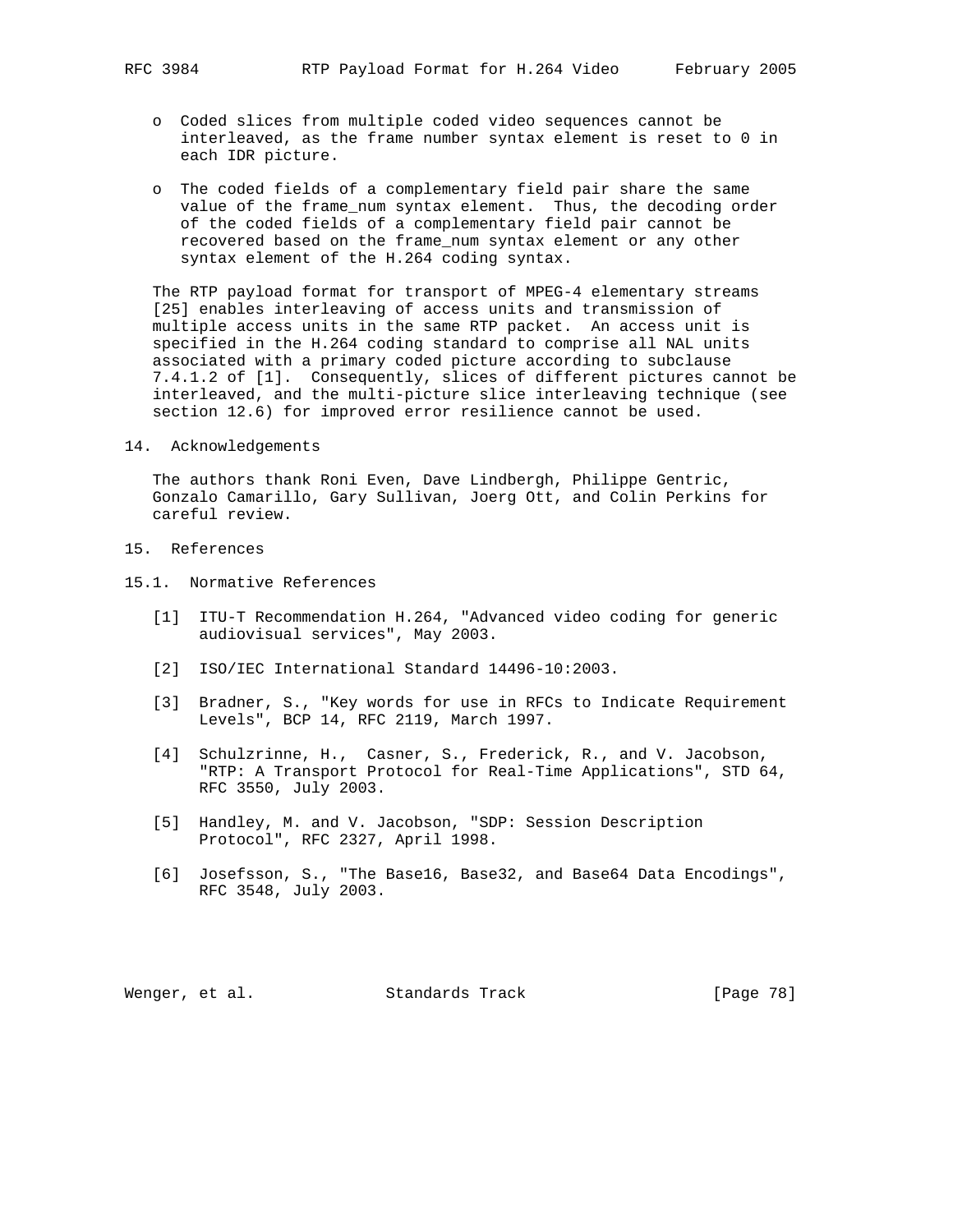- [7] Rosenberg, J. and H. Schulzrinne, "An Offer/Answer Model with Session Description Protocol (SDP)", RFC 3264, June 2002.
- 15.2. Informative References
	- [8] "Draft ITU-T Recommendation and Final Draft International Standard of Joint Video Specification (ITU-T Rec. H.264 | ISO/IEC 14496-10 AVC)", available from http://ftp3.itu.int/av arch/jvt-site/2003\_03\_Pattaya/JVT-G050r1.zip, May 2003.
	- [9] Luthra, A., Sullivan, G.J., and T. Wiegand (eds.), Special Issue on H.264/AVC. IEEE Transactions on Circuits and Systems on Video Technology, July 2003.
	- [10] Bormann, C., Cline, L., Deisher, G., Gardos, T., Maciocco, C., Newell, D., Ott, J., Sullivan, G., Wenger, S., and C. Zhu, "RTP Payload Format for the 1998 Version of ITU-T Rec. H.263 Video (H.263+)", RFC 2429, October 1998.
	- [11] ISO/IEC IS 14496-2.
	- [12] Wenger, S., "H.26L over IP", IEEE Transaction on Circuits and Systems for Video technology, Vol. 13, No. 7, July 2003.
	- [13] Wenger, S., "H.26L over IP: The IP Network Adaptation Layer", Proceedings Packet Video Workshop 02, April 2002.
	- [14] Stockhammer, T., Hannuksela, M.M., and S. Wenger, "H.26L/JVT Coding Network Abstraction Layer and IP-based Transport" in Proc. ICIP 2002, Rochester, NY, September 2002.
	- [15] ITU-T Recommendation H.241, "Extended video procedures and control signals for H.300 series terminals", 2004.
	- [16] Schulzrinne, H. and S. Casner, "RTP Profile for Audio and Video Conferences with Minimal Control", STD 65, RFC 3551, July 2003.
	- [17] ITU-T Recommendation H.223, "Multiplexing protocol for low bit rate multimedia communication", July 2001.
	- [18] Rosenberg, J. and H. Schulzrinne, "An RTP Payload Format for Generic Forward Error Correction", RFC 2733, December 1999.
	- [19] Stockhammer, T., Wiegand, T., Oelbaum, T., and F. Obermeier, "Video Coding and Transport Layer Techniques for H.264/AVC-Based Transmission over Packet-Lossy Networks", IEEE International Conference on Image Processing (ICIP 2003), Barcelona, Spain, September 2003.

Wenger, et al. Standards Track [Page 79]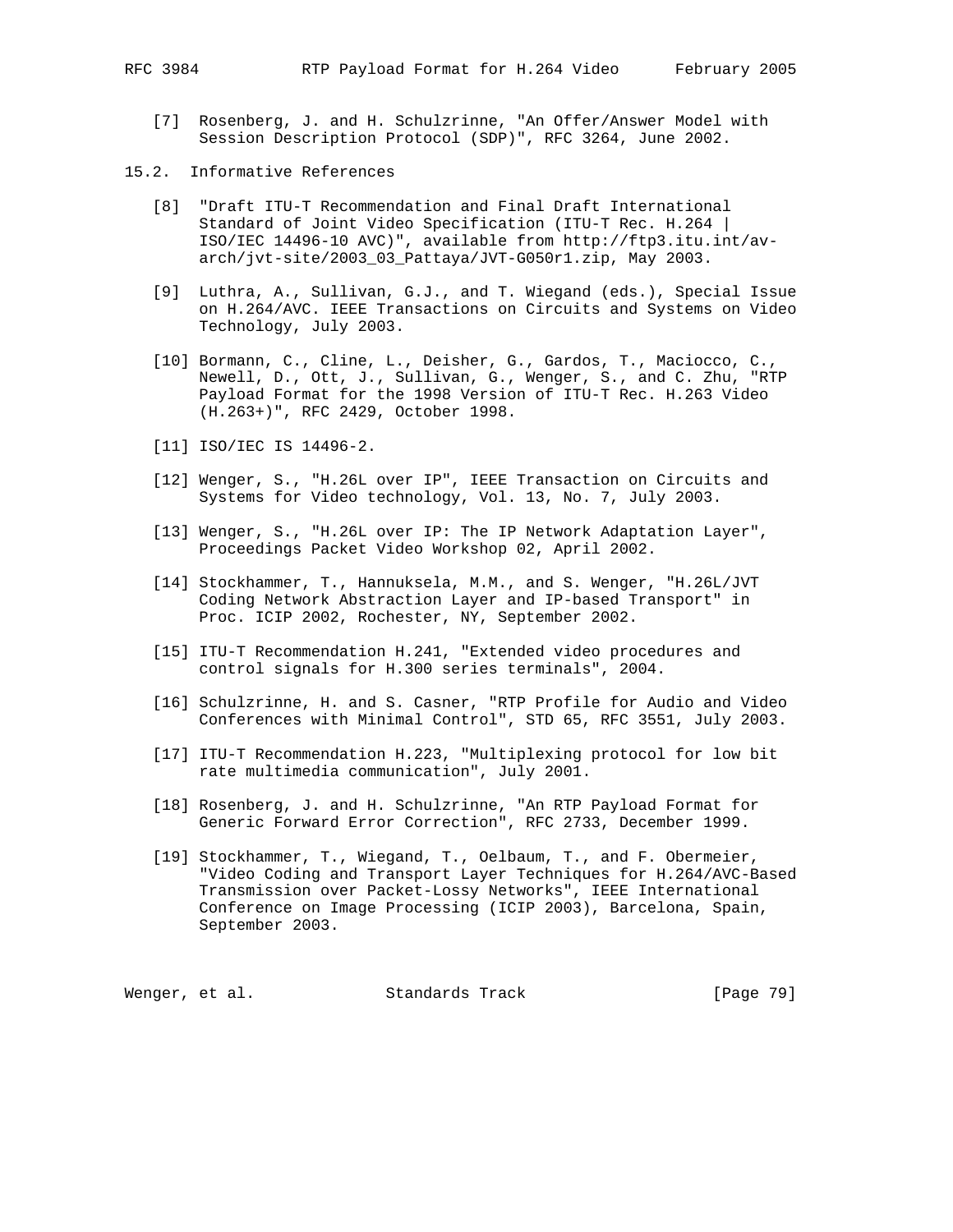- [20] Varsa, V. and M. Karczewicz, "Slice interleaving in compressed video packetization", Packet Video Workshop 2000.
- [21] Kang, S.H. and A. Zakhor, "Packet scheduling algorithm for wireless video streaming," International Packet Video Workshop 2002.
- [22] Hannuksela, M.M., "Enhanced concept of GOP", JVT-B042, available http://ftp3.itu.int/av-arch/video-site/0201\_Gen/JVT-B042.doc, January 2002.
- [23] Wenger, S., "Video Redundancy Coding in H.263+", 1997 International Workshop on Audio-Visual Services over Packet Networks, September 1997.
- [24] Wang, Y.-K., Hannuksela, M.M., and M. Gabbouj, "Error Resilient Video Coding Using Unequally Protected Key Pictures", in Proc. International Workshop VLBV03, September 2003.
- [25] van der Meer, J., Mackie, D., Swaminathan, V., Singer, D., and P. Gentric, "RTP Payload Format for Transport of MPEG-4 Elementary Streams", RFC 3640, November 2003.
- [26] Baugher, M., McGrew, D., Naslund, M., Carrara, E., and K. Norrman, "The Secure Real-time Transport Protocol (SRTP)", RFC 3711, March 2004.
- [27] Schulzrinne, H., Rao, A., and R. Lanphier, "Real Time Streaming Protocol (RTSP)", RFC 2326, April 1998.
- [28] Handley, M., Perkins, C., and E. Whelan, "Session Announcement Protocol", RFC 2974, October 2000.
- [29] ISO/IEC 14496-15: "Information technology Coding of audio visual objects - Part 15: Advanced Video Coding (AVC) file format".
- [30] Castagno, R. and D. Singer, "MIME Type Registrations for 3rd Generation Partnership Project (3GPP) Multimedia files", RFC 3839, July 2004.

Wenger, et al. Standards Track [Page 80]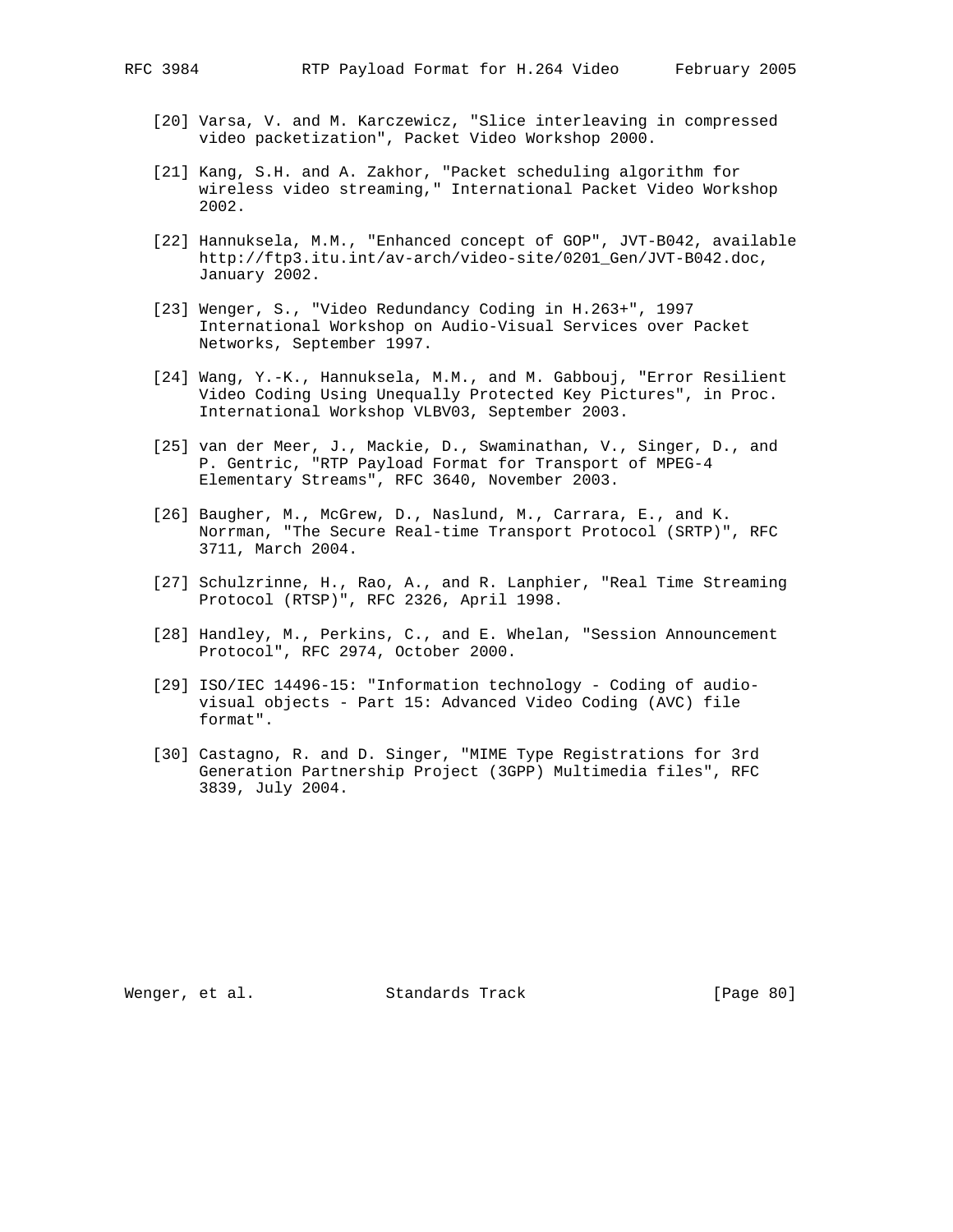Authors' Addresses Stephan Wenger TU Berlin / Teles AG Franklinstr. 28-29 D-10587 Berlin Germany Phone: +49-172-300-0813 EMail: stewe@stewe.org Miska M. Hannuksela Nokia Corporation P.O. Box 100 33721 Tampere Finland Phone: +358-7180-73151 EMail: miska.hannuksela@nokia.com Thomas Stockhammer Nomor Research D-83346 Bergen Germany Phone: +49-8662-419407 EMail: stockhammer@nomor.de Magnus Westerlund Multimedia Technologies Ericsson Research EAB/TVA/A Ericsson AB Torshamsgatan 23 SE-164 80 Stockholm Sweden Phone: +46-8-7190000 EMail: magnus.westerlund@ericsson.com

Wenger, et al. Standards Track [Page 81]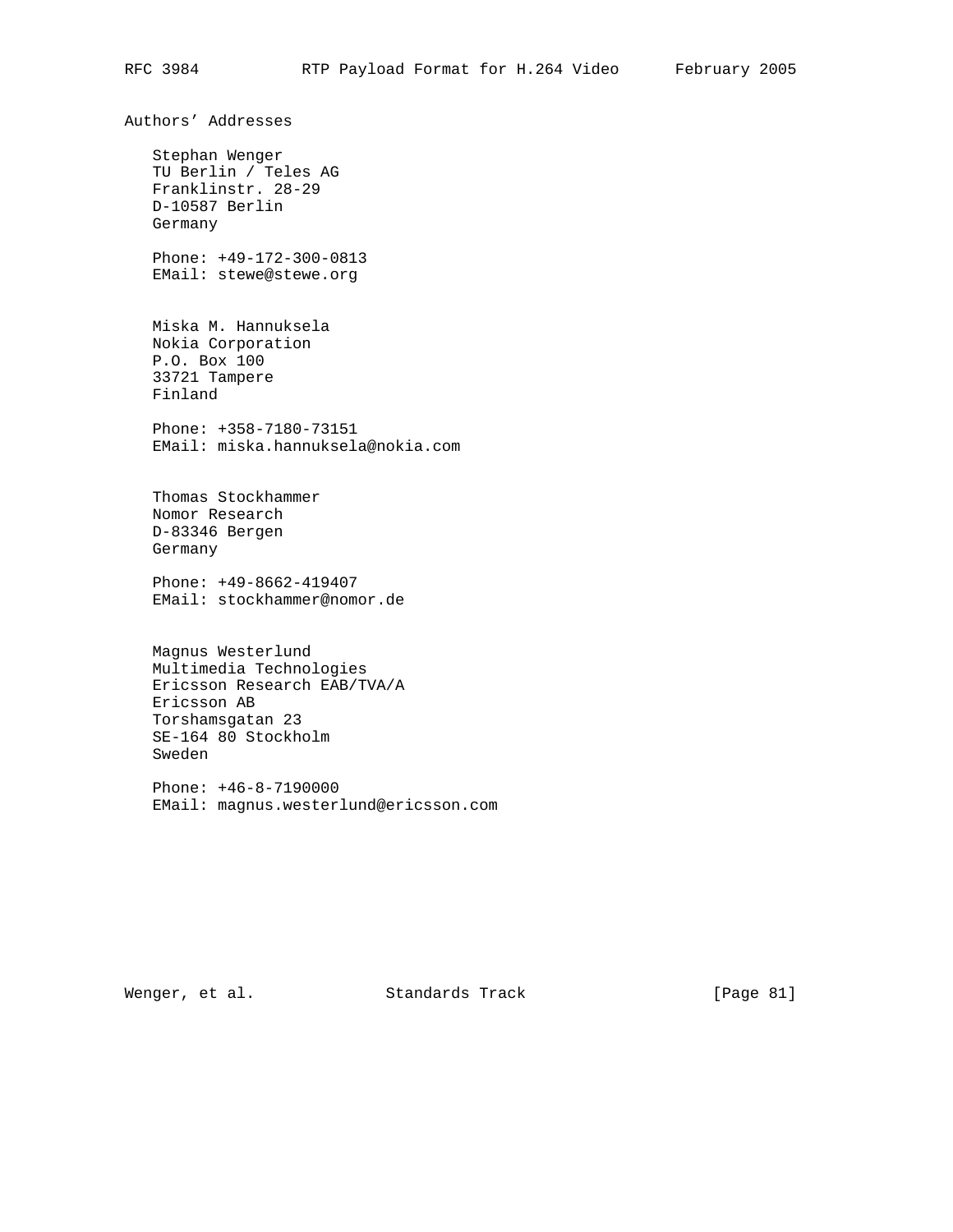David Singer QuickTime Engineering Apple 1 Infinite Loop MS 302-3MT Cupertino CA 95014 USA

 Phone +1 408 974-3162 EMail: singer@apple.com

Wenger, et al. Standards Track [Page 82]